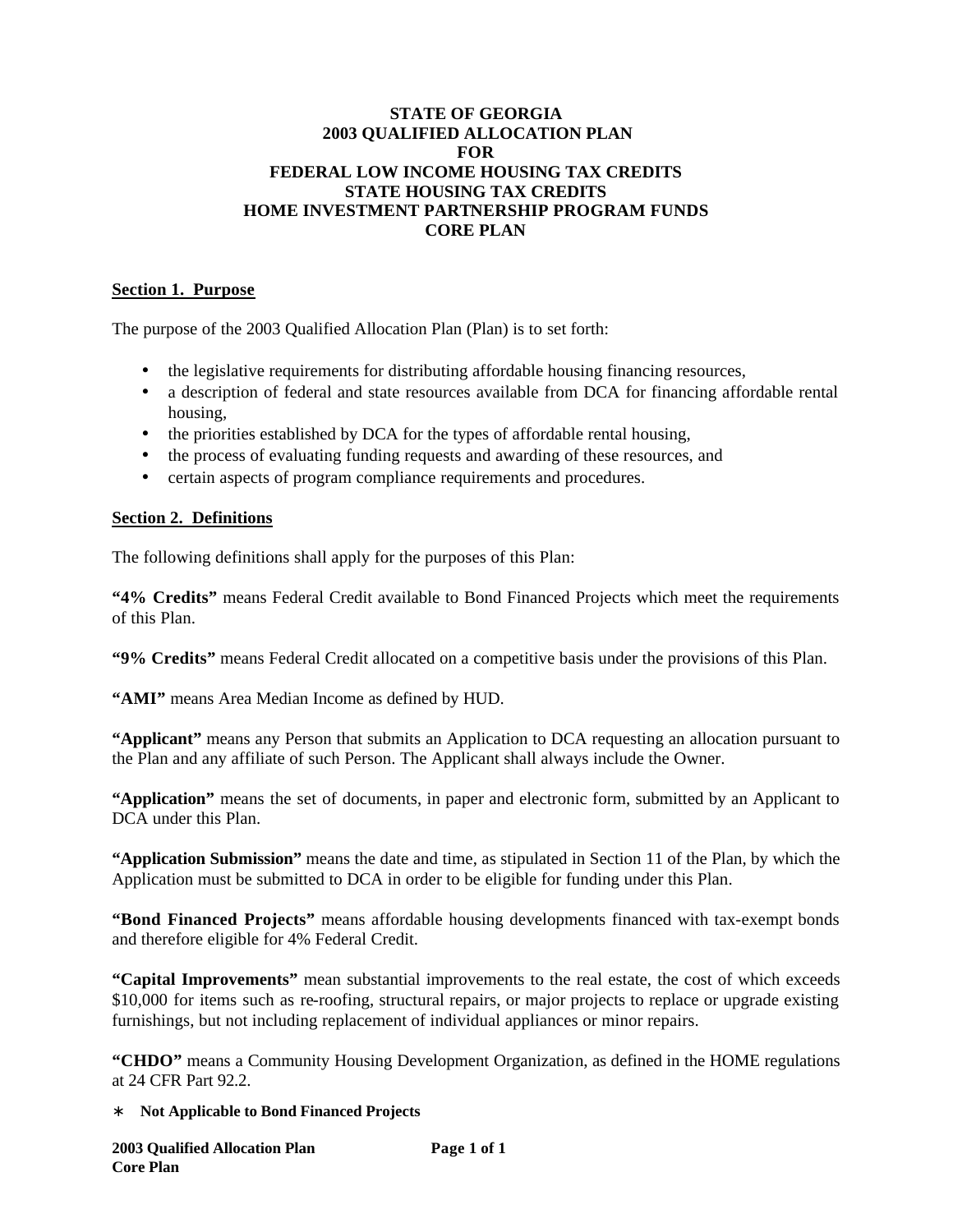**"CHDO Predevelopment Loan Program"** means that program designed to make loans exclusively to CHDOs for predevelopment activities involving the preparation of Applications for loans through the HOME Rental Housing Loan Program.

**"Code"** means Internal Revenue Code, primarily Section 42.

**"Competitive Scoring"** means the process described in this Plan by which DCA ranks the Applications received. Only those Applications meeting Threshold requirements will be advanced to the Competitive Scoring process. The ranked outcome of the Competitive Scoring process will be a significant factor in DCA's determination of Applications selected for funding.

**"Compliance Period"** means the 15-year period during which a project must operate in accordance with the Credit requirements to avoid Federal Credit recapture. The Compliance Period commences with the first taxable year of the Federal Credit period.

**"Consultant"** means a third party entity that has been retained by the Owner or Developer of a project to perform consulting services.

**"Conversion"** means the conversion of the HOME Loan from a construction loan to a permanent loan.

**"Credits"** means the State Credit and the Federal Credit together.

**"DCA"** means the Georgia Department of Community Affairs, an executive government agency in the State of Georgia. By state law, DCA administers the programs of GHFA.

**"Developer"** means the legal entity designated as the Developer in the Application as well as all persons, affiliates of such persons, corporations, partnerships, joint ventures, associations, or other entities whom have a direct or indirect ownership interest in the Developer entity.

**"Developer Fee"** means the sum of the Developer's overhead, Developer's profit, Consultant's Fee, and reserves funded from the development budget held for less than the Period of Affordability. If a Consultant is acting in the capacity of Developer or construction manager, or providing technical assistance to the Developer or construction manager, the Consultant's Fee is considered part of the Developer Fee. The Consultant's fee is limited to 20 % of the Developer's fee.

**"Development Costs** means the costs included in the development budget including but not limited to, the cost for land, on-site improvements, on-site development, construction cost, financing cost, professional fees, and mandatory reserve accounts. Development costs are limited to on-site development activities.

**"Elderly"** means a person at least 62 years of age.

**"Elderly Housing"** means housing intended for and only occupied by Elderly persons including a family in which all members are Elderly. All household members must be Elderly (no children, and no disabled persons under the age of 62).

 **"Federal Credit"** means the Low Income Housing Tax Credit established by the federal government for the purpose of encouraging the development of affordable housing and governed by the Code.

<sup>∗</sup> **Not Applicable to Bond Financed Projects**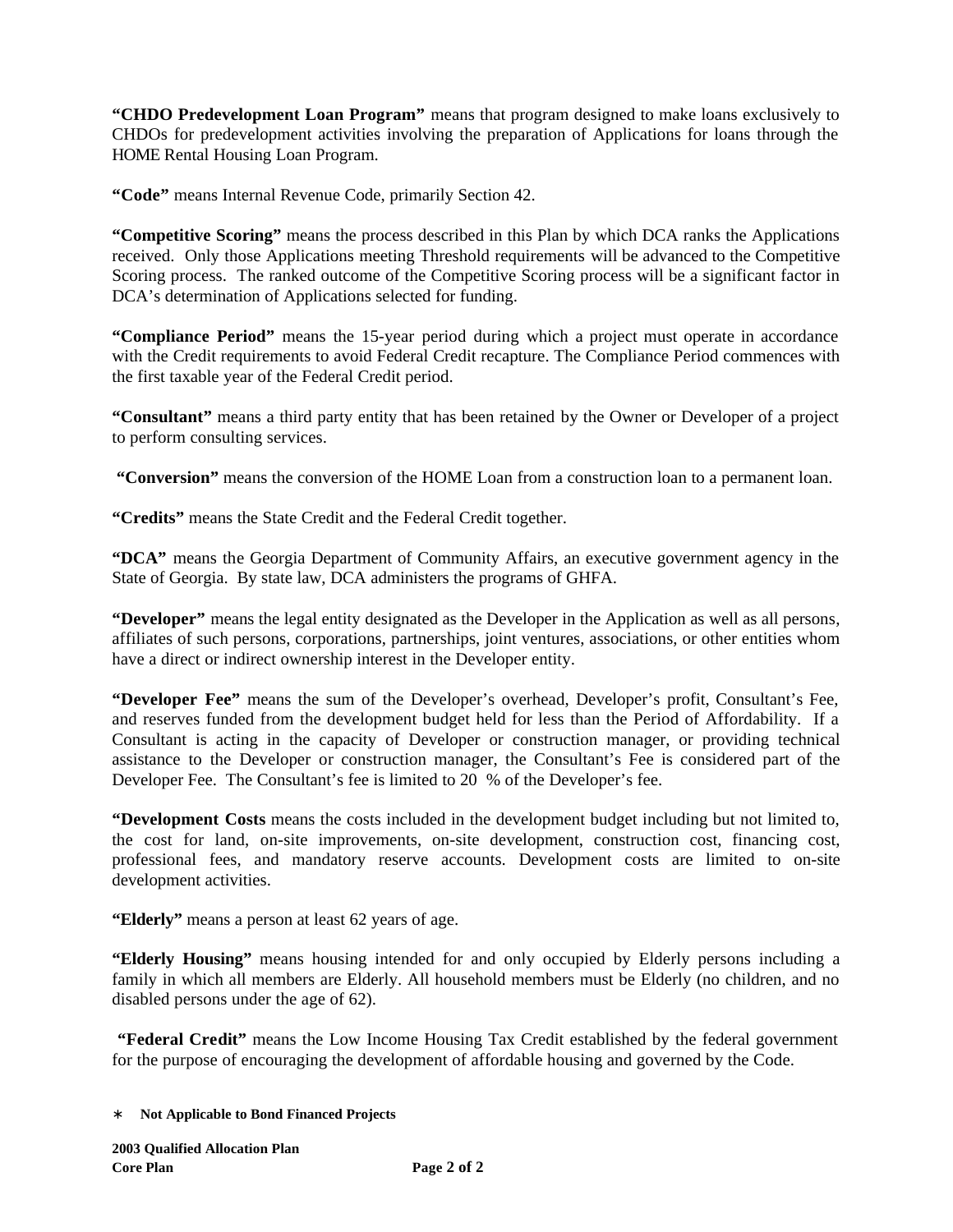**"FMR"** means the Fair Market Rents issued by HUD.

**"General Partner"** means the Partner or collective of partners, which has general liability for the partnership during construction, lease up, and operation of the project. In addition, unless the context shall clearly indicate to the contrary, if the entity in question is a limited liability company, the term "General Partner" shall also mean the managing member or other party with management responsibility for the limited liability company.

**"General Multifamily"** means projects designed to be marketed to the general tenant population, and not specifically designed for or marketed to the Special Needs Households tenant population.

**"GHFA"** means the Georgia Housing and Finance Authority, a public corporation created by the Georgia General Assembly and designated by the Governor as the State Allocating Agency for Federal Credit and the state-level grantee for federal HOME funds.

**"HOME"** means the HOME Investment Partnership Program administered by HUD under the provisions of 24 CFR Part 92.

**"HOME Loans"** means the HOME Rental Housing Loan Program loans.

**"HOME Regulations"** means the regulations governing the HOME Rental Housing Loan Program, promulgated by HUD, including any subsequent amendments to such regulations.

**"HOME Rental Housing Loan Program"** means the program that is designed to provide below market, favorable term financing for affordable rental housing. In Georgia, this program is intended to serve those individuals who have incomes up to 60% AMI.

**"Housing for Older Persons"** means housing intended and operated for occupancy by persons 55 years of age or older ("Older Persons"). According to Georgia law, such housing must also have significant facilities and service serving the Older Persons population even though the requirement has been eliminated from the federal definition of an elderly project. At least 80% of the total occupied units in such a housing project must be occupied by at least one Older Person. Up to 20% of the units may be occupied by others, including the landlord's employees, the surviving spouses or children of residents who were Older Persons when they died, and caregivers. DCA will monitor the required facilities and services during the applicable Compliance Period or the Period of Affordability whichever is longer.

**"HTF"** means the Housing Trust Fund for the Homeless established by O.C.G.A. 8-3-300.

**"HUD"** means the U.S. Department of Housing and Urban Development.

**"Identity of Interest"** means a situation exists in which a person, principal, or entity with an interest in the Ownership of the property contracts with the Owner to provide services.

**"IRS"** means the Internal Revenue Service, a division of the U.S. Department of Treasury.

**"Letter of Determination"** means a notice issued by DCA to the issuer of tax exempt bonds for a specific project, which states that the project is eligible for 4% low income housing tax credits without receiving an allocation of credits from the State Housing Credit Ceiling because the project satisfies the requirements of this Plan; and sets forth conditions which must be met by the Development before DCA will issue the IRS Form(s) 8609 to the Owner.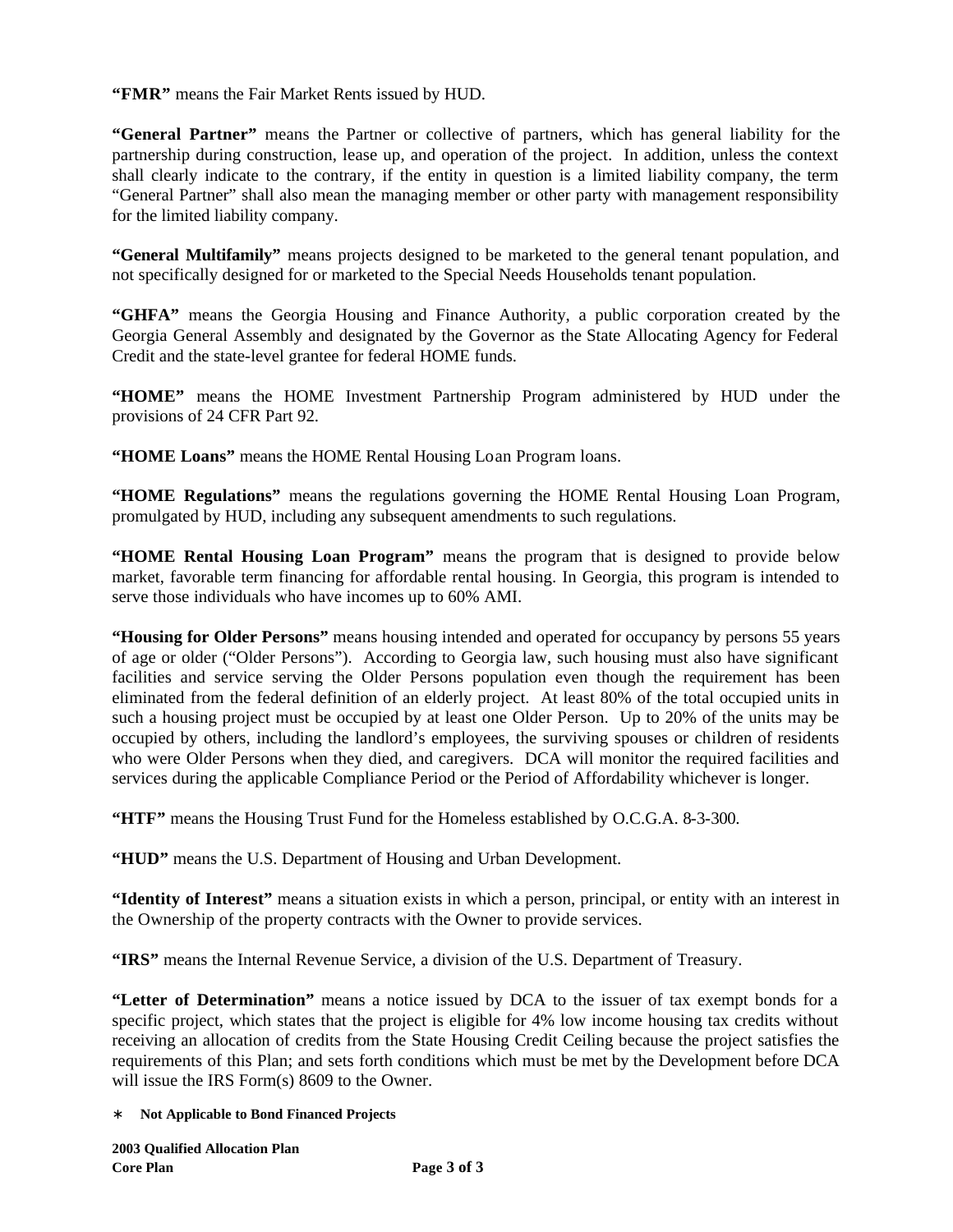**"Local Government"** means the controlling elected governing body of the local jurisdiction (as defined in its Charter) in which the property is located at the time of Application (e.g., city council if within the city limits, or county commission if in an unincorporated area).

**"LURC"** means the Declaration of Land Use Restrictive Covenant for Low-Income Housing Tax Credits which is a recorded agreement between GHFA and the Owner which is binding upon the Owner and its successors in interest, and that encumbers the project with respect to this Plan and the requirements of Section 42 of the Code.

**"Manual"** means the Application Manual published by DCA for Applications submitted in 2003.

**"Material Participation**" means involvement in the development and operation of the project on a basis which is regular, continuous and substantial as defined in Code Section 42 and 469(h) of the regulations promulgated thereunder.

**"Municipality"** means any incorporated city or town in the state.

**"O.C.G.A."** means the Official Code of Georgia Annotated.

**"Operating Cost"** means the costs associated with operating a multifamily development once the project is placed in service.

**"Owner"** means the legal entity holding title to the project as well as all persons, affiliates of such persons, corporations, partnerships, joint ventures, associations, or other entities have a direct or indirect Ownership interest in the Ownership entity. The Owner is also the Applicant.

**"Period of Affordability"** means the time during which HOME Loan financed units must remain affordable to eligible households, as defined by HOME program regulations and this Plan. The Period of Affordability shall commence upon completion of the project and shall run for twenty years or the term of the HOME Loan, whichever is greater. Completion shall be defined as set forth in the HUD regulations for the HOME program.

**"Person"** means an individual, corporation, partnership, joint venture, limited liability company, association, trust or any other business entity.

**"PJ"** means a Participating Jurisdiction, which is an agency of State or Local Government that administers the HOME Program in its jurisdiction. GHFA is the PJ for the non-entitlement areas of the State of Georgia**.** The local PJs include the cities of Albany, Atlanta, Macon, and Savannah; Clayton, DeKalb, and Gwinnett Counties; the consolidated governmental units of Athens-Clarke County, Augusta-Richmond County, and Columbus-Muscogee County; the counties and cities comprising the Georgia Urban County Consortium (Cobb, Marietta, Cherokee, Canton) and the Fulton County Consortium (Fulton, Roswell).

**"Plan"** means this 2003 Qualified Allocation Plan.

**"Probationary Participation"** means Project Participants that have been ineligible to participate for the last two competitive rounds and remain ineligible for the 2003 round may apply to participate in the 2003 competitive round in a probationary status.

<sup>∗</sup> **Not Applicable to Bond Financed Projects**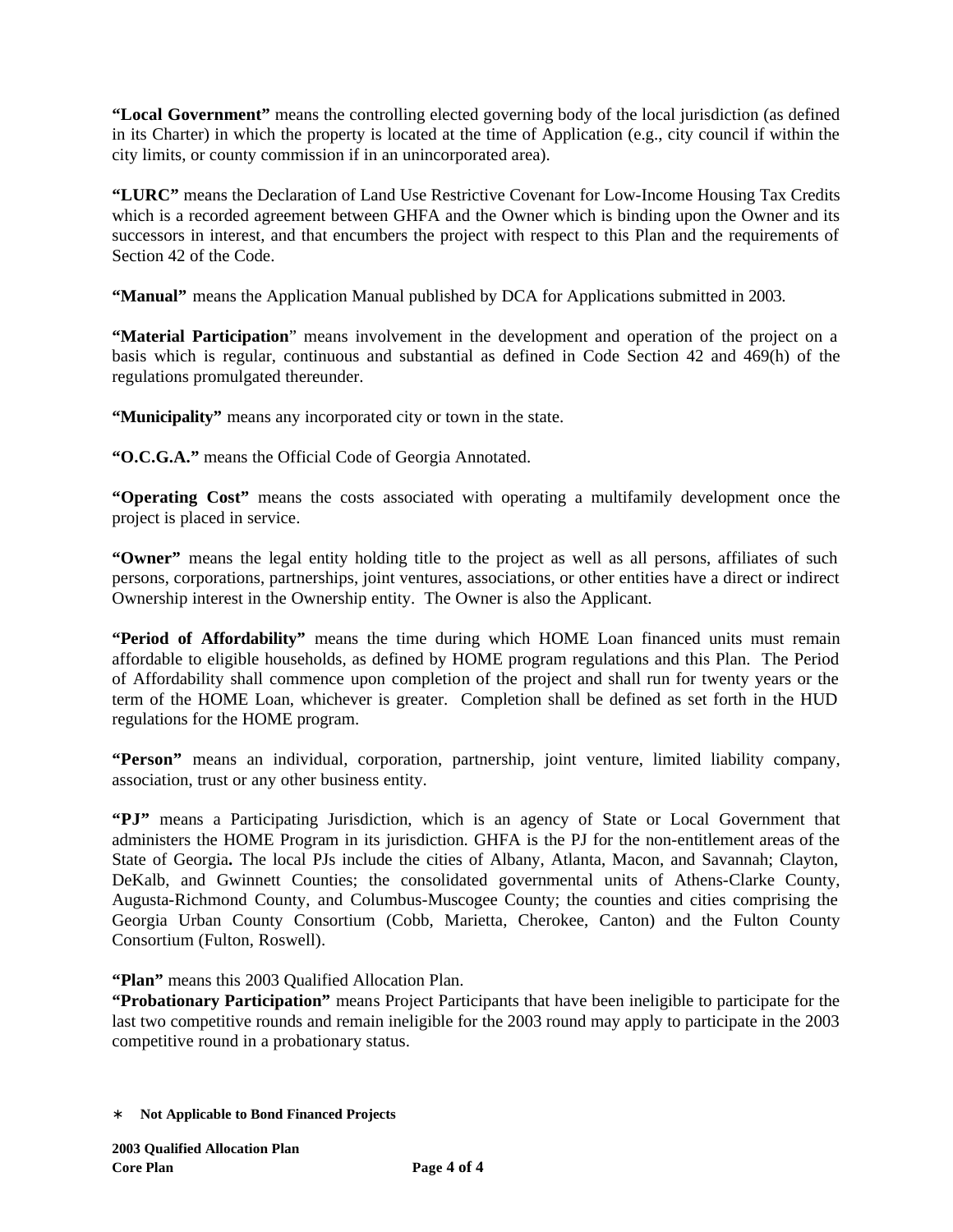**"Project Participants"** means the Owner, Developer, Management Company, Consultants and Syndicator for a project for which an Application is submitted.

**"PHA"** means local public housing authority.

**"Rent Standards"** means the most recent AMI, FMR and UA issued by HUD.

**"Reservation of Funds"** means the securing of funding for a particular project proposal based on the understanding that the project will fully satisfy program and Plan requirements.

**"Rural Counties"** means those counties that are outside of the Metropolitan Statistical Areas (MSAs) as defined by the Census Bureau and shown in Exhibit A.

**"Scoring Criteria"** means the criteria detailed in Appendix II by which points are assigned for the purpose of Competitive Scoring.

**"Special Needs Households"** means the Homeless, Elderly, Older Persons, persons with disabilities (mental, physical, developmental), abused spouses and their children, persons with alcohol or other drug addiction, persons living with HIV/AIDS, and migrant farm workers.

**"State Credit"** means the Housing Tax Credit established by the Georgia General Assembly, as set forth in O.C.G.A. 48-7-29.6.

**"Threshold"** means the criteria described in Appendix I, which is the first phase of review for Applications submitted under the Plan. Only those Applications that meet the Threshold criteria will be advanced to the Competitive Scoring process of the Application evaluations.

**"Total Development Cost"** means the sum of all anticipated on site development costs that must be funded in order to complete the proposed project.

**"UA"** means the utility allowances as described in the Plan.

**"URFA"** means the Urban Residential Finance Authority.

**"USDA"** means the United States Department of Agriculture.

#### **Section 3. Legislative Requirements**

**Federal Credit.** O.C.G.A. 50-26-8(a) 32 gives GHFA certain powers and authority. As the agency administering the programs of GHFA, DCA is authorized to:

"… allocate and issue low income housing credit under Section 42 of the Internal Revenue Code of 1986, as amended, and to take all other actions and impose all other conditions which are required by federal law or which in the opinion of the agency are necessary or convenient to ensure the complete, effective, efficient and lawful allocation of and utilization of the low income housing credit program. Such conditions may include barring Applicants from participation in the tax credit program due to abuses of the tax credit program and imposing more stringent conditions for receipt of the credit than are required by Section 42 of the Internal Revenue Code…"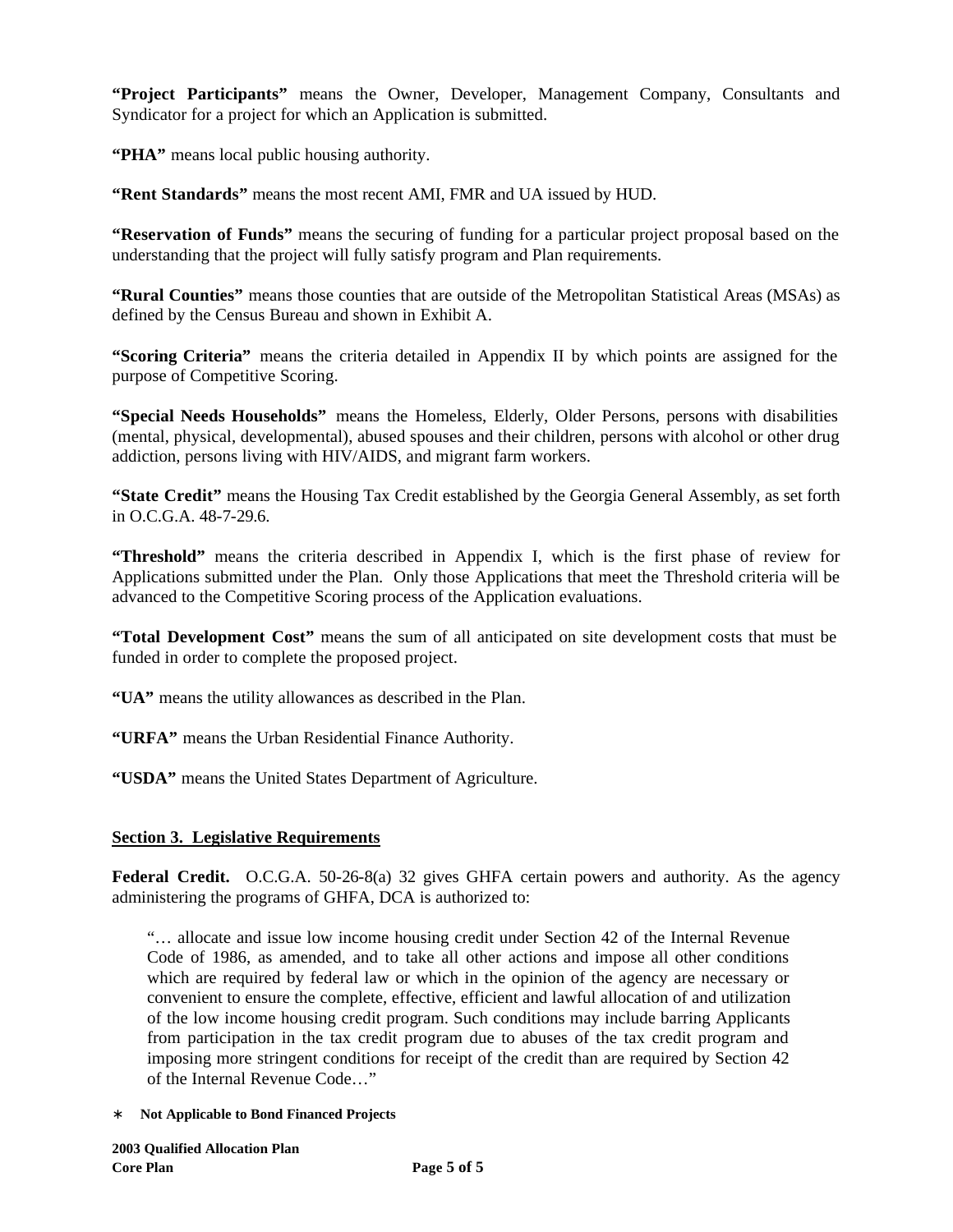- A. Section 42 of the Code mandates that:
	- 1. Each state adopt an annual plan for Federal Credit allocation;
	- 2. The Plan applies to projects awarded Federal Credit from the state's annual allocation, and projects financed by tax-exempt bonds and eligible for Federal Credit outside of the annual Federal Credit allocations;
	- 3. Draft versions of the Plan are made available for public comment;
	- 4. After consideration of those comments, amendments are made to the Plan;
	- 5. The final Plan be approved by the GHFA Board and transmitted to the Governor for final review and approval.
- B. Code Section 42(m)(1) requires that each state:
- Set forth the project selection criteria appropriate to local conditions;
- Give preference in allocating Federal Credit to projects that:
	- 1. serve the lowest income tenants,
	- 2. obligate to serve qualified tenants for the longest time periods, and
	- 3. are located in Qualified Census Tracts, the development of which contributes to a concerted community revitalization plan;
- Establish procedures to monitor projects receiving Federal Credit for compliance with program provisions, and to notify the IRS of significant noncompliance issues; and,
- Consider the following in allocating Federal Credit:
	- 1. project location,
	- 2. housing needs characteristics,
	- 3. project characteristics,
	- 4. Applicant characteristics,
	- 5. tenant populations with special housing needs,
	- 6. public housing waiting lists,
	- 7. projects serving families with children, and
	- 8. projects intended for eventual tenant Ownership.

**State Credit.** DCA also administers Georgia's housing tax credit. The State Credit is applied in conjunction with the Federal Credit on a dollar-for-dollar matching basis. For each dollar of Federal Credit allocated, an equal amount of State Credit will be automatically allocated by DCA. This State Credit will be administered under the same rules and regulations prescribed for the Federal Credit supplemented by any rules, policies, or regulations established by the Georgia Department of Revenue. DCA will underwrite the combined Credit allocations to ensure that no development proposal is oversubsidized.

**HOME Program.** The State's Annual Action Plan for FFY2003 Consolidated Funds identifies the proposed distribution method, geographic allocation, and guidelines for meeting federal requirements for all HOME funded programs of the State. The HOME Program regulations require that each PJ distribute its HOME resources in accordance with the priorities and objectives outlined in its most current approved Annual Action Plan for Consolidated Funds prepared in accordance with established HUD regulations (24 CFR Part 91). The Annual Action Plan incorporates the Plan as the established policy and procedures for the State's review and evaluation of Applications for the HOME Rental Housing Loan Program.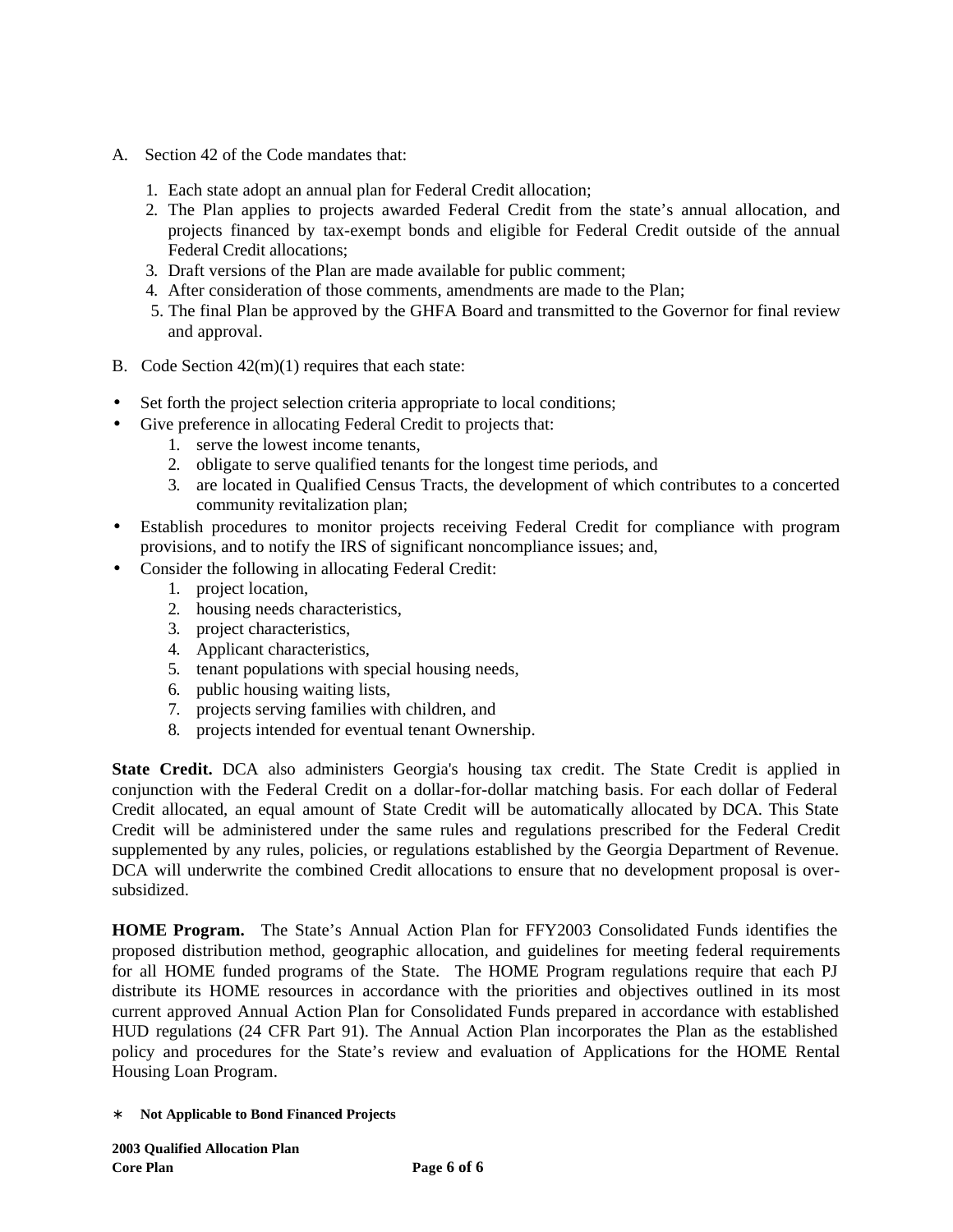## **Section 4. Affordable Rental Housing Needs**

The State's Annual Action Plan identifies the housing needs of low and moderate income Georgians as follow:

- a. Households with incomes less than 60% of AMI;
- b. Special Needs Households, including:
	- the Homeless
	- Elderly Housing
	- Housing for Older Persons
	- persons with disabilities (mental, physical, developmental)
	- abused spouses and their children
	- persons with alcohol or other drug addiction
	- persons living with HIV/AIDS
	- migrant farm workers

 *Applicants are referred to the State's 2003 Consolidated Plan for complete information regarding Georgia's housing needs.*

### **Section 5. Affordable Rental Housing Objectives**

The State's Annual Action Plan establishes priorities and objectives to improve affordable housing and community development opportunities across Georgia. This plan is guided by two major priorities of the State:

 1) To increase the number of Georgia's low and moderate-income households that have obtained affordable rental housing that is free of overcrowded and structurally substandard conditions.

 2) To increase the access of Georgia's Special Needs Households to a continuum of housing and supportive services which address their housing, economic health and social needs.

To achieve these mandates, DCA makes Federal and State resources available under this Plan to Applicants that support either of the following purposes:

- Provide quality affordable rental housing, designed to last at least through the Compliance Period and the Period of Affordability, in those areas of Georgia having the greatest need.
- Make available quality, affordable rental housing that incorporates supportive programs for Special Needs Households.

## **Section 6. Affordable Rental Housing Priorities**

DCA is committed to making quality affordable housing available for low-income Georgians in all parts of the State. Accordingly, DCA will direct its financing resources as described under the Plan to those Applications that best address Georgia's affordable housing needs.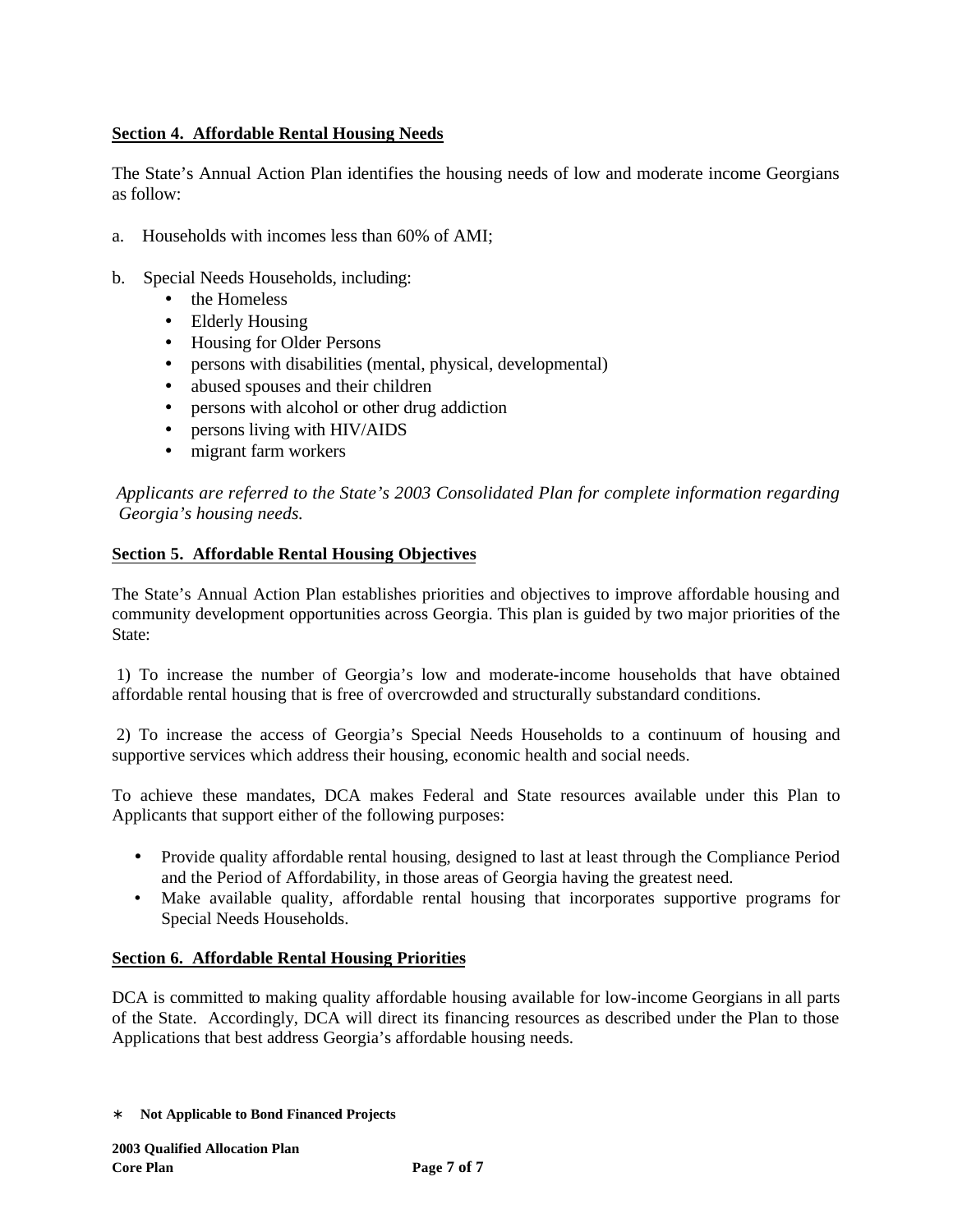The Plan is designed to direct financing resources to affordable housing developments that:

- promote the revitalization of urban and downtown areas through renovation, re-building and/or new construction in infill areas.
- provide affordable housing in Rural Counties.
- provide affordable rental housing for families with children.
- incorporate smart growth concepts that focus on the maintenance of quality of life, management of the impact of growth, protection of the environment and a return to the more traditional, less automobile-dependent, development patterns.
- include neighborhood characteristics and services that encourage resource protection, land conservation, open space planning techniques and smart growth principles.
- incorporate energy efficient project design and site design through sustainable building techniques and protection of existing resources.

### **Section 7. Financing Resources – Credits**

**A. 9 % Federal Credit.** The annual Federal Credit dollar amount allocated to the State of Georgia equals \$1.75 multiplied by the federal government's estimate of Georgia's population and indexed for cost-of living adjustments. The amount of Federal Credit available for the 2003 funding cycle will be comprised of the State's 2003 Federal Credit allocation, returned Federal Credit, and any national pool Federal Credit available to the State less any Federal Credit forward committed. The total estimated amount of Federal Credit available for 2003 is expected to be approximately \$14.7 million.

The Credits are available annually for a 10-year period. With certain exceptions, Owners may receive annual Credits of the discounted present value of 30% of the qualified basis for developments involving acquisition, and annual Credits of the discounted present value of 70% of the qualified basis for developments involving new construction or rehabilitation.

Allocation of Credits will be made through a Competitive Scoring Process as defined in Section 16 of the Plan. An Application for Credits must be submitted to DCA in accordance with the policies and timelines set forth in the Plan and must satisfy the Threshold Requirements set forth in Appendix I of the Plan. Complete Applications that meet the Threshold requirements described in Appendix I will be allowed into the Competitive Scoring Process as set forth in Appendix II.

**Maximum Project Credits Award.\*** No project will be awarded more than Seven Hundred Fifty Thousand and No/100 Dollars (\$750,000) of Georgia's annual Federal Credit authority and an equal amount of State Credit authority.

**Set-Asides**.\* This estimated amount of 9% Federal Credit available includes the following set asides:

• *Nonprofit Set-aside* - 10% of the available 9%Credits are set-aside for nonprofit-sponsored Applications pursuant to the Code. Qualified nonprofit organizations must materially participate in the project within the meaning of Section 469(h) of the Code and meet all requirements set forth in Code Section 42(h)(5).

<sup>∗</sup> **Not Applicable to Bond Financed Projects**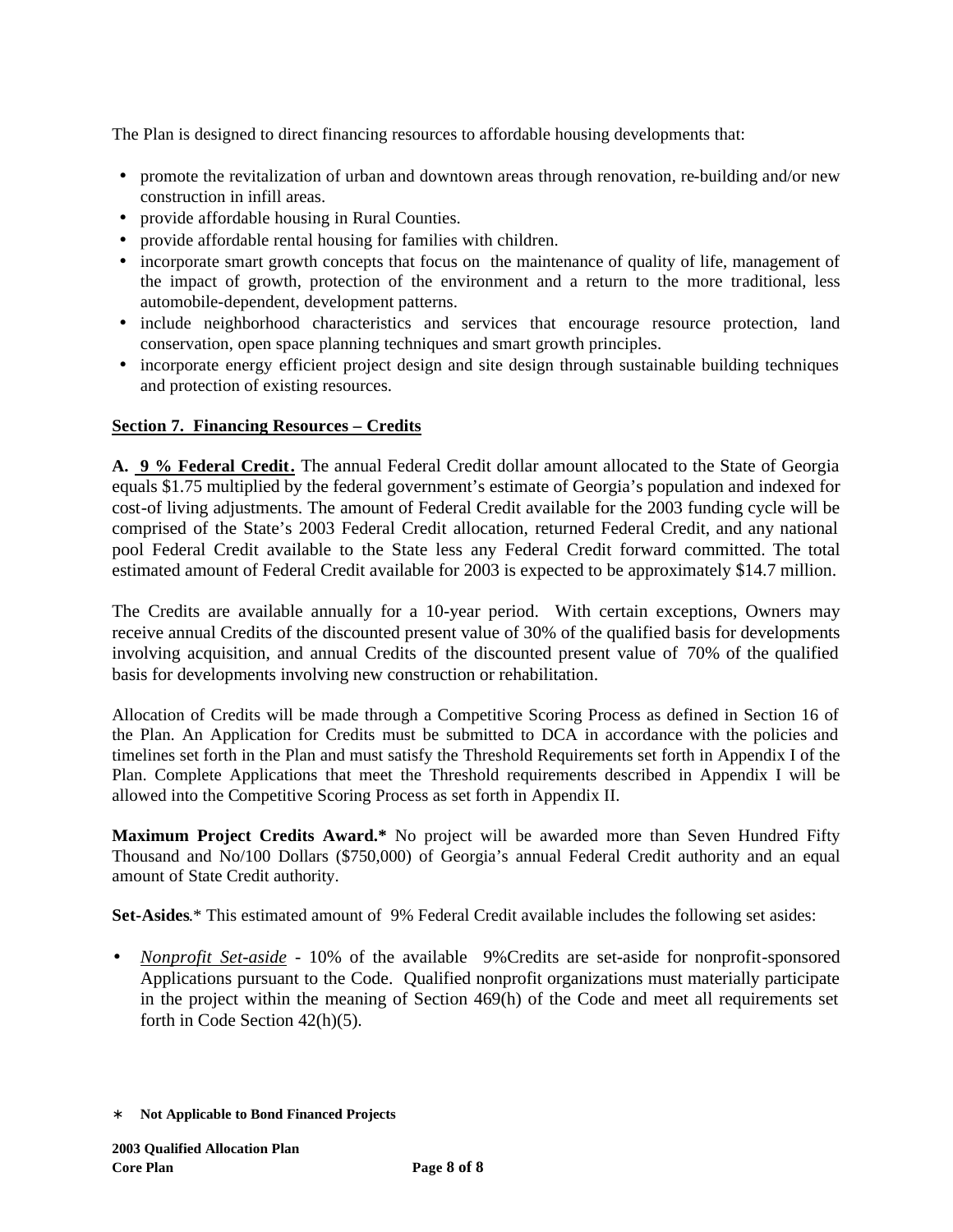• *Rural Set-aside*- 30% of the available 9% Credits will be set-aside for Applications proposing affordable housing developments in Rural Counties. Applications funded under the Rural County set-aside will receive preference in the allocation of Loans.

Note: If a nonprofit development in a Rural County is selected for funding, that project's funding will be counted towards meeting both the nonprofit set-aside and the Rural County set-aside.

**Carryover Allocations.** To qualify 9% for Credits, a building generally must be placed in service during the year in which it receives an allocation. An exception is provided in the case where the Owner has expended more than ten percent (10%) of the reasonably expected basis in the building by the later of (1) the end of the calendar year in which the allocation is made, or (2) six months after receipt of the allocation. No project can receive more than one Carryover Allocation of 2003 Credits. If the Owner determines that more Credits are necessary to make the project financially feasible, the Owner may apply to DCA for additional Credits only under the Application process set forth in the Qualified Allocation Plan in the year the project is placed in service and the Owner applies for the IRS Form(s) 8609.

**Land Use Restrictive Covenant**. The Owner must execute and record GHFA's prescribed form of the LURC prior to final allocation as required under Section 42(h)(6) of the Code. The LURC shall reflect all representations made in the original Application and any changes made to the original Application that has been approved in writing by GHFA. The LURC will be drafted after GHFA's receipt of the certification of the 10% test, and must be recorded upon its execution. All construction and/or permanent financing for the project must be subordinated to the recorded LURC.

**B. 4% Federal Credit – Bond Financed Projects.** Tax Exempt bond financed projects may also be eligible for 4% tax credits which are not subject to the state volume cap as described in Section 42 of the Code.

An Application for Credits for Bond Financed Projects must satisfy all applicable requirements set forth in Appendix I, Threshold Criteria, of the Plan and all applicable requirements set forth in the Plan. The tax-exempt bond issuer is responsible for determining whether the project meets the Plan requirements.

In cases where the tax-exempt bond issuer requests that DCA make such a determination, DCA will issue its opinion as to the project's 4% Credit eligibility. The project must comply with the Plan in effect at the time of bond inducement.

In making Application to DCA for a Letter of Determination, an Owner must complete the standard Application, as well as provide all supporting documentation necessary to meet all applicable requirements and pay the appropriate Application and other applicable fees. The Application must be submitted at least 60 days before bond closing. DCA will provide its opinion within 60 days of the receipt of a complete Application. All requests for architectural standard, operating cost, per unit cost and/or experience waivers must be submitted 30 days prior to Application submission.

In cases where the local issuer made the determination of eligibility, the Owner must still submit a complete Application to DCA as well as the appropriate Application fee and other applicable fees at the time of final allocation Application. Regardless of who makes the determination, no Form(s) IRS-8609 will be issued until DCA is satisfied that the project is eligible for the 4% Credit.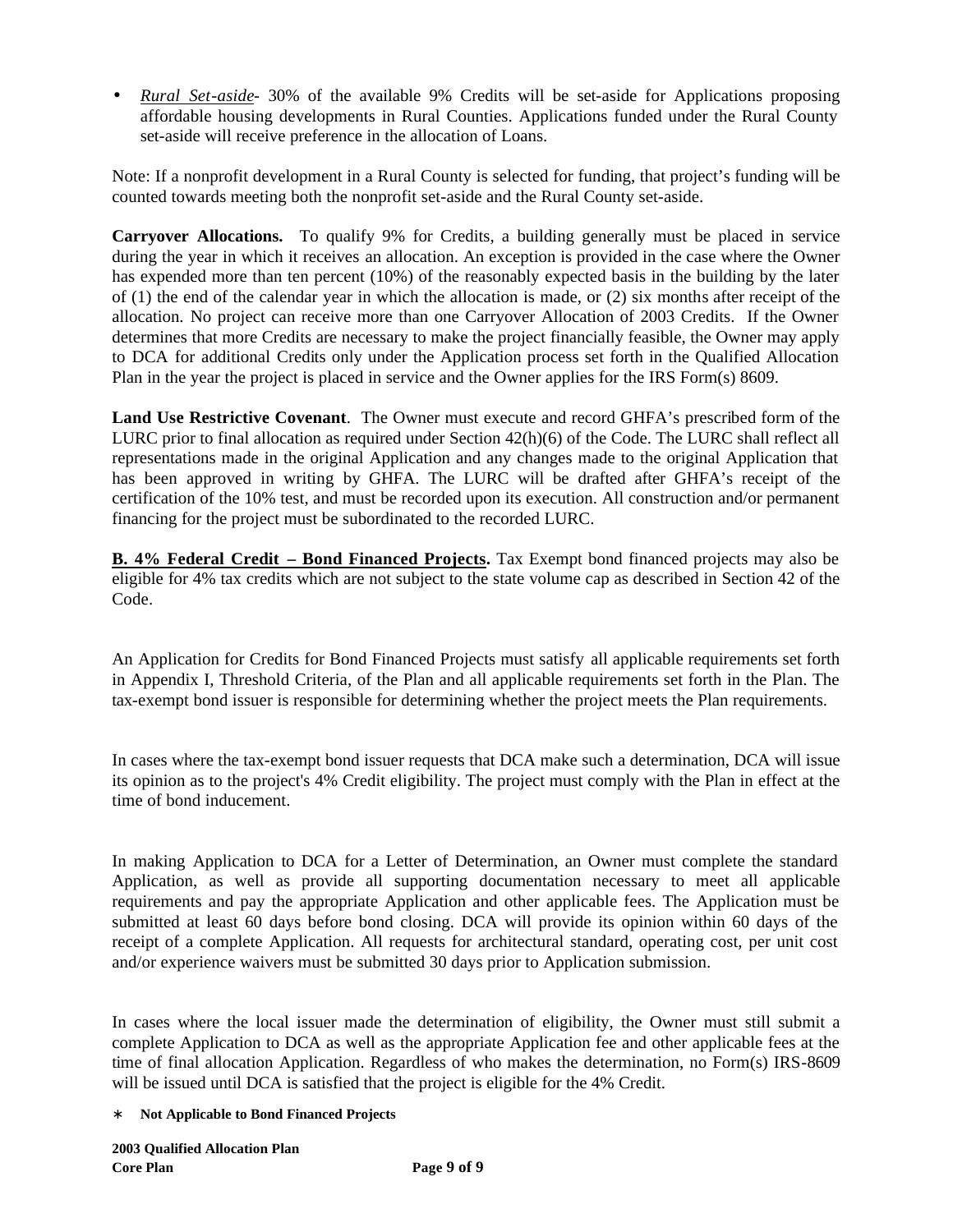DCA's Application review will include, at a minimum, a financial feasibility evaluation, architectural review, a physical inspection of the property and an environmental review to ensure the quality of construction, and a compliance review to ensure adherence to state and federal requirements relating to the Credit and all applicable DCA policies, threshold requirements and Application submission requirements. DCA will make the final determination of the Credit amount. Subsequent to the issuance of the Letter of Determination, costs that exceed the unit cost limitations or a total development cost established pursuant to a waiver request do not require DCA approval if additional tax credits are not required to fund such additional cost.

Owners of projects receiving a Letter of Determination for Bond Financed Projects in 2003 must apply for Final Allocation and request for issuance of IRS form(s) 8609 by February 15, 2006. IRS form(s) 8609 for a project will be issued only once for the entire project as proposed in the Application. Form(s) 8609 will not be issued as buildings are placed in service.

DCA will not issue a favorable opinion or Form(s) IRS-8609 when an Applicant exhibits a continual pattern of noncompliance, or when the Applicant demonstrates an inability or an unwillingness to resolve noncompliance matters in a timely manner.

The Owner must execute and record GHFA's prescribed form of the LURC prior to final allocation as required under the Code. The LURC shall reflect all representations made in the original Application and any changes made to the original Application that has been approved in writing by GHFA. The LURC must be recorded upon its execution. All construction and/or permanent financing for the project must be subordinated to the recorded LURC.

**C. State Credit**. The annual State Credit dollar amount will equal that of the Federal Credit. The State Credit will be automatically allocated on a dollar-for-dollar basis with the Federal Credit (for both 9% and 4% Federal Credit) and will be available for the same time period discussed above. The Federal and State Credit may be bifurcated and sold to separate investors.

## **Section 8. Financing Resources – HOME Loans\***

**Resources Available.** HUD annually allocates HOME funds to state and larger local governments. The Federal Fiscal Year (FFY2003) HOME allocation is expected to be available to the State on **July 1, 2003**, following approval of the Annual Action Plan for FFY2003 Consolidated Funds (Annual Action Plan). In the event FFY 2003 HOME funding is not made available to the State, DCA will not be obligated to provide any HOME Loans to Applicants.

As of the date of publication of the Plan, approximately thirteen million dollars (\$13,000,000) is expected to be available for HOME Loans under the Plan. DCA reserves the right to adjust the amount of HOME funds available for HOME Loans pending final notification from HUD of its FFY2003 HOME allocation and DCA's determination of the funding needs of all of its HOME-funded programs as described in the Annual Action Plan for FFY 2003 Consolidated Funds.

**CHDO Set-aside.** Fifteen percent (15%) of the State's total FFY 2003 HOME allocation will be set aside for projects owned by nonprofits that have been pre-qualified by DCA as CHDOs. All or part of the CHDO set-aside will be met with funding under this Plan. HOME funds awarded to CHDOs under other DCA programs may also count towards this set-aside. CHDOs funded under this Plan must act as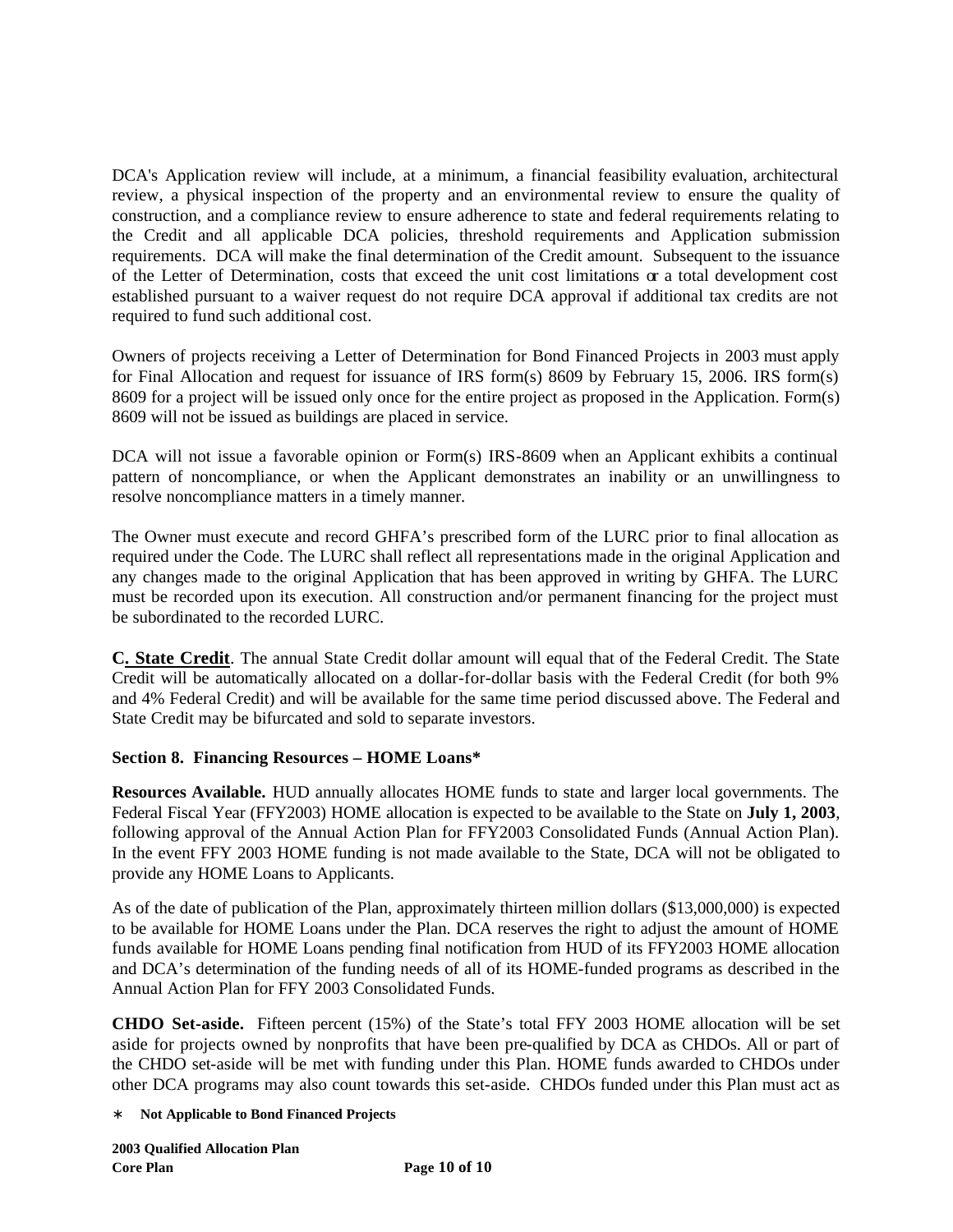sole or joint Owners of newly constructed or rehabilitated rental housing for occupancy by low and very low-income households as set forth in the Plan, the Manual, and the HOME regulations. Organizations seeking funds under the CHDO Set-aside may apply for funding to cover pre-development expenses through DCA's CHDO Pre-Development Loan Program. Information on the Pre-Development Loan Program is available on DCA's website or by calling DCA at (404) 327-6881.

In the event HOME Loan funds remain unallocated after the Competitive Scoring process described in the Plan is complete, DCA reserves the right to apply the remaining HOME Loan funds to other DCA programs at its sole and absolute discretion. Further, DCA reserves the right to adjust the amount of HOME funds allocated to the HOME Rental Housing Loan and CHDO Set-Aside in its sole and absolute discretion.

**Maximum HOME Loan.** The maximum HOME Loan will be \$2 million per project, except that projects located in Rural Counties will be eligible for loans up to \$2.8 million if no other lender is involved or a second lender agrees to a second-lien position.

**HOME Loan Terms.** The following provisions are applicable to projects awarded HOME Loans**:**

- Applicants requesting permanent HOME Loan financing must also use HOME Loans for construction financing.
- HOME loans will be made in an amount sufficient to cover hard construction costs only, but not to exceed the lesser of 90% of unrestricted appraised market value or \$2 million in non-Rural Counties or \$2.8 million in Rural Counties.
- The minimum loan amount is \$100,000 or \$1,000 multiplied by the number of HOME funded units, whichever is greater.
- No interest will be charged during construction loan period.
- Construction loan terms will be based upon the projected construction and lease-up schedule, as determined from the Application and DCA's underwriting.
- HOME Construction loans will convert to HOME permanent loans in the exact amount of HOME construction financing being retired.
- The interest rate on the permanent loan will be no less than 1%, but DCA reserves the right to adjust this rate at its sole and absolute discretion.
- Repayment schedules will vary depending upon projected economics of the development.
- In general, permanent HOME Loans will be fully amortizing, with a maturity and amortization period ranging from 15 to 30 years.
- DCA reserves the right, in its sole and absolute discretion, to adjust the term according to its own underwriting projections and all applicable policies and procedures.
- Non-amortizing Balloon Loans are available for projects in Rural counties and for all Special Needs Projects throughout the state applying under the Special Needs Housing Tenancy Characteristics in Section 3B of Appendix II, Scoring Criteria. In such cases the term will be set by DCA with monthly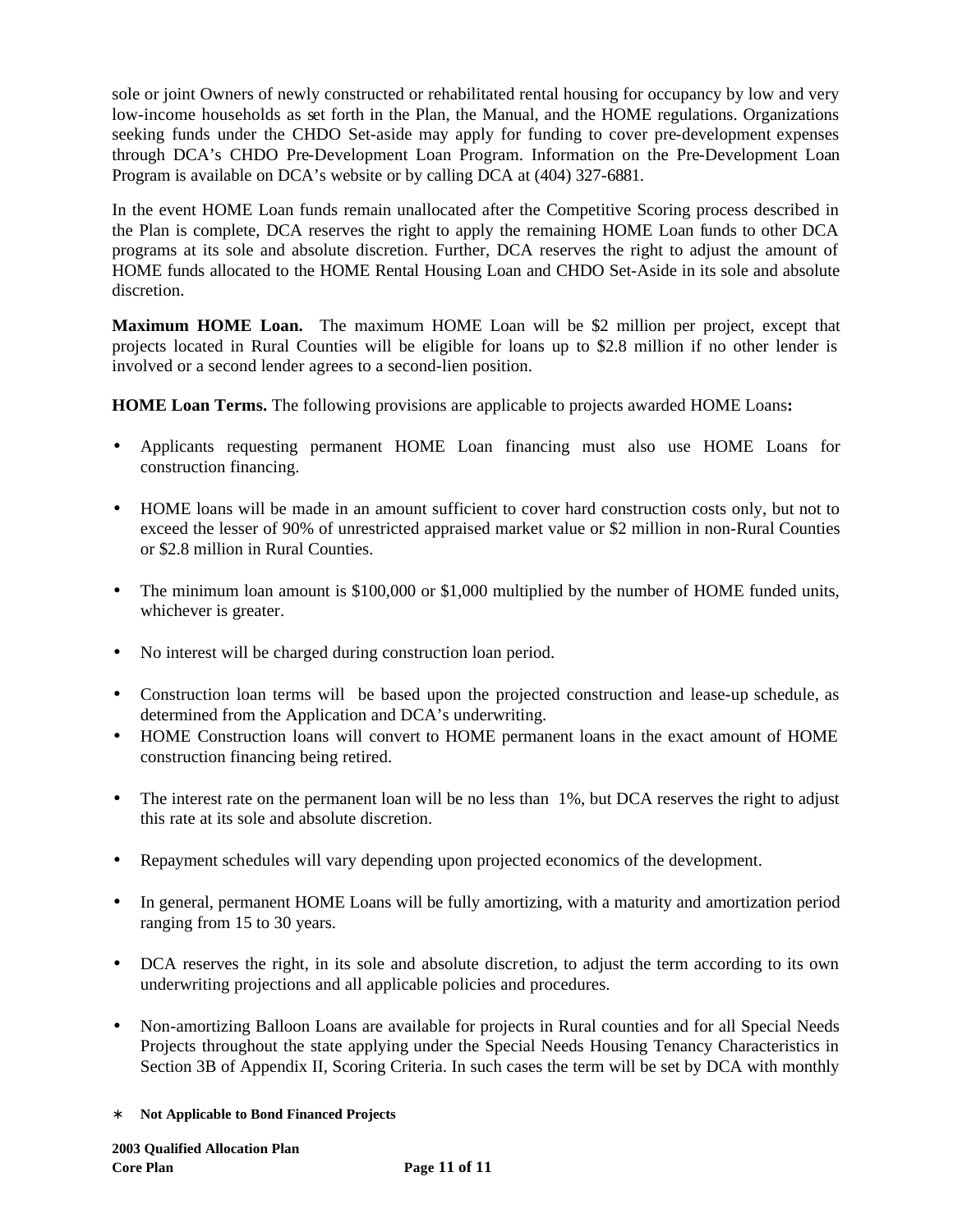payment and interest payments determined by DCA's underwriting projections and a balloon payment due at maturity.

- Written agreements shall be entered into between GHFA and the borrower evidencing, securing, and setting forth all of the terms and conditions of the HOME Loan. The Project Owner will also be required to execute all other closing or loan documents DCA deems necessary or desirable to document the HOME Loan satisfactorily.
- HOME Construction Loan proceeds will be disbursed on a draw basis during the construction period. The HOME loan documents will describe the policies and procedures for obtaining a draw.
- HOME Loans must "convert" to permanent loans within twenty-four months of HOME loan closing and upon the satisfaction of certain conditions outlined in the loan documents.

### **Section 9. Policies**

Policies governing the administration of the Credits and HOME Loans are found throughout the Plan, the Manual, the Compliance Manual, and other documents published by IRS, HUD, and DCA. Included in this section of the Plan are policies to which DCA wishes to draw specific attention. In no way, however, should exclusion of a policy from this section be construed to limit its applicability to funding resources allocated under the Plan. DCA reserves the right to formulate new policies to address operational issues that may arise during the course of the funding cycle.

**General Requirements.** Generally, a project must:

- be supported by market demand as determined by DCA;
- meet DCA feasibility and viability standards;
- meet DCA site and construction quality standards;
- demonstrate readiness to proceed to loan closing and commencement of construction (with funds available to cover project costs during construction) and lease-up;
- evidence of proper zoning and infrastructure;
- identify sources of funds to pay for any amenities or services proposed, and;
- consist of an Ownership, development, and management team without a history of significant noncompliance problems.

### **Program Applicability is Indicated as "Credits" "HOME" or "Both" (Sections that apply to HOME only projects, are not applicable to Bond Financed Projects)**

- *Annual Operating Expenses.* Annual budgeted Operating Cost, excluding reserve contributions, must be no less than \$3,000 per unit for urban projects, \$2,600 for Rural County projects, and \$2,000 for Rural County projects that include USDA loans as a funding source. (The lower amount for an USDA project is allowable due to USDA's more restrictive underwriting policies.) However, DCA reserves the right to determine the reasonableness of budgeted operating expenses for all projects. DCA will consider waivers for projects that can clearly demonstrate that annual operating costs can be reasonably maintained at a lesser amount. Approval of such waivers shall be at DCA's sole and absolute discretion. Requests for waivers and fees shall be forwarded to DCA on or before **March 15, 2003**, to the attention of the Director of the Office of Affordable Housing. For Bond Financed Projects, request for waivers and fees must be forwarded to DCA no later than 30 days prior to Application submission. **(Both)**
- ∗ **Not Applicable to Bond Financed Projects**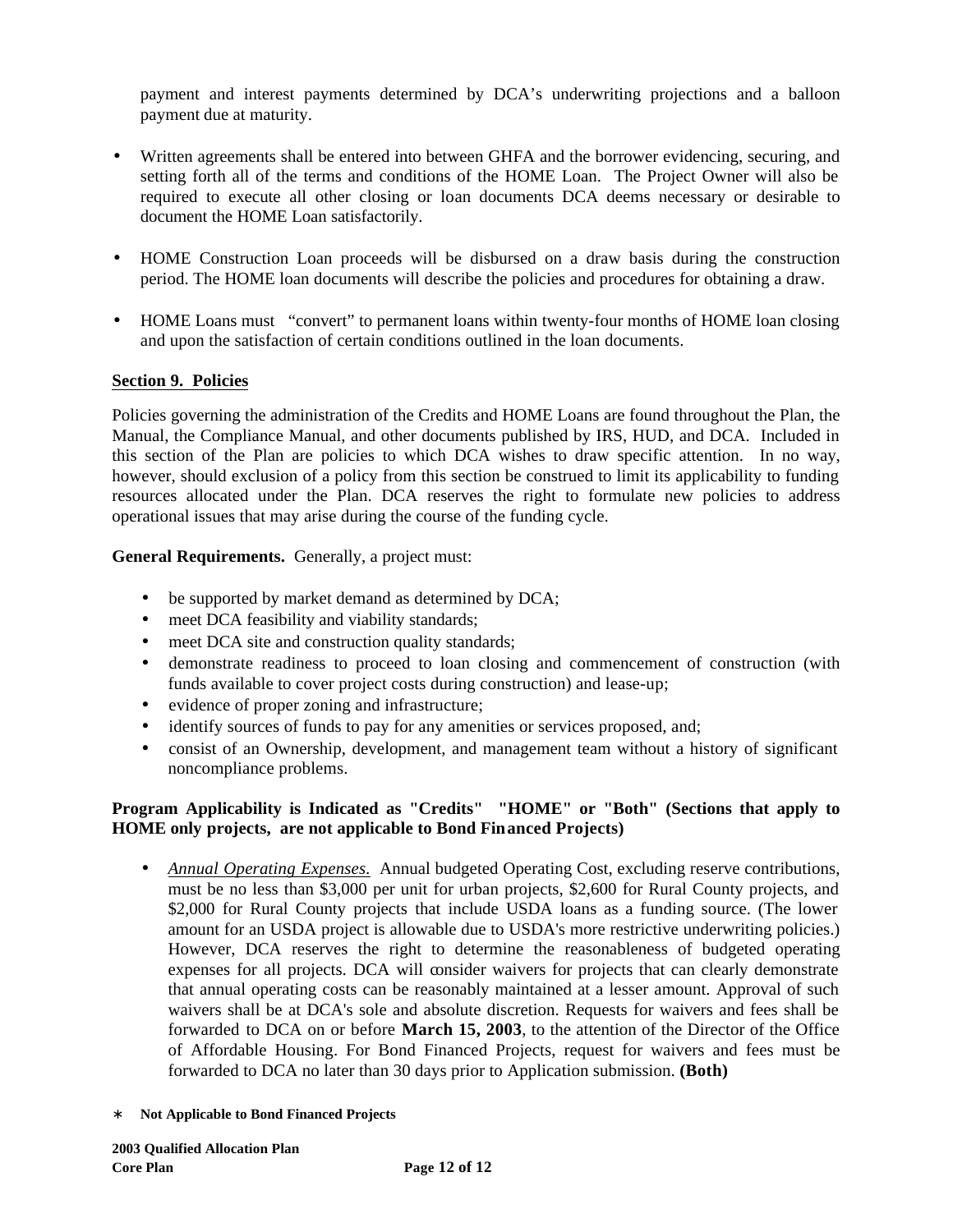- *Assumptions for Building Basis*. For purposes of underwriting acquisition Credits, the building basis must be limited to the lesser of the sales price or the appraised value of the building(s). **(Credit)**
- *Assumptions for Land Purchase.* The cost assumed for acquisition of land and existing buildings will be limited to the lesser of the sales price or the appraised "as-is" value. **(HOME)**

For Applications where there is an Identity of Interest between the buyer and seller an appraisal no more than 6 months old and prepared by a MAI appraiser must be submitted with the Application as a basis for the determination of the appropriate sales price. The appraisal must provide separate valuations for the land and existing buildings. **(Both)**

- *Builder Cost Limitations.* Builder's overhead, general requirements, and builder's profit are limited to percentages of the total construction contract (net of builder's overhead, general requirements, and builder's profit) as follows: Builder's overhead – two percent (2%); General Requirements – Six Percent  $(6\%)$ ; and Builder's profit – six percent  $(6\%)$ . For Applications where there is an Identity of Interest between the owner and contractor or the developer and the contractor, the cost of obtaining a letter of credit or a construction loan in lieu of the payment and performance bond must be included in the general requirements. **(Both)**
- *Construction Contingency*. The construction contingency amount must be at least 2% but no greater than 5% of the total construction cost for new construction projects. For rehabilitation projects, the construction contingency amount must be at least 5%, but no greater than 7% of the total construction hard cost. DCA reserves the right to adjust development budgets in this regard, for underwriting purposes, in its sole and absolute discretion. **(Both)**

To the extent feasible, DCA funds should be allocated to cover disbursements from the construction contingency. Regardless of how the contingency is funded, DCA must approve all change orders. Any unused balance in the construction contingency at the time of Conversion must be used to reduce the principal amount of the HOME Loan or the senior lender loan as appropriate, with the monthly principal and interest payments adjusted accordingly. **(HOME)**

- *Contract Bidding and Bid Bonds.* Owners are not required to solicit bids for construction contracts to be financed with DCA HOME Loans, and bid bonds are not required when bids are solicited, unless otherwise required by law. However, prior to closing a HOME Loan, DCA must approve both the general contractor and the contract documents. DCA will not close a Home loan unless the approved contract with the general contractor has been fully executed. **(HOME)**
- *Construction Hard Cost Financing.* HOME Loan funds can be used to finance only construction hard costs which include site development, unit/building construction, and contractors services which include, general requirements (inclusive of payment and performance bonds), builders overhead and builder's profit. Soft costs, acquisition costs and other project costs must be financed by other financing sources. (Not applicable to HOME CHDO Predevelopment Loans.) **(HOME)**
- *Construction Loan Recourse.* All construction loans will be full recourse against the borrower and/or the principals of the Ownership entity until full and final completion of the project as determined by DCA. **(HOME)**
- ∗ **Not Applicable to Bond Financed Projects**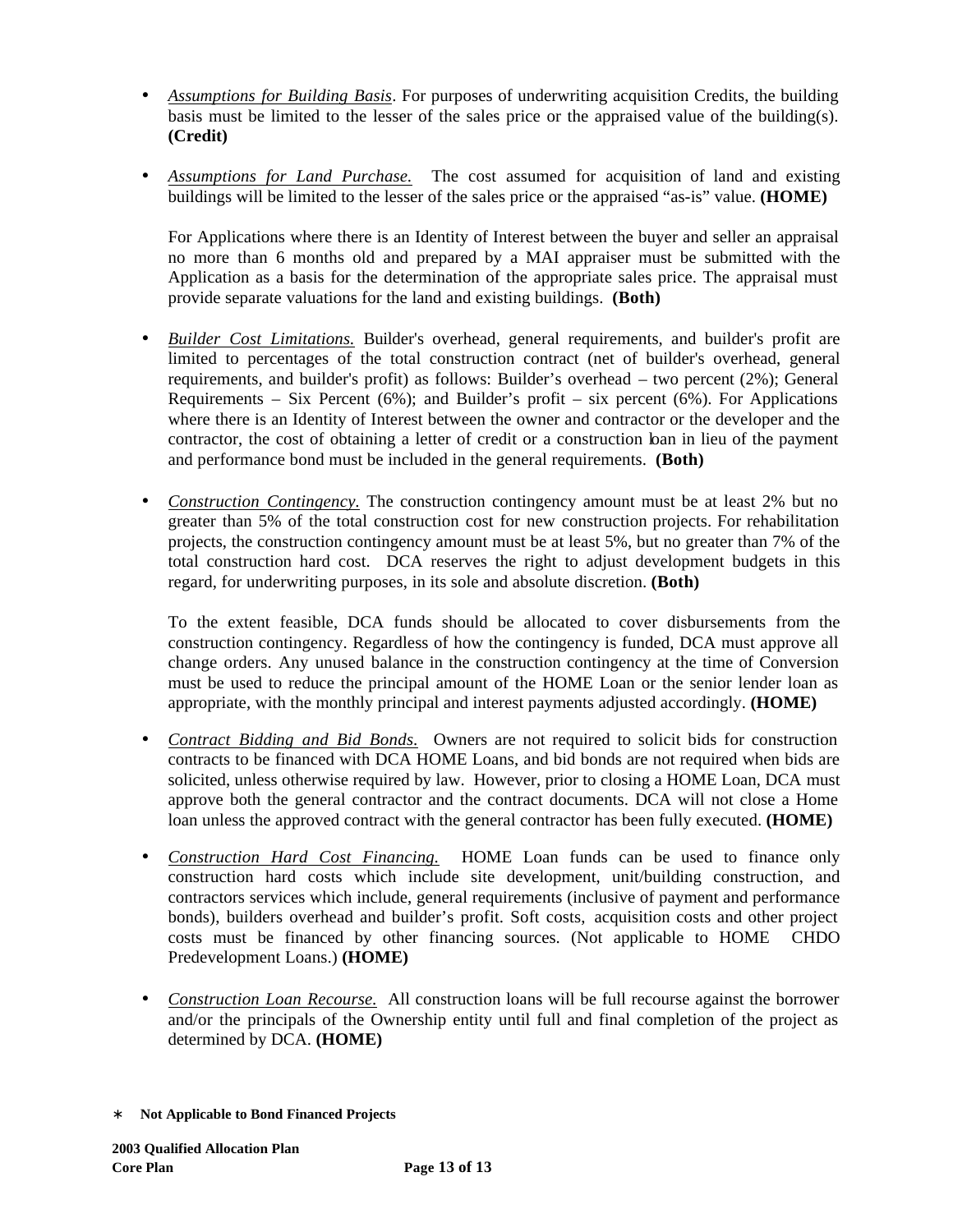- *Consultant Portion of the Developer Fee.* The Consultant's Fees will be limited to no more than 20% of the Developer Fee. The Consultant's Fee cannot be claimed if the Consultant has an identity of interest with the Owner or Developer of the Project. **(Both)**
- *Conversion.* Projects receiving HOME Loans must be scheduled to convert within twenty fourmonths of the HOME construction loan closing. **(HOME)**
- *Debt Coverage Ratio.* The debt coverage ratio for all tangible debt after funding expenses and other required reserve funding must be between 1.10 and 1.30 for the first full year of operation. For purposes of determining the debt coverage ratio, the deferred Developer Fee will not be considered tangible debt. The debt coverage ratio cannot drop below 1.10 during the 15-year Compliance Period, HOME Loan term, or the Period of Affordability, whichever is longer. The Credits and/or HOME Loan amount may be reduced if DCA's underwriting indicates a debt coverage ratio greater than 1.30 in the first full year of operation. **(Both)**
- *Developer Fee Limitation.* DCA restricts the maximum Developer Fee as follows:

For New Construction and Rehabilitation projects, the Developer fee will be limited to 15% of Total Development Costs less the budgeted Developer Fee and the cost of land. For acquisition and rehabilitation projects, the Developer Fee on the rehabilitation portion will be limited to 15% of the Total Development Cost less the budgeted Developer Fee, the acquisition cost of the buildings, and the cost of land; The Developer Fee on the Acquisition portion will be limited to 15% of the building acquisition cost.

When an Identity of Interest exists between the Developer and the general contractor, the maximum Developer Fee is restricted to 15% of the Total Development Cost less the cost of the land, the budgeted Developer Fee, and the builders profit. If the Application budgets a Developer Fee of less than 15%, the percentage proposed will be substituted for 15% in determining the maximum Developer Fee.

Consultant's Fees and any reserves held for less than the term of the loan are considered part of the Developer Fee. **(Both)** 

• *Developer Overhead and Consultant Fees.*The amount of the Developer's overhead and Consultant's Fee (if applicable) that can be drawn during construction must not exceed the lesser of (1) 20% of the maximum allowable Developer Fee, or (2) 50% of the total Developer Fee requested. None of the Developer's profit will be disbursed until all DCA conversion conditions have been met and the HOME Loan for construction has been converted to a permanent loan. These disbursement conditions will be reflected in the HOME Loan documents and in an agreement with any other funding source(s) that will be funding these line items. **(HOME)**

# • *Distribution Across Unit/Bedroom Sizes*

*1. Rent.* Projects with a multi-tiered rent structure must distribute the rents equally across unit sizes and buildings. These units need not be fixed but may float in the same way high HOME rent and low HOME rent units may float within a project. **(Both)**

*2. Accessibility*. To the maximum extent feasible, accessible units must be distributed through the project and site so as not to limit choice. **(Both)**

<sup>∗</sup> **Not Applicable to Bond Financed Projects**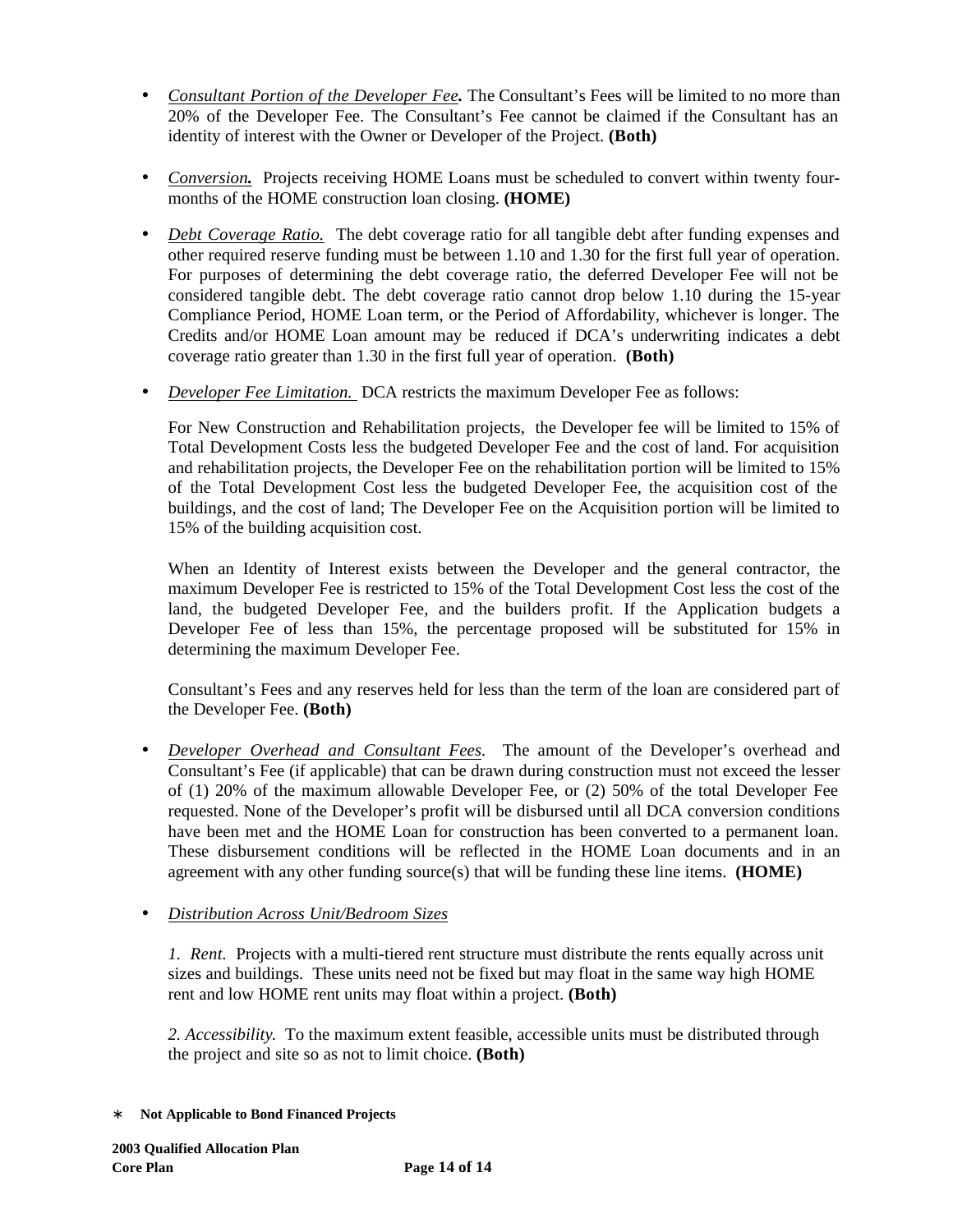- *Final Draw.* The final payment of funds shall be made at the time of substantial completion of construction, to be evidenced by submission of all items on the DCA form "Requirements for Final Draw", including but not limited to: final payment request in AIA form, copies of all certificates of occupancy for all buildings, final lien waivers, construction Consultants' final inspection, and approval for release of funds. **(HOME)**
- Fixed or Floating Unit Designation. For properties with both HOME assisted and non-HOME assisted units, the Applicant must select "fixed" or "floating" units at the time of loan commitment. When HOME assisted units are "fixed", the specific units that are HOME assisted (and, therefore, subject to HOME rent and occupancy requirements) are designated and will never change. When HOME assisted units are "floating", the units that are designated as HOME assisted may change over time as long as the total number of HOME assisted units in the project remains constant and the HOME assisted units remain comparable to the non assisted units over the affordability period in terms of size, features and number of bedrooms. If the Applicant fails to make such an election at the time of loan commitment, it will be deemed that the Applicant has elected to treat the HOME assisted units as "floating". **(HOME)**
- *Employee Unit Designation.* For Applicants electing to house management, security, or maintenance personnel in a project unit, the employee unit can be either designated as part of the residential unit count or as part of the common space. If the employee unit is designated as part of the residential unit count, and is also designated as a low-income unit, it must be occupied by an income eligible household that may be the on-site management, security or maintenance personnel and rent can be charged or collected by the Owner for this unit. If the employee unit is designated as part of the common space, it need not be occupied by an income-eligible household, but must be occupied by a full time on-site manager, security or maintenance personnel. No rent can be charged or collected by the Owner for a unit designated as common space. **(Both)**

## • *Identity of Interest.*

1. Contractor- If there is an Identity of Interest between the Owner and the contractor or the Developer and the contractor, a third party front-end analysis of the construction costs will be commissioned by DCA during the DCA underwriting period. Additionally, industry standards for such Owner-provided construction services shall be used to determine reasonableness for the services. **(HOME)**

2. Project Participant- Identity of Interest between any Project Participant, other than the Syndicator, and the construction and/or permanent lenders is prohibited unless the financing terms and conditions are reasonable, customary, and consistent with industry standards. The determination of whether or not such terms and conditions are reasonable and customary are at DCA's sole and absolute discretion. **(Both)**

3. Other Provider - If there is an Identity of Interest between the Owner and any other provider of service, material, or supplies, three (3) bids must be submitted to DCA. Such Ownersupplied services, materials, or supplies must not exceed the amount ordinarily paid for the service, material, or supply. **(HOME)**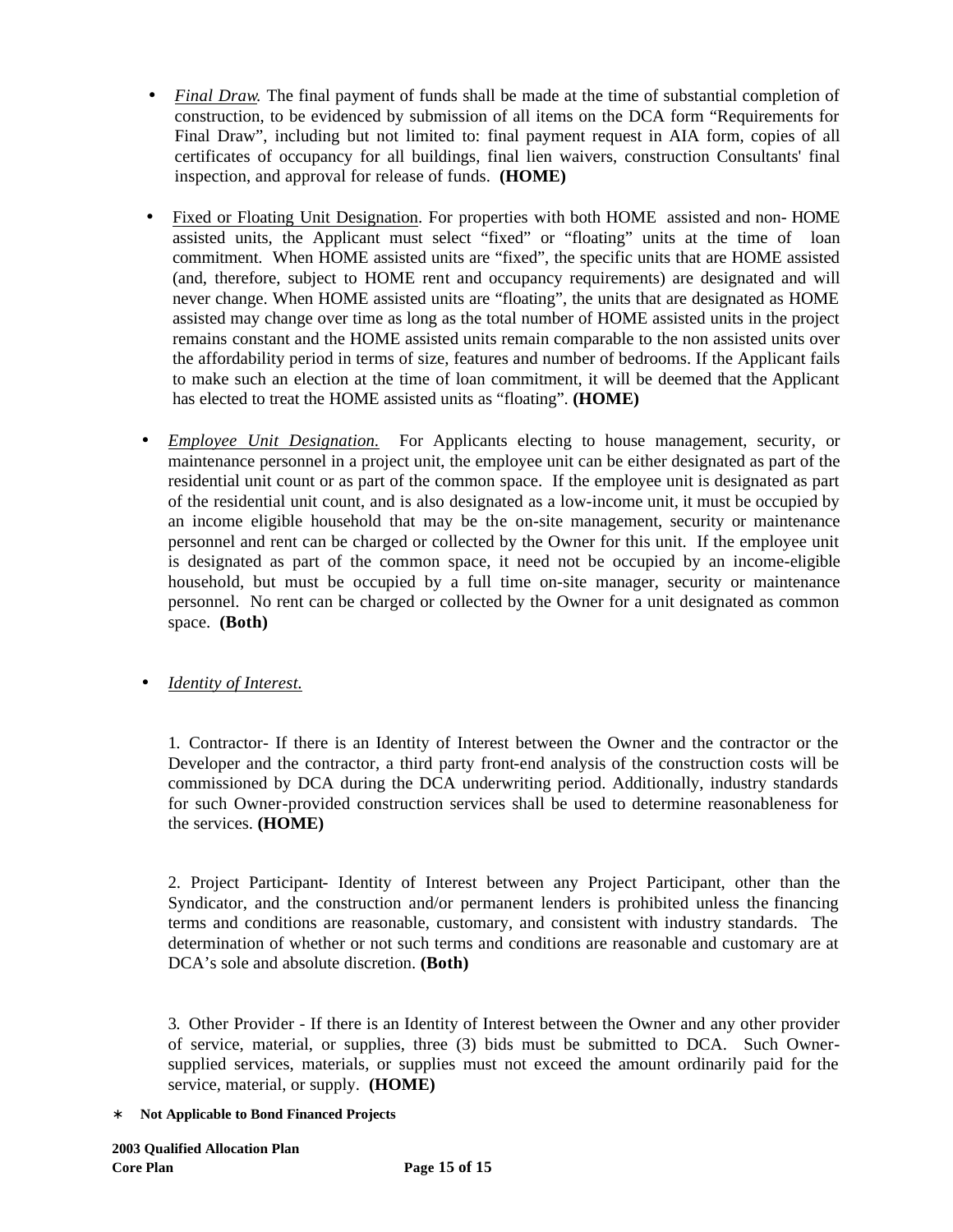• *Intercreditor Agreements.* When GHFA is not the only construction lender on a project, an intercreditor agreement shall be executed with the other lenders to ensure DCA's required involvement in all significant aspects of the administration of the construction loans.

At a minimum, the intercreditor agreement should contain at least the following essential elements:

- 1. A development cost budget approved by all lenders indicating the source(s) of funding for each line item;
- 2. A process and timetable for reviewing and approving change orders to the construction contract;
- 3. A process and timetable for reviewing and approving draw requests, including site inspection and documentation standards;
- 4. A process and timetable for amending the approved development cost budget**;**
- 5. Limitations on disbursements for Developer Fee (Owner's profit and risk) and Consultant fees; and,
- 6. Other matters, such as priority of each lender's interest in the collateral for the loans.

**(HOME)** 

- *Land Use Restrictions.* When there is more than one financing source imposing land use restrictions on a project, e.g., a HOME Loan and Credits, there may be restrictions from one program that are more restrictive than similar restrictions in the other program(s). In such instances, the most restrictive requirements will apply to the project. **(Both)**
- *Market Studies***.** Applicants seeking 9% Credits and HOME Loans must pay a fee that includes the cost of a market study to be commissioned by DCA. Applicants must pay this fee at the time of Application Submission. The resulting market study is the sole property of DCA. However, after the Competitive Scoring process is complete and reservations have been announced, each Applicant will receive one copy of their respective projects market study. **(Both)\***

In accordance with federal law enacted in December 2000, Applicants applying for 4% Credits involving Bond Financed Projects must submit a market study prepared by a disinterested thirdparty analyst approved by DCA.

- *Non-Amortizing Loans-Excess Cash Flow.* For all permanent non-amortizing HOME Loans, in which the monthly installments of principal and interest are not sufficient to pay the HOME Loan in full over the loan term (a "non-amortizing HOME Loan") the borrower will deposit one-half of the cash flow from the project (after payment of secured debt service) into an interest bearing reserve account. The holder of the reserve account and the terms under which it will be held must be approved by DCA in its sole discretion. Funds held in the reserve account will be used only for principal reduction of the HOME Loan or Capital Improvements, but only if such use is approved by GHFA in advance. These funds in the reserve account (with the exception of those approved by GHFA for Capital Improvements) must remain in the reserve account until the HOME Loan is repaid. **(HOME)**
- ∗ **Not Applicable to Bond Financed Projects**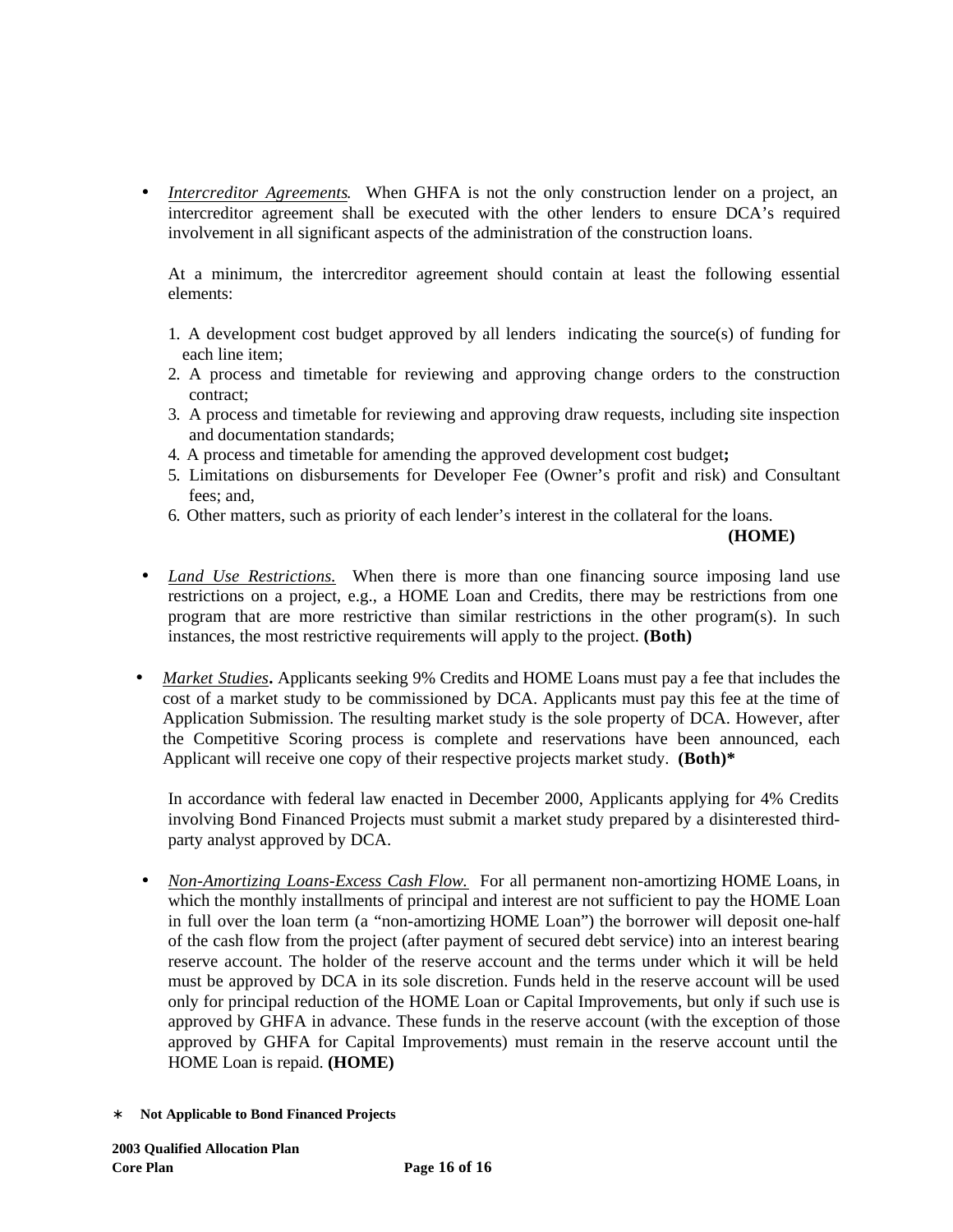- *Non-Amortizing Loans-Future Market Value.* In the case of a non-amortizing HOME Loan, DCA will require a projection from the appraiser of the future market value of the property at the maturity of the HOME Loan. This value will be used by DCA to determine the likelihood of retirement of the outstanding balance by refinance or resale of the property. The future market value of the property must be greater than the projected outstanding DCA HOME Loan balance at maturity in order for the HOME Loan to be considered financially feasible. In the case of a non-amortizing HOME Loan, the outstanding interest and a portion of the principal must be paid every year. **(HOME)**
- *Operating Deficit Reserve.* All developments financed in whole or in part with HOME Loans must budget for and fund an operating deficit reserve in an amount of no less than six times the secured monthly debt service to lenders plus no less than six months projected operating expenses. The funding of the operating deficit reserve must be completed prior to the permanent HOME Loan conversion. If drawn upon, no further distribution to Owners will be authorized until such time as the operating deficit reserve is restored to full funding.

The operating deficit reserve must be held by DCA or the senior lender and must remain in place for the term of the HOME Loan or the Period of Affordability, whichever is longer. With the exception of instances in which Fannie Mae is the sole senior lender, if DCA is a subordinate lender, but makes a HOME Loan in an amount greater than the senior lender, DCA must hold the reserves. All withdrawals from the operating deficit reserve must be requested in writing and approved in advance by DCA. Interest earned on the operating deficit reserve account shall be added to the account as an additional contribution and will not be credited against the required monthly cash contributions. **(HOME)**

- *Over-Income Tenant Restriction -* The Code provides that a tenant's income may increase during tenancy to exceed 140% of the allowable household income. DCA requires that the lease for tenants who exceed this limit for two (2) successive years may not be renewed for the third year. The penalty for failure to adhere to this DCA policy may be forfeiture of the right to participate in all DCA programs in one or more future years depending upon the severity and nature of the particular circumstances. **(Credit)**
- *Over-Income Tenant Restrictions* **-** When DCA HOME Loans are used, additional over-income restrictions shall apply. Upon re-certification of a previously eligible tenant, if it is determined that the tenant's income exceeds 60% of AMI, the tenant's rent must be increased to the lesser of: 30% of the tenant's adjusted annual income, HUD's fair market rent limitations, or the maximum amount allowable by the Code, not to exceed limitations set by state or local laws (if any). Any exceptions to this requirement must be approved in writing by DCA. In the event a HOME funded project also has Credits, the Over Income Tenant Restrictions will defer to the tax credit rules stated above. ( **HOME)**
- *Owner-Contractor Agreements.* If the Owner is not also the general contractor, all developments financed in whole or in part with a HOME Loan for construction must use an AIA Standard Form Agreement between Owner and contractor, with Standard Form Terms and Conditions. The contract can be either stipulated sum or cost plus a fee with a maximum. (**HOME)**
- ∗ **Not Applicable to Bond Financed Projects**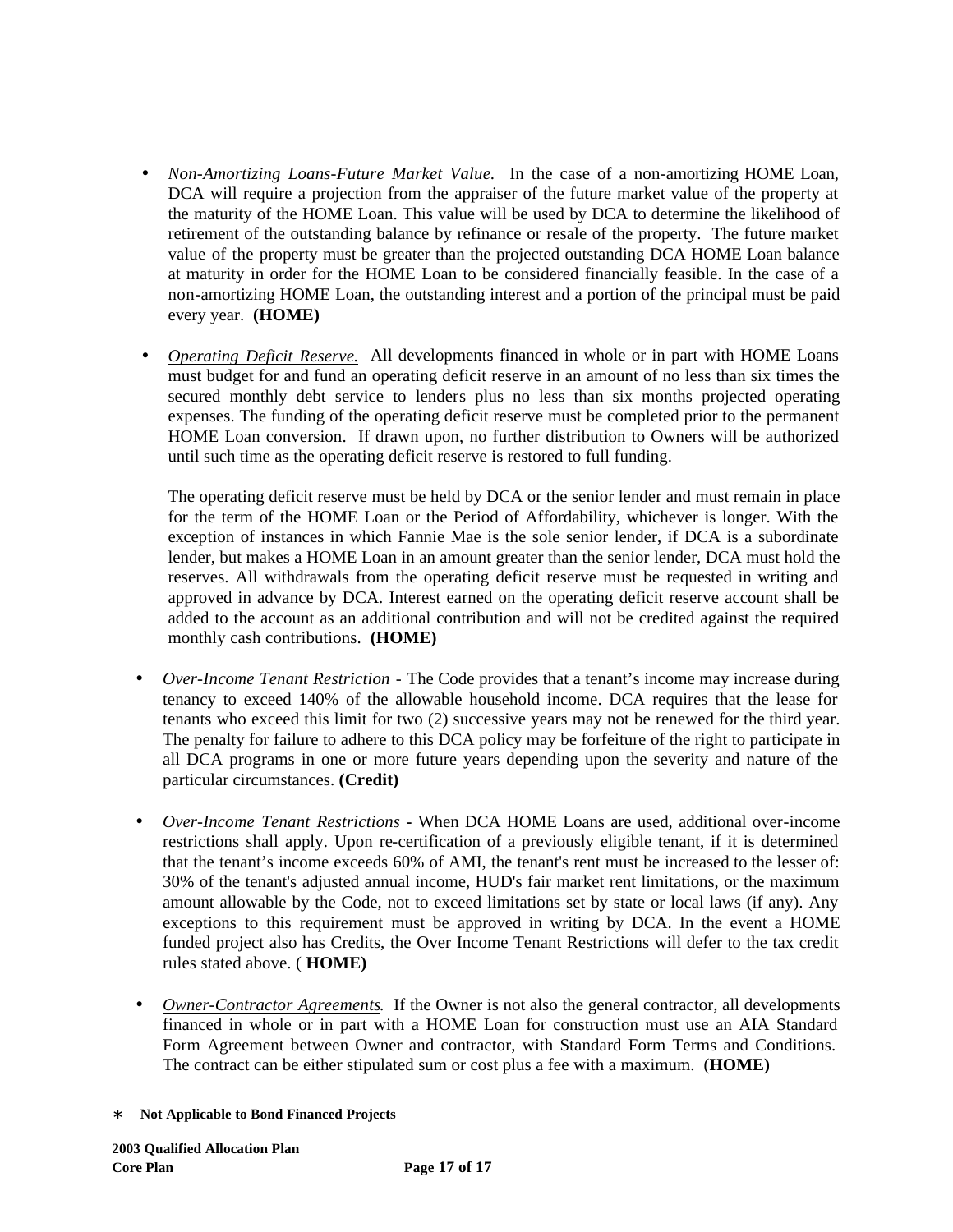- *Partnership Agreements.* The partnership agreement and any amendments must be fully executed prior to the HOME Loan closing. The Partnership Agreement and any amendments must reflect the terms of the HOME Loan transaction on all material points. **(HOME)**
- *Payment and Performance Bonds.*A 100% payment and performance bond will be required for all developments funded with HOME Loans. The cost of these bonds shall be included in the sixpercent general requirements limit of the Builders Cost Limitations. When an Identity of Interest exist and the contractor cannot obtain a payment and performance bond, a letter of credit or construction loan can be utilized in lieu of a payment and performance bond. The cost of the letter of credit or construction loan will be included in general requirements.

A waiver of the requirement for payment and performance bonds may be granted when there is an Identity of Interest between the Owner/Developer and the contractor, regardless of the contract amount, since such a relationship is usually not bondable.

A waiver will not be considered unless:

- 1. The Owner agrees to provide a construction completion guaranty, secured by a letter of credit with a value of at least 50% of the total construction cost, including profit and overhead; or
- 2. The Owner agrees to secure a construction loan with private financing. DCA will disburse funds during the construction period, in an amount not to exceed \$2,500 per construction draw. **(HOME)**
- *Public Housing Units*. HOME and/or Credits cannot be used for the construction or rehabilitation of public housing units except in mixed income projects that include public housing units and a portion of the Total Development Cost is from another clearly identified funding source. **(Both)**
- *Relocation and Displacement of Tenants*. For all HOME Loan and Credits projects, tenant household data forms must be submitted with the Application for every occupied unit in each building to be rehabilitated. The Applicant is responsible for the accuracy of the information on the data forms. Applications for HOME Loans that require relocation of existing tenants due to rehabilitation work will be accepted only with a relocation plan (including a sufficient budget) that in the opinion of DCA, meets the requirements of the Uniform Relocation Act and any other applicable laws.

Funding sources other than the HOME Loan must be used to finance the relocation costs. For Credits projects, DCA will not allow permanent displacement of tenants, if avoidable. If the Applicant anticipates displacing tenants, the Applicant must include in the Application a detailed displacement plan, which sets forth the specifics of the displacement, including a projected budget, and an explanation of efforts planned by the Applicant to mitigate the impact of the displacement. Any displacement of tenants will be subject to DCA's prior written approval. **(Both)**

- *Rent-Up Reserves.* A rent-up reserve is required for projects receiving a DCA HOME Loan only if a lease-up cash flow analysis results in a cash flow deficit. For those developments, the required rent-up reserve would equal the amount of the projected lease-up deficit. A required rent-up reserve will only be used to cover operating cash flow deficits during the period prior to converting a construction loan to a permanent loan. Loan documents and intercreditor agreements must reflect this requirement and DCA's approval authority. **(HOME)**
- ∗ **Not Applicable to Bond Financed Projects**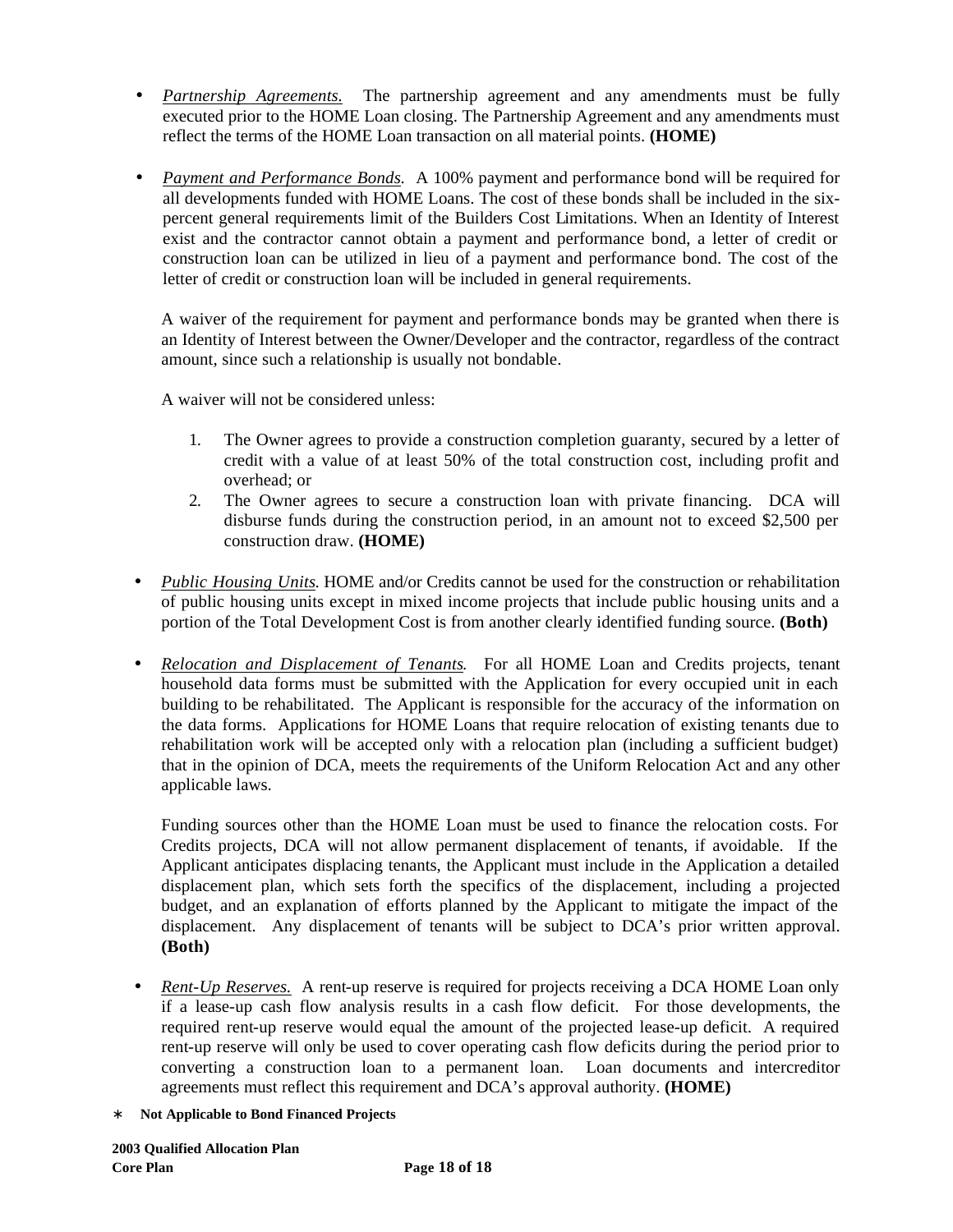- *Replacement Plan.* A Replacement Plan and schedule must be submitted to DCA with the design development documents no later than 90 days from award notification. The calculations and assumptions used in the Replacement Plan should take into account the fact that over the life of the project, capital items such as building roofs, parking lots, HVAC systems, major appliances, etc., will need to be replaced. At a minimum, the Replacement Plan must reflect reserve contributions and, depending on the projects characteristics, may require contribution amounts greater than the minimum Replacement Reserves requirements. **(Both)**
- *Replacement Reserve.* A Replacement Reserve, based on a Replacement Plan, is required for all projects awarded funding under the Plan and must be included in the operating budget. Contributions must be made to the reserve account, starting at or before the conversion date of the construction loan to permanent loan and must be funded for the term of the loan in accordance with the Replacement Plan. The following minimum contributions must be used:
	- 1. Rehabilitation \$25.00 per unit per month (\$300 per unit per year)
	- 2. New Construction \$16.70 per unit per month (\$200 per unit per year)
	- 3. Single Family Units \$33.30 per unit per month (\$400 per unit per year)

Replacement Reserve funds may be used only for capital improvements and system replacements, and must not be used for general maintenance expenses. Replacement Reserves must escalate at a rate of 3% per year. If the Replacement Plan indicates that an amount greater than the minimum reserve outlined above is necessary, then this greater amount will be required and must be escalated at a rate of 3% per year. DCA will, at its discretion, adjust the Replacement Reserve to reflect reasonable and customary capital and replacement expenditures. **(Both)**

- Replacement Reserve Withdrawals. All withdrawals from the Replacement Reserve account must be approved by DCA in advance. The senior lender must maintain the Replacement Reserve account in a FDIC insured financial institution. Interest earned on the Replacement Reserve account shall be added to the account as an additional contribution and will not be credited against the required monthly cash contributions. **(HOME)**
- *Retainage*. The loan agreement between the Project Owner and GHFA will provide that GHFA may retain 10% of the amounts that it has approved for each draw request ("the retainage") until the project reaches 50% completion. Thereafter GHFA will retain 5% of the amount that it has approved for each draw request. The construction contract must provide and the contractor must acknowledge that GHFA has the right to withhold such retainage and that the retainage will not be disbursed until full and final completion of the construction. **(HOME)**
- *Revenue, Vacancy, and Expense Trends.* Revenue should be trended at 2% per year, operating expenses at 3% and vacancy and collection loss at 10%, with the exception of those proposals that include rental assistance. Proposals that include rental assistance should apply a 7% vacancy factor for the rental assistance units for the period in which the rental assistance will be committed to the project. **(Both)**
- ∗ **Not Applicable to Bond Financed Projects**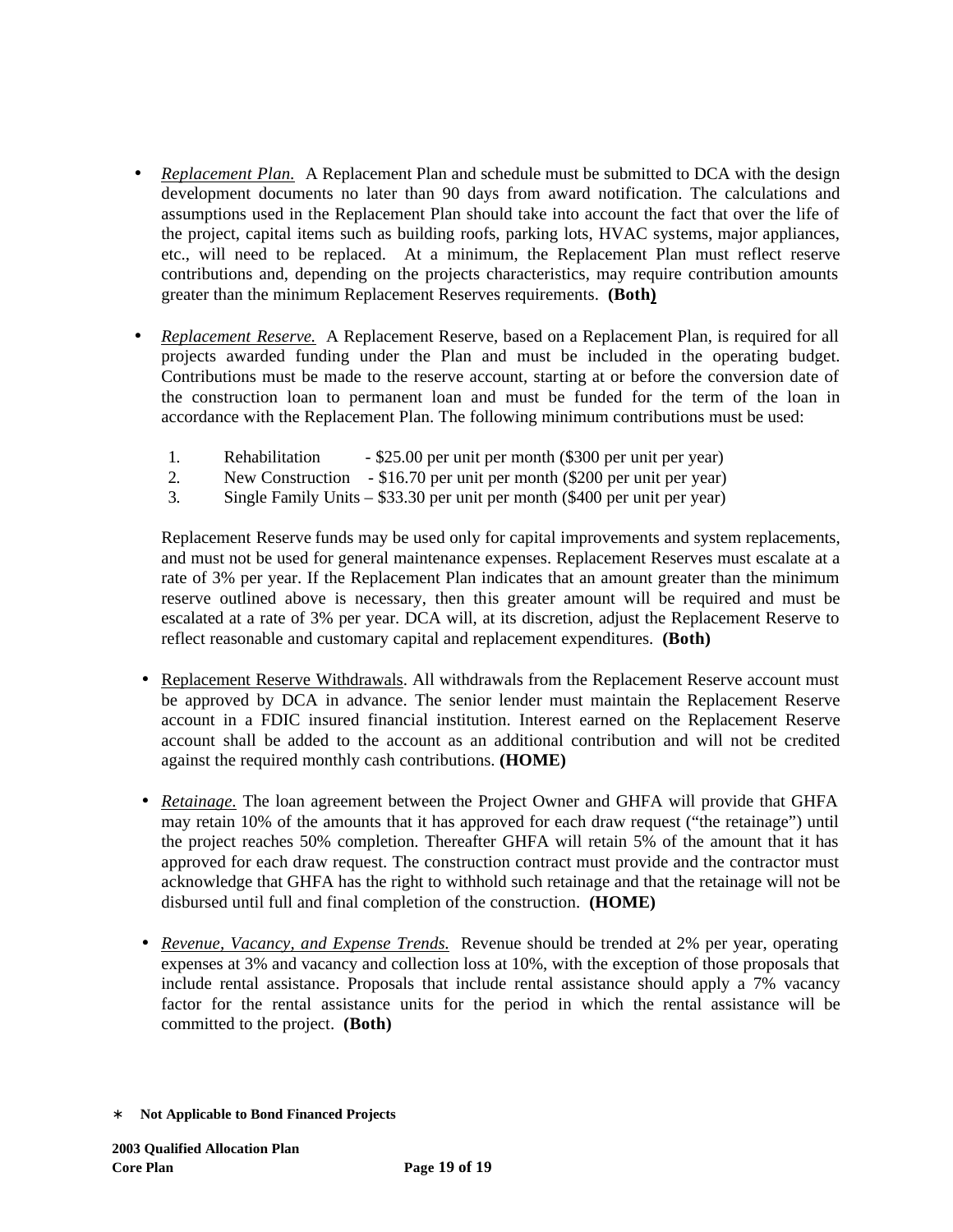- *Rural County Projects*. DCA recognizes that Rural County projects may involve greater financial risk than non-Rural County projects. While a sufficient economic base to support a proposed Rural County project may exist at the time of Application, the loss of a predominate industry or employer, or other extenuating circumstances out of the control of the Applicant could result in a major economic impact on the project. To mitigate this increased financial risk, DCA will consider loan modifications during the course of the HOME Loan for projects which have suffered a demonstrated major economic impact as a result of the loss of a predominate industry or employer or other extenuating circumstances. The loan modification may be structured to allow the Owners to maintain Ownership and control of the property and to continue providing affordable housing to the extent it is needed in the community. **(HOME)**
- *Section 8 Rental Assistance.* No Owner may deny a unit to applicants possessing a Section 8 Rental Assistance certificate or voucher unless that applicant fails to meet the minimum requirements for all lease holders. Federal statutes prohibit discrimination against Section 8 certificate and voucher holders. DCA will closely monitor whether the tenant application process is structured to avoid such discrimination or whether any actions are taken to discourage Section 8 Rental Assistance certificate or voucher holders from applying. Likewise, all lease provisions must be compatible and not in conflict with Section 8 leases. **(Both)**
- *Stored Materials.* DCA will not pay draw requests that include the cost of stored materials. Stored materials are considered to be materials that will not be incorporated into the construction within thirty days. **(HOME)**
- *Subordination*. The decision whether to subordinate DCA's regulatory agreement and/or lien position to a private lender's security deed will be made only after DCA considers the individual circumstances of each HOME Loan. Factors that will be considered include, but are not limited to, the senior loan amount, DCA's HOME Loan amount, debt coverage ratio, private lender's interest rates, loan maturity, type of loan, etc. In no instance will DCA subordinate to a public entity's loan. **(HOME)**
- *Soft Cost Contingency*. "Soft cost" or "total project" contingency, over and above the allowed construction contingency, will not be permitted as a budgeted line item. **(Both)**
- *Stabilization.* Projects will be considered stabilized when occupancy reaches 90% for three consecutive months, or actual revenue reaches 90% of budgeted revenues for three consecutive months. **(Both)**
- *Syndicator Asset Management Fee.* Syndicator asset management fees will be paid from the "after debt service" cash flow less the cash flow payments to DCA on the HOME permanent loans. **(HOME)**
- *Tax Credit Percentages.* For purposes of an application for 9% credits a credit percentage of 9% should be utilized, for 4% credits, a credit percentage of 4% should be utilized. **(Credit)**

<sup>∗</sup> **Not Applicable to Bond Financed Projects**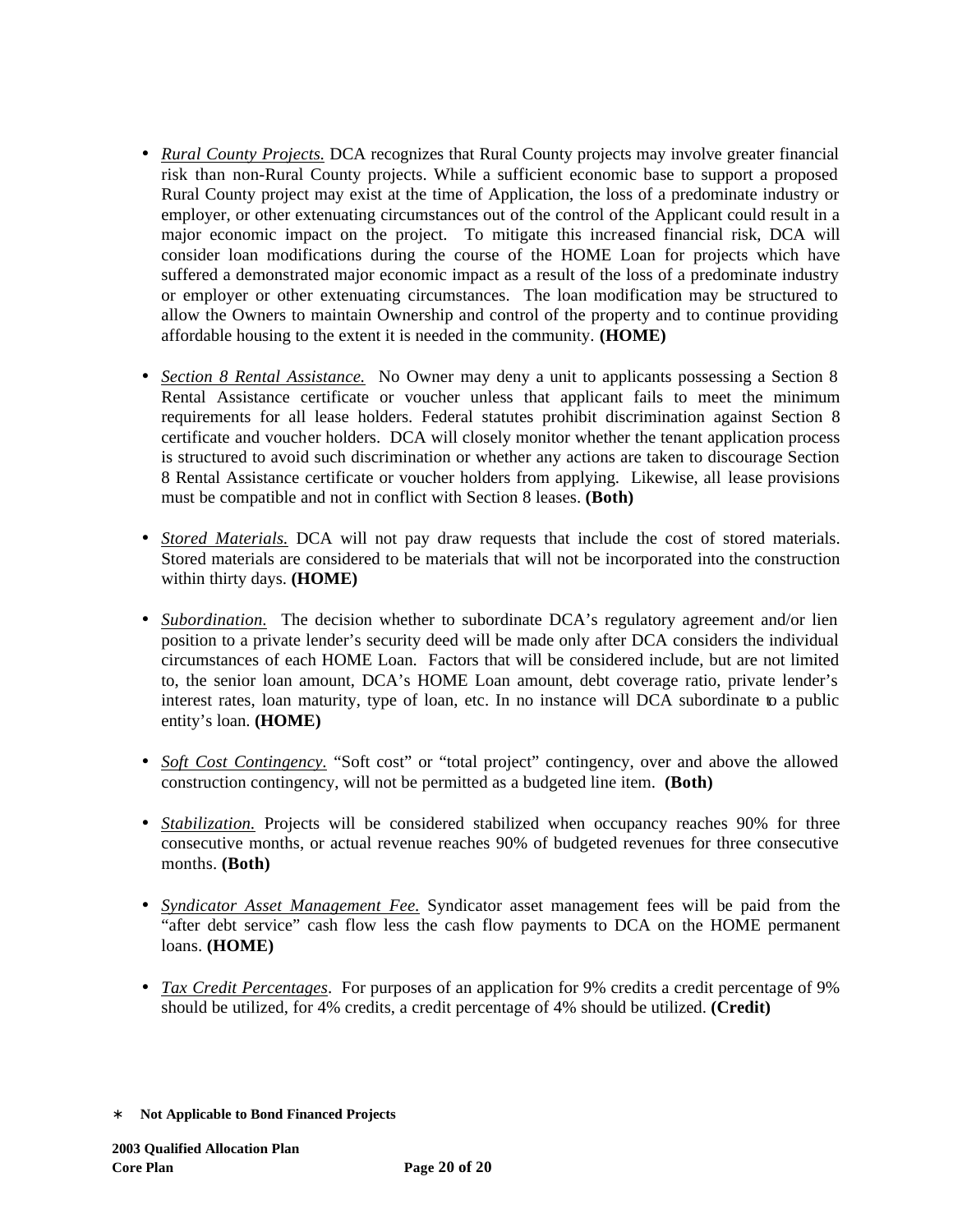- *Tri-Party Agreements.* A Tri-Party Agreement will be required for all DCA HOME Loan transactions involving another permanent lender that is not financing construction costs. The Tri-Party Agreement must clearly state, at a minimum, that the permanent lender has reviewed and approved the DCA HOME Loan documents, plans and specifications, development budget, tenant lease, environmental assessment, construction contract, title exceptions legal description, management agreement, partnership agreement, borrower's certificate of limited partnership, survey, appraisal, form of subordination agreement, and items necessary to satisfy the permanent commitment regarding completion of construction of the improvements of the collateral property. **(HOME)**
- *Utility Allowance (UA).* Applicants should use the UA provided by the agency administering the Section 8 Rental Assistance Program in the jurisdiction in which the project is located. For example, if a local housing authority administers Section 8 in the area, they would provide those UA, but if DCA administers Section 8 in the area, the DCA UA would be used. If a building receives USDA assistance, or any tenant in the building receives USDA assistance, the lowincome units must use the applicable USDA UA. If HUD reviews rents and UA on a building, the low-income units must use the applicable HUD UA. In all other cases, the Owner is required to follow the applicable PHA UA or DCA UA. **(Both)**
- *Work Scope* Owners of projects receiving HOME loan funding in the 2003 round for the rehabilitation of an existing property must perform 100% of the rehabilitation work scope in accordance with the original physical needs assessment submitted with the Application. DCA may approve modifications to the proposed work scope upon written request within its sole and absolute discretion. **(HOME)**

## **Section 10. Eligibility**

**A. Applicants**. For profit or nonprofit Owners of proposed newly constructed or rehabilitated rental housing to be occupied by low and very low-income households as set forth in the Plan, the Manual, and if applicable the HOME regulations and/or Section 42 of the Code, may apply. Eligible activities are the construction to permanent financing for the costs of constructing or rehabilitating rental housing as defined in the Plan. Rental dwelling units financed through the HOME Loan program must be affordable by low-to-moderate-income households as defined in the Plan, the Manual, and the HOME regulations. Eligible buildings contain one or more units designed for long-term, continuous residential rental use.

Proposed Project Participants may be ineligible to receive funding under the Plan if the proposed Project Participant falls within any one of the following categories:

1. **Continuing Non-Compliance, Disqualification in DCA Programs**. Principals of projects awarded Credits or HOME Loans in previous award cycles must remain materially in compliance with all applicable requirements of the Credits and the HOME Loan programs to remain eligible to compete for future Credits or HOME Loans. Material non-compliance status exists when, in the judgment of DCA, an Applicant exhibits a continual pattern of non-compliance or when an Applicant demonstrates an inability or an unwillingness to resolve non-compliance matters in a timely manner.

 Additionally, Project Participants must start and complete outstanding DCA HOME Loan or Credits projects in a timely manner and meet all material obligations under applicable loan

<sup>∗</sup> **Not Applicable to Bond Financed Projects**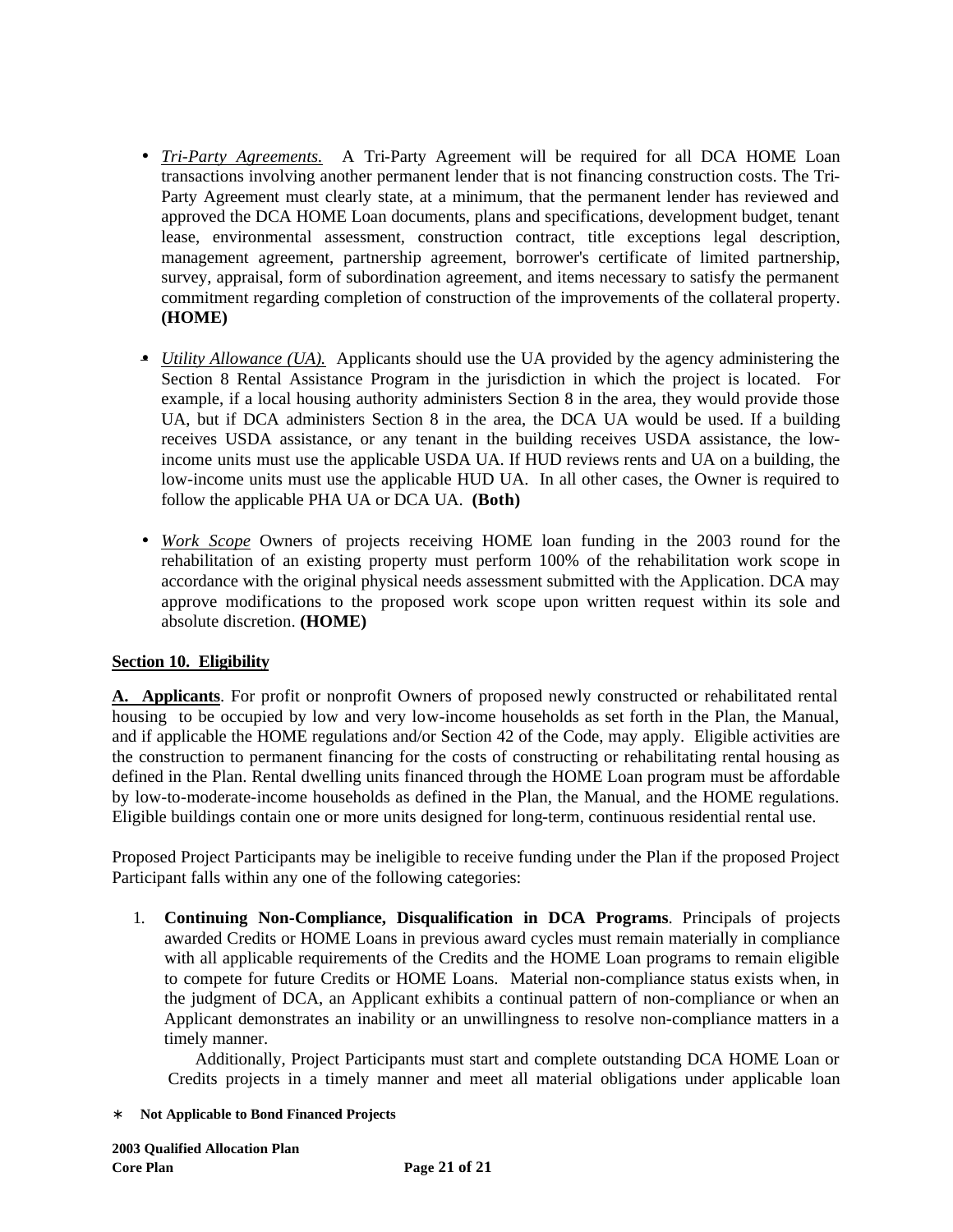documents and/or carryover allocation to remain eligible to compete for future Credits or HOME Loans. Project Participants must remain qualified to participate in all DCA-administered programs to remain eligible to compete for future Credits or HOME Loans. DCA will have the sole and absolute discretion to determine those parties ineligible to receive funding under the Plan due to non-compliance, default or disqualification status.

- **2 Federally Debarred & Suspended Entities.** Any person (individual, corporation, partnership, association), principal (officer, director, Owner, partner, key employee, or person who has critical influence), or agent for a Project Participant that is under debarment, proposed debarment, or suspension by a federal agency is ineligible to participate in the 2003 Competitive Scoring process. Such Applications will be rejected. Each Applicant must also include in the Application a statement concerning all criminal convictions, indictments, and pending criminal investigations of all general partners, and provide dates and details of each circumstance, unless otherwise prohibited by court order, statute or regulation.
- **3. Failure to Use Previously Awarded Credits.** An Applicant, including principals or officers of the Ownership entity, awarded or allocated Credits for a project that was not placed in service by the required deadline (for reasons other than acts of God, the exercise of the power of eminent domain by the governmental body, or for reasons approved by DCA) will be ineligible to apply for Credits in the competitive round following the projected placed in service date for the project that was awarded Credits. In addition, an Owner will be barred from reapplying for Credits for the specific project for which Credits went unused and buildings were not placed in service within the required time frame. In its sole and absolute discretion, DCA may allow an Applicant who returned Credits allocated, for reasons other than those listed above, in a previous year to apply for Credits on the condition that if the Application is approved, the Owner will pay a credit allocation fee equal to 17% of the annual allocation amount.

DCA reserves the right to perform a full criminal, employment, and credit investigation of all Project Participants, excluding the Syndicator.

## **B. Projects.**

- 1. *Scattered Sites.*DCA will accept Applications for scattered-site projects that meet the following criteria:
	- a. Consist of no more than six (6) non-contiguous parcels within a  $\frac{1}{2}$  mile radius and consisting of a minimum of four residential units per parcel; or
	- b. Consist of no more than three (3) non-contiguous multifamily properties within a 50-mile radius of each other and consisting of a collective total of no more than 150 units.
	- c. Development of all sites or non-contiguous parcels, as defined in a and b above, must fall exclusively within one of the tenancy characteristics as defined in Appendix II, scoring criteria A, B, C and D.

<sup>∗</sup> **Not Applicable to Bond Financed Projects**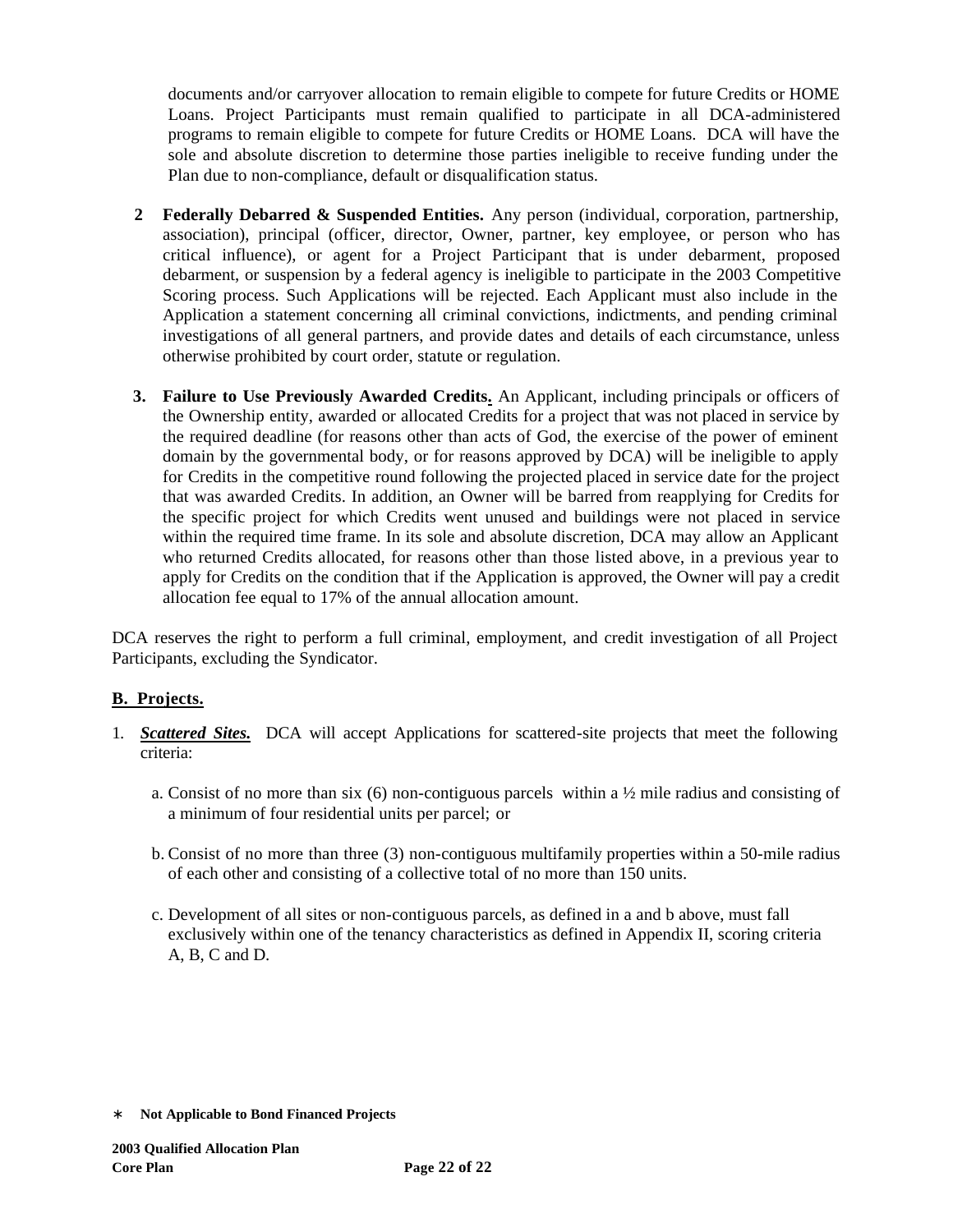All Applications proposing scattered sites must meet the following requirements:

- All buildings in the project must be under the ownership of one entity;
- All units in the scattered site Application must be managed by one management entity;
- All buildings in the project must be developed under one plan of financing and considered as a single project by all funding sources;
- To receive the 130% increase in basis allowed under Section 42, all sites making up the project must be located within a Qualified Census Tract or Difficult Development area;
- The scattered sites must be appraised as a single proposed development, if applicable; and,
- Each site within the proposed project must meet all applicable threshold and scoring criteria.
- 2. *Detached Single-Family Rental Housing.* Detached single family housing proposals will be eligible for funding if they satisfy the following requirements:
	- The Application must include in its development budget the costs associated with the continuous upkeep of each rental house, including ground maintenance, at the project Owners' expense. These costs must be supported by a detailed maintenance plan.
	- The Application must have a detailed Replacement Reserve analysis and plan.
	- The house designs must reflect architectural diversity through the use of different elevations and styles.
	- Landscaping must be appropriate for detached, single family housing.

## **Section 11. Submission Requirements**

## **A. Pre-Application Submissions**

Request for experience determinations and compliance scores may be submitted prior to Application in the sole and absolute discretion of the Applicant. DCA will accept such request on or before February 1, 2003. For experience determinations, the Experience Submittal Form for each Owner, Developer, and management company that such request is being made for, should be completed in accordance with the Experience Submittal Form Instructions. Compliance score determinations will be issued for individuals as well as for project teams. For compliance score determinations for individuals, the Compliance Summary Form must be submitted on or before February 1, 2003 for the individual. For project team scores, the compliance Summary Form must be submitted for each member of the project team on or before February 1, 2003. Details of the proposed project, other than the size or the applicable range of the total number of units and type of project, are not required as part of these submissions.

Submissions under this category will only be evaluated if the submissions are complete and accurately prepared in accordance with the Experience Submittal Form instructions and the Compliance Summary Form instructions. Determinations made pursuant to this section will be provided to Applicants on or before March 1, 2003.

<sup>∗</sup> **Not Applicable to Bond Financed Projects**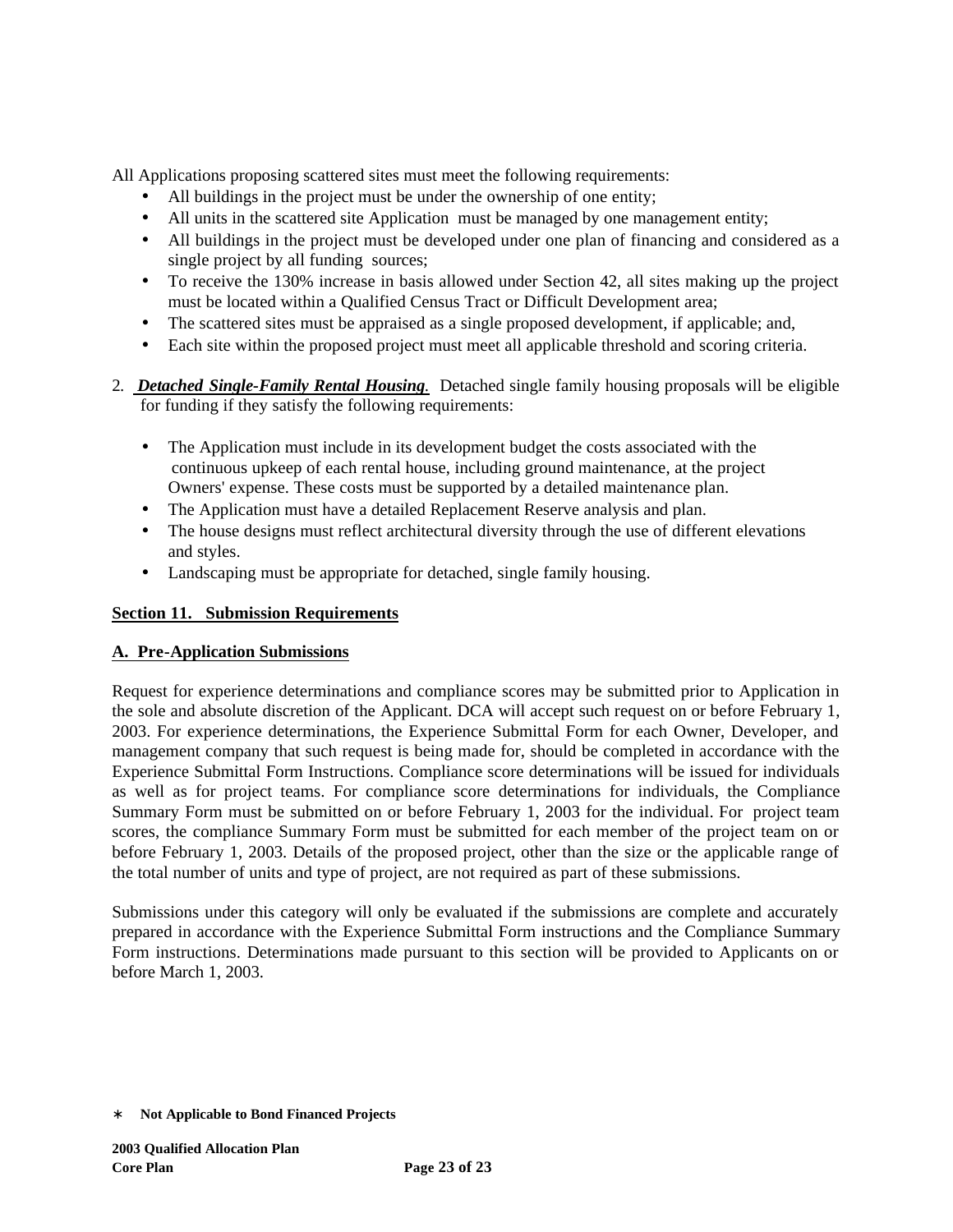### **B. Application Submissions**

1. DCA will conduct one Competitive Application cycle for 9% Credit and HOME Loan funding resources during 2003. Applications must be delivered by the deadline to:

> Georgia Department of Community Affairs Housing Finance Division/Office of Affordable Housing 60 Executive Park South, N.E. Atlanta, Georgia 30329-2231

The complete Application is due at DCA by **5:00 p.m. on May 15, 2003**. After this precise time, irrespective of any extenuating circumstances, no Applications or portions thereof will be accepted.

2. 4% Tax Credit Applications for Bond Financed Projects can be submitted throughout the year subsequent to Bond Allocation, but no later than sixty (60) days prior to bond closing date, and are subject to applicable criteria set out in the Core Plan, Threshold Criteria, Core Application Instructions, Core Application and Application Manual. All waiver request must be submitted no later than 30 days prior to the 4% Tax Credit application submittal.

3. A complete Application package must include one original binder and two copies, a scoring binder, an electronic original copy of the Application on a floppy disk and all applicable Application fees as outlined in Section 14 hereof. (The scoring binder and self-score is not required for Bond Financed Applications). In the event any copy or electronic disk does not conform to the original print out of the Application, the original print out of the Application shall be deemed the correct Application.

Applicants must submit complete Applications according to the directions and format prescribed in the 2003 Core Application Instructions and the 2003 Application Manual.No additional documentation will be accepted after the Application Submission deadline described in this Section unless specifically requested by DCA. The use of a third party or common carrier to deliver the Application does not relieve the Applicant of its responsibility for meeting the Application Submission deadline. Consequently, there will be no exceptions to this deadline. In addition, no assemblage, packaging, or other form of Application preparation will be permitted at any time on DCA premises.

Applicants for 9% Credits and/or HOME funding will be required to self-score their Applications and fully explain their rationale in support of the scoring decision for each criterion. Applicants' self-scores must be done in strict accordance with the provisions of the Plan and the Application Manual. Any Application that does not include a completed self-scoring binder, prepared in accordance with the provisions of the Plan and the Application Manual, will be deemed incomplete.

**Maximum Number of Applications. \*** DCA will assign sequential project numbers to all Applications in the order they are received, and prior to any form of Application review. Applicants will be permitted to submit a maximum of six Applications for funding resources under the Plan. This limitation applies to Ownership interests of all proposed Project Participants except for syndicators. Ownership interests of all Project Participants in the proposed Applications will be reviewed. If it is determined that a Project Participant has proposed Ownership interest in more than six Applications DCA will only evaluate the

<sup>∗</sup> **Not Applicable to Bond Financed Projects**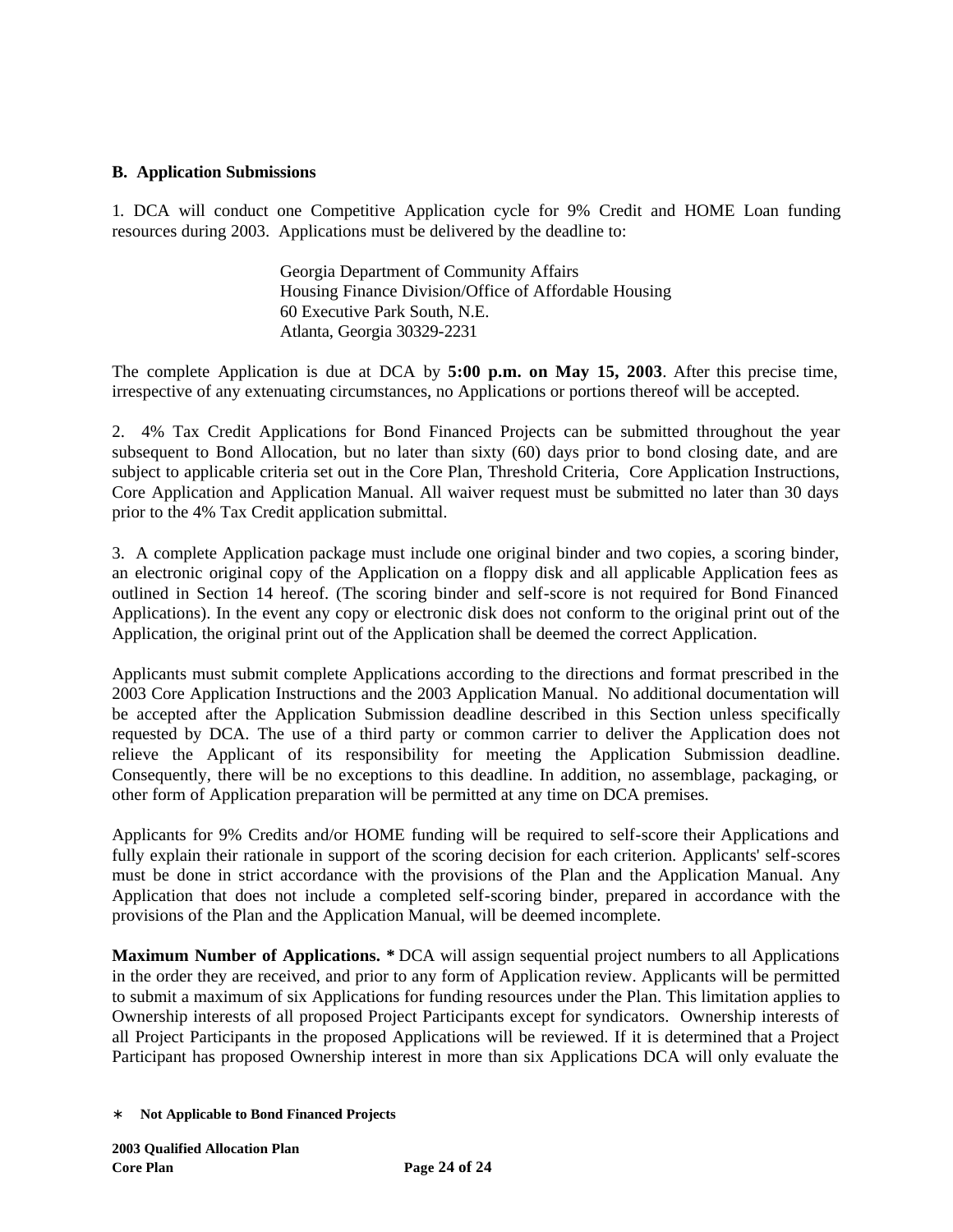first six project Applications submitted to DCA. Any other Applications, which include the same Project Participant, will be considered ineligible and will not be evaluated.

**Maximum Ownership Interests.** Applicants will be limited to Ownership interest in a maximum of three projects, of which the total Federal Credit from the 2003 competitive funding round cannot exceed \$1,750,000 and/or total HOME funding cannot exceed thirty five percent (35%) of the total HOME Loan resources available. This limitation applies to Ownership interests of all proposed Project Participants, except syndicators. Any Application proposing Ownership interest by a Project Participant having proposed Ownership interests in three other projects that score higher will be deemed ineligible for funding. Also, Applications proposing Ownership interest by a Project Participant having proposed Ownership interests in other projects scoring higher will be deemed ineligible if the additional Credit, combined with the other projects scoring higher, exceeds the \$1,750,000 limitation. Applications proposing Ownership interest by a Project Participant having proposed Ownership interests in other projects scoring higher will be deemed ineligible if the additional HOME Loan funding, combined with the other projects scoring higher, exceeds 35% of the annual HOME Loan resources.

The exceptions to the three-project limit include; 1) an Application in which an experienced for profit or nonprofit Developer partners with an inexperienced nonprofit that is applying under the Plan's Credit nonprofit set-aside or the HOME Loan Program CHDO set-aside; or 2) an Application in which an experienced for profit or nonprofit Developer partners with an inexperienced for profit Developer. However, experienced for profit Developers or nonprofit Developers are limited to two projects for which they can partner with an inexperienced nonprofit or for profit Developer. Inexperienced nonprofit Developers and inexperienced for profit Developers are limited to one project.

### **Section 12. Post Award Deadlines**

**Formal Firm Commitments. \*** Formal firm commitments for equity and non-DCA debt must be submitted to DCA within 75 days of issuance of the carryover allocation.

 **Design Development Documents**. \* Design Development Documents as fully outlined in the Architectural Submittal Instructions in the Manual must be submitted to DCA for review and approval no later than 90 days from award notification.

**Tax Credit only Projects/Commencement of Construction/Rehabilitation**.\* Owners of projects receiving 9% Tax Credits for new construction or rehabilitation in the 2003 round must commence construction or rehabilitation no later than **June 30, 2004**. Failure to commence construction as scheduled may cause an automatic recapture of the Credits. DCA will closely monitor construction start dates.

**Tax Credit and Home Projects/Commencement of Construction/Rehabilitation**.\* Projects receiving HOME Loans must not begin construction prior to the HOME Loan closing. However, all projects receiving a HOME loan award in 2003 must have satisfied all conditions necessary to commence construction within one year of the date of the initial HOME commitment. Exceptions may be granted by DCA at its sole and absolute discretion in accordance with HUD regulations, but must be requested prior to the start of construction. DCA will closely monitor construction start dates. Failure to comply with this policy may result in cancellation of the HOME Loan Commitment or other penalties.

<sup>∗</sup> **Not Applicable to Bond Financed Projects**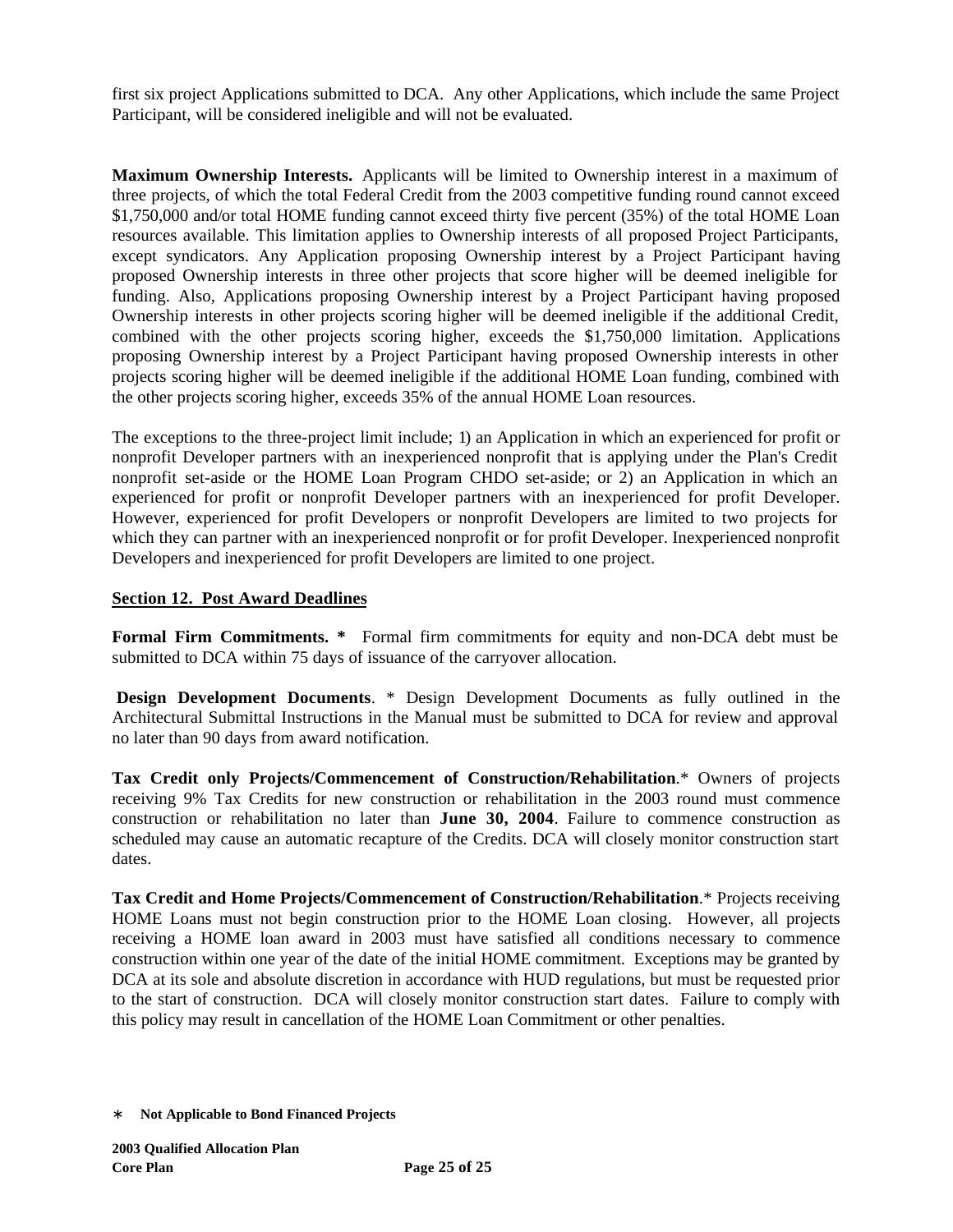**HOME Loan Closing.\*** All projects receiving a HOME Loan award in 2003 must have closed their HOME Loans on or before September 1, 2004. Applicants unable to close within that time period may have their commitment for HOME funds withdrawn.

**Completion of Work Scope**. Owners of projects receiving Credits in the 2003 round for the rehabilitation of an existing property must perform 100% of the work scope in accordance with the original physical needs assessment submitted with the Application no later than **December 31, 2005**. Owners of properties receiving Credits for new construction in the 2003 round, must perform 100% of the work scope as set forth in the DCA approved construction drawings and specifications no later than **December 31, 2005**. DCA will inspect projects requesting IRS Form(s) 8609 to ensure that all work has been completed prior to issuing Form(s) 8609. If a lesser percentage is completed, DCA reserves the right to recapture all Credits allocated. At its sole and absolute discretion, DCA may approve modifications to the proposed work scope upon written request.

**Placement-In-Service.** Owners of projects receiving Credits in the 2003 round must place all buildings in the project in service by **December 31, 2005.**

**Compliance Monitoring Fee Payment Date.** All compliance monitoring fees must be paid within 18 months of issuance of the carryover allocation document, but no later than the placed in service date or December 31, 2005, whichever is earliest. Failure to do so may adversely affect the Applicant's ability to compete in future funding rounds. In no case will the final Federal Credit allocation (IRS Form 8609) be issued before these fees are paid.

**Final Allocation Deadline.** Owners of projects receiving Credits in the 2003 round must apply for Final Allocation and request for issuance of IRS form(s) 8609 by **February 15, 2006**. IRS form(s) 8609 for a project will be issued only once for the entire project as proposed in the Application. Form(s) 8609 will not be issued as buildings are placed in service.

## **Section 13. Project Reconfiguration/Application Modification**

Generally, Applicants will not be allowed to make any changes to the Application after Application Submission to DCA. If Applicants believe extenuating circumstances warrant a change, and the change would not significantly alter the project's original concept, a written request for such a change will be considered by DCA. However, changes cannot be made without DCA's written approval, and such approval will be at DCA's sole and absolute discretion. This provision applies to any changes proposed after Application Submission, and if an award is made, throughout the project's Compliance Period or Period of Affordability, whichever is longer. Applicants' written requests must clearly establish the importance of the change, and why it is necessary to ensure the project's long-term financial feasibility and economic viability.

DCA will determine, in its sole and absolute discretion, whether or not a requested change will be authorized. The prohibition against changing any part of the Application without the prior written approval of DCA includes direct or indirect transfers of the general partner's or Developer's interest. Failure to abide by this provision will adversely affect the Applicant's eligibility to receive future DCA funding.

DCA may allow Applicants to correct deficiencies in the Application if DCA does not approve a sufficient number of Applications to use all the Credits authority available in an Application cycle *and* it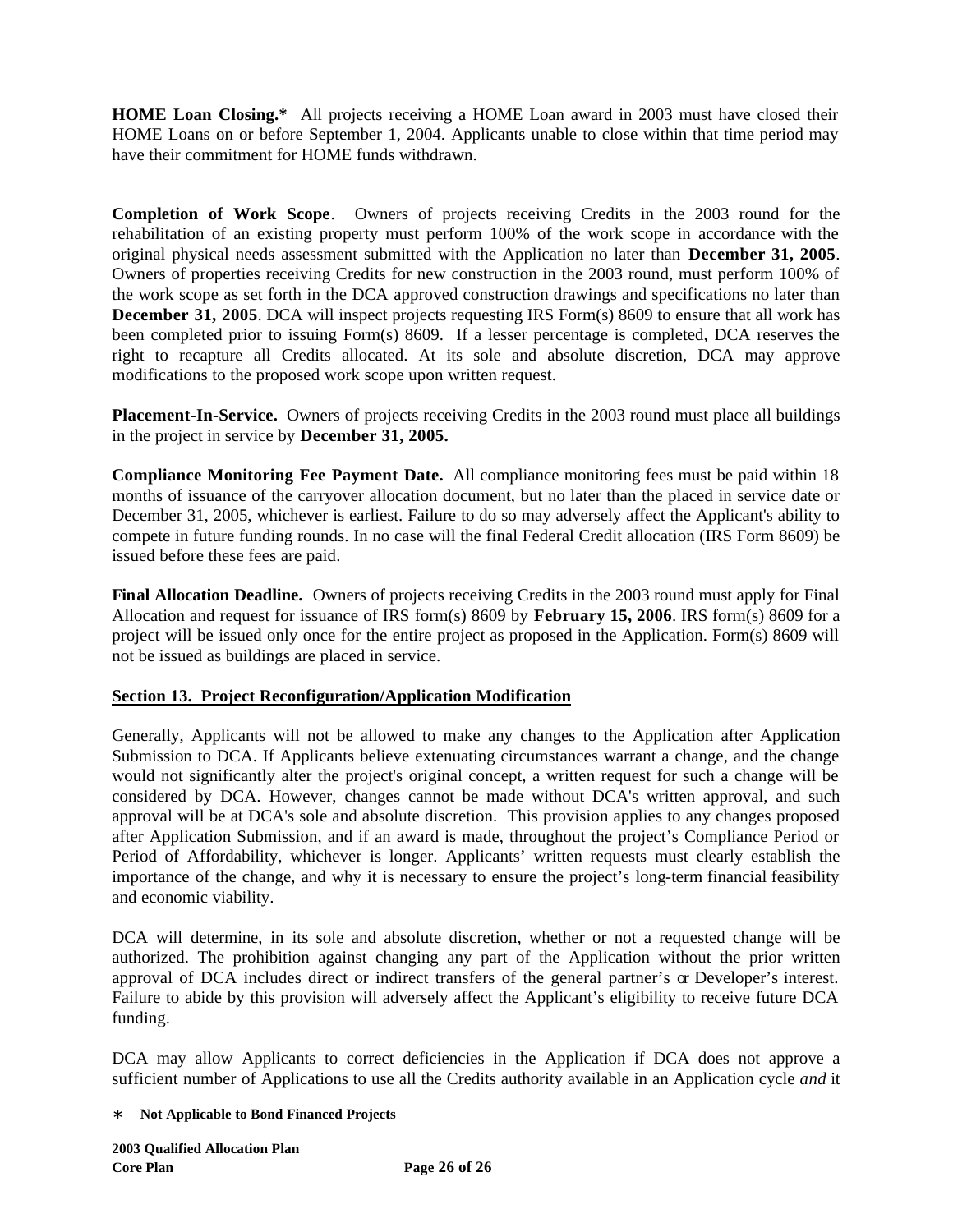receives Applications that are acceptable except for minor deficiencies that the Applicant can address within a reasonable period of time (generally not to exceed 10 business days).

### **Section 14. Fees**

The fees indicated in this Section will be charged based on the legal status of the Applicants. All fees must be paid by certified funds or money order made payable to the Georgia Department of Community Affairs.

- **Compliance Monitoring Fees for Multiple Programs.** When DCA is required to monitor projects for compliance with tenant income and/or rent limitations of more than one program e.g., Credits and FDIC, the applicable monitoring fees for each program will be charged. Credits compliance fees must be paid no later than when the project is placed in service. Failure to do so may adversely affect the Applicant's ability to compete in future funding rounds.
- Late Fees. Any late fees imposed by DCA will not be considered as a project cost for underwriting purposes.

<sup>∗</sup> **Not Applicable to Bond Financed Projects**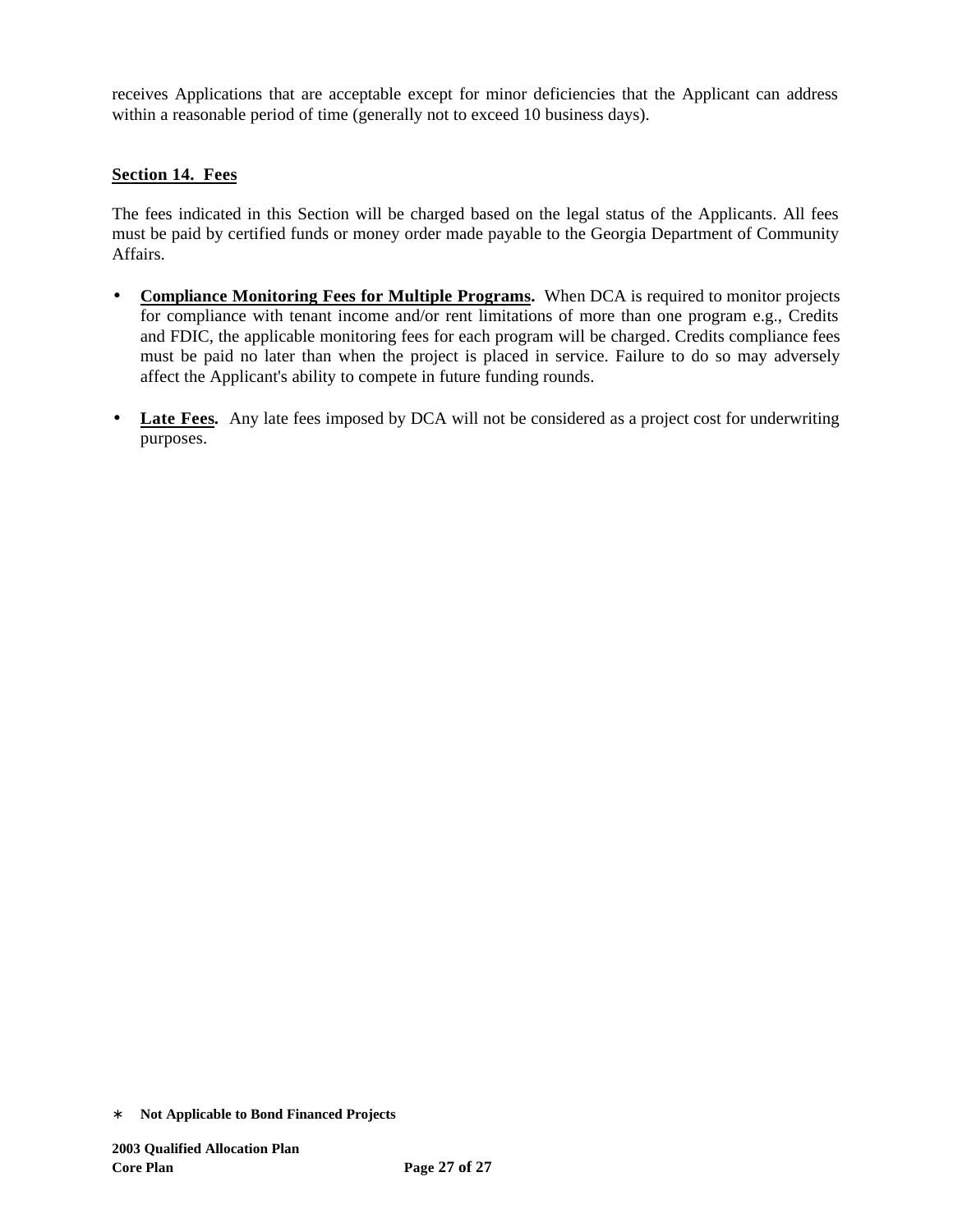# **FEE SCHEDULE For Profit, NonProfit, and For Profit/Nonprofit Joint Ventures**

|                                         | Fees                                       | <b>Due Date</b>                     |
|-----------------------------------------|--------------------------------------------|-------------------------------------|
| 2003 Credit (only) Application Fee      | \$6,000 For Profits                        | <b>Application Submission*</b>      |
| (includes market study)                 | \$6,000 For Profit/Nonprofit Joint Venture |                                     |
|                                         | \$5,000 Nonprofit                          |                                     |
| 2003 HOME (only) Application Fee        | \$5,000 For Profits                        | <b>Application Submission*</b>      |
| (includes market study)                 | \$5,000 For Profit/Nonprofit Joint Venture |                                     |
|                                         | \$4,500 Nonprofit                          |                                     |
| 2003 HOME Loan/ Credit                  | \$6,500 For Profits                        | <b>Application Submission*</b>      |
| <b>Application Fee (includes market</b> | \$6,500 For Profit/Nonprofit Joint Venture |                                     |
| <b>Study fee)</b>                       | \$5,500 Nonprofit                          |                                     |
|                                         |                                            |                                     |
| <b>Credit Allocation Fee</b>            | 7% of annual allocation                    | At time carryover allocation sent   |
|                                         |                                            | $in*$                               |
| <b>Credit Compliance Monitoring Fee</b> | \$150 - USDA projects                      | Within 18 months of Issuance of     |
| (calculated on a per unit basis)        | \$150 - URFA bond projects                 | carryover allocation, but no later  |
|                                         | \$600 - Bond/4% Credit projects            | than the project placed in service  |
|                                         | $$600 - Others$                            | date                                |
|                                         |                                            |                                     |
| Bond/4% Credit Eligibility Opinion      | \$4,000                                    | <b>Application Submission</b>       |
| Letter                                  |                                            |                                     |
| Bond/4% Credit IRS Form 8609 Fee        | 5% of annual Federal Credit amount         | Due within 30 calendar days of      |
|                                         |                                            | issuance of Letter of Determination |
|                                         |                                            |                                     |
| Front End Analysis (applicable when     | \$1,800                                    | <b>Application Submission</b>       |
| an Identity of Interest exist between   |                                            |                                     |
| the Developer or Owner and the          |                                            |                                     |
| general contractor)                     |                                            |                                     |
| <b>Appraisal Fee (HOME Loans only)</b>  | <b>Based on DCA cost</b>                   | <b>Denoted in Commitment Letter</b> |
| <b>Probationary Participation</b>       | \$2,500                                    | No later than 3/15/03 or, no later  |
| <b>Application Fee</b>                  |                                            | than 30 days prior to the submittal |
|                                         |                                            | of the 4% Tax Credit Application    |
| <b>Operating Expense Waiver</b>         | \$1,000 per waiver                         | No later than 3/15/03 or, no later  |
|                                         |                                            | than 30 days prior to the submittal |
|                                         |                                            | of the 4% Tax Application           |
| <b>Architectural Standards Waiver</b>   | \$1,000 per waiver                         | No later than 3/15/03 or, no later  |
|                                         |                                            | than 30 days prior to the submittal |
|                                         |                                            | of the 4% Application               |
| <b>Owner Experience Waiver</b>          | \$1,000 per waiver                         | No later than 3/15/03 or, no later  |
|                                         |                                            | than 30 days prior to the submittal |
|                                         |                                            | of the 4% Tax Credit Application    |
| <b>Developer Experience Waiver</b>      | \$1,000 per waiver                         | No later than 3/15/03 or, no later  |
|                                         |                                            | than 30 days prior to the submittal |
|                                         |                                            | of the 4% Tax Credit Application    |
| <b>Manager Experience Waiver</b>        | \$1,000 per waiver                         | No later than 3/15/03 or, no later  |
|                                         |                                            | than 30 days prior to the submittal |
|                                         |                                            | of the 4% Tax Credit Application    |
| <b>Per Unit Cost Limitation Waiver</b>  | \$1,000 per waiver                         | No later than 3/15/03 or, no later  |
|                                         |                                            | than 30 days prior to the submittal |
|                                         |                                            |                                     |
|                                         |                                            | of the 4% Tax Credit Application    |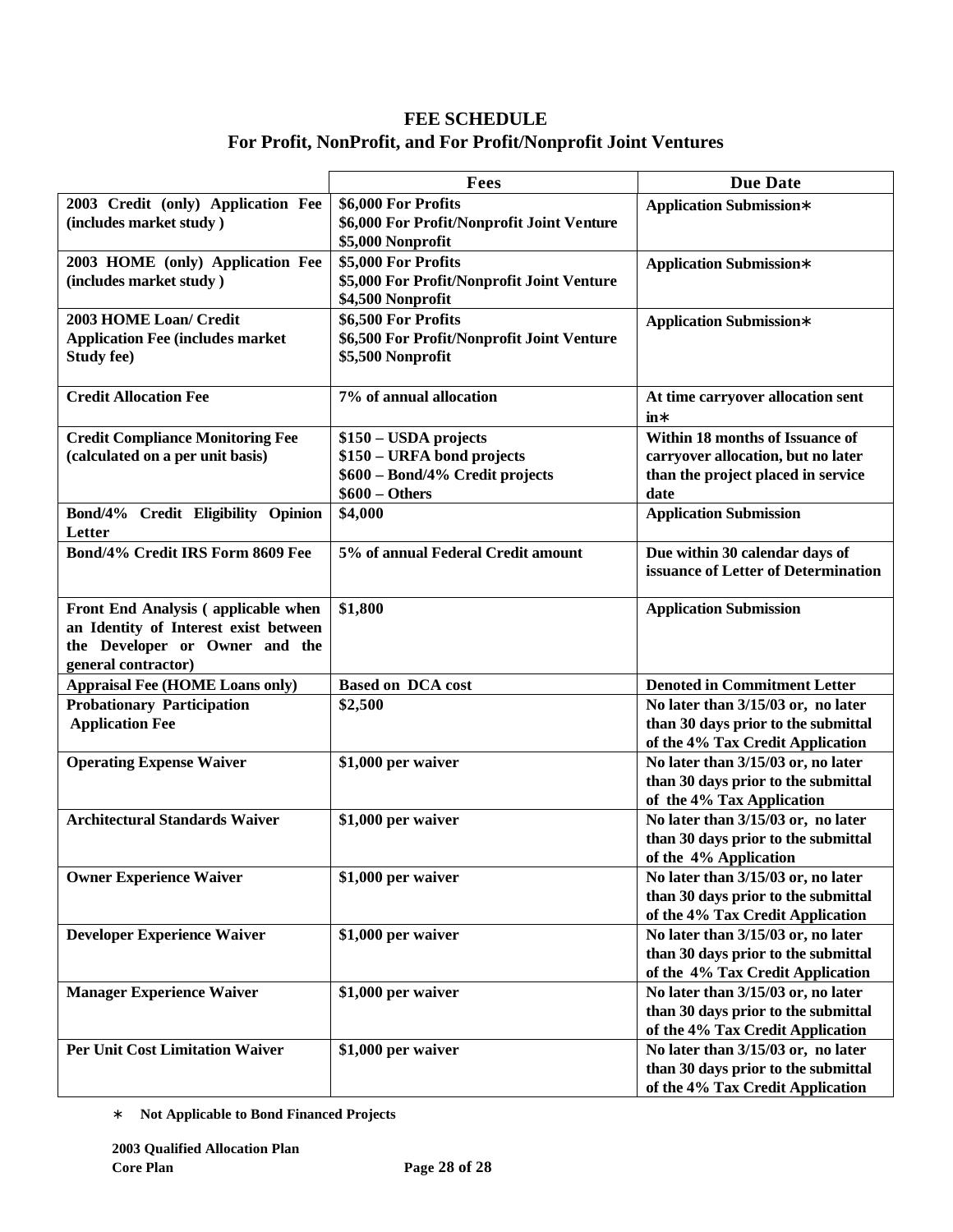<sup>∗</sup> **Not Applicable to Bond Financed Projects**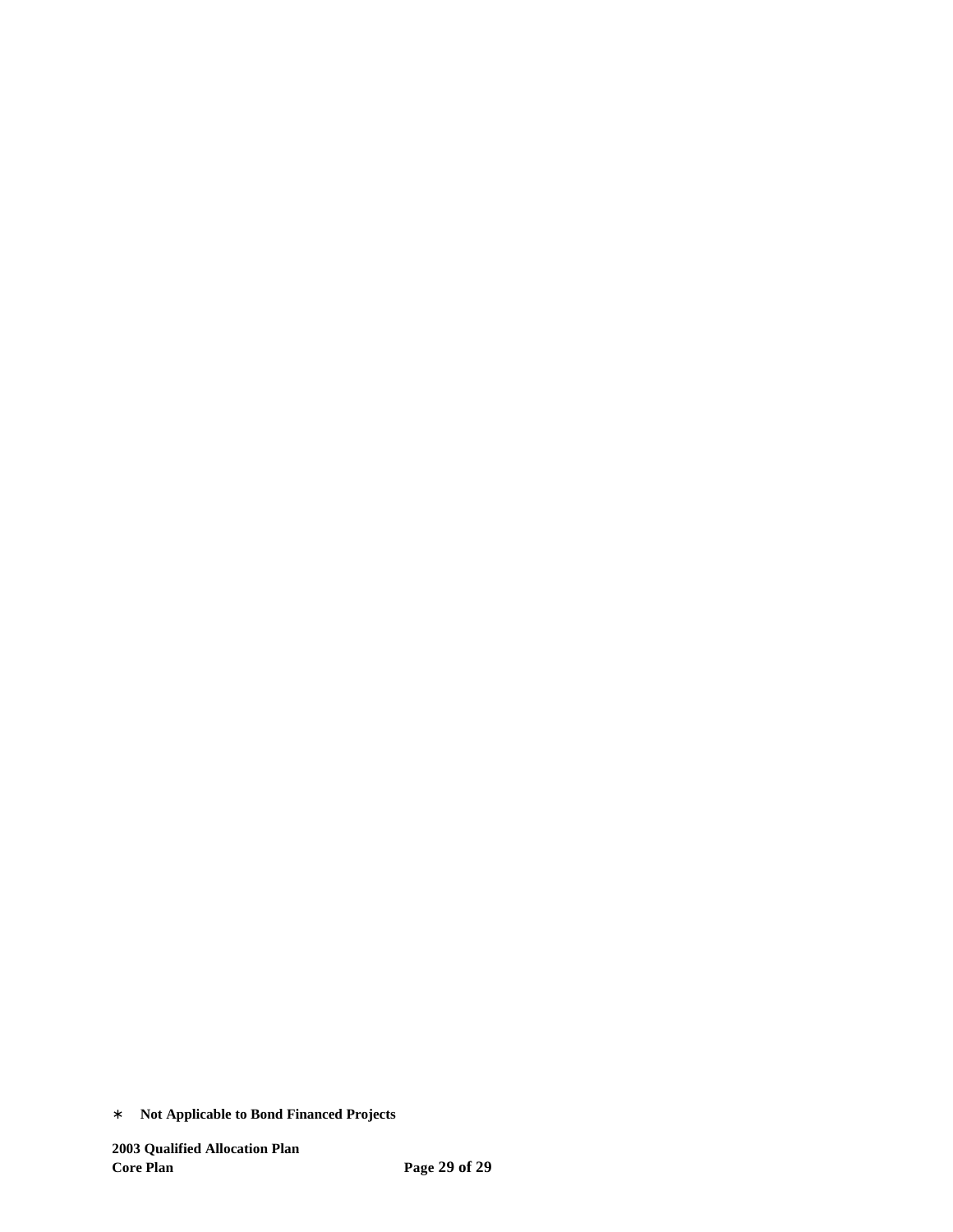### **Section 15. Evaluation of Applications**

**Completeness Review** The 2003 DCA 9% Tax Credit and HOME funding resources will be made available to projects through a Competitive Scoring process. Applications received by DCA will be reviewed for completeness, as set forth in the Manual, including but not limited to:

- Organization of the Application;
- Inclusion of all required Application forms; and
- Submission of all required supporting documents.
- Electronic Application

4% Tax Credits for Bond Financed Applications will be issued Letters of Determination of eligibility for tax credit based on all applicable criteria as set forth in the 2003 Qualified Allocation Plan, Appendix I Threshold Criteria, the 2003 Application Manual and the 2003 Core Application Instructions and 2003 Core Electronic Application.

**Threshold Review** Complete Applications will be reviewed to determine if the project meets the Threshold requirements set forth in Appendix I. Those Applicants whose Applications fail to meet Threshold requirements will be notified in writing (by facsimile) of the specific requirement(s) that the Application did not meet. If an Applicant believes the Threshold requirement(s) was met, the Applicant must respond in writing within 10 calendar days from the date of the DCA notification letter. The response must provide a clear and specific explanation of why the Applicant believes DCA's initial determination was incorrect. DCA will review the response and if DCA decides that the initial determination was incorrect, the Application will be considered to have met Threshold requirement.

**Threshold Cure Period** If an Application contains Threshold deficiencies which, in the determination of DCA, are either administrative in nature or are caused by a missing or incomplete document or the need for clarification of information submitted in the Application, DCA may request correction or clarification of such deficiencies. Such request is referred to as the "cure request". DCA will provide this request in the form of a facsimile to the Applicant.

Applicants receiving a cure request may supply missing or incomplete information and may clarify any inconsistencies related to the specific items identified by DCA in the cure request. The cure period will begin on the date of the cure request and shall end at 4:00 p.m. Eastern Time, on the date specified in the cure request, which date shall be five (5) business days from the date that the cure request is faxed to the Applicant. The cure request shall specify the means and methods by which missing items may be supplied, incomplete items completed and inconsistencies clarified.

Applicants may not submit additional items for the purpose of increasing their score. Any documentation that is provided during the threshold review period that is also applicable to a related scoring item will be reviewed only for threshold cures and will not be utilized during the scoring review process for the Application.

<sup>∗</sup> **Not Applicable to Bond Financed Projects**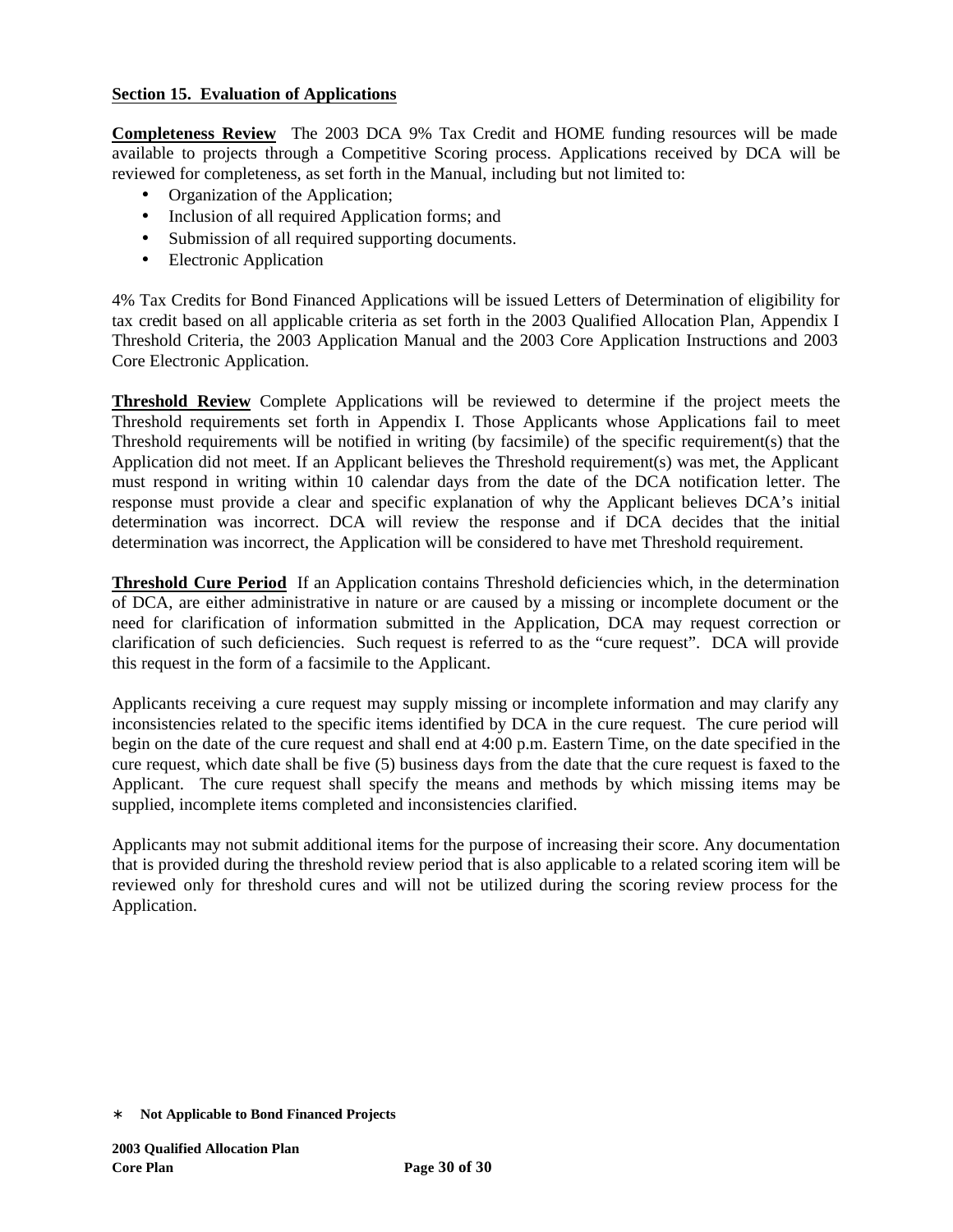**Scoring Review** \* Complete Applications that meet the Threshold requirements described in Appendix I will be allowed into the Competitive Scoring process as set forth in Appendix II. Scored Applications will be ranked in descending order by total point score. Applicants will be required to self-score their Applications and fully explain their rationale in support of the scoring decision for each criterion. Applicants' self-scores must be done in strict accordance with the provisions of the Plan and the Application Manual. Any Application that does not include a completed self-scoring binder, prepared in accordance with the provisions of the Plan and the Application Manual, will be deemed incomplete. DCA will provide the preliminary results of the Competitive Scoring process to all Applicants on September 9, 2003. DCA will provide the preliminary scores by facsimile to the Applicant. Applicants will be given a forty-eight (48) hour comment period to provide comments to DCA regarding the preliminary Scoring Results. Applicants may not submit additional items for the purpose of curing scoring deficiencies, justifying their self-scores or increasing their scores. Comments must be limited to the Applicants opinions regarding DCA's scoring determinations.

DCA reserves the right to review all comments that were received during the comment period. However, DCA is not obligated to give consideration to or revise its preliminary score based on comments received. Any decision DCA makes, and any action or inaction by DCA in administering, managing, and operating the review of the comments shall be final and conclusive and shall not be subject to any review, whether judicial, administrative or otherwise, and shall not be covered by, subject to, or required to comply with or satisfy any provisions of Chapter 13 of Title 50 of the Official Code of Georgia Annotated, the "Georgia Administrative Procedure Act."

**Competitive Application Selection \*** Generally, the highest scoring Applications with favorable market studies will be allocated resources without regard to resource type requested or geographical location, except as noted below and elsewhere in the plan:

- DCA reserves the right to allocate resources to lower ranked proposals to achieve a better mix of resource usage or a better geographical distribution of resources.
- If available Credits will be depleted by funding Credit-only Applications, then, DCA may elect to fund lower scoring Applications that are requesting a combination of Credits and a HOME Loan.
- If sufficient HOME funds are not available to fund the next ranked Credit/HOME Application or HOME-only Application, DCA may elect to fund a lower scoring Credit and HOME or HOME only project for which the remaining funds are sufficient.
- If a geographic area of the state will receive an inequitable share of the available resources as determined by the Competitive Scoring process, DCA may choose to fund other proposals even though they have a lower relative ranking.
- Applications meeting the Plan's minimum scoring requirements, which do not score high enough to receive an award, will be placed on a waiting list. If additional funding becomes available the next highest-scoring Application on the list will be eligible, subject to DCA's discretion.

**DCA's Administrative Discretion\*** DCA reserves the right to allocate resources to lower ranked proposals to achieve a better mix of resource usage or a better geographical distribution of resources as described above, or for any other reason judged by DCA to be meritorious. Such actions will be made at DCA's sole and absolute discretion. Any decision DCA makes, and any action or inaction by DCA in administering, managing, and operating the system, shall be final and conclusive and shall not be subject to any review, whether judicial, administrative or otherwise, and shall not be covered by, subject to, or required to comply with or satisfy any provisions of Chapter 13 of Title 50 of the Official Code of Georgia Annotated, the "Georgia Administrative Procedure Act."

<sup>∗</sup> **Not Applicable to Bond Financed Projects**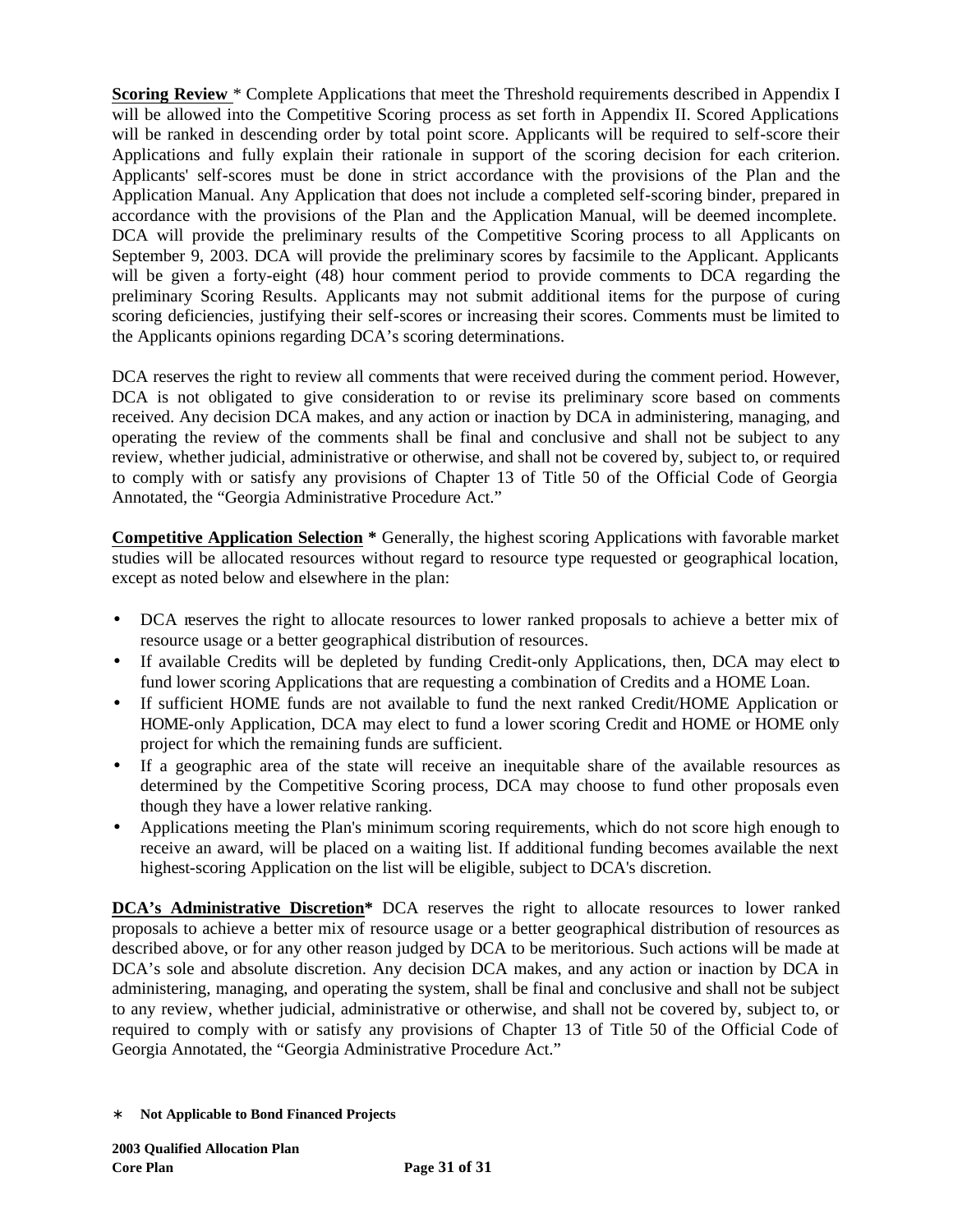**Special Allocation Considerations \*** In its sole and absolute discretion, and where warranted by extenuating circumstances, DCA reserves the right to allocate Credits, up to the first day of the allocation round, based on the prior year's allocation plan with all applicable terms and conditions to projects that received an allocation in the prior year.

**Final Notification**\* DCA will provide the final results of the Competitive Scoring process to all Applicants as soon as possible after the process has been completed. A separate letter will notify those Applicants whose projects are selected for awards. Also, if a DCA HOME Loan is proposed, DCA will issue to the Applicant/borrower a preliminary loan commitment letter. This commitment letter, while not fully guarantying that the HOME Loan will be forthcoming, will set forth all conditions that, if met, will result in a HOME Loan.

## **Section 16. Georgia Open Records Act**

All Applications are subject to disclosure under the Georgia Open Records Act (GORA). Applicants must agree in the Application to hold harmless DCA and GHFA for any and all losses associated with disclosures in accordance with GORA.

Requests to examine records or request copies of DCA documentation should be made in writing to ensure accuracy and proper processing. DCA will provide a timely acknowledgement of the request, and will estimate the costs, if any, for the services requested. A party may also elect to review the documents at the DCA offices. Under these circumstances, the party should forward to DCA a request to review specific documents and coordinate with DCA a time that is mutually agreeable. GORA allows the agency to charge a fee to cover the cost of a document custodian to access and review the requested records, to monitor the review process, and for the cost of copying requested documents.

### **Section 17. Monitoring and Compliance**

The Applicant's compliance responsibilities begins with the award of the HOME funds and/or the Credit and will continue through the end of the Compliance Period, the Period of Affordability, or the term of the loan, whichever is longer.

Applicants are advised that DCA is required to monitor projects for compliance with the requirements of IRC Section 42, the HOME regulations at 24 CFR Part 92, the representations set forth in the Application, the requirements stated in this Plan, the requirements set forth in the respective program manuals and as represented in all restrictive documents. Although DCA is responsible for monitoring the Owners' compliance with these rules, regulations, and restrictions, this responsibility does not make DCA liable for an Owners' noncompliance.

**Credit Compliance Monitoring Procedures** (Tax Credit and Tax Exempt Bond/Tax Credit Properties) Section 1.42-5(a) of U.S. Treasury Regulations requires that each Plan include a procedure that the housing credit agency (DCA) will follow in monitoring for noncompliance with the provisions of Section 42 and in notifying the Internal Revenue Service of any noncompliance of which DCA becomes aware.

The procedure for monitoring contained in the Plan must contain procedures consistent with the Regulations that address the following areas: record keeping and record retention; certification and review; on-site inspection; and notification as to noncompliance. This section is included in the Plan to comply with the mandate of the Regulations. DCA reserves the right to make such alteration or amendment to its monitoring procedures as may be required. Specific procedures that Owners must

<sup>∗</sup> **Not Applicable to Bond Financed Projects**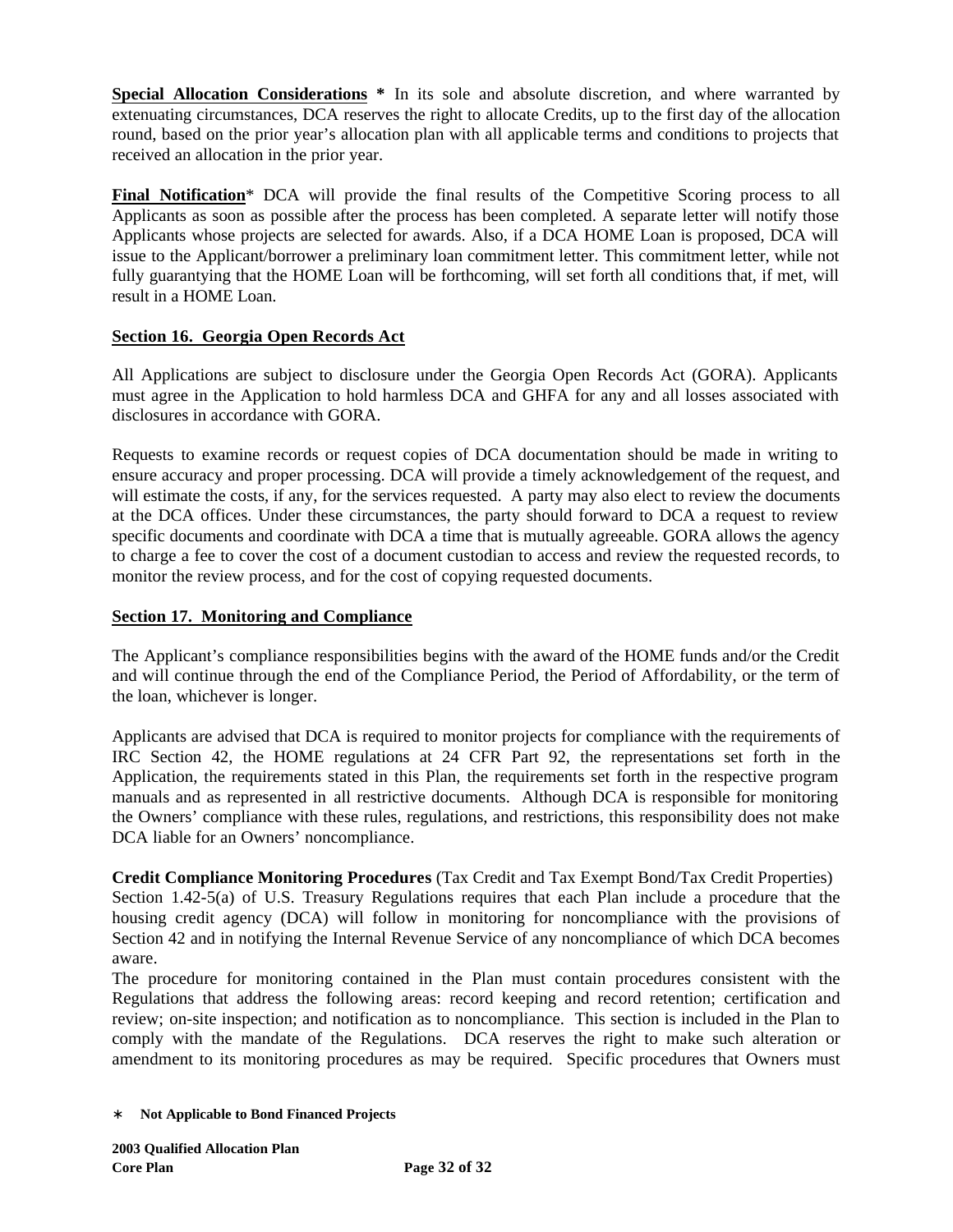follow to remain in compliance with Program requirements are outlined in Credit Certification Training Materials. Changes and updates to these materials can be found on the DCA web site.

## **Required Training for Owners** (Tax Credit, Tax Exempt Bond/Tax Credit and HOME Properties)

A representative of the Owner/general partner is required to successfully complete a compliancetraining seminar provided by or sponsored by DCA. Limited partners are strongly encouraged to attend these training seminars, but may elect to have property managers serve as the limited partner's representative. Seminars for HOME, Tax Credit and HOME/Tax Credit compliance are offered on an ongoing basis by DCA. Certification testing is required and certificates are awarded upon successful completion of the training. The Owner of a Tax Credit and or HOME property will be required to submit to DCA a copy of the Certificate of Successful Completion for the training prior to the beginning of lease-up or prior to placing the first building in service.

## **Property and Record Compliance**

A. For purposes of determining initial or ongoing eligibility and compliance with property maintenance requirements, DCA asserts the right to conduct on-site inspections of any project receiving Credit, HOME, or both Credit and HOME funding at any time through the end of the compliance period or the term of the loan, whichever is longer. DCA will provide written notice to the Owner of noncompliance findings and will assign an appropriate cure period.

B. DCA asserts the right to perform an on-site inspection of tenant records on any project receiving Credit, HOME, or both Credit and HOME funding at any time through the end of the compliance period or term of the loan, whichever is longer. DCA will provide written notice to the Owner of noncompliance findings and will assign an appropriate cure period.

C. In the Credit Program, DCA is required to report all items of possible noncompliance to the IRS on IRS Form 8823. This form(s) will be issued to the Owner/general partner of the project. If noncompliance can be and has been cured by the end of the cure period, the correction will be noted on Form 8823. DCA and the IRS consider Form 8823 to be a confidential tax document and, as such, Form 8823 will not be provided to parties not having an Ownership interest in the project.

## **Reports to be provided to DCA**

A. Owners' receiving HOME Loans are required to submit semi annual Occupancy Reports in a format prescribed in the DCA HOME Training Manual, together with copies of Tenant Income Certification for rental units leased during the quarter (beginning with initial lease-up date throughout the term of the loan. Owners are also required to submit a HOME Annual Owner's Certification and Annual Owner's Report in a format prescribed by DCA on or before February 28 of each year.

B. Owners receiving Credit are required to submit Quarterly Occupancy Reports with Tenant income certifications for rental units leased that quarter, beginning with the first building placed in service forward, until the end of the compliance period. Owners are also required to submit an Annual Owners Certification and Annual Owner's Report in a format prescribed by DCA each year within thirty days of the anniversary of the last building placed in service date.

C. Owners receiving HOME Loans and Credit are required to submit Quarterly Occupancy Reports from the placed in service date through the end of the loan or the compliance period, whichever is longer. Owners are also required to complete the HOME Annual Owners' Certification and Report and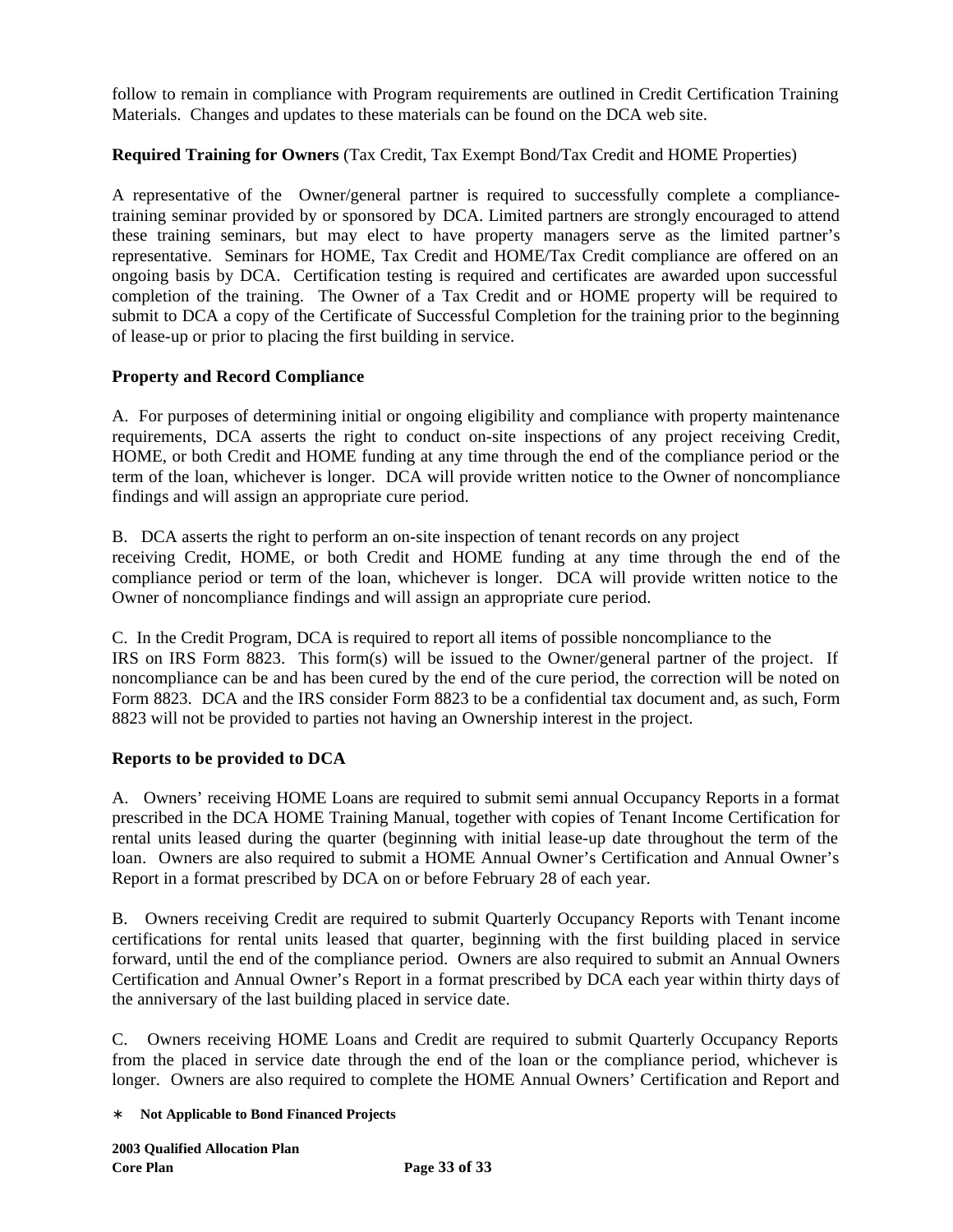the Credit Annual Owners Certification and Annual Report in the prescribed DCA format on the dates stated above.

D. Owners who received Credit and/or HOME funding and are financed under Section 515 of the U.S. Department of Agriculture will not be required to submit monthly or quarterly reports. These properties are required to complete the HOME and/or Credit Annual Owners Certification and Annual Report in the prescribed DCA format on the dates stated above.

E. Owners of project that received Credit and are also financed with proceeds from tax-exempt bonds will be required to submit Quarterly Occupancy Reports beginning with the first building placed in service forward, until the end of the compliance period. Owners are also required to submit and Annual Owners Certification and Annual Owner's Reports in a format prescribed by DCA each year on the dates stated above.

## **Review**

DCA will review the certifications submitted to determine whether or not the requirements of Section 42 has been complied with by the Owner.

Annually, DCA will inspect at least thirty three (33%) of affordable developments to which it has made an allocation under Section 42. In each development selected for review, DCA will review the lowincome tenant certifications, the documentation the Owner has received to support that certification, the rent record for no fewer that twenty percent (20%) of the low-income units located in each such development. Records relating tenant income, supporting documentation and rent records will be selected at random by the Authority's monitoring officer at the time the review is held. In addition, DCA Compliance Officers will conduct a physical inspection of each low-income unit that receives a record review. The purpose of this inspection will be to determine whether or not the units meet Uniform Physical Condition Standards as defined by the Department of Housing and Urban Development.

DCA will conduct a physical inspection of approximately ten- percent (10%) of the units at each project and will review approximately ten percent (10%) of the tenant files each year at properties that have received DCA HOME funds. Additional federal requirements will also be reviewed on an annual basis.

As necessary, DCA will review additional documentation to support representation in the Application for funding.

#### **Record Keeping and Record Retention**

- A. Owners awarded HOME Loans must keep records for each assisted building as stipulated in the final HOME regulations (as amended) and as stated in the Georgia HOME Manual.
- B. Owners allocated Credit must keep records for each building as stipulated in Section 42 of the IRS Code Section 1.42.5(b) and in the Georgia Low Income Housing Tax Credit Manual.
- C. Owners' receiving HOME Loans and Credit must follow the most stringent requirements of the two programs.

<sup>∗</sup> **Not Applicable to Bond Financed Projects**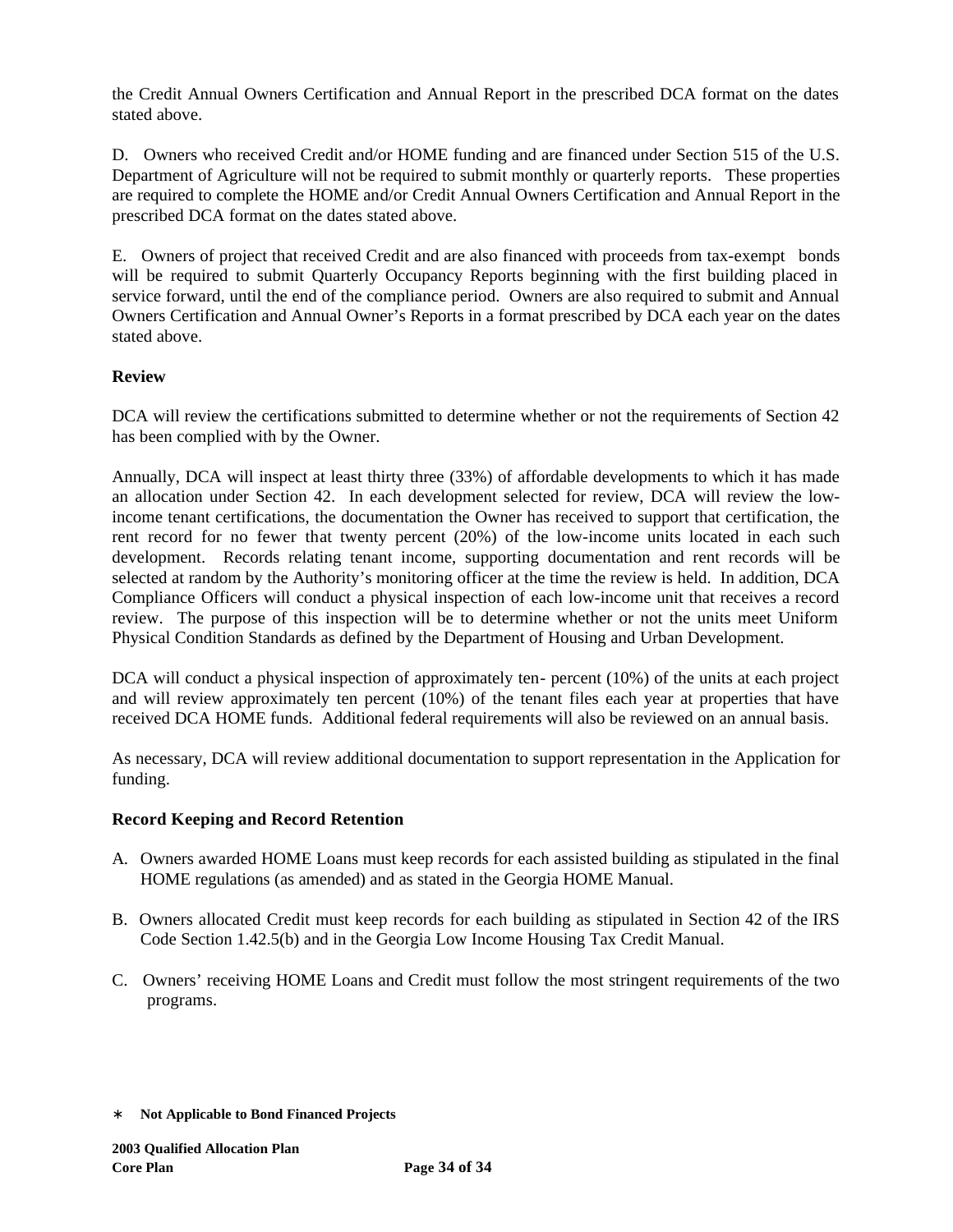### **Inspection Record Retention provision (Tax Credit and Tax-Exempt Bond/Tax Credit Properties)**

The Owner of a Credit property is required to retain all original local health, safety, or building code violation reports or notices that were issued by the State or local government unit for DCA's inspection. After DCA reviews the violation reports or notices and completes its inspection, unless the violation remains uncorrected, the Owner may dispose of these reports or notices.

#### **Compliance Standards**

A. Assessment of Noncompliance

Principals of projects awarded Credit or HOME in previous cycles must remain materially in compliance with Credit and HOME program requirements (if applicable) to remain eligible to compete for future Credit awards or HOME Loans. Material noncompliance status exits when a party exhibits a continual pattern of noncompliance, or when a party demonstrates an inability or an unwillingness to resolve noncompliance matter in a timely manner. DCA will have sole and absolute discretion in determining those parties ineligible to participate in the OAH financing competition due to noncompliance status.

#### B. Cure Period Standards

DCA will notify the Owner in writing of any possible findings of noncompliance. Each item of noncompliance will have an assigned cure period. The cure periods will typically range from thirty (30) days to a maximum of ninety days (90) days. Examples of noncompliance matters and typical cure periods are as follows:

| Noncompliance Items                                  | <b>Typical Cure Periods</b> |
|------------------------------------------------------|-----------------------------|
| <b>Health and Safety</b>                             |                             |
| Any issue                                            | 48 hours                    |
| <b>Administrative Noncompliance</b>                  |                             |
| Incomplete or incorrect tenant income certifications | 30 days                     |
| Affidavits not notarized                             | 30 days                     |
| Failure to report on a quarterly or annual basis     | 30 days                     |
| <b>Project Wide Noncompliance</b>                    |                             |
| Incorrect utility allowance                          | 60 days                     |
| Violations of the 40/50 Rule                         | 60 days                     |
| Rent overages                                        | 60 days                     |
| <b>Incurable Instances of Noncompliance</b>          |                             |
| Submission of fraudulent information to DCA          | No Cure                     |

#### **Monitoring Fees**

DCA charges a monitoring fee for all Tax Credit developments containing five or more low-income units. Credit recipients will be required to pay the entire fee covering the 15-year Compliance Period prior to the issuance of the project's IRS Forms 8609.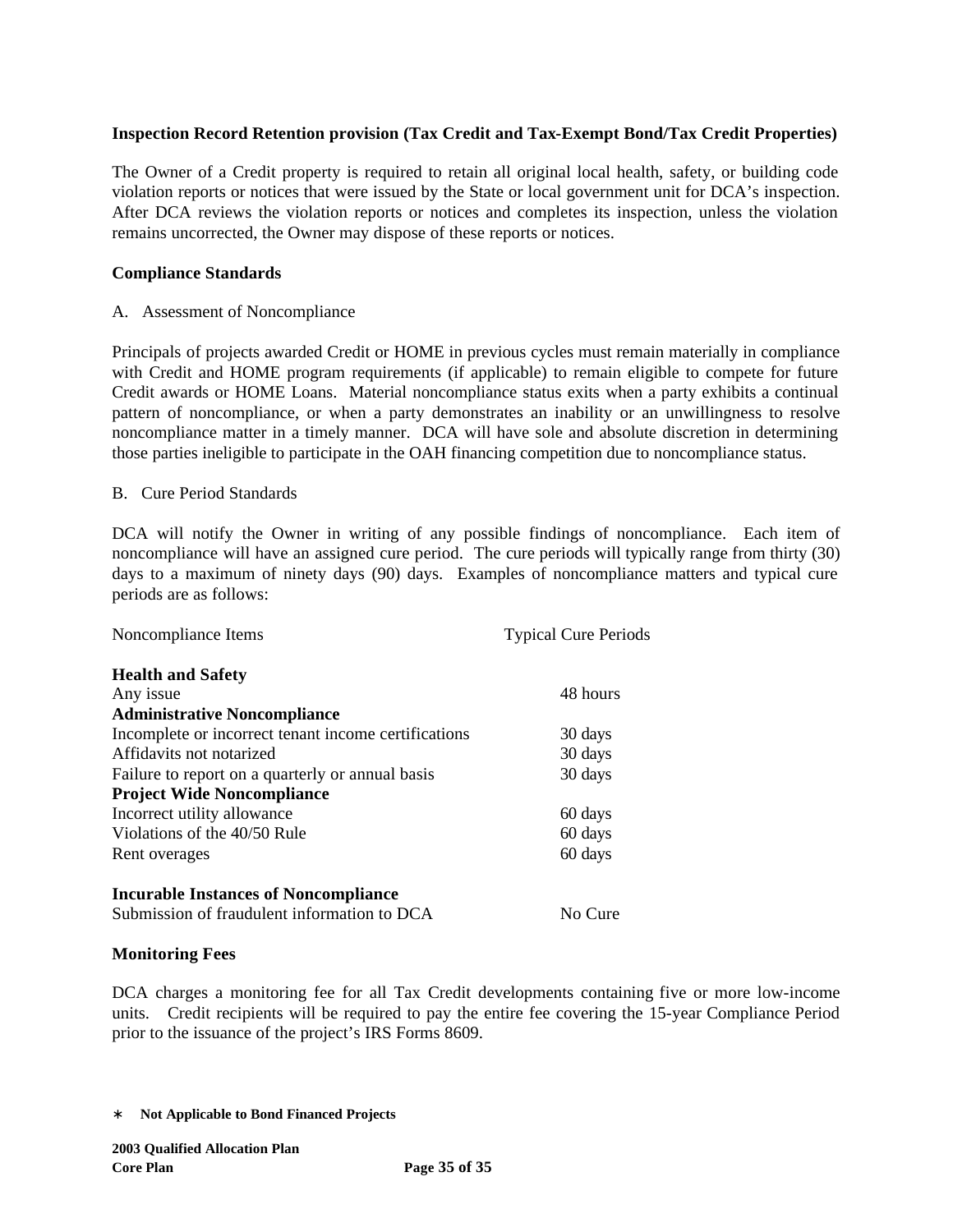### **Compliance Monitoring Responsibilities**

A. DCA may choose to delegate all or a portion of its compliance monitoring responsibilities to an agent or other private contractor. This option, if chosen, does not relieve DCA of its obligation to notify HUD or the IRS of noncompliance instances. DCA may also delegate some or all of its compliance monitoring responsibilities to another State agency. This delegation may include the responsibility of notifying the IRS of noncompliance.

B. Applicants must inform DCA of all conditions or extenuating circumstances at each project that may impact compliance monitoring duties. Any questions regarding compliance with the Credit or HOME programs should be addressed in writing and faxed to DCA's Compliance Monitoring Section at (404) 327-6849.

## **Section 18. Performance Scoring\***

**Overview of Performance Scoring**.Effective January 2, 2003**,** the performance scoring criteria will address compliance and administrative deficiencies not related to specific property audits. No points can be earned for performance scoring issues, but points can be lost. Points in this area will be assessed in absolute terms with no compliance factors or other formula considerations. In the 2003 Application cycle, performance points accumulated by a Project Participant will be accumulated as an educational and advisory exercise only. The final score in the competitive funding cycle will not be affected by any performance point assessments. In future rounds, DCA will determine the final project score by deducting any performance points acquired by a Project Participant during the prior year (Application Submission Deadline to Application due date) from the preliminary project score. A notice of noncompliance for failure to meet certain compliance or administrative requirements will be sent by DCA to the property Owner of record. Notices will include an explanation of the nature of the deficiency and will specify a date by which the deficiency must be corrected. If the stated deficiency is corrected by the said date no performance points will be deducted. If the stated deficiency is not corrected by said date, one quarter (1/4) of a point will be assessed. A final notice of non-performance will be sent to the Owner of record for each assessed uncured deficiency.

Compliance or administrative deficiencies that will be considered for performance scoring purposes may result from failure to comply with state or federal rules and regulations, or with the requirements specified in a binding DCA HOME Loan or Credit documents, including but not limited to, project Applications, Land Use Restriction Agreements/Covenants, and Loan agreements.

<sup>∗</sup> **Not Applicable to Bond Financed Projects**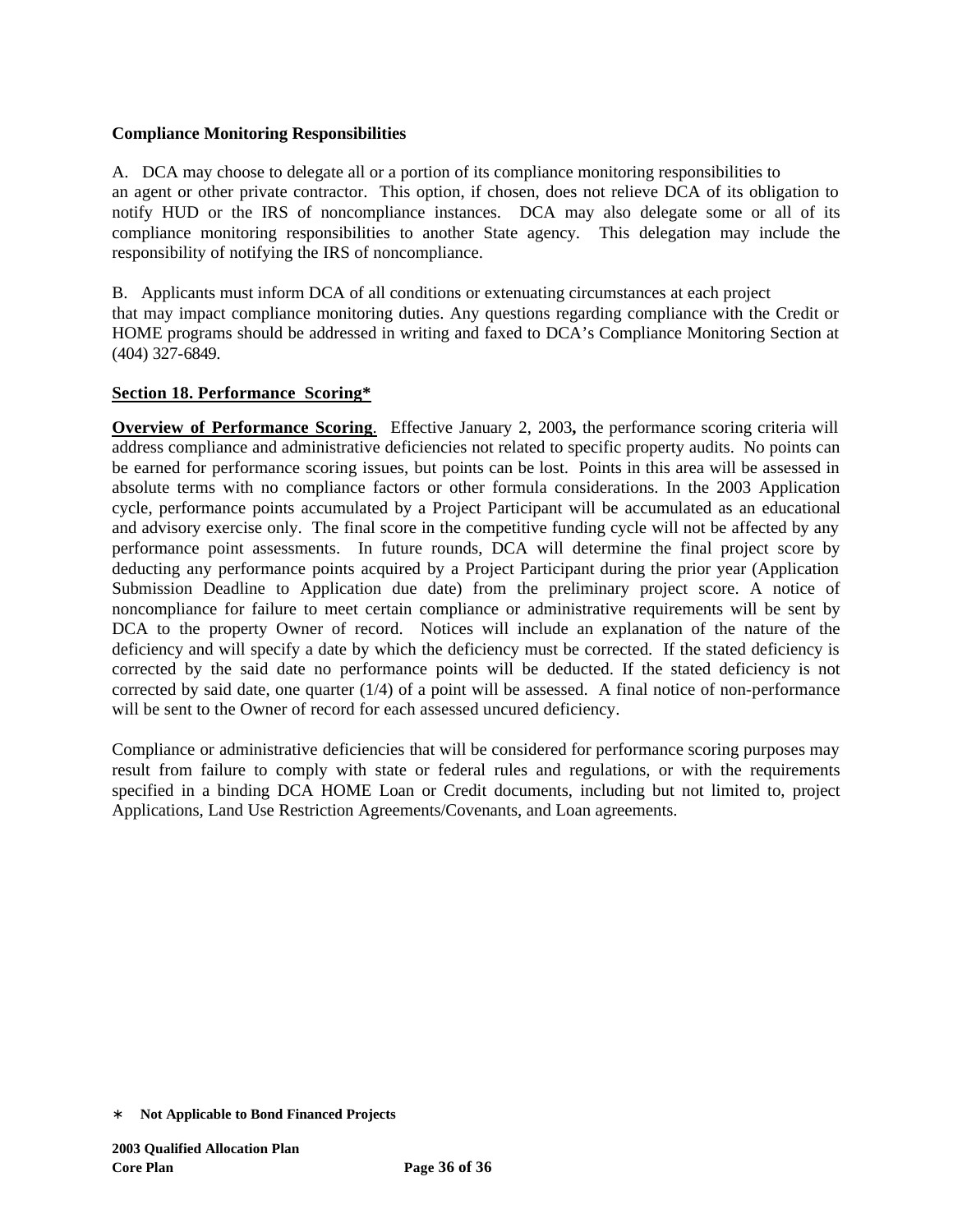Examples of performance compliance scoring issues include, but are not limited to:

- Any compliance issue that would normally be addressed in a scheduled compliance audit that comes to DCA's attention and is addressed outside the scope of a regularly scheduled audit.
- Unused Credits resulting from failure to meet the 10% carry over requirement or not placing a project in service with in 24 months of the carryover.
- Failure to notify DCA of disposition/sale of property.
- Failure to meet project reporting requirements (e.g., annual Owner's certification and report, project completion reports submitted within 120 days of the final draw, etc.).
- Failure to maintain required reserve levels, or failure to provide, on a timely basis, required proof of insurance on HOME Loan properties.
- Failure to provide necessary underwriting documentation in a timely manner.
- Failure to close HOME Loan within 60 day of DCA underwriting approval.
- Failure to convert HOME Loan from constructions to permanent status on or before conversion date.

DCA recognizes that extenuating circumstances may occur that could result in unavoidable timing difficulties. We will carefully consider the circumstances on a case by case basis when determining whether point deductions are appropriate. However, the final determination will be at DCA's sole and absolute discretion.

#### **Section 19. Modification of the Plan**

Without limiting the generality of DCA's power and authority to administer, operate, and manage the allocation of Credits and HOME Loans according to federal law, federal procedures, and the Plan, DCA shall make such determinations and decisions, publish administrative rules, require the use of such forms, establish such procedures, and otherwise administer, operate, and manage allocations of Credits and HOME Loans and funds in such respects as may be, in DCA's determination, necessary, desirable, or incident to its responsibilities as the administrator, operator, and manager of allocations of Credits and HOME Loans.

The Governor recognizes and acknowledges that DCA will encounter situations which have not been foreseen or provided for in the Plan and expressly delegates to DCA the power to amend the Plan, after the public has had the opportunity to comment through the public hearing process, and to administer, operate, and manage allocations of Credits and HOME Loans in all situations and circumstances, both foreseen and unforeseen, including, without limiting the generality of the foregoing, the power and authority to control and establish procedures for controlling any misuse or abuses of the Credits or HOME Loan allocation system and the power and authority to resolve conflicts, inconsistencies, or ambiguities, if any, in the Plan or which may arise in administering, operating, or managing Credits or HOME Loan allocations pursuant to the Plan. The Governor further expressly delegates to DCA the authority to amend the Plan to ensure compliance with federal law and regulations as such federal law may be amended and as federal regulations are promulgated governing Credits and the HOME Loan Program.

<sup>∗</sup> **Not Applicable to Bond Financed Projects**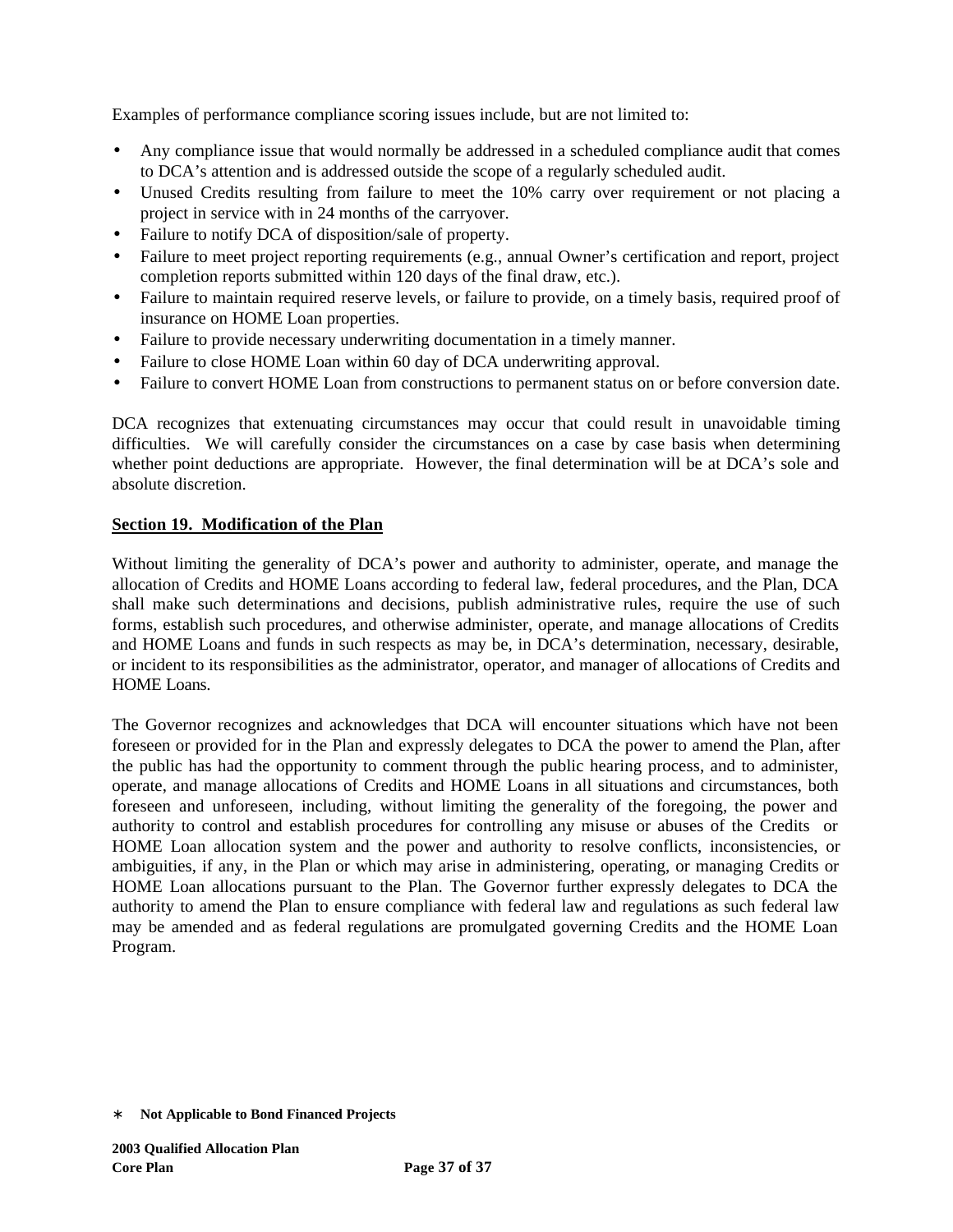# **STATE OF GEORGIA 2003 QUALIFIED ALLOCATION PLAN**

# **EXHIBIT A METROPOLITAN STATISTICAL AREAS (MSAs)**

#### **Metropolitan Areas Counties of the Metropolitan Areas**

Albany, GA MSA Dougherty, Lee Athens, GA MSA Clarke, Madison, Oconee Atlanta, GA MSA Barrow, Barrow, Carroll, Cheokee, Clayton, Cobb, Coweta, DeKalb, Douglas, Fayette, Forsyth, Fulton, Gwinnett, Henry, Newton, Paulding, Pickens, Rockdale, Spalding, Walton Augusta-Aiken, GA MSA Columbia, McDuffie, Richmond Chattanooga,TN GA MSA Catoosa, Dade, Walker Columbus, GA MSA Chattahoochee, Harris, Muscogee Macon, GA MSA Bibb, Houston, Jones, Peach, Twiggs Savannah, GA MSA Byran, Chatham, Effingham

#### **Counties outside the Metropolitan Statistical Areas:**

| Appling         | <b>Butts</b> | Dawson   | Glascok   |
|-----------------|--------------|----------|-----------|
| Atkinson        | Calhoun      | Decatur  | Glynn     |
| Bacon           | Camden       | Dodge    | Gordon    |
| Baker           | Candler      | Dooly    | Grady     |
| <b>Baldwin</b>  | Charlton     | Early    | Greene    |
| <b>Banks</b>    | Chattooga    | Echols   | Habersham |
| Ben Hill        | Clay         | Elbert   | Hall      |
| Berrien         | Clinch       | Emanuel  | Hancock   |
| <b>Bleckley</b> | Coffee       | Evans    | Haralson  |
| <b>Brantley</b> | Colquitt     | Fannin   | Hart      |
| <b>Brooks</b>   | Cook         | Floyd    | Heard     |
| <b>Bulloch</b>  | Crawford     | Franklin | Irwin     |
| <b>Burke</b>    | Crisp        | Glimer   | Jackson   |
|                 |              |          |           |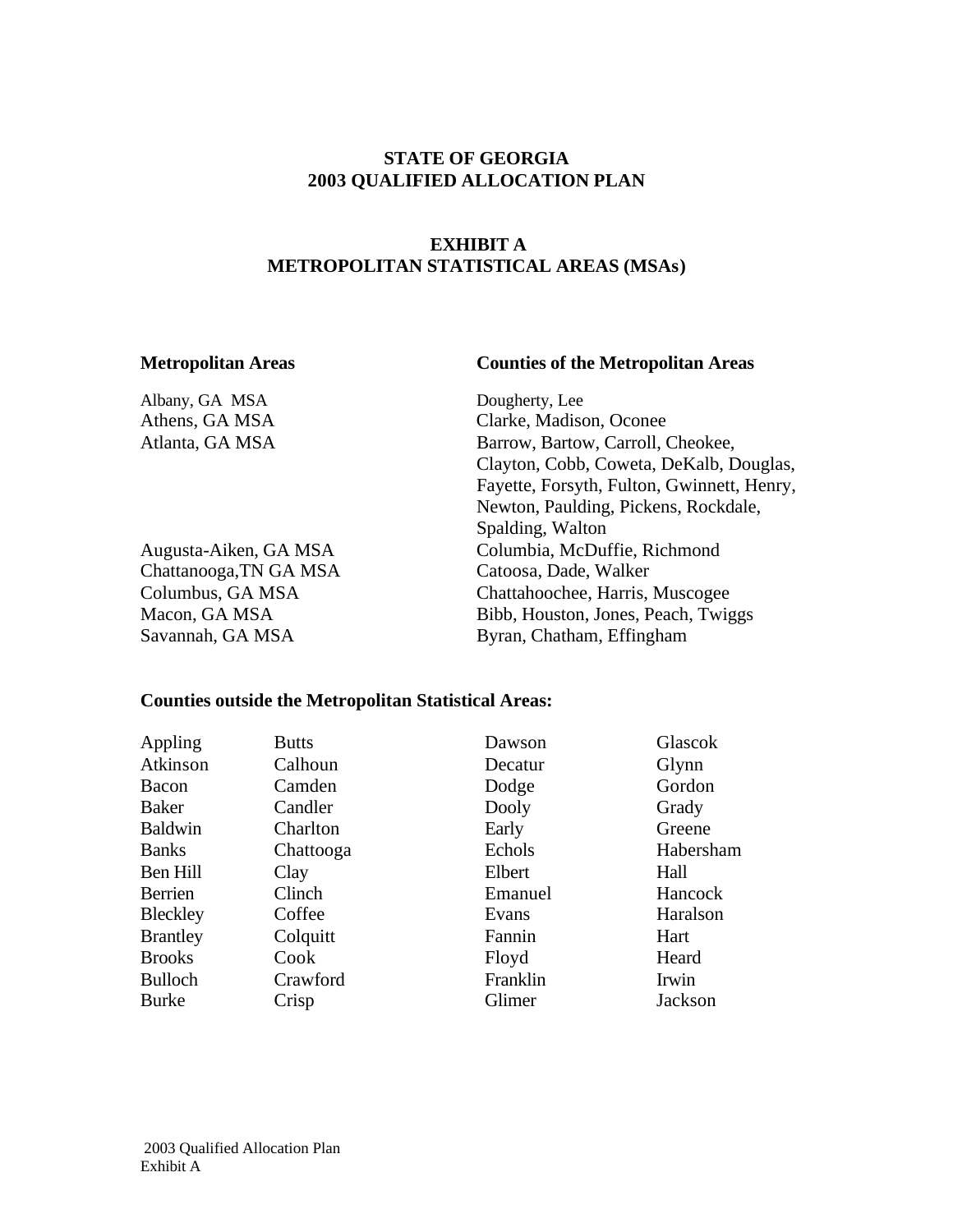| Jasper            | Miller     | Seminole        | Union      |
|-------------------|------------|-----------------|------------|
| <b>Jeff Davis</b> | Mitchell   | <b>Stephens</b> | Upson      |
| Jefferson         | Monroe     | <b>Stewart</b>  | Ware       |
| <b>Jenkins</b>    | Montgomery | Sumter          | Warren     |
| Johnson           | Morgan     | Talbot          | Washington |
| Lamar             | Murray     | Taliaferro      | Wayne      |
| Lanier            | Oglethorpe | <b>Tattnall</b> | Webster    |
| Laurens           | Pierce     | Taylor          | Wheeler    |
| Liberty           | Pike       | Telfair         | White      |
| Lincoln           | Polk       | Terrell         | Whitfield  |
| Long              | Pulaski    | Thomas          | Wilcox     |
| Lowndes           | Putnam     | Tift            | Wilkes     |
| Lumpkin           | Quitman    | <b>Toombs</b>   | Wilkinson  |
| McIntosh          | Rabun      | Towns           | Worth      |
| Macon             | Randolph   | Treutlen        |            |
| Marion            | Schley     | Troup           |            |
| Meriwether        | Screven    | Turner          |            |
|                   |            |                 |            |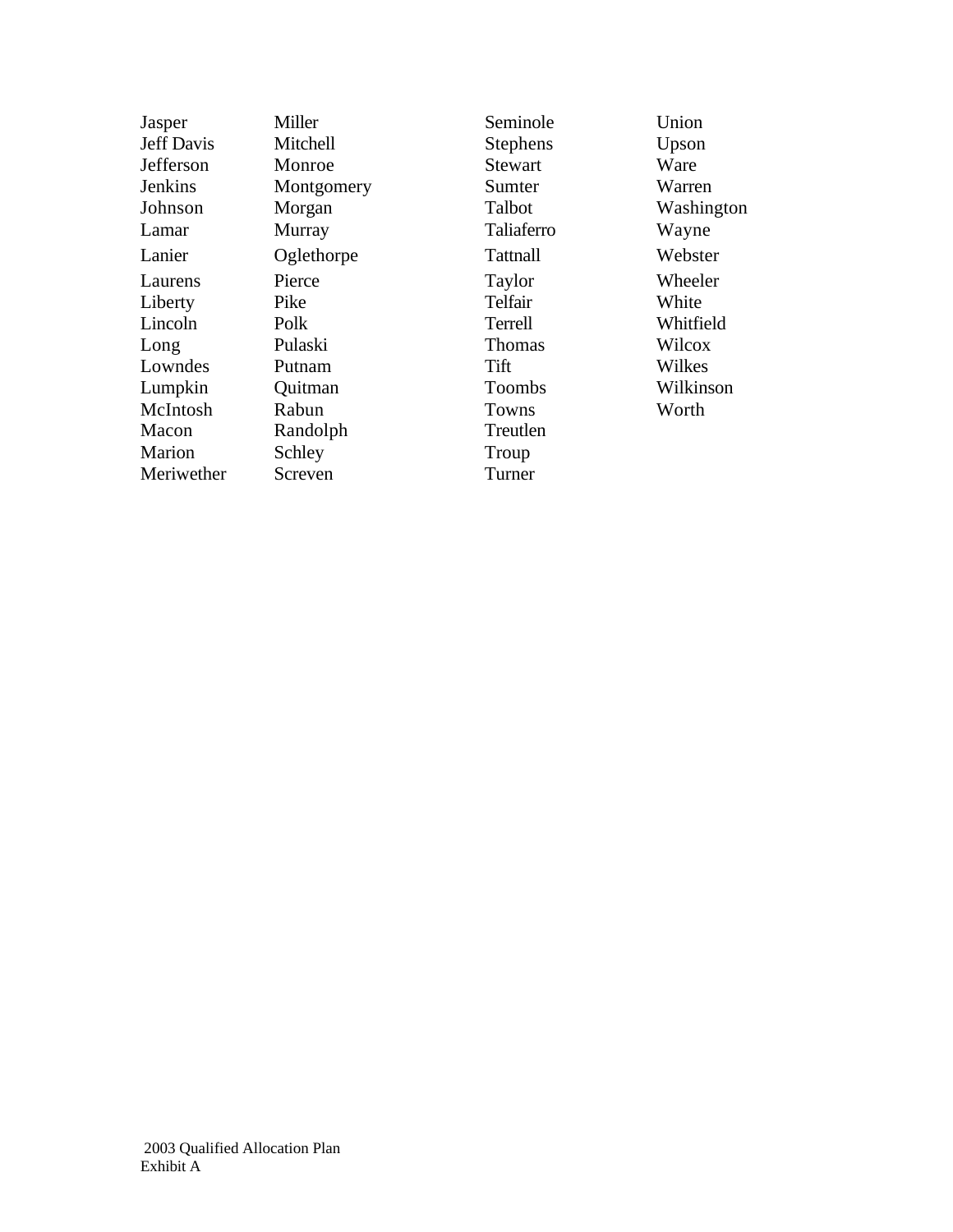#### **STATE OF GEORGIA 2003 QUALIFIED ALLOCATION PLAN**

# **APPENDIX I THRESHOLD CRITERIA**

To be considered for DCA financing resources, Applications must meet the Threshold requirements described below.

## **1. Project Feasibility, Viability Analysis, and Conformance with Plan**

In analyzing project economic forecasts, Applicants must use DCA's project economic pro forma assumptions and abide by the Plan and the Manual. Rent Standards derived from the most recent AMI, FMR, and UA must be used to determine project rent and rent restrictions. For each project that meets all other Threshold criteria, DCA will determine whether that project is financially feasible and may require documentation not specifically included in the minimum documentation requirements established in the Plan. Additionally, project assumptions may be adjusted by DCA to reflect characteristics more representative of the project or its economic environment. For Scatted Site Projects all units must be developed under one plan of financing and consider as a single project by all funding sources. Project feasibility will be determined for the Scatted Site project as a whole. DCA will determine whether an Application is financially feasible in its sole and absolute discretion. DCA's determinations will be final.

HOME Loans. When DCA underwrites a HOME Loan, it will consider the policies, assumptions and requirements set forth in and the provision of the Plan and Manual to determine the debt capacity, the loan amount, and the terms to satisfy the debt. Project cash flow must be sufficient to ensure financial viability over the term of the HOME Loan and must provide for adequate reserves that must be maintained for the life of the HOME Loan. The use of other public financing sources and shorter HOME Loan terms will be favorably considered. For Applications proposing HOME Loans, the proposed return on investment for the owner/developer must be fair and reasonable with no windfall profits anticipated.

HOME Non-amortizing Balloon Loans.HOME non-amortizing Balloon Loans will be considered only for projects located in Rural Counties (See Exhibit A in the Core Plan) and for Special Needs projects throughout the State applying under the Special Needs Housing Tenancy Characteristics in Section 3B of Appendix II, Scoring Criteria.

**Construction and Construction Costs.** DCA will review the type of construction and associated hard construction costs. Applications for the rehabilitation of a substandard property will not be funded if, in the opinion of DCA, the rehabilitation will not result in improved, safe and decent long-term housing, the proposed rehabilitation does not meet DCA standards, or if new construction would be more appropriate. A similar review of project financial feasibility and economic viability will be conducted for all Applications proposing new construction to ensure that each project's construction hard costs will produce high quality housing for the targeted tenant market**.**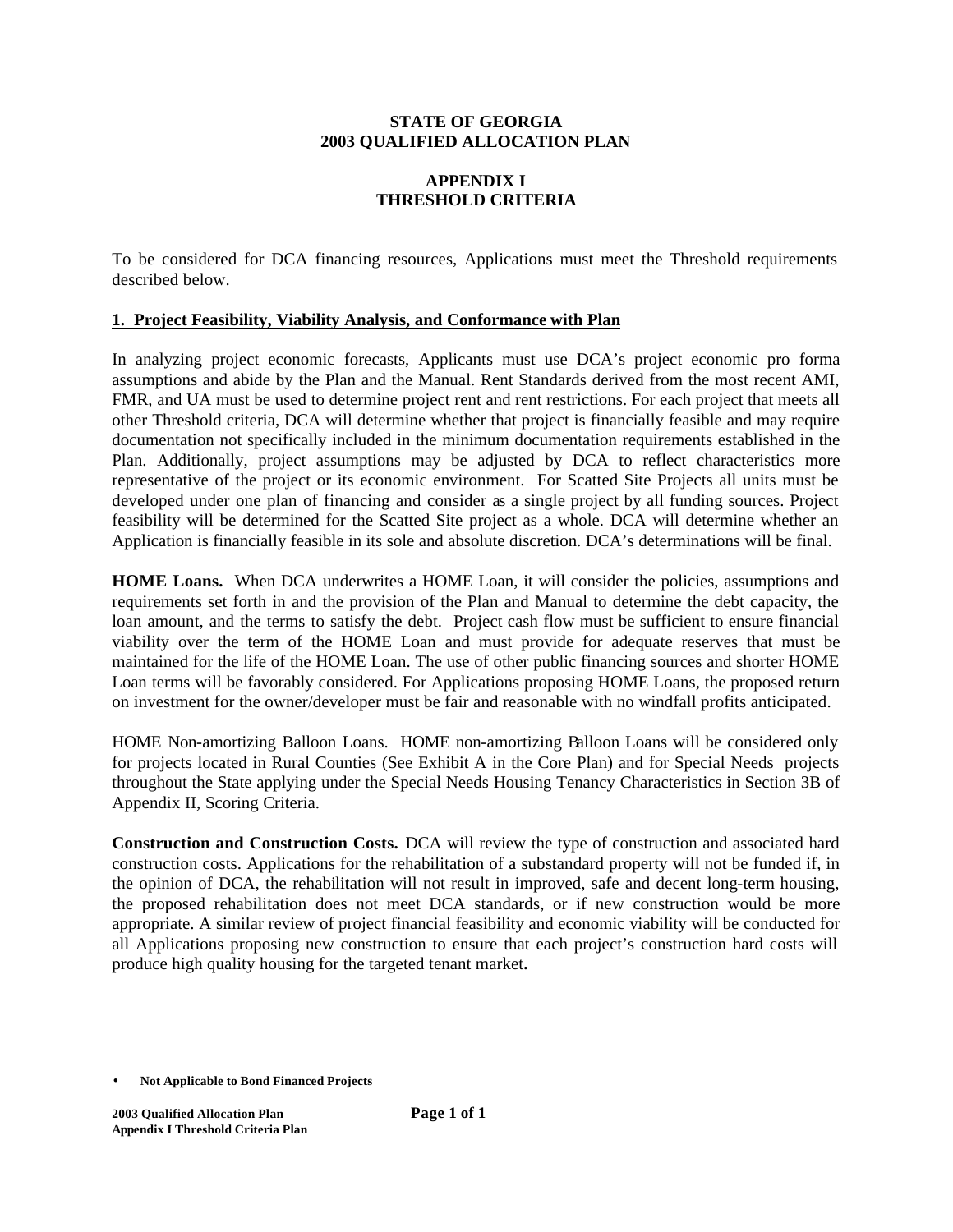The minimum review standards for both rehabilitation and new construction projects are as follows:

- The expected life of the completed property must exceed by five years the greater of the Compliance Period or the Period of Affordability ; and
- All construction must meet the requirements set forth in the Manual. Rehabilitation projects will be considered for funding only if the average per unit rehabilitation hard costs equal or exceed \$12,000. In addition, the total hard cost of any rehabilitation project must not exceed 90% of the as-completed unrestricted appraised value of the property. The appraisal will be commissioned by DCA and will be based on market rents. Note that the Applicant will pay the cost of the appraisal.

# **2. Gross Rent Restrictions**

**HOME Rents.\*** For HOME Loans, rents must be affordable at initial lease-up and must remain affordable over the term of the HOME Loan. DCA will not underwrite rents below 30% of 50% of AMI unless a DCA-commissioned market study indicates that there is a substantial need and/or that the market will require rents to be lower for the property to achieve initial and long-term lease-up.

Applications proposing rents for General Multifamily projects below 30% of 50% of AMI must set tenant income restrictions at no more than 5 AMI percentage points above the AMI percentage used to set rents (i.e., rents underwritten at 30% of 40% of AMI must be income restricted at no greater than 30% of 45% of AMI).

Applicants proposing rents for Elderly Households, Housing for Older Persons or Special Needs projects below 30% of 50% of AMI must set tenant income restrictions at no more than 10 AMI percentage points above the AMI percentage used to set rents (i.e., rents underwritten at 30% of 40% of AMI must be income restricted at no greater than 30% of 50% of AMI).

For HOME projects, rents may not exceed Fair Market Rents for the appropriate bedroom size.

**Credit Rents.** For low-income units outside of the Atlanta MSA receiving Credits, the gross rents may not exceed 30% of 60% of the effective AMI table. For low-income units included in a Credit project other than a 4% Bond project in the Atlanta MSA, the maximum gross rents may not exceed 30% of 54% of the effective AMI tables for the duration of the Compliance Period. Applicants should assume 1.5 persons per bedroom.

**Credit and HOME Rents**.\* Dwelling unit rents must conform to the Code's and/or the HOME regulation's gross rent (contract rent and tenant UA) restrictions. Tenant UA must conform to the requirements set forth in the Plan and the Manual. In the event Credit, HOME, or other funds are requested, the most restrictive gross rents will govern. For Credit and HOME projects, rents may not exceed fair market rents. Applicants should assume 1.5 persons per bedroom.

<sup>•</sup> **Not Applicable to Bond Financed Projects**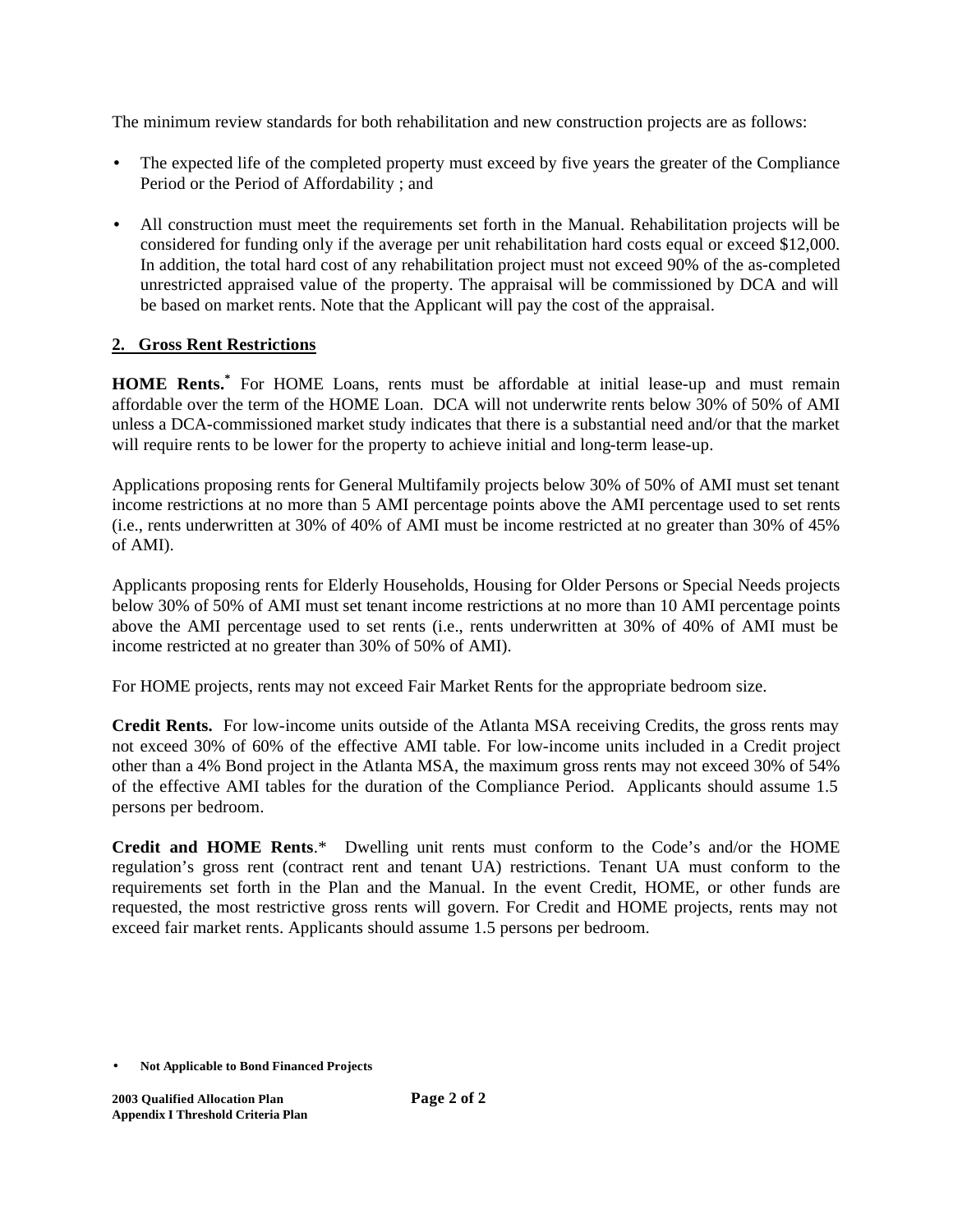Many DCA projects will combine Credits and a HOME Loan. As a result, the income targeting requirements are more stringent than for Credits alone. Specifically, at least 40% of the assisted units in each building of the project must be targeted to families at 50% of AMI, adjusted for family size. All remaining assisted units must be targeted to families at 60% or less of AMI, adjusted for family size.

**Mandatory Maximum Rents for Projects in the Atlanta MSA\* .** The maximum rents charged for the units occupied by tenants at 50% or less of AMI must be equal to or less than the lesser of the applicable Credit rent based on the 50% rents from the rent chart or the area FMR. The remaining rents for the assisted units must have rents no greater than the lesser of the Credit rents based on the 60% (or a maximum of 54% in the Atlanta MSA) rents from the rent chart or the area FMR. The Manual provides more details on the Tax Credit Program.

#### **3. Unit Cost Limitations**

Per unit costs must for not exceed the following limits:

| Unit Type     | Cost Limit |
|---------------|------------|
| Efficiency    | \$65,600   |
| 1 Bedroom     | \$76,800   |
| 2 Bedroom     | \$90,700   |
| 3 Bedroom     | \$93,500   |
| $4$ Bedroom + | \$98,500   |

DCA will consider waivers to the limitations stated above only for Special Needs Households, Elderly Housing and Housing for Older Persons, mixed income projects, and those receiving historic tax credits. Waivers and applicable fees must be submitted to DCA by 4:00 p.m. on or before March 15, 2003 or no later than 30 days prior to application submittal for Bond Financed Projects. Within 15 business days of the receipt of such waiver request, DCA will provide a response to the waiver request. If DCA determines that the project is not eligible for a cost waiver, any Application submitted for such project must reflect cost that are within the above unit cost limitations. Post award costs that exceed the above unit cost limitations or a total development cost established pursuant to a waiver request do not require DCA approval if additional DCA resources are not utilized to fund such additional cost.

For HOME funded projects, the following subsidy limits will apply in addition to the cost limits above:

| Unit Type     | Subsidy Limit |
|---------------|---------------|
| Efficiency    | \$57,300      |
| 1 Bedroom     | \$65,700      |
| 2 Bedroom     | \$79,900      |
| 3 Bedroom     | \$100,857     |
| $4$ Bedroom + | \$100,710     |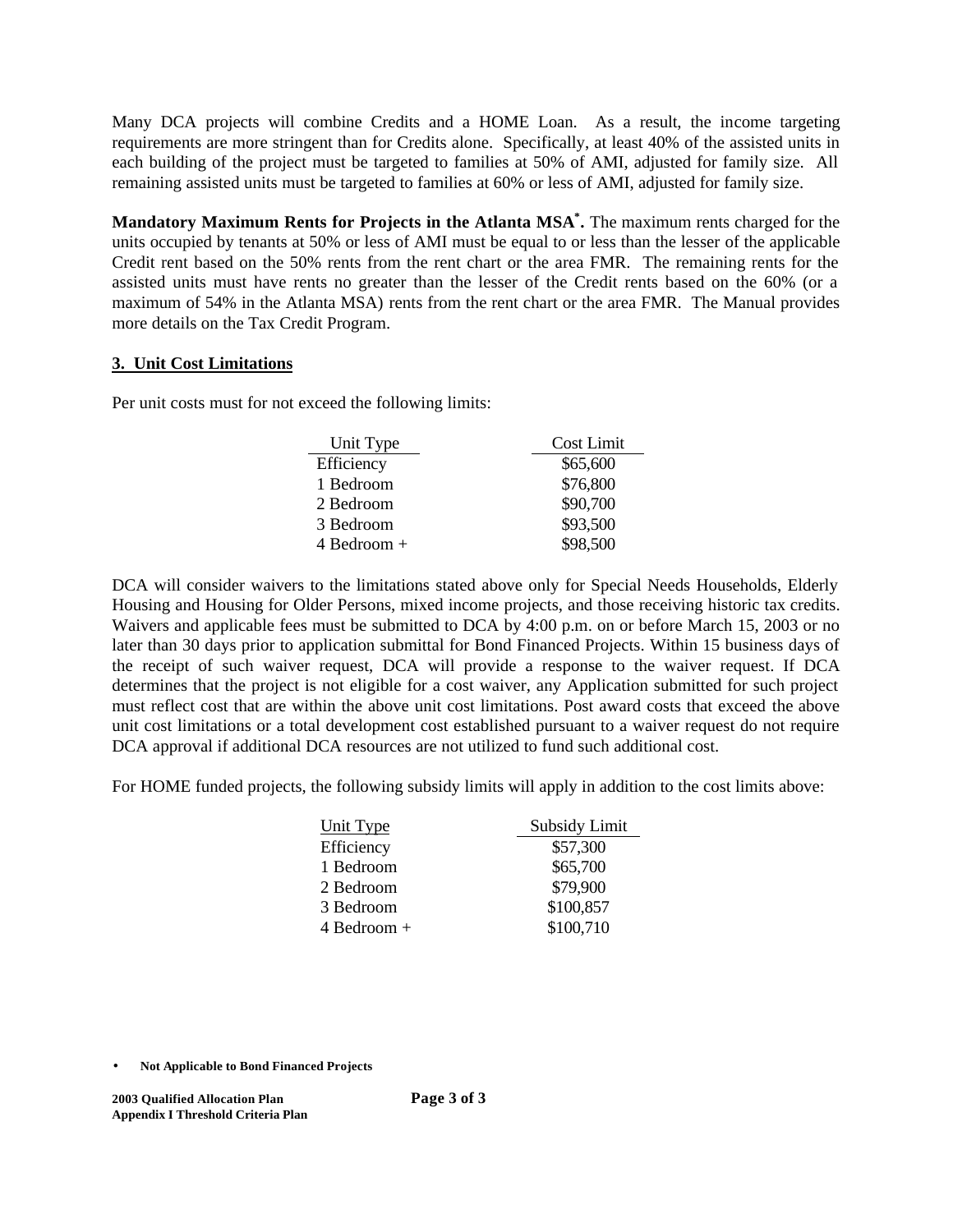#### **4. Site Control**

Site control must be in the form of (1) a warranty deed that conveys title to the subject property to the current Applicant or 2) a legally binding contract to purchase the proposed project site in the name of the Applicant (or which provides for an assignment to the Applicant), or (3) a binding long-term ground lease or an option for a binding long-term ground lease, with a minimum term of forty-five (45) years. For (2) and (3) above, a copy of the warranty deed that conveys subject property to the seller must be included with the Application. Contracts must be executed prior to Application Submission deadline, must include a legal description of the property and must provide legal control of the site to the proposed Applicant at least through September 30, 2003.

In the event the contract provides the Applicant with the option to renew the contract for specific periods of time, with the initial period ending prior to September 30, 2003, the renewal option in such contract must be enforceable by the Applicant until September 30, 2003. A copy of a recorded warranty deed or a fully executed contract must be submitted with the Application. All Contracts evidencing site control must meet the specifications set forth in the Manual.

For Scatted Site Projects, evidence of site control is required for each non-contiguous parcel or each non-contiguous multifamily property.

#### **5. Environmental Requirements**

On-site and off-site specific environmental concerns identified in an environmental study are to be considered in the context of the criticality of the housing to be provided. DCA shall consider the public benefits of the housing and then weigh the benefits against the costs to mitigate the hazard, the potential health risks, and other financial and public policy implications. The project will not pass Threshold until all environmental matters are resolved in a manner satisfactory to DCA, in its sole and absolute discretion. For Scatted Site Projects the environmental requirements must be met for each noncontiguous parcel or each non-contiguous multifamily property.

**Environmental Study.** A Phase I environmental study prepared in accordance with the Environmental Review Guide contained in the Application Manual must be included in the Application. This Phase I Environmental Study should fully address all recommendations of the consulting environmental engineer, and all such recommendations, including Phase II environmental studies (if required) or any additional testing, must be completed at the time of Application Submission. The Phase I (and Phase II where required) Environmental Study must have been conducted within six (6) months of the Application Submission.

The Environmental Study must be certified by the Applicant and the Qualified Environmental Professional on the environmental certification form..

If an Environmental Study was completed prior to this six-month period, a copy of this earlier Environmental Study (and any others that are available) must be included in the Application along with an updated Environmental Study.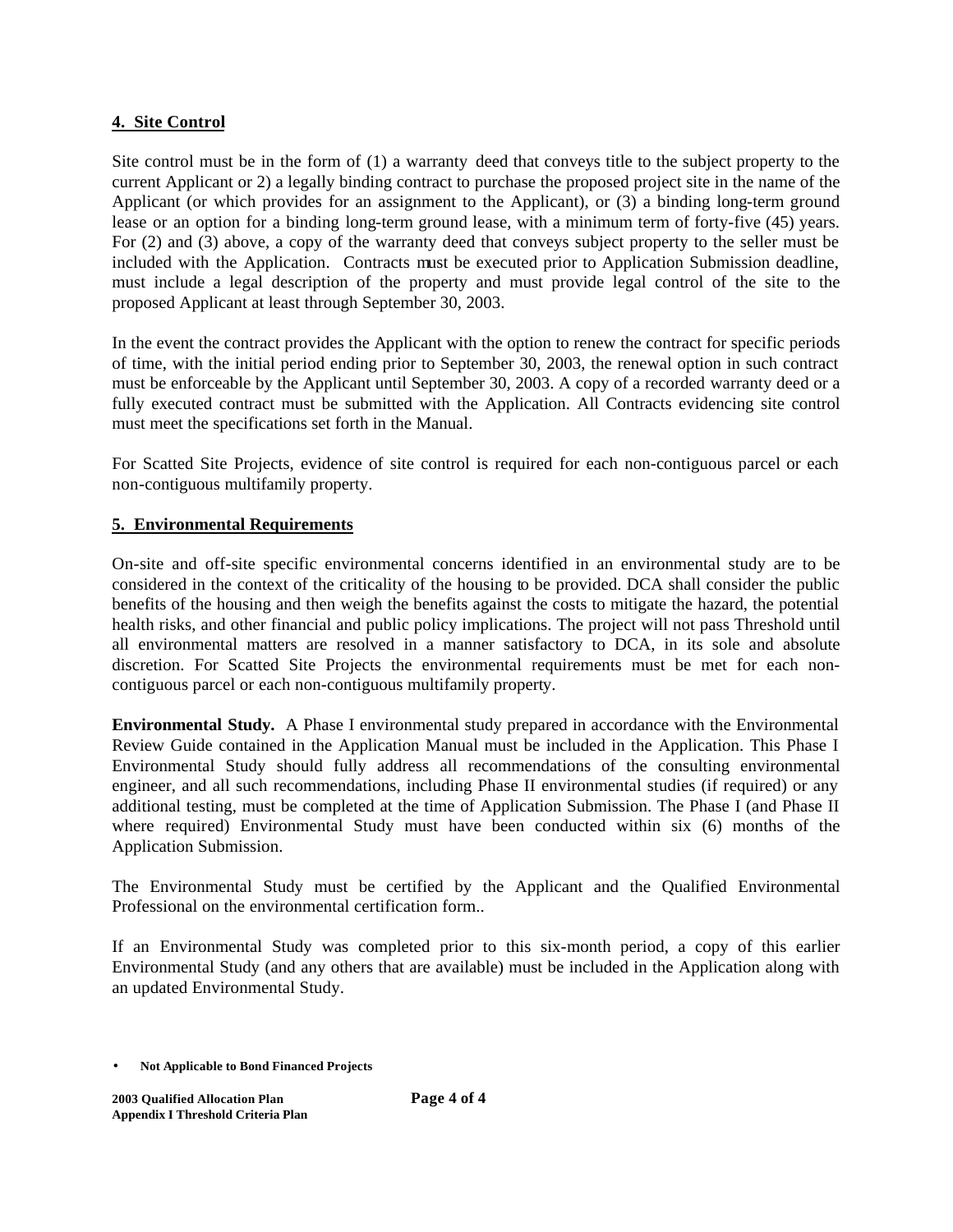If an updated Environmental Study is necessary, it must meet all requirements set forth in the Environmental Review Guide located in the Manual. In addition to these requirements, the updated Environmental Study must include:

- details of the new reconnaissance with updated photos;
- an update of all regulatory reviews including federal and state lists;
- all original material and updates; and,
- a professional opinion, addressing all conditions (changed and unchanged) to the site, must be provided by the qualified Environmental Professional completing the update.

**Flood Plains:** Flood plain development will be permitted only if sufficient documentation is included in the Application to clearly establish that there will be no buildings in the flood plain. Applications that propose the placement of buildings in the 100-year flood plain, will meet Threshold criteria, only if the following conditions are met and the requisite support documentation is provided:

- All areas of floodplain/floodway must be documented by the FEMA map for the areas in which the site is located. The proposed site for development must be located on that map.
- The city or county in which the floodplain/floodway area is located should provide written approval of the reclassification of the property out of the floodplain/floodway area.
- The Civil Engineer should document mitigation for impacts to existing floodplains/floodways planned for development.
- A FEMA Conditional Letter of reclassification should be obtained for the property that shows that the property is eligible for reclassification out of the floodplain/floodway area.

For all properties that are funded with either Credits or a HOME Loan , a final letter of reclassification from FEMA along with an elevation certificate must be provided to DCA at the completion of the project.

A Conceptual Site Development Plan that clearly defines the areas of floodplain/floodway, with the Owner certification on the Site Information Form A indicating the acreage of floodplain/floodway that will be disturbed by the proposed project must be included in the Application.

**Wetlands:** DCA does not allow the disturbance of wetlands in excess of one tenth  $(1/10<sup>th</sup>)$  of one acre for any development on the site. In addition no buildings or other improvements are to be located in any wetlands areas. Any proposed development that does not meeting these criteria will not meet Threshold. A Wetlands Delineation and USGS Maps are required to document the existence of wetlands areas on the site, and must be included in the Environmental Study. If there are no wetlands areas on the site a wetlands delineation is not required but in all cases USGS maps must be included in the environmental study.

A Conceptual Site Development Plan that clearly defines the areas of wetlands, with the Owner certification on the Site Information Form A, indicating the acreage of wetlands that will be disturbed by the proposed project must be included in the Application.

<sup>•</sup> **Not Applicable to Bond Financed Projects**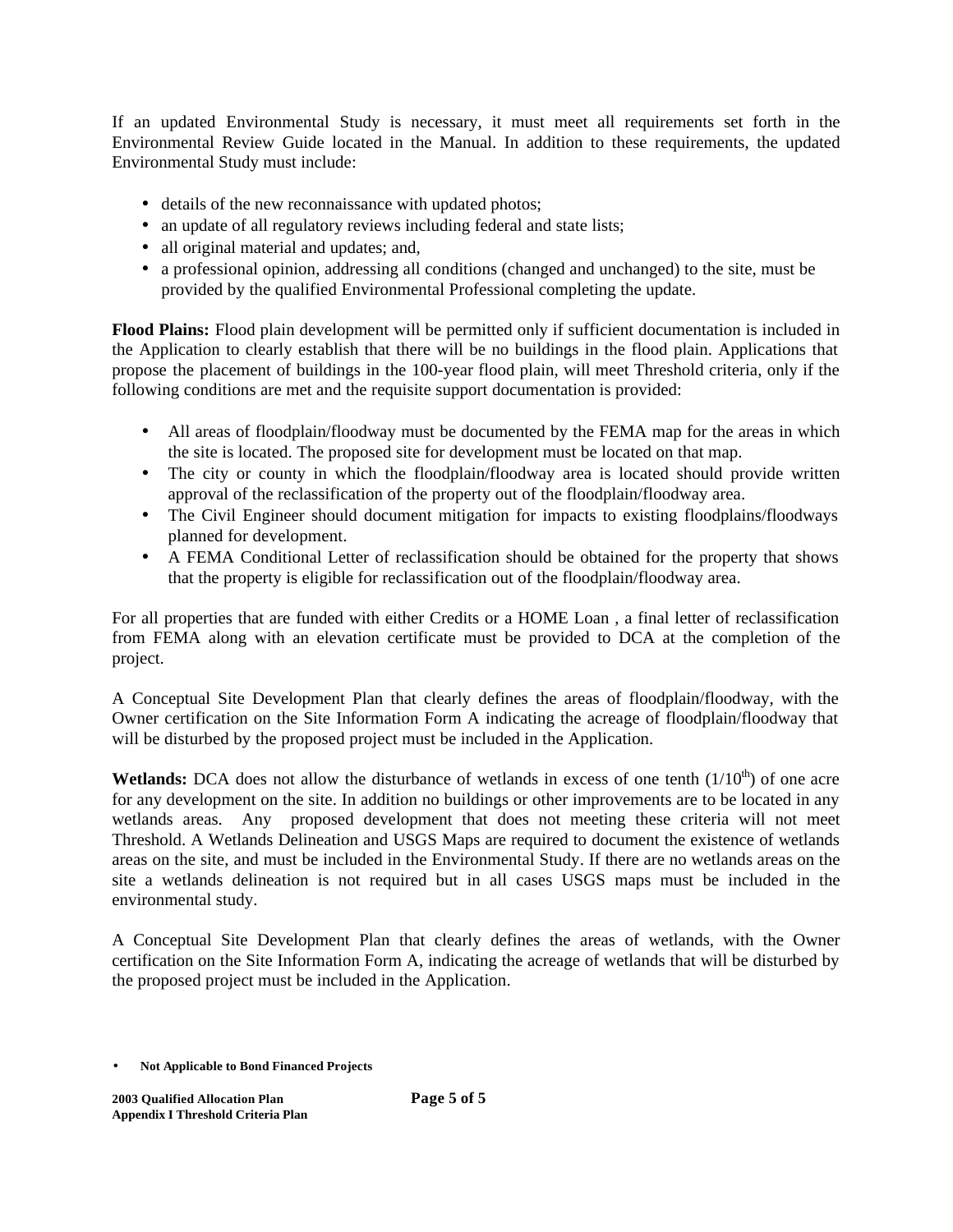**Lead Based Paint (LBP) and Asbestos Containing Materials (ACM):** For all existing properties to be rehabilitated under DCA programs and built prior to 1978, a survey of LBP and ACM must be included in the environmental study. The investigation must be completed according to EPA and HUD guidelines on properties that fall under the requirements of these agencies. If such materials exist on the properties the Qualified Environmental Professional must include recommendations for the management or abatement of these materials according to all EPA and HUD guidelines.

**Radon:** For new construction Applications the Radon zone must be noted in the environmental study along with the Georgia Radon Map. For Applications that propose the rehabilitation of existing properties, radon testing according to EPA requirements is required and the results must be included in the environmental study.

# **6. Site Zoning**

Zoning must be in place on or before the Application Submission deadline. Zoning of the development site must conform to the site development plan and must be confirmed, in writing, by the authorized Local Government official. The letter from the authorized Local Government official must be included in the Application. The letter must include the zoning and land use classification of the property and be accompanied by a clear explanation of the requirements and all conditions of these zoning and land use classifications. If the Local Government does not have or enforce a zoning ordinance, the Applicant must include a letter from a local government official to that effect. The requirements for Site Zoning must be met for each non-contiguous parcel or each non-contiguous multifamily property.

The Applicant must provide documentation that demonstrates that the site layout conforms to any moratoriums, density, setbacks, or other imposed requirements of the Local Government. It is the responsibility of the Applicant to ensure that all issues and questions surrounding the zoning and land use classification of a proposed site are clearly defined prior to Application Submission. Any unclear or unresolved issues of zoning and land use could result in Threshold failure of the Application.

# **7. Operating Utilities**

Required project operating utilities (gas and electric service), as applicable, must be available to the proposed development site as of the Application Submission. To be considered "available" for the purposes of this section, all easements necessary for the utility providers to extend utilities to the property, and commitments from the utility providers to extend utilities to the property must be secured at the time of Application. Evidence of such easements and commitments from the utility provider must be included in the Application.

The Application must include a letter from the appropriate utility company confirming the availability and capacity of operating utilities at the proposed development site. The letters bearing signatures from the appropriate utility companies must be included in the Application. Any charges for the off-site extension of utility services are not eligible for funding as project costs under the funding resources in the Plan. The requirements for Operating Utilities must be met for each non-contiguous parcel or each non-contiguous multifamily property.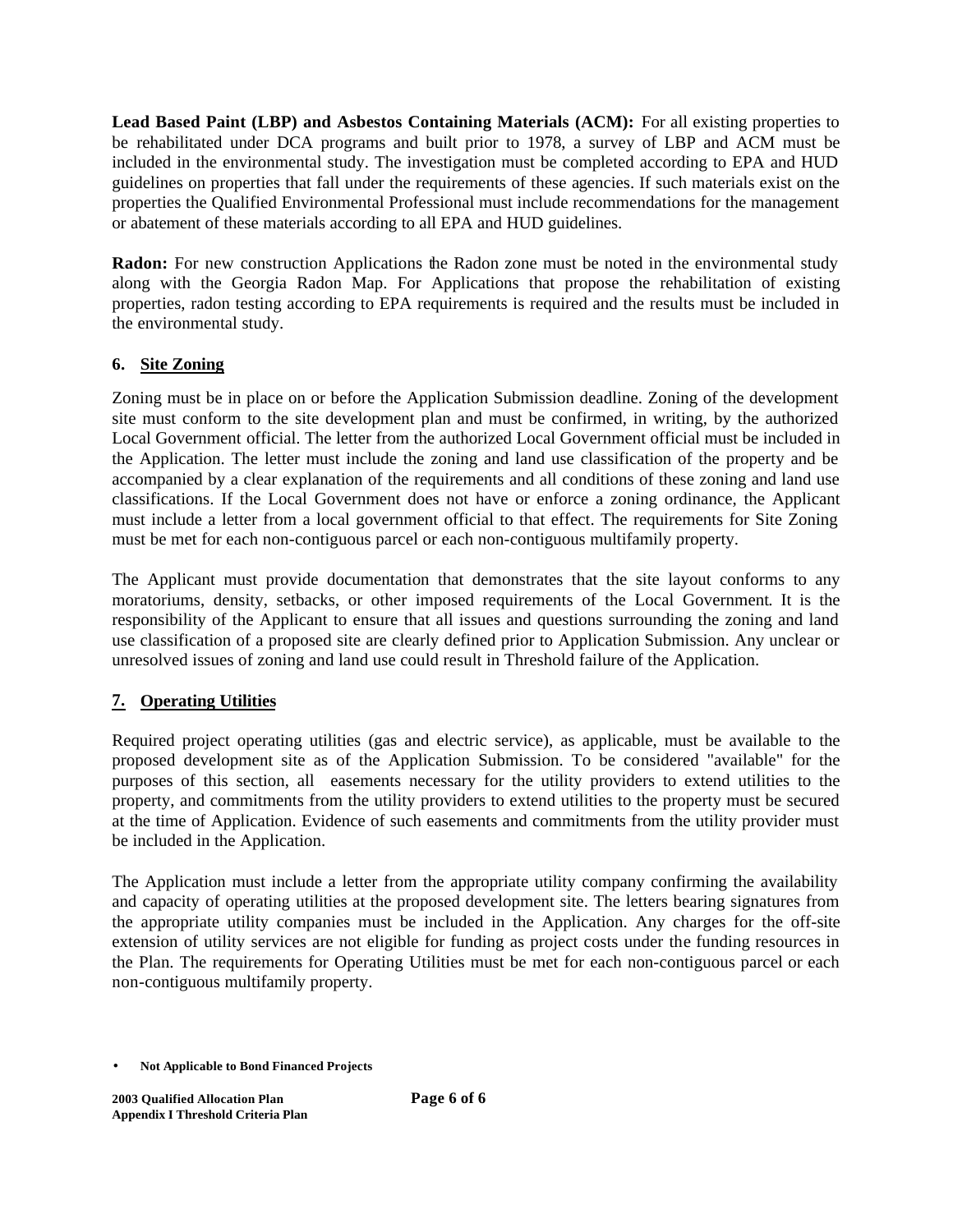Operating utilities cannot be contingent on annexation of the property, improvement of infrastructure or funding to the utility provider from an outside source. Verification of the annexation and improvements must be submitted with the Application. Any unclear or unresolved issues regarding operating utilities may result in Threshold failure of the Application.

# **8. Public Water/Sanitary Sewer/Storm Sewer**

Public water and sewer service must be available at the proposed development site as of the Application Submission. To be considered "available" for the purposes of this section all easements necessary for the water and sewer authorities to extend water and sewer services to the project, and commitments from the water and sewer authorities to extend water and sewer services to the property must be secured at the time of Application Submission. Evidence of the easements and commitments from the water and sewer authorities must be included in the Application. A commitment can be subject only to conditions within the control of the Applicant. Letter(s) from the local public water and sewer authorities must document the availability and capacity of public water and sewer service to the site. These letters from the appropriate public water and sewer authorities must be included in the Application. Any charges for the extension of off-site services are not eligible for funding as project costs under the funding resources in the Plan. Public water and/or sewer availability cannot be contingent on annexation of the property or funding to the utility provider from an outside source. Verification of the annexation and improvements must be submitted with the Application.Any unclear or unresolved issues regarding the public water/sanitary sewer/storm sewer may result in threshold failure of the Application. The requirements for Public Water/Sanitary Sewer/Storm Sewer must be met for each non-contiguous parcel or each noncontiguous multifamily property.

# **9. Market Feasibility (Market Study)**

DCA strongly recommends that, prior to submitting Applications, Applicants independently obtain a market analysis sufficient to satisfy their own concerns as to market viability as outlined in the 2003 Application Manual. Applicants are encouraged to submit any market information with the Application that they believe may be helpful in determining the market feasibility of their proposal. An Applicant may submit an independent market study in the Application. However, DCA will not be bound by the opinion or conclusions reached by the Applicant-commissioned market study. The DCA-commissioned market study will take precedence.

Any market information or market study provided by the Applicant will be given to DCA's market analyst. By submitting this information or market study, Applicants are afforded the opportunity to provide input that may be important in the determination of market feasibility

Market feasibility for the project as measured by the DCA market analyst will be based on, but not be limited, to the following factors:

- Market capture rates less than 30 percent for all 1 and 2 bedroom units, 40 percent for all 3 bedroom units and 50 percent for all 4 bedroom units in the project;
- An absorption period less than 24 months to reach stabilized occupancy;
- Stabilized occupancy rate of 90% or above;
- Unit mixes or targets populations supported by the market;
- **Not Applicable to Bond Financed Projects**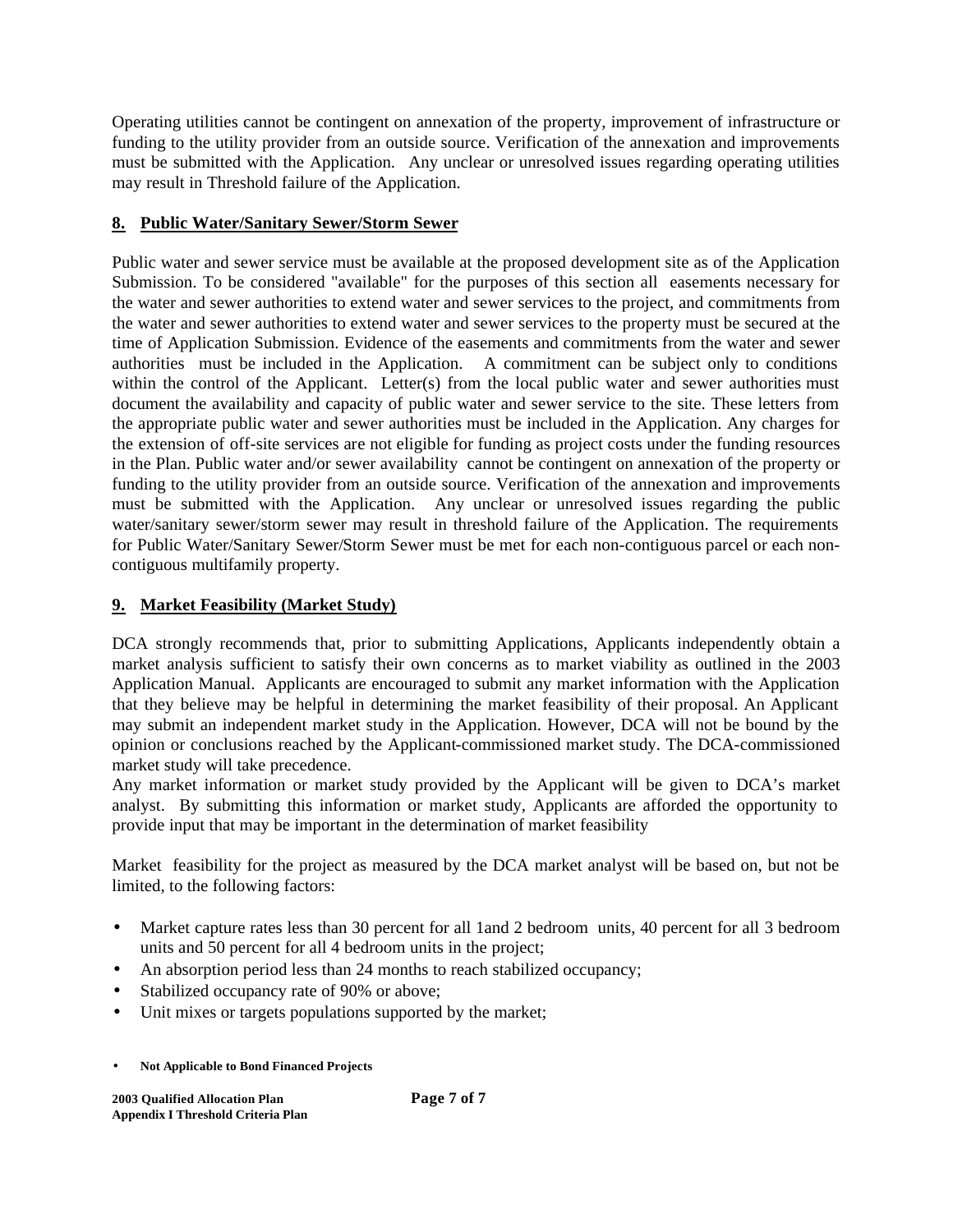- No adverse impact to the market and financial health of existing assisted rental housing properties in the market area. Assisted rental housing properties include those financed by Credits, USDA , HUD 202 or 811 (as appropriate), DCA or locally financed HOME properties, HTF, and HUD 221(d)(3) and 221 (d) (4) and other market rate FHA insured programs. DCA does not consider public housing properties in the adverse impact determination.;
- Competing proposed projects in the same geographic market area where, in part, location, unit mix, rent structure, market demand, and other factors favor one project compared to another; and,
- Ability of market rate units to lease at the projected rents.

For Scatted Site projects, each non-contiguous parcel and each non-contiguous multifamily project must meet the above criteria.

DCA reserves the right, in its sole and absolute discretion, to independently evaluate the demand for additional affordable rental housing in the geographic/market area. DCA's judgment will be the final determination.

**Bond Financed Projects Market Studies.** In accordance with federal law enacted during December 2000, Applicants for 4% Credits involving Bond Financed Projects must submit a market study with the initial Application. A disinterested third-party analyst approved by DCA or an analyst selected from a list comprised of the analysts selected to perform the DCA-commissioned market studies must be utilized to perform the market study for Bond Financed Projects. The Applicant must submit a written request for DCA to approve a third party analyst that is not on the current DCA approved market analyst list.

# **10. Appraisals**

# a. DCA Commissioned Appraisals\*

For all projects awarded HOME Loans, DCA will commission an appraisal prepared in accordance with DCA policies. DCA 's determination is final with respect to the appraised value of the project.

When preparing project development budgets, Applicants should use a reasonable estimate for the appraisal cost based on the Applicant's experience with projects of a similar size and scope. The DCA appraisals will be assignable to other lenders. In instances where the senior lender obtains the appraisal, DCA will accept such appraisal as long as DCA requirements are met. DCA will select property appraisers. Applicants will be charged a fee equal to the cost of the appraisal report. The fee will be due on the date specified in the HOME commitment letter. The commissioned appraisal reports shall include the tax credit value, "as is" value, "as built/as complete" (encumbered), and "as built/ as complete " (unencumbered) values of the proposed subject property, delineating the value of the land and building. The appraisal shall confirm to USPAP standards. The appraiser will be asked to provide an estimate of the market value (unencumbered) of the property at loan maturity. The total hard cost of any rehabilitation project may not exceed 90% of the as completed unencumbered appraised value of the property. Upon completion of the commissioned appraisal, any rehabilitation project found not to meet this requirement will have their funding award revoked.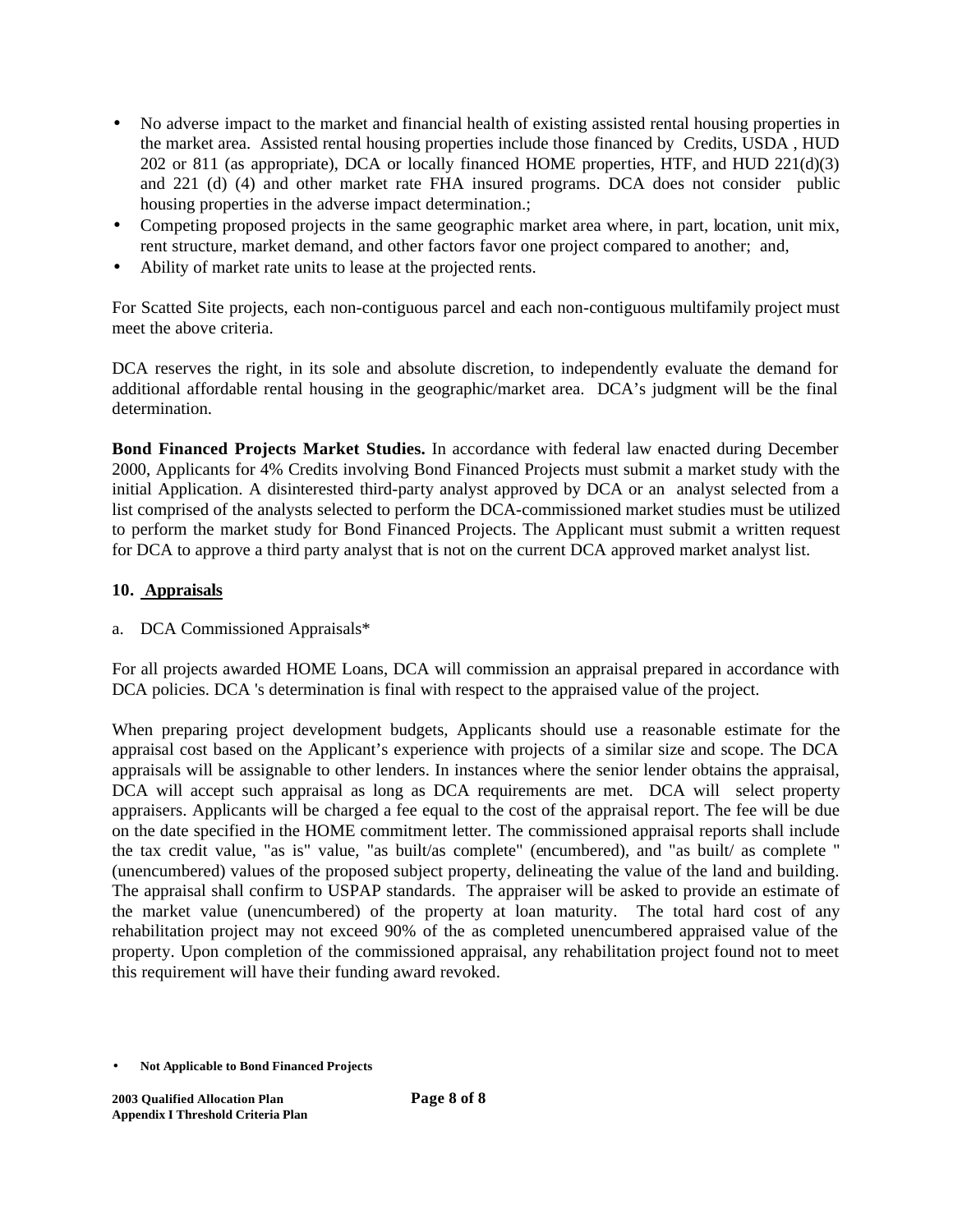#### b. Applicant Commissioned Appraisals

If an appraisal is required to be submitted with the Application by DCA policy as the result of an identity of interest between the buyer and seller, an applicant shall commission an appraisal prepared in accordance with the DCA appraisal requirements. The commissioned appraisal report shall include the "as-is" value of the property including improvements in order for DCA to establish the basis of the determination of the sales price. The appraisal shall conform to USPAP standards.

For Scattered Site Projects, an appraisal will be required establishing "as-is" value should be submitted for each non-contiguous multifamily property or non-contiguous parcel where an identity of interest exist between the buyer and seller.

## **11. Project Amenities**

All properties must include HVAC systems, refrigerators, stoves, an on-site laundry (1 washer and 1 dryer per every 25 units) and one equipped recreation area suitable for the proposed tenant base. If washers and dryers are installed and maintained in every unit at no additional cost to tenants, an on-site laundry is not required. All amenities, with the exception of the on-site laundry, must be available to the tenants at no additional charge. Documentation for these amenities must be certified in the Amenities Certification Forms C1-C4, depending on the type of tenant the Application is targeting. DCA reserves the right to require inclusion of all certified amenities in the finished project. For Scattered Site properties as defined in Section 10 (B)(1)(b), the requirements for on-site laundry and equipped recreation area must be met at each non-contiguous multifamily property.

## **12. Site Access**

All sites proposed for development must be legally accessible by paved roads. The Application must include the appropriate drawings, survey or other documentation that reflects such paved roads. If such paved roads are not in place at the time of the Application Submission, documentation evidencing a local commitment for funding and the timetable for completion of such paved road must be included in the Application. This restriction does not apply to private driveways accessing only the proposed project through property that is not part of a proposed site. However, if the use of such a private drive is proposed, site control of the private drive must be documented by proof of ownership or by a properly executed easement on the private drive, and the plans for paving the private drive, including associated development costs, must be adequately addressed in the Application. For Scatted Site projects, each noncontiguous parcel and each non-contiguous multifamily project must meet the above criteria.

#### **13. Physical Needs Assessment (Rehabilitation Projects Only)**

For rehabilitation projects only, a physical needs assessment must be included in the Application, and prepared in accordance with instructions set forth in the Manual. This assessment must be completed no more than ninety (90) days prior to the Application Submission. For Scatted Site projects, each noncontiguous parcel and each non-contiguous multifamily project for which rehabilitation is proposed, must meet the above criteria.

#### **14. Site Information and Conceptual Site Development Plan**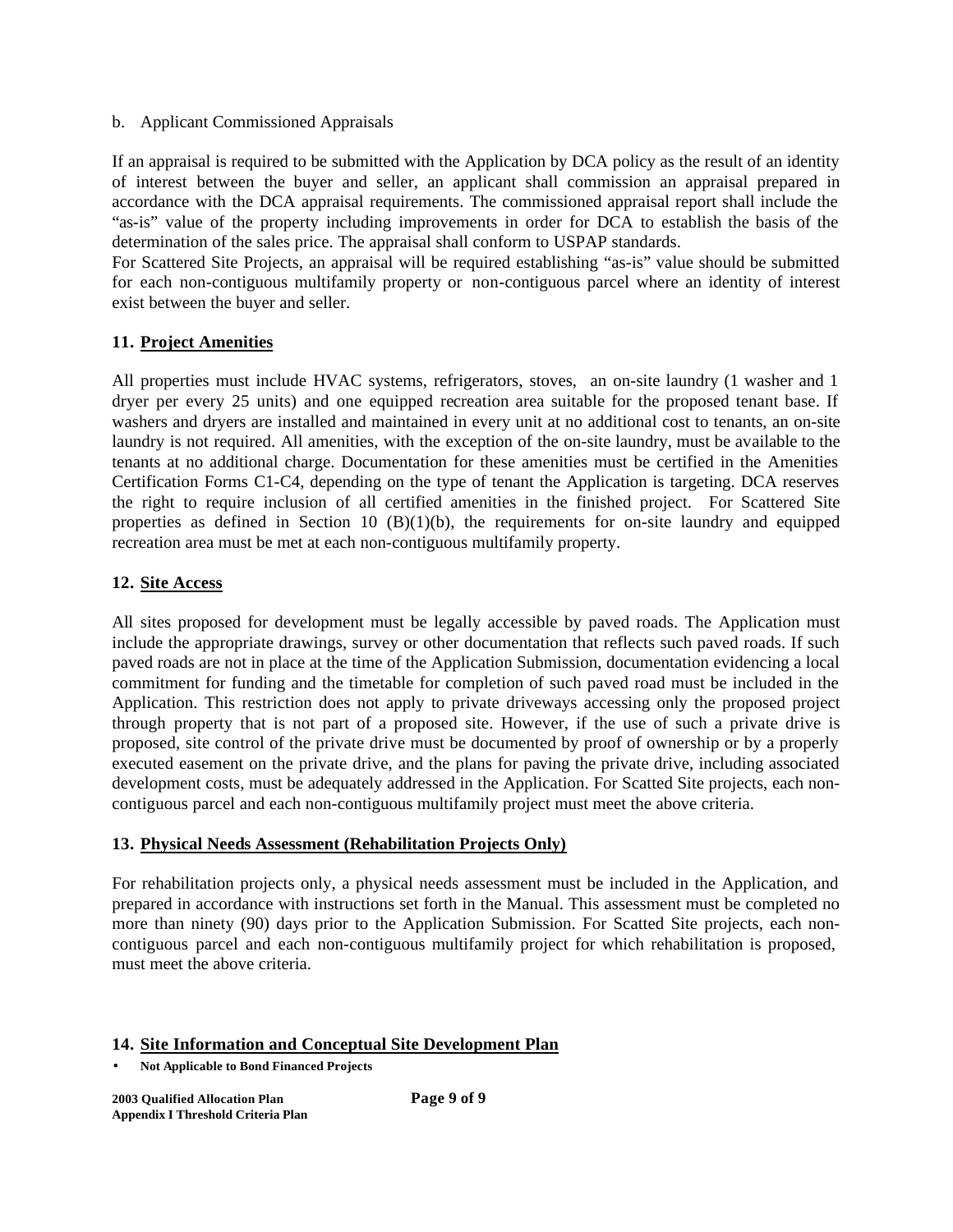A Conceptual Site Development Plan must be included in the Application, and prepared in accordance with instructions set forth in the Manual:

- Easements to be defined and indicated on plan;
- Wetlands and floodplains located with areas of disturbance calculated;
- Utility information located with contact information;
- Use of all adjacent properties clearly defined both graphically and in written form;
- Zoning setbacks and restrictions graphically indicated, with written zoning definitions;
- Indication of all existing structures, tanks, slabs and any other improvements existing on the property;
- Indication of any other items, physical or otherwise that would affect the development of the subject property;
- Indication of the entrance access to the property and a layout of all buildings, roads, and parking areas defined; and,
- Indication of all areas of tree and vegetation preservation defined.

DCA does not require an ALTA Survey for purposes of developing the conceptual site development plan.

For Scattered Site projects the requirements of this section must be met for each non-contiguous parcel or each non-contiguous multifamily property.

Applicants must also submit the Site Information Form A for the proposed project site. (See Architectural Standards in the Manual for guidance.)

Waivers for variances from any architectural standard in the Architectural Manual must be submitted to DCA on or before March 15, 2003 or, no later than 30 days prior to application submittal for Bond Financed Projects.

#### **15. Accessibility Standards**

All projects funded under the Plan must meet the following accessibility standards at the time of project completion:

- All projects that receive allocations or funding under the Plan must comply with all applicable Federal and State accessibility laws including but not limited to The Fair Housing Act, Section 504, American with Disabilities Act, Georgia Fair Housing Law and Georgia Access Law. When two or more accessibility standards apply, the applicant is required to follow and apply both standards so that a maximum accessibility is obtained, and
- All applicable DCA accessibility requirements detailed in the Architectural Standards of the 2003 Application Manual.

For Scattered Site projects the above criteria is applicable to each non-contiguous parcel or each noncontiguous multifamily project.

• **Not Applicable to Bond Financed Projects**

**2003 Qualified Allocation Plan Page 10 of 10 Appendix I Threshold Criteria Plan**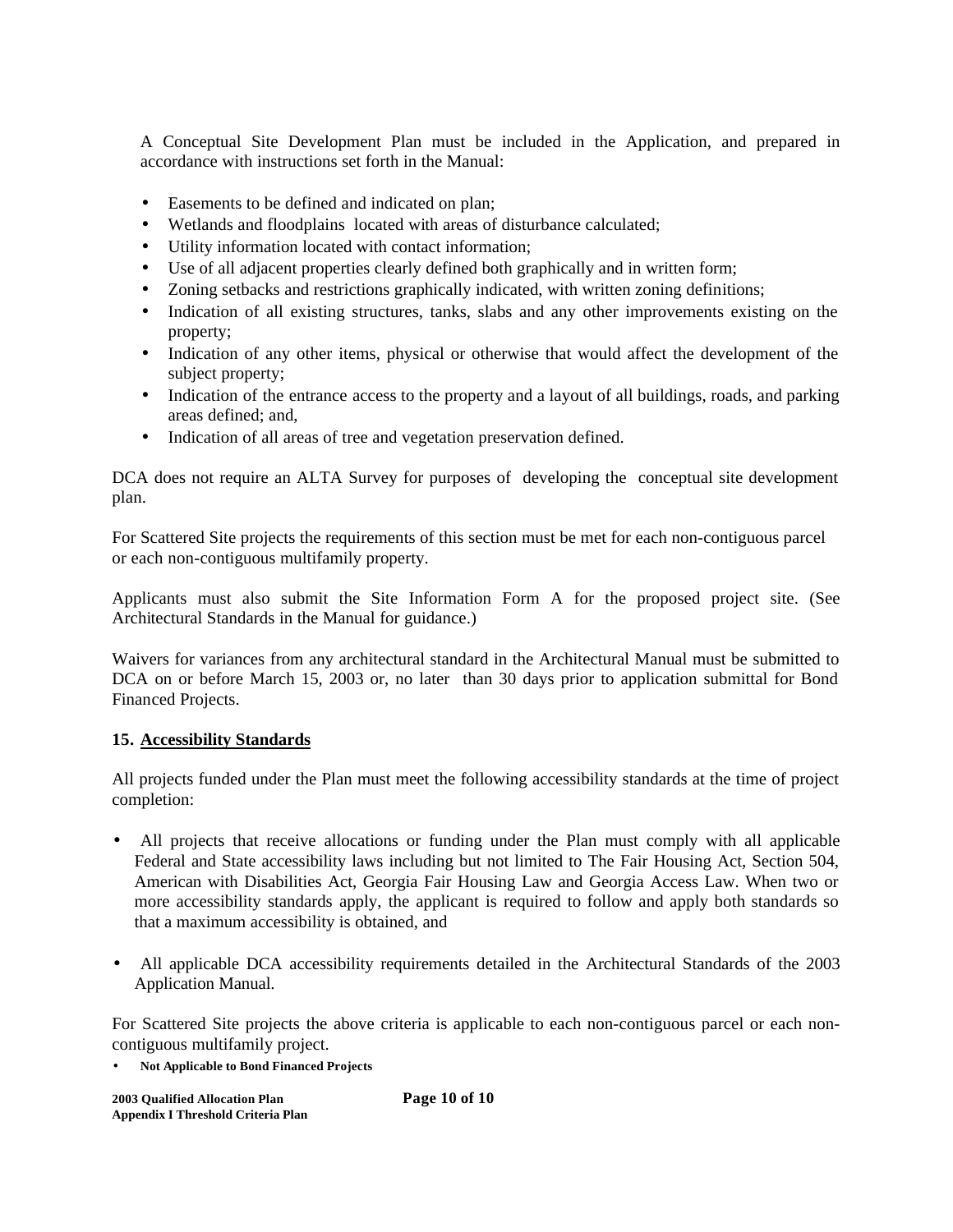Regardless of whether a project anticipates using federal funds as a funding source, all proposed projects must include the following DCA requirements:

- At least 5% of the total units (but no fewer than one unit) must be equipped for the mobility disabled, including wheelchair restricted residents; and
- At least an additional 2% of the total units (but no fewer than one unit) must be equipped for hearing and sight impaired residents.

Any exemptions to the applicable federal, state and local accessibility laws must be supported by a legal opinion which supports such exemptions. In addition, DCA will review request for exemptions from the DCA Accessibility Standards set forth in the Accessibility Standards section of the Application Manual.

For Scattered Site Projects as defined in Section 10(B) 1(a) of the Plan, the above criteria is applicable to the project as a whole, however, distribution of the units must be across the non-contiguous parcels. For Scattered Site Projects as defined in Section 10(B) 1(b) of the Plan, the above criteria must be met by each non-contiguous multifamily project.

Applicants must submit the Accessibility Certification Form F that certifies that the above criteria and the accessibility standards detailed in the Application Manual will be met. (See Architectural Standards in the Manual for guidance.)

## **16. Preliminary Financing, Limited Partner Equity, Deferred Developer Fees and Other Financing Commitment**

Formal firm commitments for equity and non-DCA debt must be submitted to DCA within 75 days of the carryover allocation.

**Preliminary Commitments.** Original preliminary commitments for the types of financing listed below must be submitted with the Application:

- Construction financing;
- Non-DCA permanent financing;
- Equity bridge loans, if required;
- Any grants or other forms of assistance utilized during the construction period, or utilized as permanent financing;
- Operating subsidy agreements;
- Developer or general partner equity (financial statements to substantiate such equity must be included if such contribution exceeds the developers fee);
- Limited partner (Tax Credit) equity;
- HUD Invitation to Submit and Lender Preliminary Commitments for HUD assisted projects.
- **Not Applicable to Bond Financed Projects**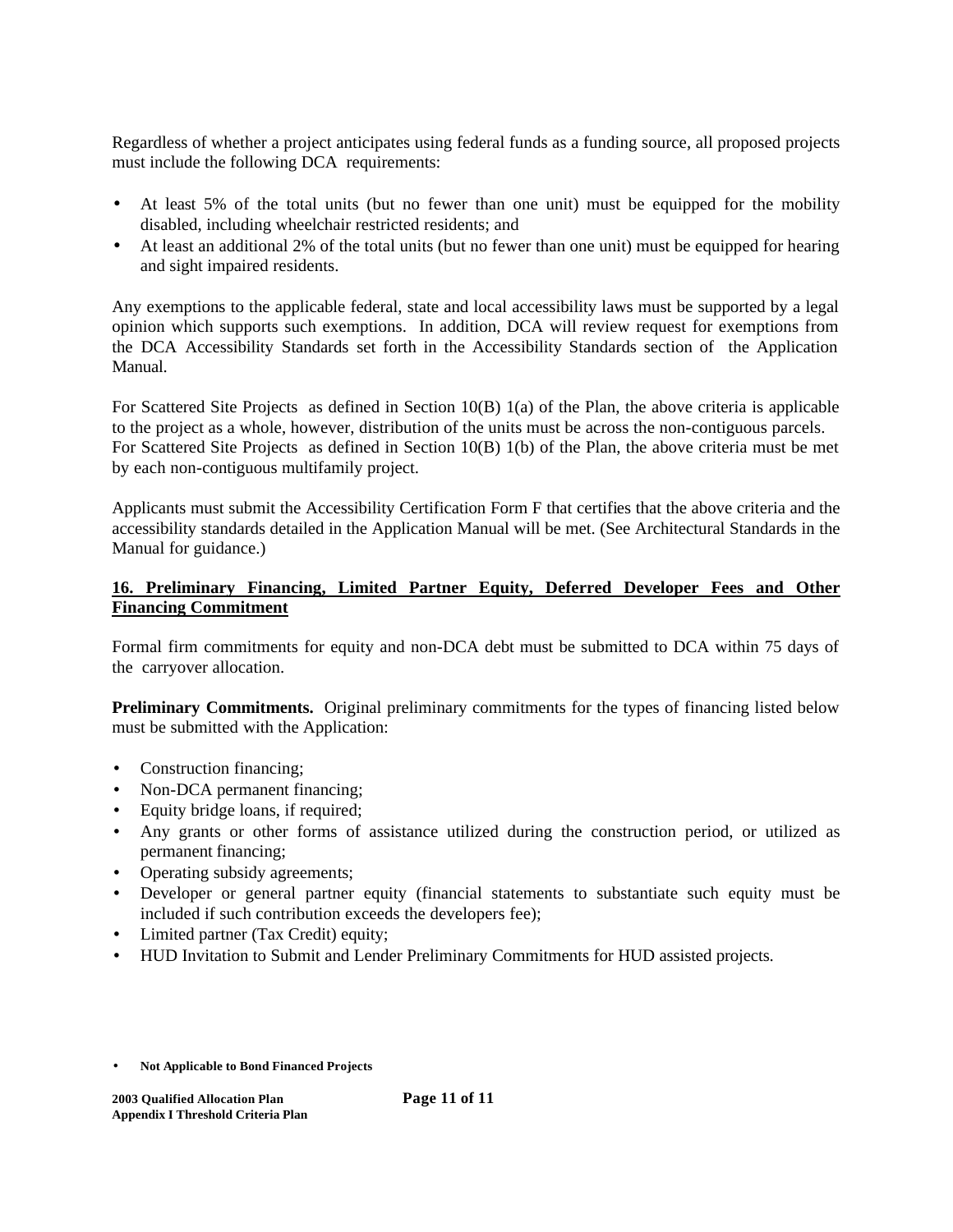The preliminary commitments must disclose, at minimum, the purpose, property address, amount, interest rate, terms and fees (if applicable). DCA, in its sole and absolute discretion, reserves the right to determine the adequacy of all preliminary financing commitments submitted in the Application. Any financing source for which the applicable federal rate of interest applies must be clearly noted.

**Deferred Developer Fee**. When determining the amount of Credit necessary to make a project financially feasible, DCA will include the deferred Developer Fee as a source of funding.

Any owner's equity shown in the Application, excluding the general partner's contribution required by the Limited Partnership Agreement will be included as a source of funding in the calculation of Credit. This policy will apply at reservation, carryover, and final allocation. A developer should either take the deferred Developer Fee in the form of a note, or incorporate the deferred Developer Fee into the limited partnership agreement along with a detailed repayment schedule and specific terms.

DCA will accept either method as long as the terms of the deferred Developer Fee meet the requirements as set forth in the Plan. (Note that the deferred Developer Fee should be shown in last lien position in the debt service section of the project cash flow pro formas). For purposes for calculating the minimum debt coverage ratio of 1.10, the deferred Developers Fee will not be included as debt service.

# **17. Required Legal Opinions**

A legal opinion regarding the acquisition Credit eligibility is required for projects involving acquisition and rehabilitation.

A legal opinion regarding Credit eligibility is required for projects operated as assisted living facilities.

# **18. Experience**

DCA requires prior successful project experience for the Owner, Developer and Manager of a proposed project. A DCA Experience Summary form must be completed for each Owner, Developer and Manager of a project and submitted on or before the Application submission date.

# **(A) Owner Experience**

1. A proposed project Owner must demonstrate successful Owner experience as follows:

- The Proposed Owner (individual, corporation, or in the case of a limited partnership, the general partner(s) of the Ownership entity) must demonstrate at least three (3) continuous years of prior ownership experience in at least two multifamily rental housing projects of similar size (number of dwelling units) to the proposed project.
- Only ownership experience that occurred subsequent to January 1, 1995 will be considered under this criterion.
- This Ownership Experience requirement may be met either through the experience of the General Partner entity or through the individual experience of one of the General Partner's principals as set forth below.
- **Not Applicable to Bond Financed Projects**

**2003 Qualified Allocation Plan Page 12 of 12 Appendix I Threshold Criteria Plan**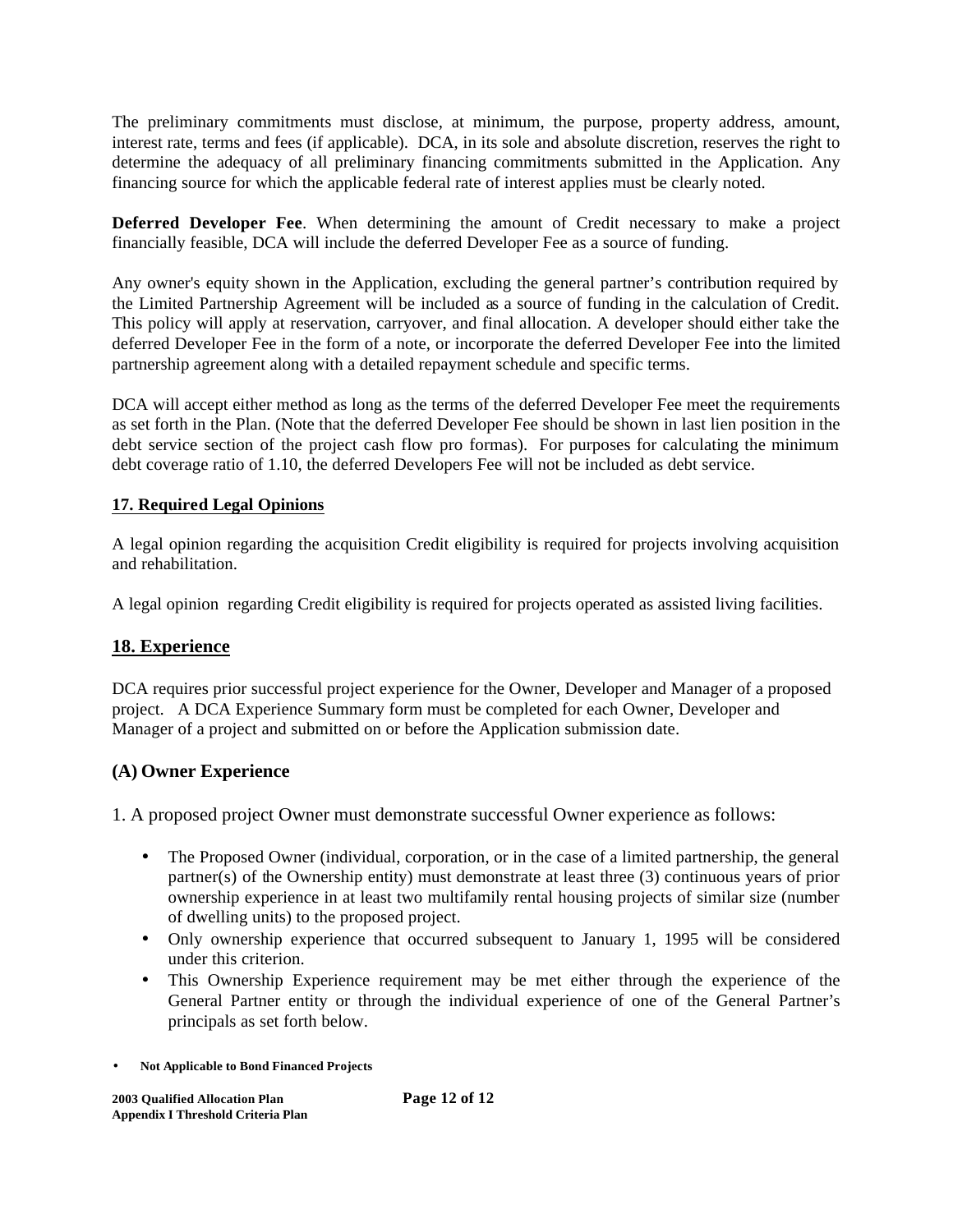- In a non-profit corporation, the executive director's experience will also be considered for purposes of determining whether the non profit has met the Owner experience requirements
- A non-profit General Partner may also meet the experience requirements through the experience of a sponsoring non-profit.
- 2. For purposes of determining experience, a principal shall be defined as an individual who has a direct or indirect ownership interest in the ownership entity and who will materially participate in the ownership and operation of the project through regular, continuous and substantial involvement
- 3. In order for previous project experience to be considered, the principal must show a direct or indirect ownership interest in the Ownership entity of the previous project and that that the principal materially participated in the ownership and operation of the project through regular, continuous and substantial involvement.

# **(B) Developer's Experience**

1. A proposed project Developer must demonstrate successful Developer experience as follows.

- The proposed Developer must demonstrate successful development experience in at least two multifamily rental housing projects of similar size (number of dwelling units) to the proposed project.
- Only Developer experience that occurred subsequent to January 1, 1995 will be considered under this criterion.
- This Developer experience requirement may be met either through the experience of the proposed Developer entity or through the individual experience of one of the Developer's principals as set forth below.
- In a non-profit corporation, the executive director's experience will be considered for purposes of determining whether the Developer has met the Developer experience requirements
- A non-profit Developer may also meet the experience requirements through the experience of a sponsoring non-profit.
- 2. For purposes of determining experience, a principal shall be defined as an individual who has a direct or indirect minimum ownership interest in the Developer entity and who will materially participate in the development of the project through regular, continuous and substantial involvement.
- 3. In order for previous project experience to be considered, the principal must show a direct or indirect ownership interest in the Developer entity of the project and that that the principal materially participated in the development of the project from project inception through construction completion through regular, continuous and substantial involvement.

# **(C) Management Company's Experience**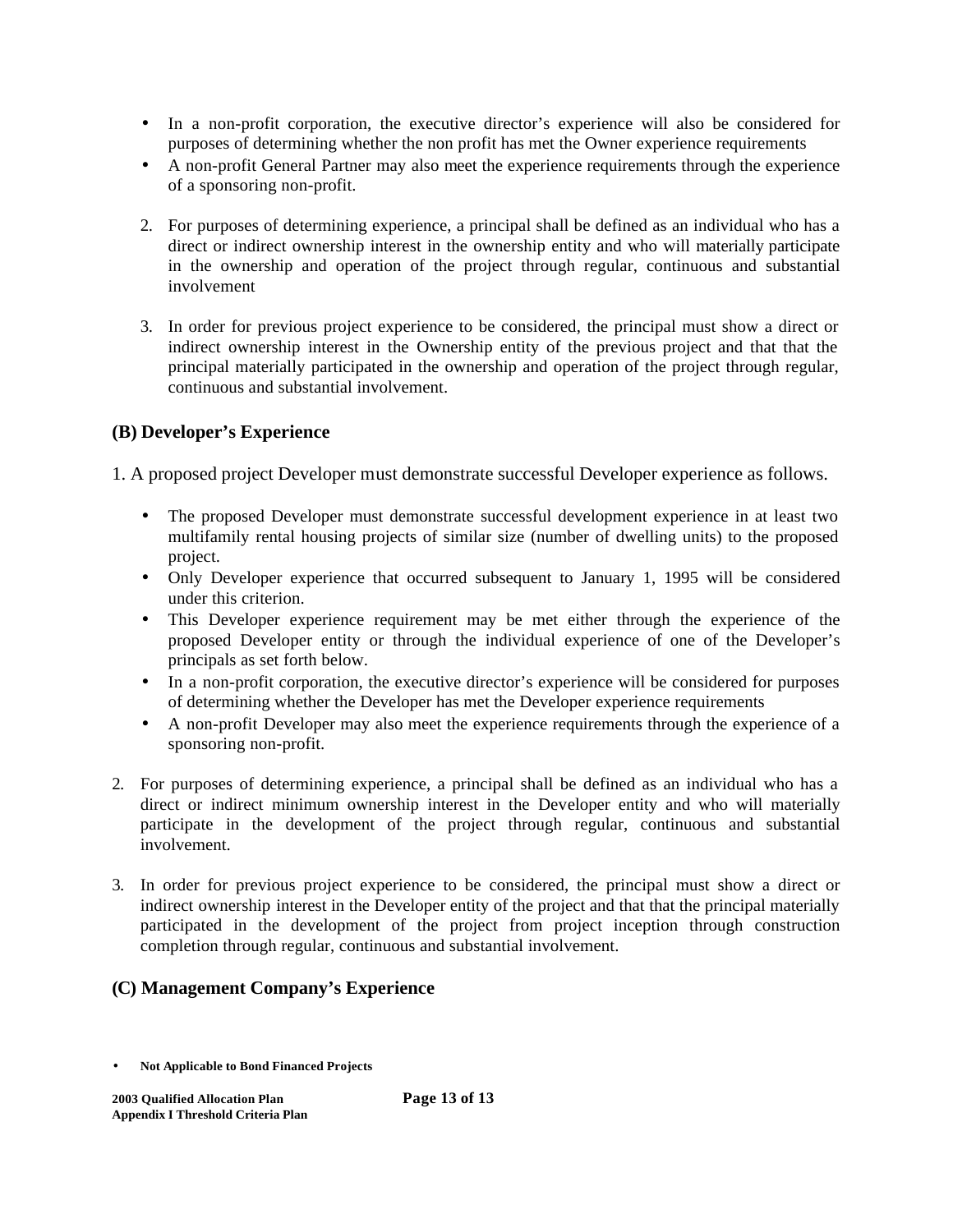1. A proposed project Manager can meet this Threshold criteria by demonstrating successful project Manager experience as follows.

- The proposed Management Entity must demonstrate prior experience in the management of at least two multifamily rental housing projects of similar size (number of dwelling units) to the proposed project.
- To be considered, the manager's experience with a project must extend for at least two years and include project lease up experience
- Only Management experience that occurred subsequent to January 1, 1995 will be considered under this criterion.
- This Management Experience requirement may be met only through the experience of the Management Entity or through the experience of a principal.

# **(D) Inexperienced CHDOs and Non profits Exceptions**

1. An inexperienced CHDO and/or non-profit entity that does not meet the above Owner and/or Developer experience requirements may meet this Threshold criterion in one of two ways:

- by submitting a partnership or contractual agreement with a for-profit or non-profit developer who has the required Owner and/or developer experience as described above, or
- by providing an executed contract with a consultant who has the required experience.

2. In order to qualify for this exception, the following requirements must be met:

- The CHDO/nonprofit must be eligible and compete for funding under the HOME Loan or Credit nonprofit set-aside;
- The Application must include an executed agreement between the CHDO/nonprofit and a consultant or partner describing the responsibilities of each party;
- The agreement must include the implementation of a training plan, providing for the training of the CHDO/nonprofit by the consultant or partner as either an Owner or Developer;
- The training plan must specify that the training services to the CHDO/nonprofit will be provided through construction, lease-up, and permanent loan conversion, and include timetables, milestones, and training hours per week;
- The training plan must be attached to the agreement as an exhibit;
- The training plan must be approved by DCA at its sole and absolute discretion; and
- The consultant or partner must satisfy the Threshold experience requirements for Owners and/or Developers.

3. An Application from an experienced non-profit or for profit developer partnering with an inexperienced developer must include an executed agreement between the experienced and inexperienced developers. At a minimum, the executed agreement must contain the following terms and/or conditions:

- The defined relationship of the parties must be that of co-developers;
- **Not Applicable to Bond Financed Projects**

**2003 Qualified Allocation Plan Page 14 of 14 Appendix I Threshold Criteria Plan**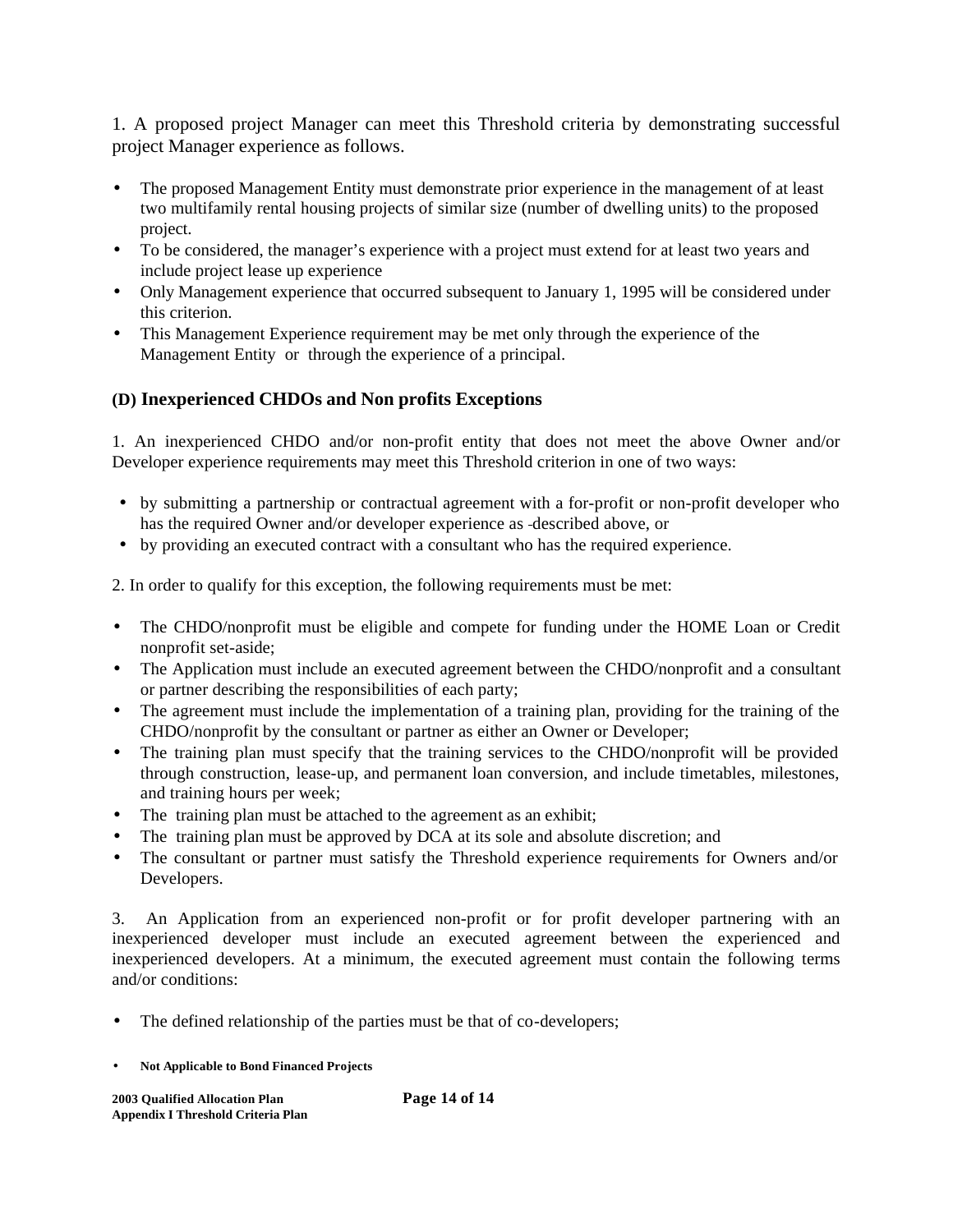- The responsibilities of each party to the agreement for the development of the project must be described in detail;
- The inexperienced co-developer must materially participate in the development process commencing upon the submission of the Application of the project, through project lease up and stabilization;
- If one of the co-developers is the owner of the project, the term of the agreement must be through three years after lease up or issuance of 8609 (whichever is later); and
- If the co-developers are not the owners of the project, the term of the agreement must be through conversion (for a HOME project) or issuance of an 8609 for a Credit only project.

# **E. Capacity**

DCA reserves the right to determine, in its sole and absolute discretion, whether an Application meets the criterion set forth above and whether the proposed Owner and or Developer has the capacity to successfully complete the proposed development. DCA may consider projects in progress, prior performance in meeting construction commencement, projects with recaptured credits and completion deadlines, as well as the number of outstanding incomplete DCA-funded developments when determining capacity.

# **F. Waivers**

A proposed Project Owner, Developer or Manager that cannot meet the experience requirement set forth above may request a waiver of the DCA experience requirements. The DCA Waiver Request form along with the required DCA experience summary, must be submitted to DCA on or before March 15, 2003 or, on or no later than 30 days prior to Application submittal for Bond Financed Applications. The granting, or denial of waivers, is in the sole and absolute discretion of DCA. DCA may include limitations with respect to the number and size of projects when waivers are granted. DCA reserves the right to require HOME or tax credit training as a condition of the waiver.

# **20. Eligibility for Credit under the Nonprofit Set-Aside\***

To be eligible for Credit under the nonprofit set-aside:

- The organization must be a qualified nonprofit, defined as a  $501(c)(3)$  or  $501(c)(4)$ organization, which is not affiliated with or controlled by a for-profit organization and has included the fostering of low income housing as one of its tax-exempt purposes;
- The qualified nonprofit(s) must materially participate in the project as described in IRC Section 469(h);
- The qualified non profit(s) must own at least 51% of the general partner's interest in the proposed project and be the managing general partner of the ownership entity;

<sup>•</sup> **Not Applicable to Bond Financed Projects**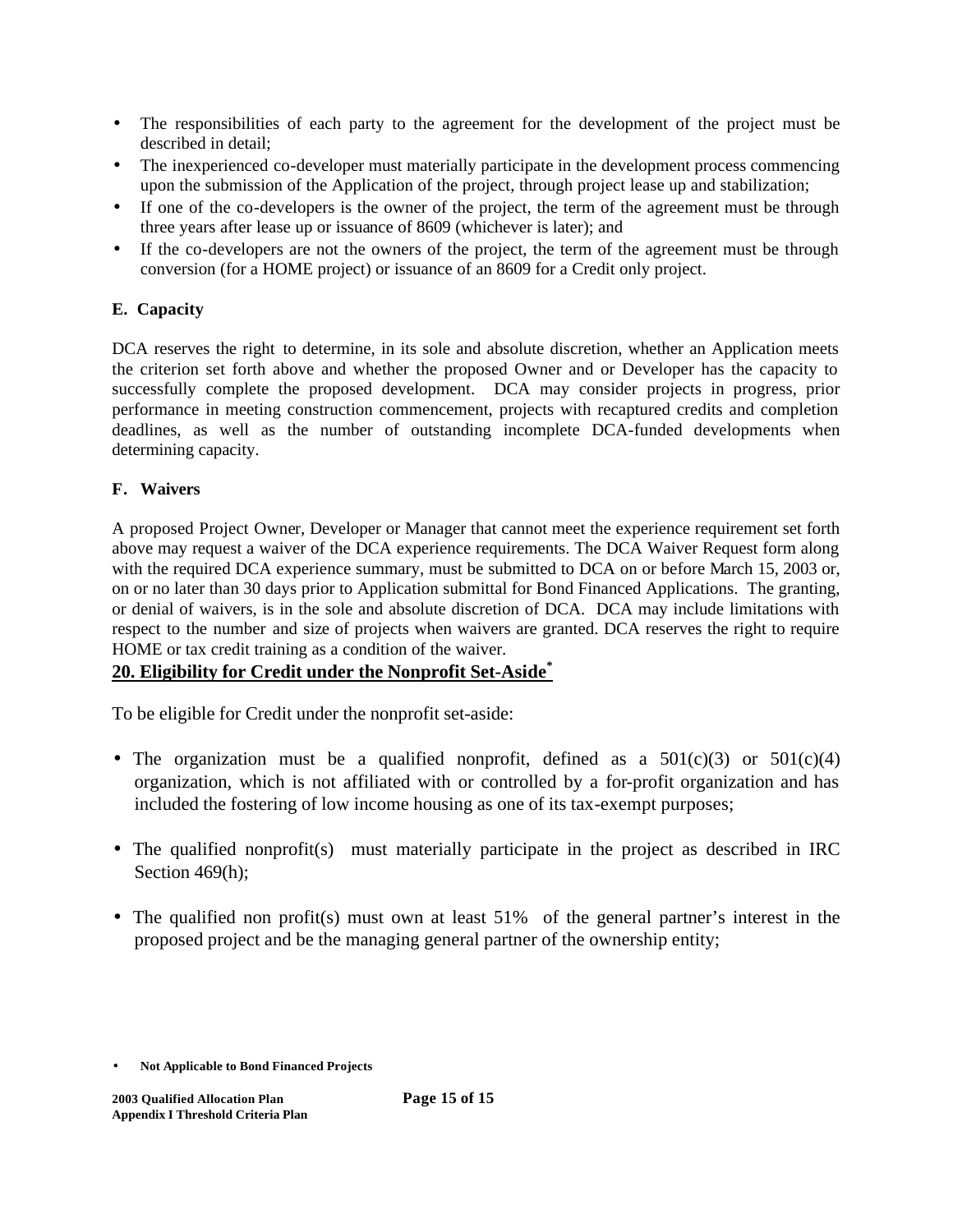- For purposes of this set aside, the term "qualified non profit" includes any corporation if 100 percent of the stock of such corporation is held by one or more qualified non profit organizations at all times during the period such corporation is in existence;
- If the non-profit is also a developer of the project, the nonprofit must receive a percentage of the Developer Fee greater than or equal to its percentage of its ownership interest; and
- A copy of the general partnership joint venture agreement which indicates the non profit's general partnership interest, and Developer Fee amount must be included in the Application.

Nonprofit organizations applying for Credit under the nonprofit set-aside must include in the Application an opinion of an attorney who specializes in tax law on the non-profit's current federal tax exempt qualification status in accordance with the prescribed format contained in the Manual. If such an opinion has been previously obtained, this requirement may be satisfied by submitting the opinion with documentation demonstrating that the non-profit's bylaws have not changed since the legal opinion was issued.

# **21. Eligibility for HOME Loans under the CHDO Set-Aside\***

All nonprofits seeking funds under the CHDO set aside are required to have submitted their CHDO prequalification or renewal of Applications by September 13, 2002.. A copy of the State CHDO prequalification/renewal letter must also be included in the Application. The CHDO must be either the sole general partner of the ownership entity or the managing general partner of the ownership entity. In the event the CHDO is a general partner with a for-profit or nonprofit general partner, the CHDO must own at least 51% of the general partnership interest. The CHDO (or a wholly owned or controlled affiliate) must receive a percentage of the Developer Fee greater than or equal to the percentage of ownership interest. All DCA communication with the ownership entity will be with the CHDO managing general partner. A copy of the general partnership/joint venture agreement indicating the CHDO's general partnership interest and its share (or the share of the wholly owned and controlled affiliate) of the Developer Fee must be included in the Application.

# **22. Compliance History**

Applications with compliance scores falling at or above negative twenty (-20) points, and with all Project Participants' (excluding syndicators) compliance score(s) falling at or above -20 points, will meet this threshold criterion.

<sup>•</sup> **Not Applicable to Bond Financed Projects**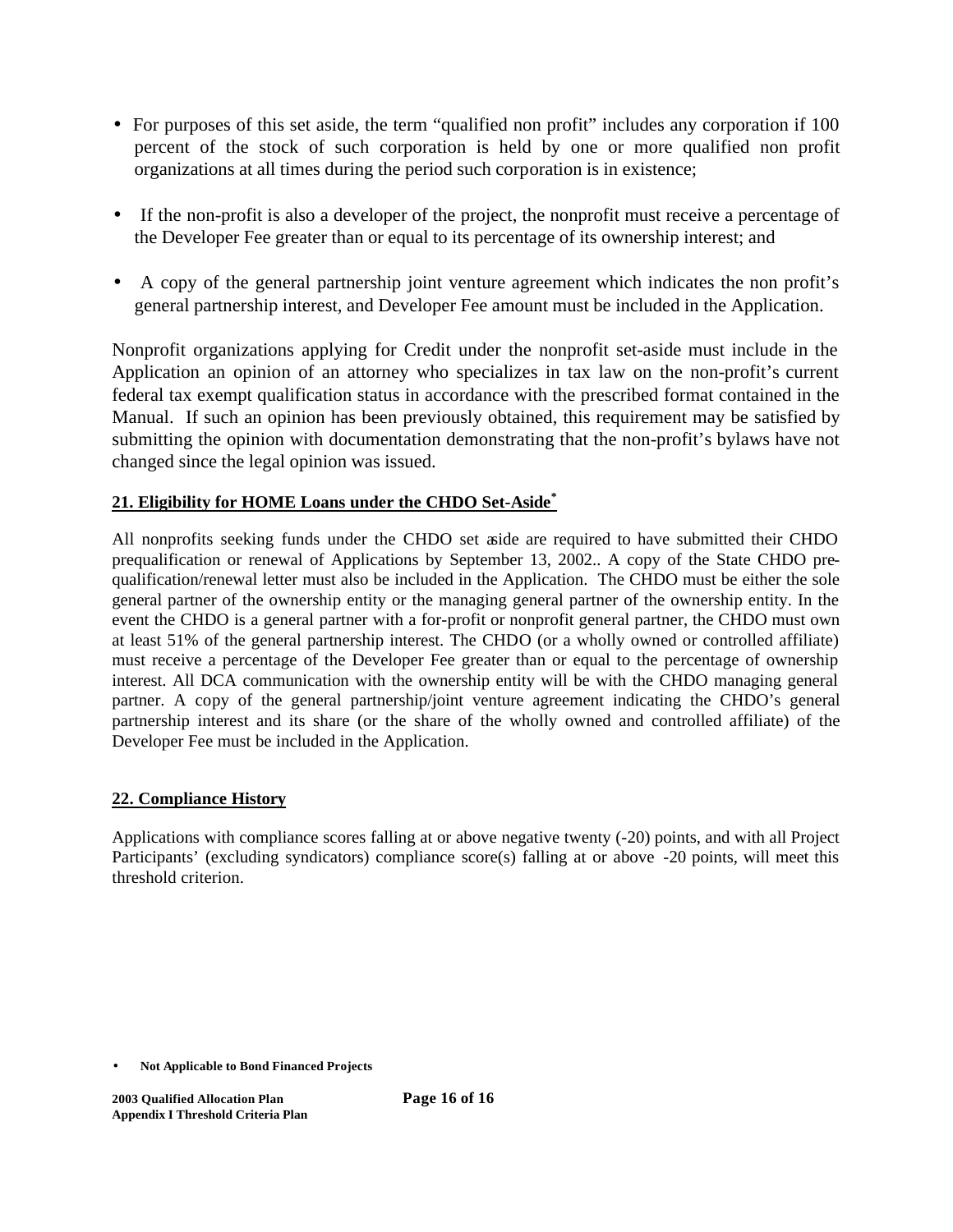# **COMPETITIVE SCORING**

The Scoring Criteria are summarized in the table below and detailed on the following pages. The maximum total score possible is 195 points.

#### PROJECT SCORING SUMMARY

|                  |                                                                     | Total              |
|------------------|---------------------------------------------------------------------|--------------------|
|                  |                                                                     | <b>Score Value</b> |
| $\boldsymbol{l}$ | APPLICATION COMPLETENESS/ORGANIZATION                               |                    |
|                  | A. Complete Application                                             | 6                  |
|                  | <b>B.</b> Organization                                              | $\overline{2}$     |
|                  |                                                                     |                    |
| 2                | PROJECT LOCATIONAL CHARACTERISTICS                                  |                    |
|                  | A. Adjacent Residential Development                                 | 6                  |
|                  | <b>B.</b> Desirable/Undesirable Characteristics                     | 10                 |
|                  | C. In-fill Site                                                     | 5                  |
|                  | D. Previous Project within a Local Government                       | 6                  |
|                  | <b>E. Transit Oriented Development Properties</b>                   | $\overline{c}$     |
| 3                | TENANCY CHARACTERISTICS                                             |                    |
|                  | A. Family Housing                                                   | 25                 |
|                  | <b>B.</b> Special Needs Housing                                     | 20                 |
|                  | C. Elderly Households                                               | 20                 |
|                  | D. Housing For Older Persons                                        | 20                 |
|                  |                                                                     |                    |
| $\overline{4}$   | ADDITONAL RENT AND INCOME ELECTIONS                                 |                    |
|                  | A. Public Housing Authority Development and Rental Subsidy          | 15                 |
|                  | <b>B.</b> Very Low Income Tenancy Exceeding Requirements            | 8                  |
|                  | C. Project-Based Rental Assistance                                  | 6                  |
|                  | <b>Very-Very Low Income Tenancy Exceeding Requirements</b><br>D.    | 6                  |
|                  | DCA Project Based Rental Assistance for Special Needs Tenants<br>Е. | 2                  |
|                  | <b>Mixed Income Projects</b><br>F.                                  | 9                  |
|                  | G. Extended Use Period                                              | 3                  |
|                  |                                                                     |                    |
| 5                | <b>PRESERVATION</b>                                                 | 5                  |
| 6                | GOVERNMENT SUPPORT AND FINANCING ASSISTANCE                         |                    |
|                  |                                                                     |                    |
|                  | A. Local Government Support                                         | 3                  |
|                  | <b>B.</b> Government Financial Assistance                           | 15                 |
|                  | C. CHDO Predevelopment Loans                                        | 6                  |
| 7                | PROJECT CHARACTERISTICS                                             |                    |
|                  | A. Neighborhood Redevelopment                                       |                    |
|                  | <b>B.</b> Energy Efficiency Requirements                            | 18<br>6            |
|                  | C. Project Design                                                   | 22                 |
|                  | D. Accessibility                                                    | 6                  |
|                  | E. Ownership Makeup                                                 | 4                  |
|                  |                                                                     |                    |
| 8                | <b>READINESS TO PROCEED</b>                                         | 4                  |
|                  |                                                                     |                    |
| 9                | <b>COMPLIANCE HISTORY STATUS</b>                                    | 10                 |
|                  |                                                                     |                    |
|                  | <b>TOTAL POSSIBLE SCORE</b>                                         | 195                |
|                  |                                                                     |                    |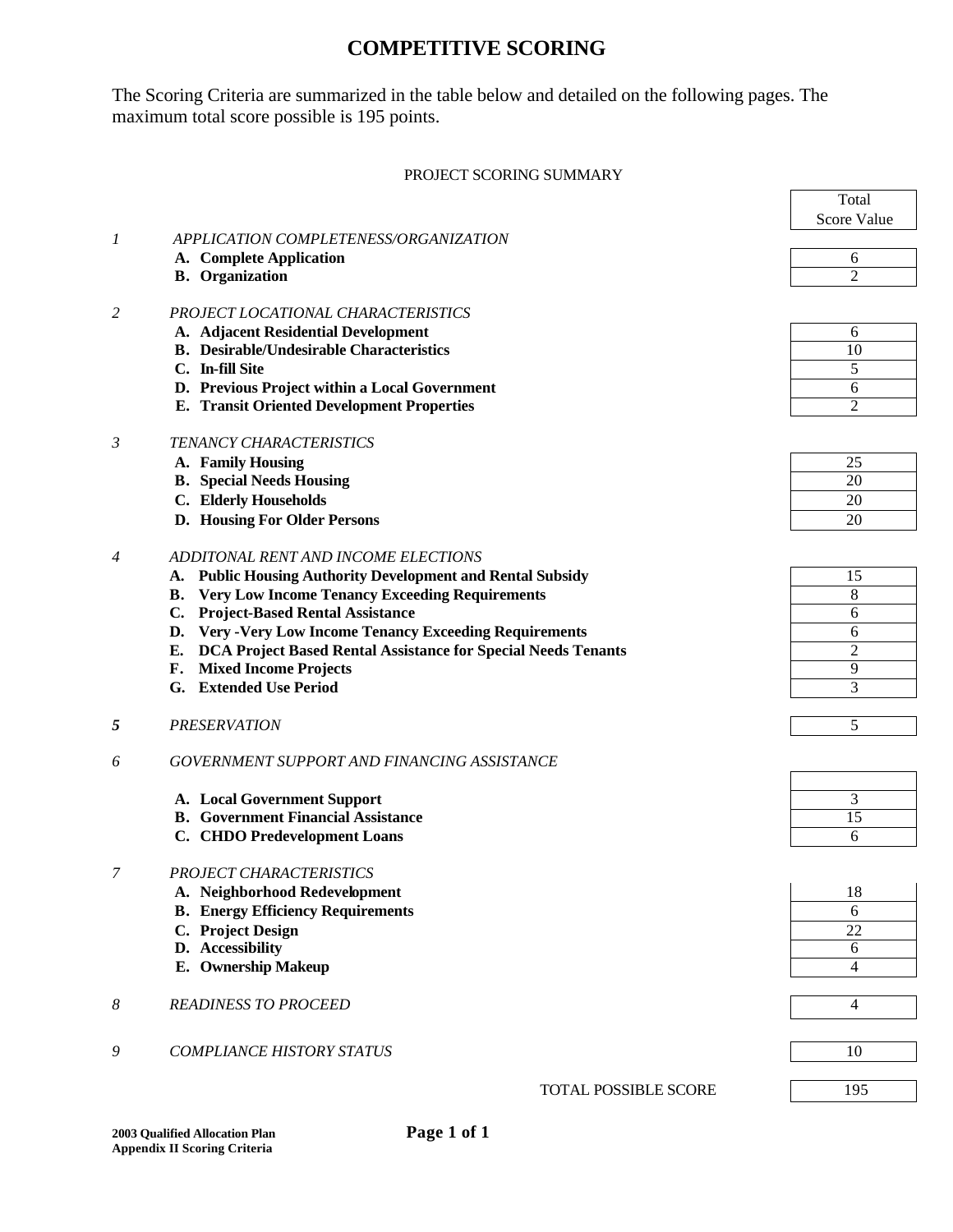To be considered for DCA financing resources, Applications must meet the Competitive Scoring requirements described below.

## **1. Application Completeness/Organization**

### **A. Completeness 6 points**

All required Application forms and supporting documentation are included and complete at the time of Application Submission. Complete shall be defined as an Application that had no missing or incomplete documents and required no financial adjustments.

#### Missing or incomplete documents

For each missing or incomplete document, one (1) of these possible points will be deducted, up to a maximum of six (6) points.

#### Financial Adjustments

DCA, in its discretion, may correct errors or make adjustments, to financial information submitted by the Applicant, to ensure consistency with DCA project economic assumptions, the Plan and Manual requirements and to ensure that the project is feasible per DCA financial guidelines. For each financial adjustment made by DCA, two (2) points will be deducted. There is no cap on the total number of points which may be deducted for financial adjustments. Therefore, the completeness category could have a negative point value.

#### **B. Organization 2 points**

The Application is organized in the format prescribed by DCA in the Application binder tab checklist. Documents not filed in the appropriate tab may not be reviewed by DCA.

#### **2. Project Locational Characteristics**

#### **A. Adjacent Residential Development 6 points**

Points will be awarded if the site is adjacent to (or directly across a street from) stable, occupied residential development. Applicants must submit a Site Information Form A, site photographs, and the Conceptual Site Development Plan.

If the project site is part of a larger parcel for which there is a redevelopment plan, points will be awarded if the entire parcel is adjacent to (or directly across a street from) stable occupied residential development. Documentation evidencing the redevelopment plan for the entire parcel must be attached to Site Information Form A.

For Scattered Site Projects, as defined in Section 10B(1)(a) and (b) of the Plan, each non-contiguous multifamily project or non-contiguous parcel must be adjacent to (or directly across the street from) stable occupied residential development.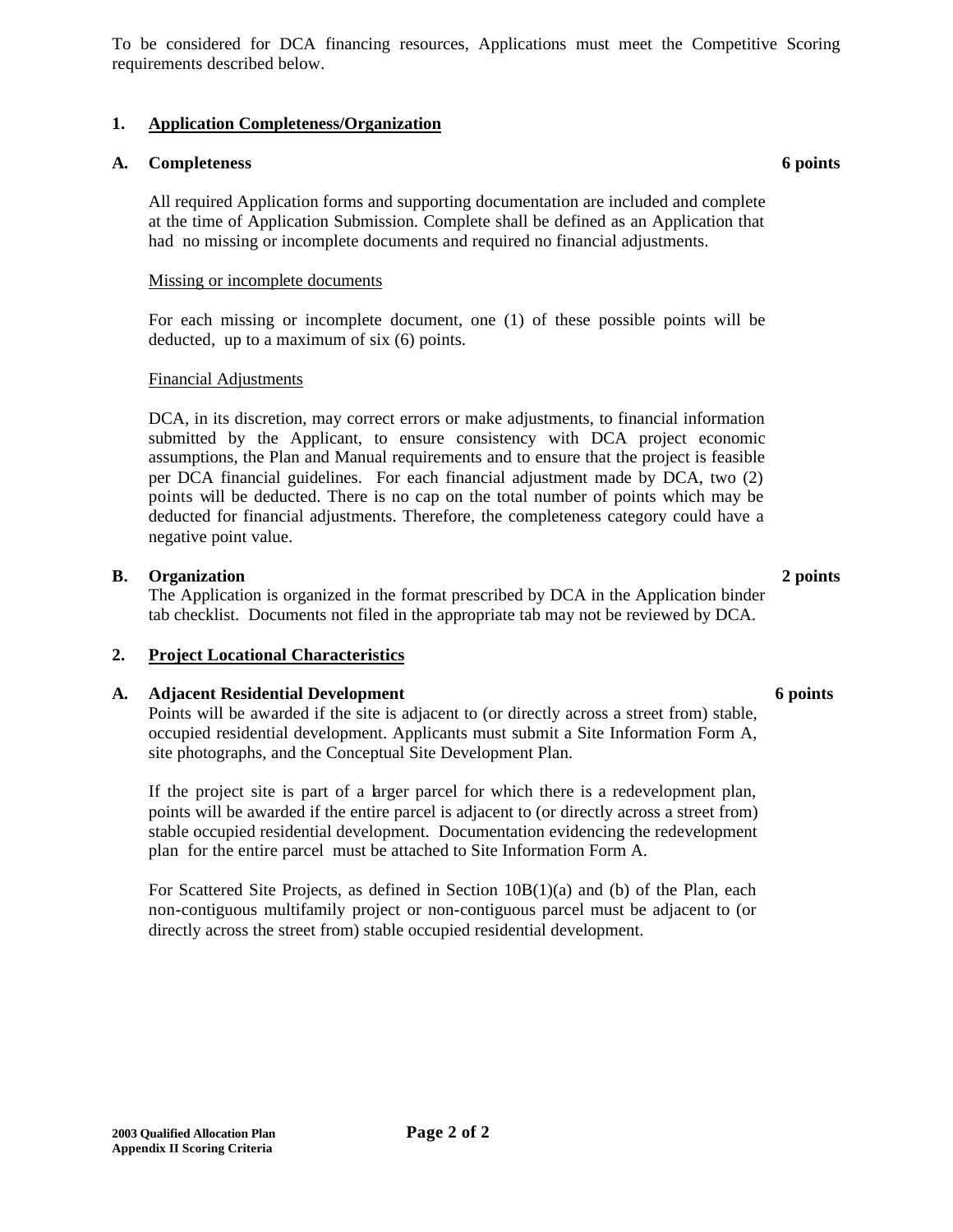#### **B. Desirable and Undesirable Activities/Characteristics 10 points**

One (1) point will be awarded for each desirable activity or characteristic that is near a proposed site to a maximum of ten (10) points. Two (2) points will be deducted from the total desirable activities score for each undesirable activity or characteristic that is near a proposed site. A maximum of ten (10) points will be awarded in this category. The total points awarded will be determined by calculating the sum of the total desirable activity points less the total undesirable activity points. A negative total in this category will be awarded zero (0) points.

For Scattered Site Projects, as defined in Section  $10B(1)(a)$ , the perimeter of the  $\frac{1}{2}$  mile radius in which the non-contiguous parcels are located shall serve as the boundary of the proposed site from which the distances for determining the location of the desirable and undesirable activities shall be measured for both non-rural and rural sites. All desirable and undesirable activities within the perimeter of the  $\frac{1}{2}$  mile radius must also be noted for purposes of claiming points.

For Scattered Site Projects, as defined in Section 10B(1)(b), Applicants shall calculate the total score for each non-contiguous multifamily property with one (1) point awarded for each desirable activity or characteristic that is near the proposed site to a maximum of ten (10) points. Two (2) points will be deducted from the total desirable activities score for each undesirable activity or characteristic that is near the non-contiguous multifamily subject site. A maximum of ten (10) points will be awarded per site. The total points awarded per site will be determined by calculating the sum of the total desirable activity points less the total undesirable activity points. A negative total in this category will be awarded zero (0) points per site. The Applicant shall add the total points obtained for each site and divide by the number of sites to arrive at the total points to be claimed for this category ( no rounding up, only whole numbers can be claimed in this category).

- 1. *Desirable sites.*
- (a) In determining whether a desirable activity/characteristic is "near" a proposed site, the following factors must be used:
	- For non-Rural County sites, only activities and/or characteristics, which are located within a one (1) mile walking/driving distance from the proposed site, will be considered. For non-Rural County sites, the walking route to desirable activities/characteristics must be along paved sidewalks or established walkways or trails.
	- For Rural County sites, only activities and/or characteristics that are located within a one and a half (1½) mile walking/driving distance from the proposed site will be considered.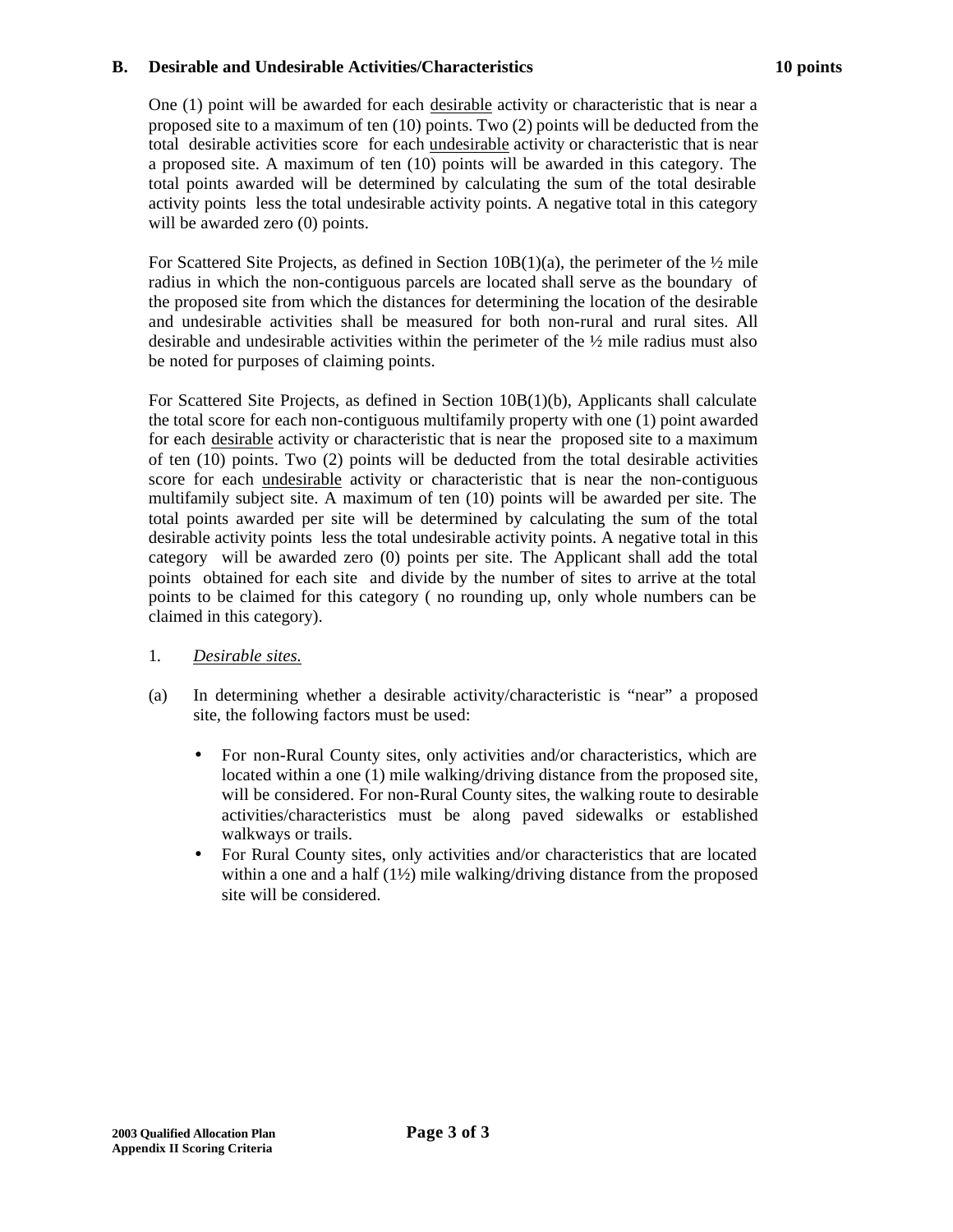- (b) Desirable activities/characteristics may include, but are not limited to the following:
	- retail stores
	- federally insured banking institutions
	- grocery stores
	- recreational facilities
	- libraries
	- $\bullet$  school(s)
	- day care services
	- medical facilities
	- employment centers
	- civic centers

#### 2. *Undesirable Sites*

- (a) In determining whether an undesirable activity/characteristic is near a proposed site, the Application must consider any undesirable activity/characteristic that is located within one half  $(½)$  mile of the proposed site.
- (b) Undesirable activities/characteristics include but are not limited to the following:
	- junkyards
	- hazardous or chemical activities,
	- sources of noise, odor, or other nuisance pollution,
	- access to the proposed site off of a street with frontage of less than 100 feet.
- 3. *Documentation*

In order to document desirable and undesirable activities/ characteristics, the Applicant must complete the Site Information Certification Form B and attach the following:

- (a) A site map indicating the specific locations of each desirable and undesirable activity/characteristics. The map must contain a key stating the type of activities/characteristics identified, and must include the following:
	- location of site including an indication of major access roads;
	- indication of distances in  $1/4$  mile and one mile increments;
	- areas of residential development adjacent to or near the site;
	- indication of any major industrial or commercial development; and
	- all desirable and undesirable activities/characteristics.
- (b) Photographs of the site and the surrounding neighborhood. All photographs are to be either color originals or color copies. Black and white photographs are not acceptable.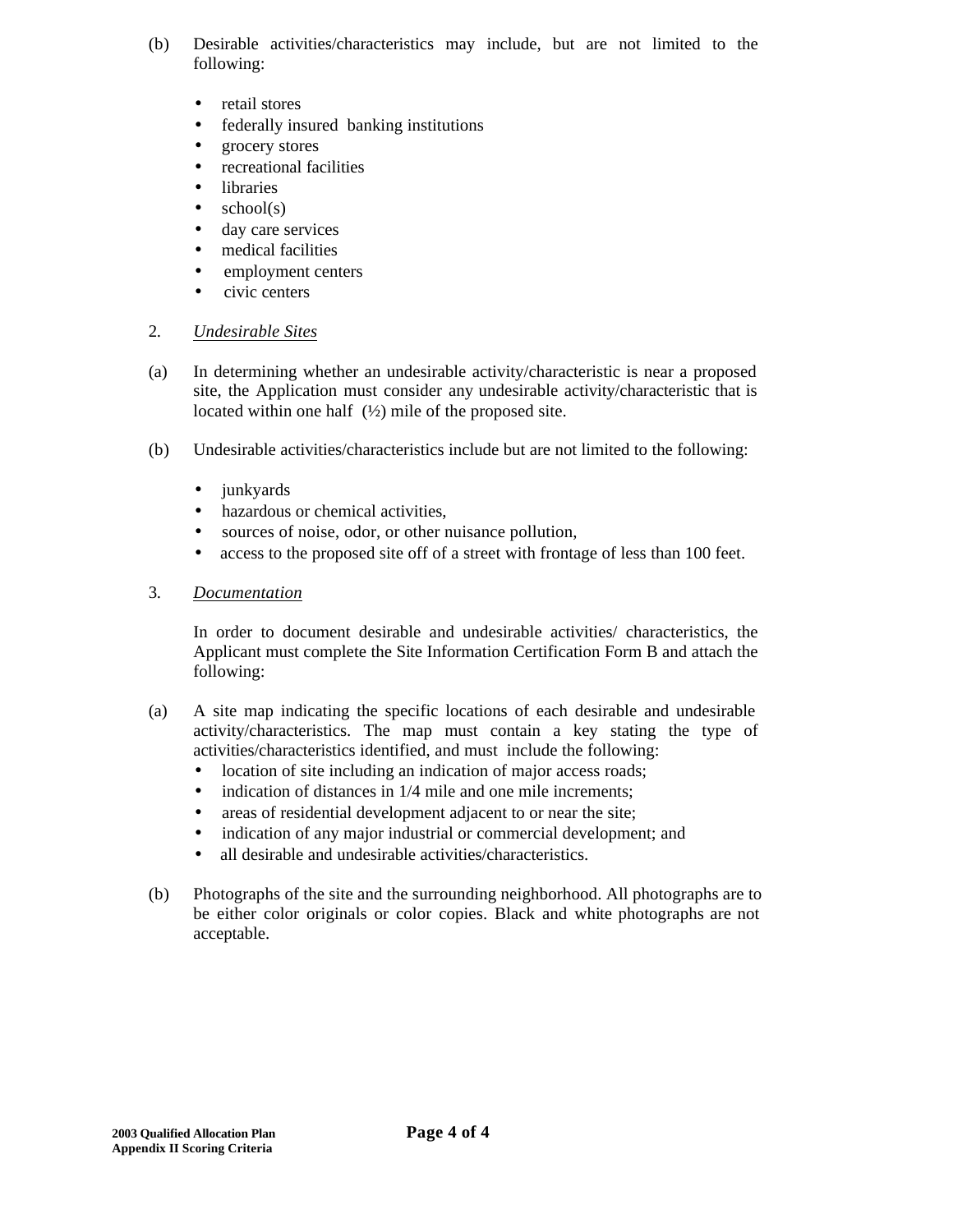#### **C. In fill Sites 5 points**

To qualify for five (5) in fill points, the proposed site must exhibit all of the following:

- The site must be surrounded on three sides by established development.
- The site must maximize the use of existing utilities, infrastructure and transportation.
- At a minimum, the established development on one side must consist of residential development. (scattered single family housing does not constitute established residential development for the purposes of this category.)

For Scattered Site Projects, as defined in Section 10 B(1)(a) and (b) of the Plan, each non-contiguous multifamily project or non-contiguous parcel must meet the above criteria.

Applicants must submit a Site Information Form A, site photographs, and the Conceptual Site Development Plan.

# **D. Previous Projects within a Local Government**

Six (6) points will be added if the proposed development site is within the boundaries of a Local Government in which a 9% Credit, 4% Credit and/or HOME project has not been awarded within the last three (3) DCA funding cycles, or ) four (4) points will be added if the proposed development site is within the boundaries of a Local Government in which a 9% Credit, 4% Credit and/or HOME project has not been awarded in the last two (2) DCA funding cycles. For example, if no projects were awarded in unincorporated Cobb County for the last three DCA funding cycles, but one was awarded in the City of Marietta in 2001, an Application for a project from an unincorporated area of Cobb County would receive six (6) points .

For Scattered Site Projects, as defined in Section 10B(1)(a) and (b) of the Plan, each non-contiguous multifamily project or non-contiguous parcel may be considered for points in this category. However, the Application will be awarded a maximum of six (6) points in this category.

# **E Transit Oriented Development Projects**

Two (2) points will be awarded to projects formally designated as a Transit Oriented Development by a Rapid Transit Authority or to projects which are adjacent to a transit station and formally endorsed by a Rapid Transit Authority. Documentation from a Rapid Transit Authority of the formal designation as a Transit Oriented Development or endorsement by a Rapid Transit Authority must be attached to Certification form B.

#### **2 Points**

#### **6 Points**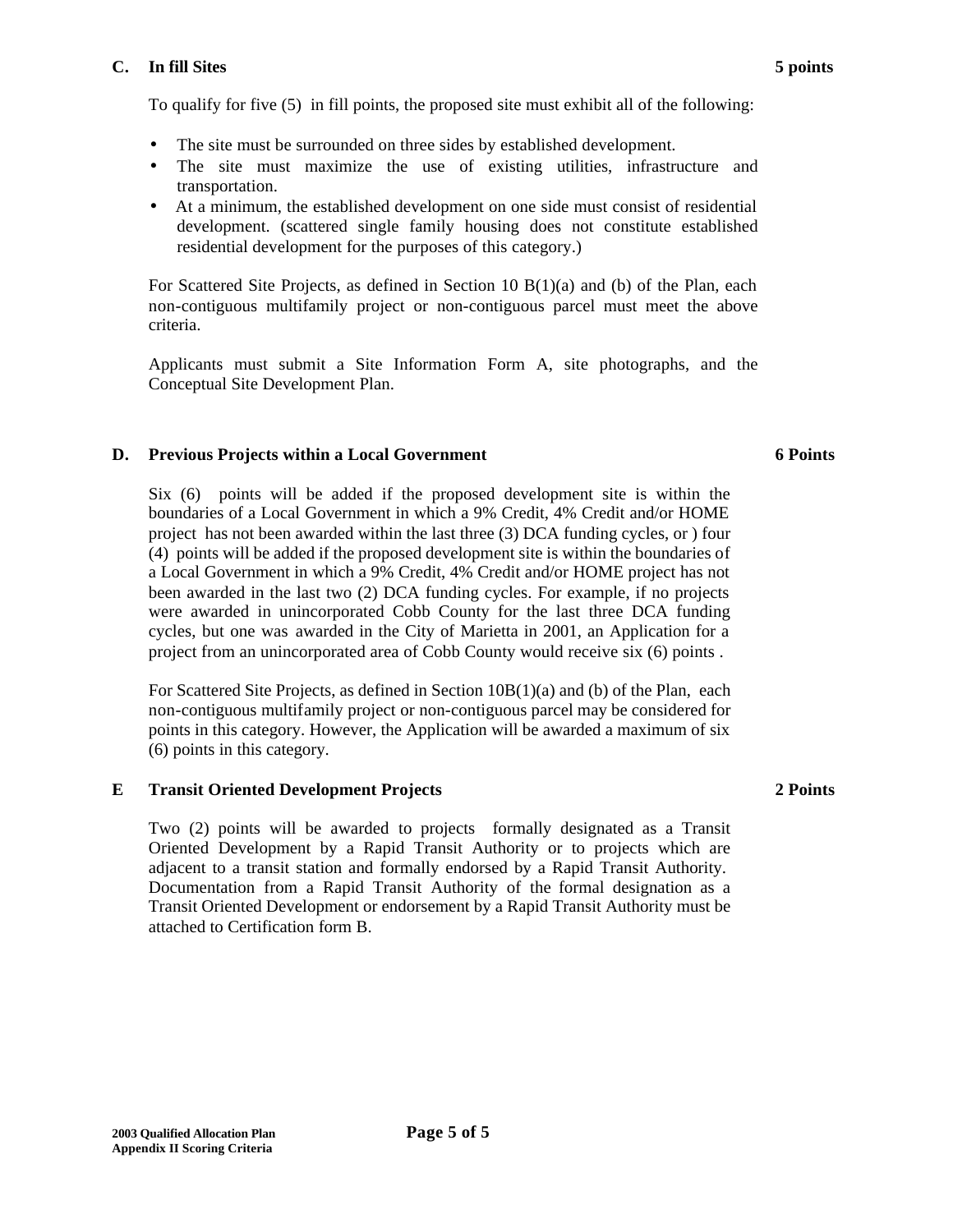## **3. Tenancy Characteristics**

## **A. Family Housing 25 points**

This section is designed to foster development of housing for families and to encourage community activities from within the neighborhood. In order to qualify for six (6) points, the proposed project must have all of the basic requirements and documents outlined in sections (1) and (5) below. Additional points may be awarded for inclusion of optional amenities and optional services outlined in section (2) and (3) if Applicant receives points for meeting the basic requirements.

## 1. *Basic Requirements*

- Community spaces or a community building.
- The site must have sheltered exterior gathering areas, such as a gazebo located in a central area or a large covered porch at the community building.
- Refrigerator and stove
- HVAC systems
- One recreation area equipped and suitable for the proposed tenant base.
- On-site laundry with one washer and one dryer per every 25 units. (If washers and dryers are installed and maintained in every unit at no additional cost to the tenants, an on-site laundry is not required.)
- The Application must include two (2) on-going services designed for the physical or social needs of the tenant population.

Applicants must certify all Basic amenities elections on the Family Housing Amenities Certification Form C1.

2. *Optional Amenities*

Points will be awarded for each optional amenity that is included in the Family Housing Amenities Certification Form C1 , to a maximum of sixteen (16) points.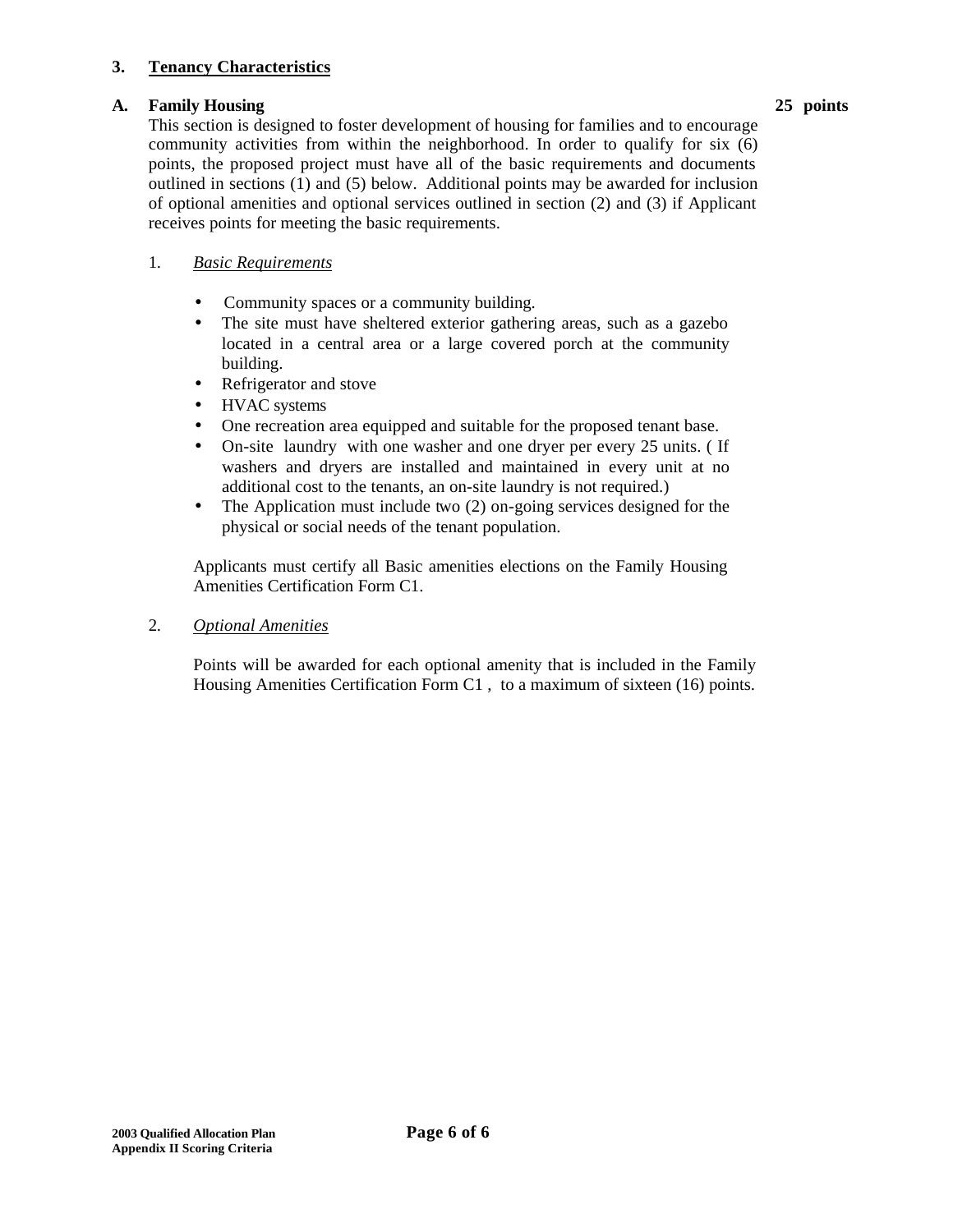- Physical improvements on the site such as attractively fenced community gardens, equipped walking path with exercise stations or sitting areas, and equipped picnic areas, equipped tot lot, equipped playcourt and recreational facilities. (Points are not available for inclusion of the recreation area required to meet Threshold.) (one (1) point per area to a maximum of three (3) points)
- Large open playing fields (of at least 5,000 square feet) (two (2) points)
- Covered pavilion with picnic/barbecue facilities to encourage community or family reunion type functions (two (2) points)
- Washer/dryer hookups in all units in addition to required central laundry or washers and dryers are installed and maintained in every unit at no additional cost to tenants (four (4) points)
- Exercise/Fitness Center (four (4) points)
- Complete built-in fire sprinkler system in every unit and the community center, including an exterior audio and visual alarm system (two (2) points)
- Swimming Pool (two (2) points)
- Microwave Oven (one (1) point)
- In-sink disposal (one (1) point)
- Built in dishwasher (one (1) point)
- Equipped Computer Center (two (2) points)
- Other optional amenities as proposed by the Applicant; two (2) points per amenity. To document these optional amenities, Applicant must provide a detailed description of the amenity and justify the appropriateness of the amenity for the targeted population. This documentation must be attached to the amenities certification form C1 for this category.
- 3. *Optional Services*

One (1) point to a maximum of three (3) points will be awarded for each additional service that is included in the Application.

- 4. Examples of services which are designed for families include, but are not limited to:
	- Daycare
	- After-school programs
	- Financial and budgeting seminars
	- Job training
	- Homebuyer training and seminars
	- Supervised recreational activities for children
	- Preventive health care programs which are designed for families
	- Transportation to facilitate access to social services, doctors, shopping
	- Computer labs with internet hookup and/or tutors
	- Activities sponsored in the Library
	- Dry-cleaning and/or laundry services
	- Grocery pickup and/or delivery
	- Full or part-time social services/activity manager
	- On-site full time management and/or security staff
	- Social and recreational programs planned and overseen by the project manager. (Monthly birthday parties/holiday dinners and/or parties/potluck dinners, movie nights, bingo, etc.)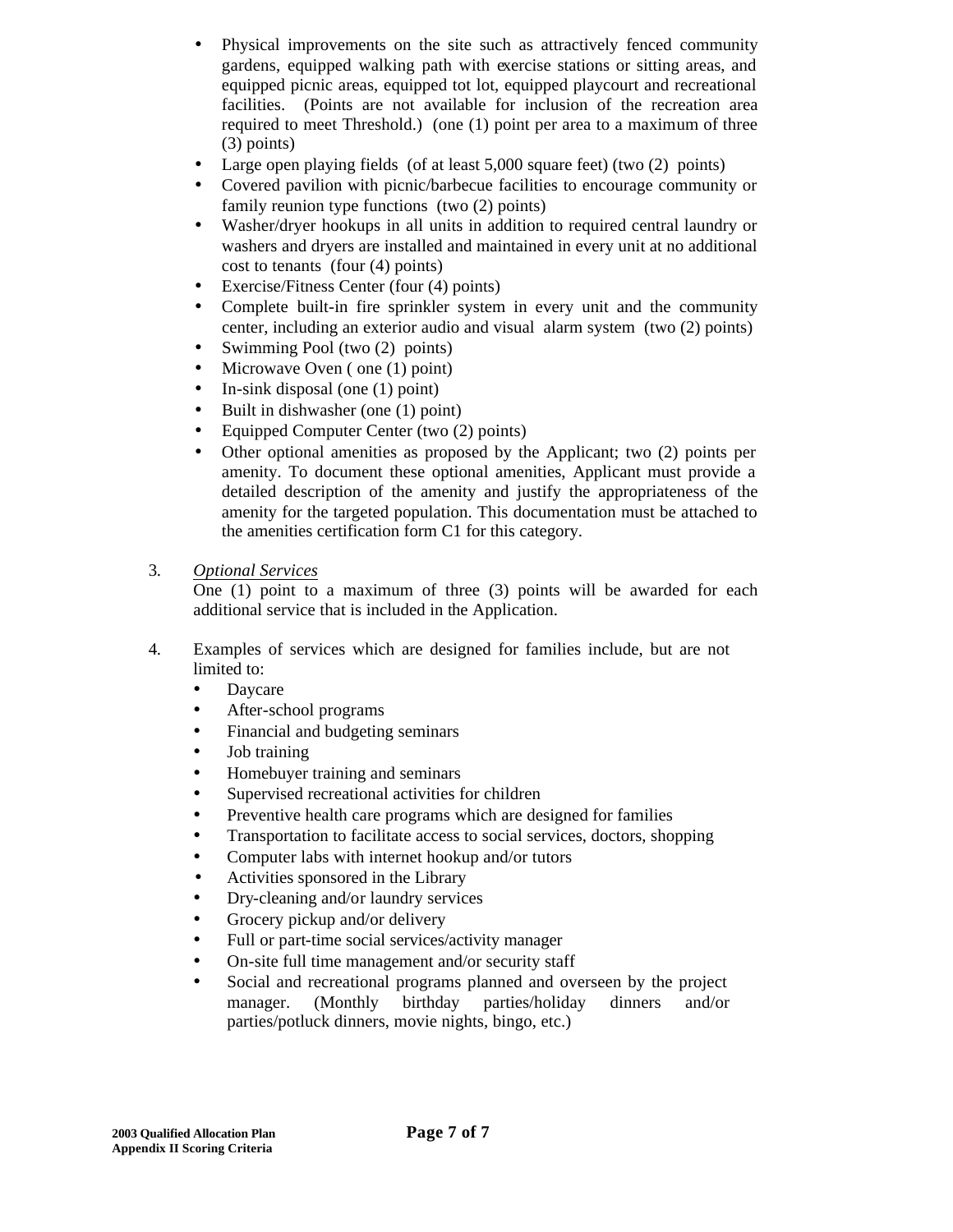### 5. *Documentation*

The Application must also provide the following for all required and optional services (where applicable):

A detailed letter of intent from an experienced, licensed (or otherwise qualified and acceptable to DCA) service provider for each proposed service. This letter must also contain a comprehensive description of the service to be provided, explain how said service is to be managed, including frequency which must be at least monthly, and a commitment to providing the service for a term of no less than 6 months.

# 6. *Additional Policies Related to Services*

- A final, binding contract for all proposed services must be submitted to the DCA Compliance Manager before the placed in service date for the first building the project.
- Any proposed changes of supportive services or providers from those proposed in the Application must be approved by DCA prior to contracting with that service provider.
- Services must be committed for the Compliance Period or the Period of Affordability, whichever is greater.
- Services may be provided at a charge sufficient to cover the cost of the supportive services only, but the services must be clearly optional to the tenants.
- A full-time activities manager will be allowed in the operating budgets for those properties that are 150 units or more in size
- Temporary staffing during lease-up to handle activities set-up and sign-up will be considered on a case-by-case basis.
- Part-time (on a proportional basis) activity managers will be allowed in the operating budgets for smaller projects.
- Owners will be required to submit annual certifications and documentation regarding the ongoing provision of the supportive services.

# **B. Special Needs Projects**

#### **20 points**

This section is designed to foster development of housing for the homeless, persons with disabilities (mental, physical, developmental), abused spouses and their children, persons with alcohol or other drug addiction, person living with HIV/AIDS, and migrant farm workers. In order to qualify for six (6) Special Needs Project points, the proposed project must have all of the basic requirements and documents outlined in section (1) and (3) below. Additional points may be awarded for inclusion of optional amenities and optional services outlined in section (2) if an Applicant receives points for meeting the basic requirements. Applicants must certify all Basic amenities elections on the Special Needs Amenities Certification Form C2.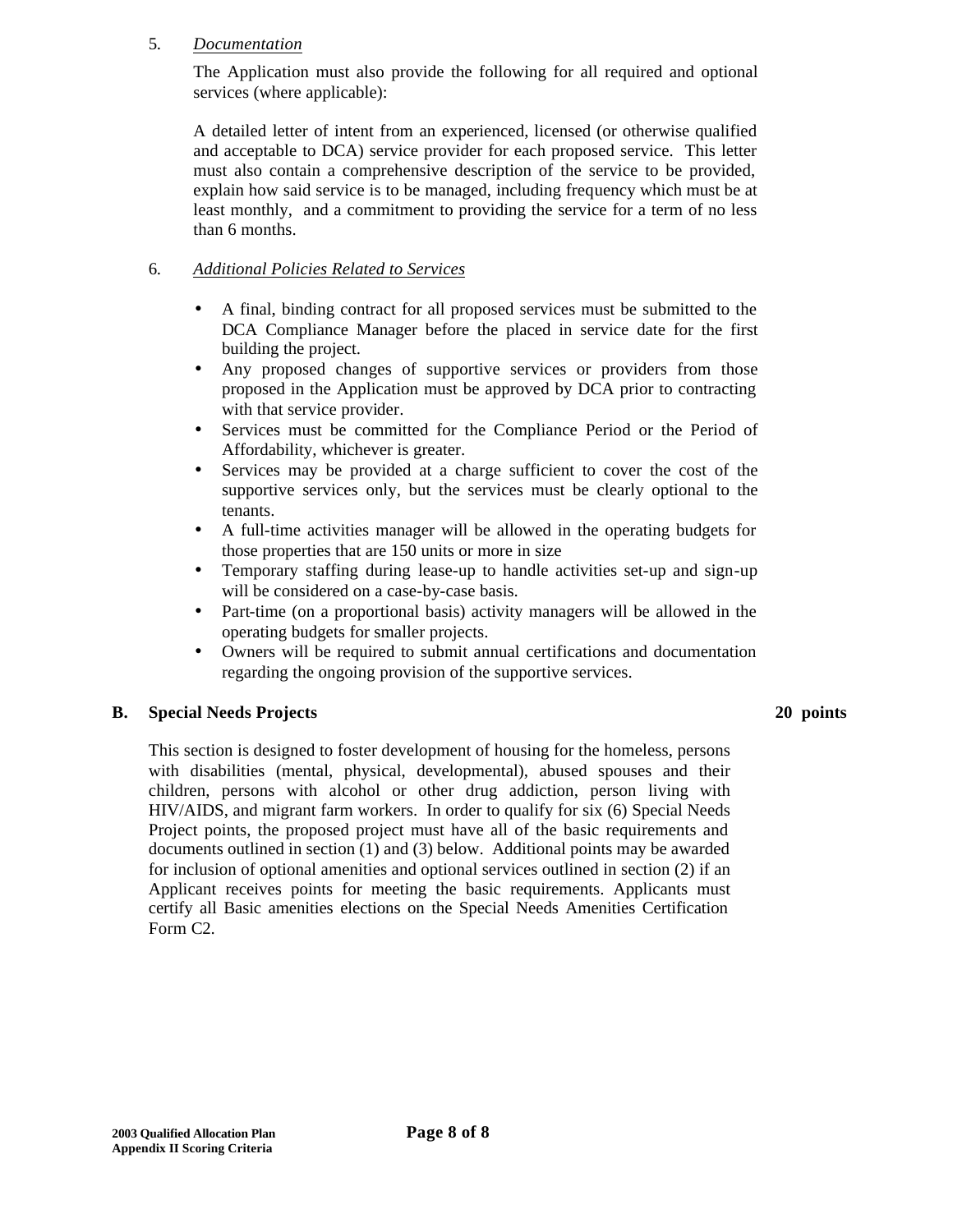#### 1. *Basic Requirements*

- At least 50% of the total project dwelling units must be restricted to Special Needs Households (excluding Elderly Housing and Housing for Older Persons)
- Refrigerator and stove
- HVAC systems
- One recreation area equipped and suitable for the proposed tenant base.
- On-site laundry with one washer and one dryer per every 25 units. ( If washers and dryers are installed and maintained in every unit at no additional cost to the tenants, an on-site laundry is not required.)
- community spaces or a community building.
- The site must have sheltered exterior gathering areas, such as a gazebo located in a central area or a large covered porch at the community building.
- The Application must provide at least three (3) supportive services.
- The Application must provide three (3) amenities applicable to the designated Special Needs Households as certified on the Special Needs Housing Amenities Certification Form C2.

# 2. *Optional Amenities/Services*

Two (2) points, to a maximum of fourteen (14), will be awarded for each optional service or amenities provided. Each optional amenity or service for which points are awarded must be designed to meet the special needs of the targeted tenant population. Optional amenities shall be certified on the Special Needs Housing Amenities Certification Form C2.

# 3. *Documentation*

The Application must also provide the following documents for all services (where applicable):

For each Special Needs Households Service, the Application must contain a detailed letter of intent from an experienced, licensed provider for the appropriate service. This letter must contain a comprehensive description of the service to be provided, explain how said service is to be managed and its effective impact on the Special Needs Household tenant and a commitment to providing the service for a term of no less than 6 months.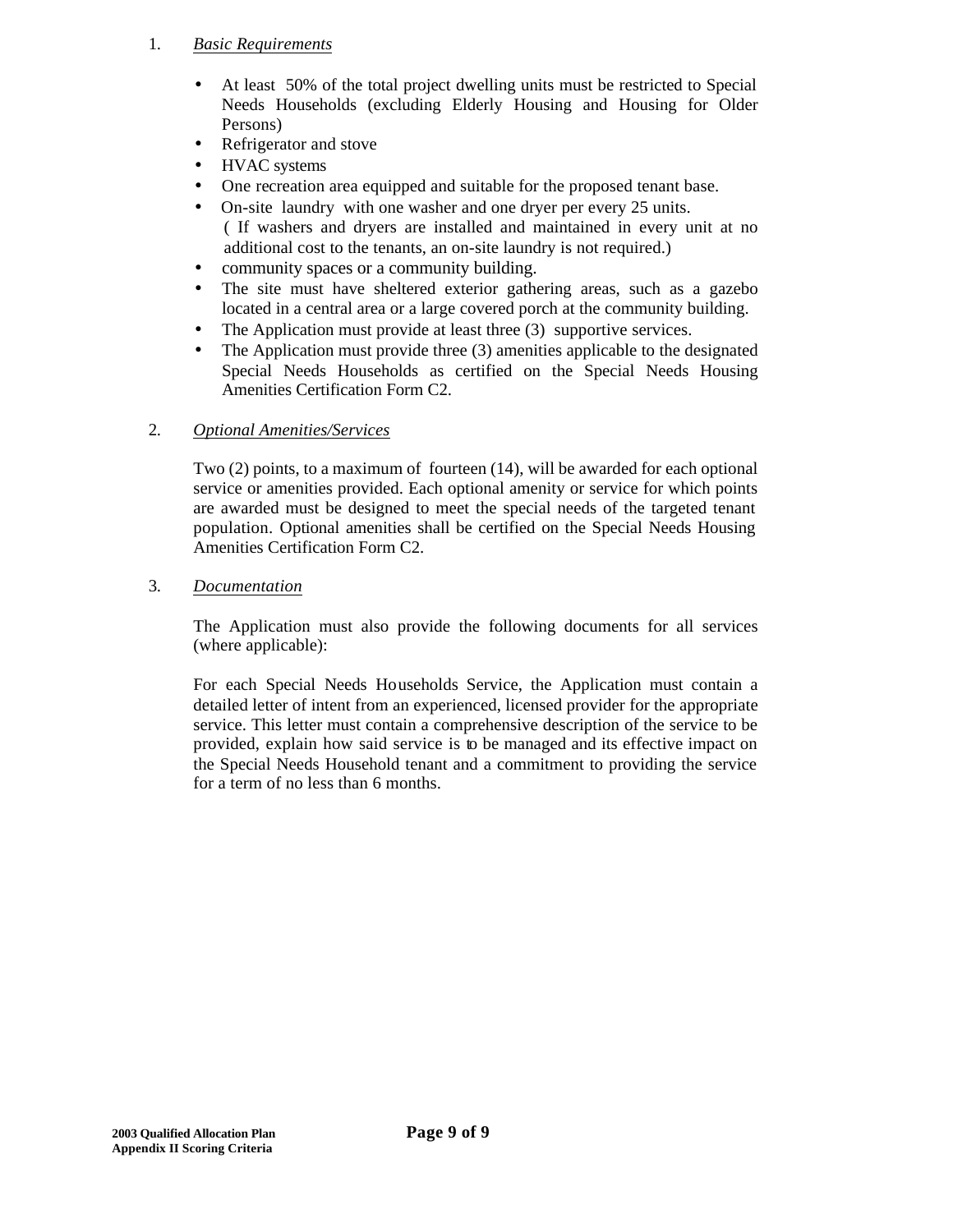# 4. *Additional Policies Related to Services*

- A final, binding contract for all proposed services must be submitted to the DCA Compliance Manager before the placed in service date for the first building the project.
- Any proposed changes of supportive services or providers from those proposed in the Application must be approved by DCA prior to contracting with that service provider.
- Services must be committed for the Compliance Period or the Period of Affordability, whichever is greater.
- Services may be provided at a charge sufficient to cover the cost of the supportive services only, but the services must be clearly optional to the tenants.
- A full-time activities manager will be allowed in the operating budgets for those properties that are 150 units or more in size
- Temporary staffing during lease-up to handle activities set-up and sign-up will be considered on a case-by-case basis.
- Part-time (on a proportional basis) activity managers will be allowed in the operating budgets for smaller projects.
- Owners will be required to submit annual certifications and documentation regarding the ongoing provision of the supportive services.

## **C. Elderly Households 20 points**

This section is designed to foster development of housing for Elderly Households. In order to qualify for six (6) Elderly Household points, the proposed project must have all of the basic requirements and documents outlined in sections (1) and (3) below. Additional points may be awarded for inclusion of optional amenities and optional services outlined in section (2), if the Applicant receives points for meeting the basic requirements.

# 1. *Basic Requirements*

- 100% of the HOME and/or Credits units must be reserved for Elderly Households.
- 100% of the units must be accessible and adaptable (as defined by the HUD Fair Housing, the Americans with Disabilities Act and Section 504).
- All units must have an installed call system, including a buzzer and light to the exterior.
- All properties must include community spaces or a community building.
- Refrigerator and stove
- HVAC systems
- One recreation area equipped and suitable for the proposed tenant base.
- On-site laundry with one washer and one dryer per every 25 units. (If washers and dryers are installed and maintained in every unit at no additional cost to the tenants, an on-site laundry is not required.)
- Elevators must be provided for access to units above the ground floor.
- For one-story garden style, projects, all units must have sheltered exterior areas such as porches or patios.
- In buildings that are not garden style, lobbies and corridors must have small gathering areas in several locations distributed among all floors.
- The site must have sheltered exterior gathering areas such as a gazebo located in a central area or large covered porch at the community building.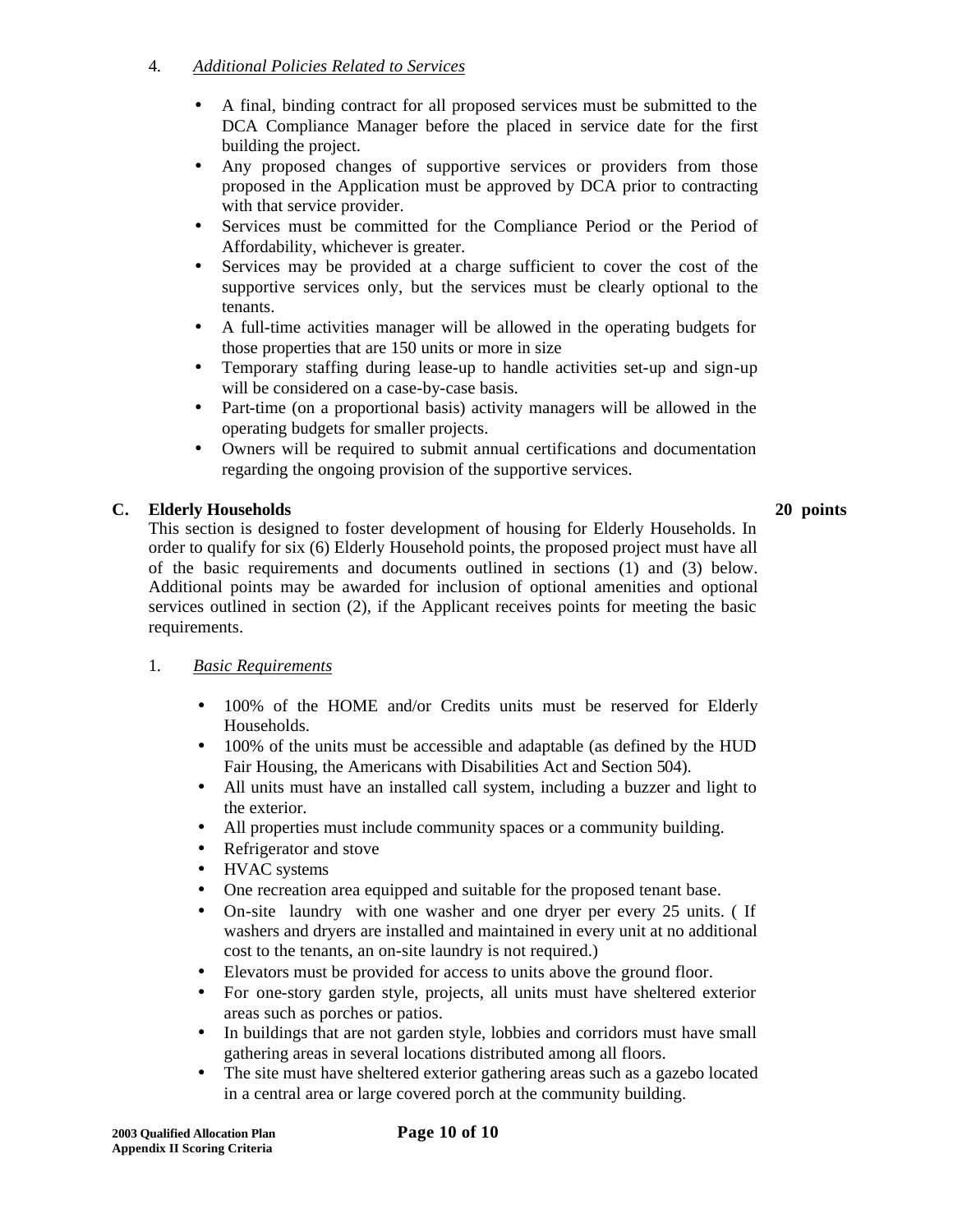The Application must include at least one activity/service designed to meet the physical or social needs of elderly persons, in at least two (2) of the following categories: recreation/social, transportation, health/wellness, education, counseling, and security. (Total of two (2) different services) Examples of activities/services are set forth in Section (2) below.

Applicants must certify all Basic amenities on the Elderly Housing Amenities Certification Form C3.

# 2. *Optional Amenities and Services*

Points will be awarded for each additional amenity or service that is designed for Elderly Households. Optional amenities and services are amenities and services that are provided in addition to the amenities and services included to meet the basic requirements for Elderly Households. Each additional service or amenity shall receive two additional points unless otherwise specified below. The maximum points received under this section shall be fourteen (14) points.

- (a) All optional amenities shall be certified on Elderly Housing Amenities Certification Form C3. Examples of amenities designed for Elderly Households include, but are not limited to the following:
	- Physical improvements on the site such as attractively fenced community gardens, equipped walking path with exercise stations or sitting areas, equipped picnic areas, equipped play court (as appropriate to the residential population) and/or recreational facilities. (excluding the recreation area required to meet threshold.) (one (1) point to the maximum of three (3) points)
	- Washer/dryer hookups in all units in addition to required central laundry or washers and dryers are installed and maintained in every unit at no cost to tenants (four (4) points )
	- Complete built-in fire sprinkler system, in every unit and the community center to be monitored by an exterior audio and visual system (two (2) points)
	- Microwave Oven (one (1) point)
	- In-sink disposal (one (1) point)
	- Built in dishwasher (one (1) point)
	- Equipped Computer Center (two (2) points)
	- Equipped Exercise/Fitness Center (four (4) points)
	- Swimming Pool (two (2) points)
	- Other amenities designed for the elderly and proposed by the Applicant: (two (2) points per amenity). To document these optional amenities, Applicant must provide a detailed description of the amenity and justify the appropriateness of the amenity for the targeted population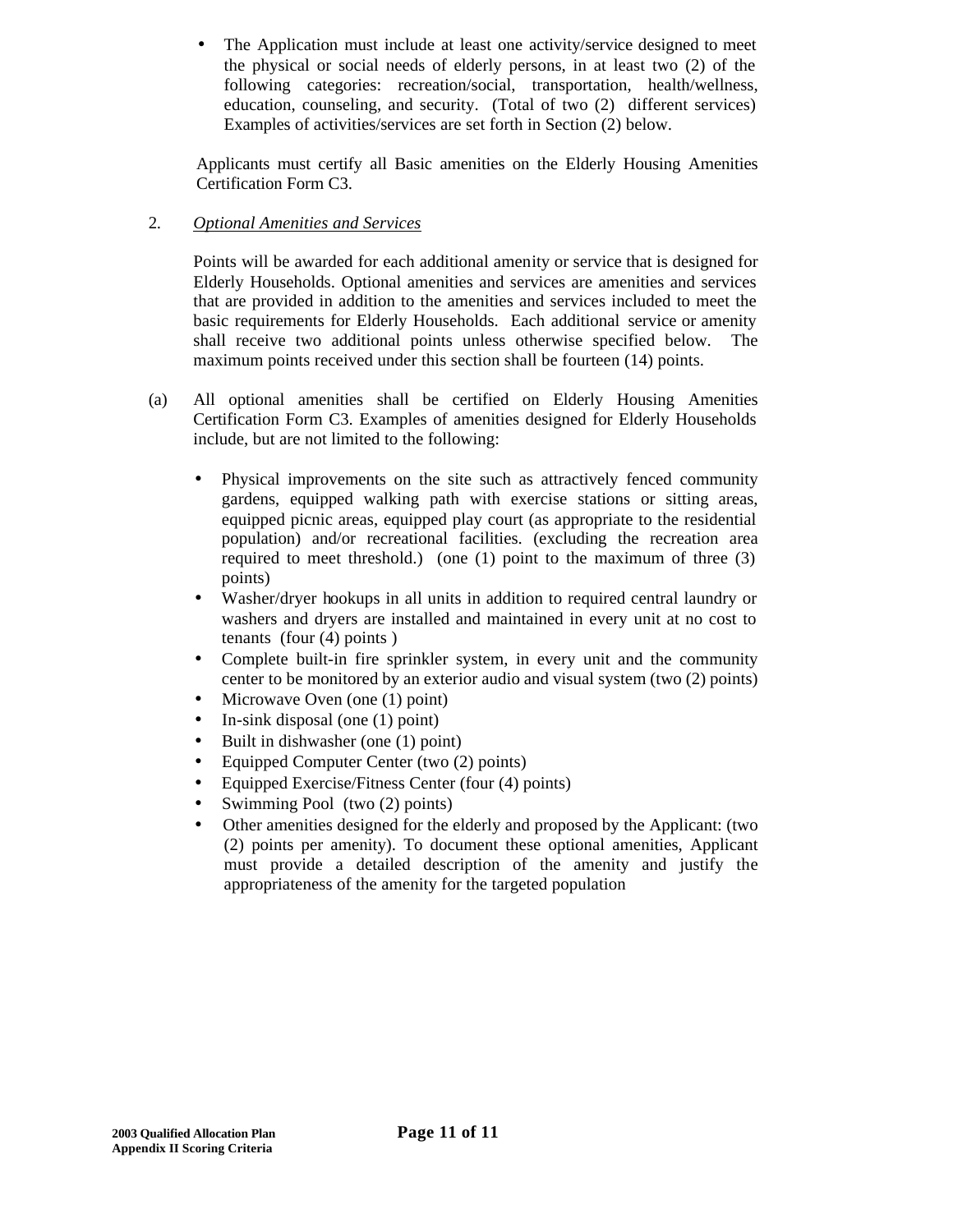- (b) Examples of activities/services specifically designed to meet the physical or social needs of elderly persons may include, but are not limited to the following:
	- Social and recreational programs planned and overseen by the project manager. (Monthly birthday parties/holiday dinners or parties/potluck dinners, movie nights, bingo, etc.)
	- Continuing education
	- Information and senior counseling
	- Recreational instruction appropriate for amenities
	- Homemaker/housekeeping
	- Preventive health care programs/health screening on a regular basis
	- Transportation to facilitate access to social services/doctors/shopping
	- Meals provided to the tenants at least once a week
	- 24 hour security/neighborhood watch programs
	- Community pets (cost of care provided by project)
	- Computer lab with internet hookup and /or tutors
	- Community gardening
	- Weekly exercise class
	- Grandparent mentoring programs
	- Weekly "day trips" to shopping centers/specialty shopping
	- Reading service and library
	- Dry-cleaning, laundry, and grocery pickup and delivery services
	- Prescription management information
	- Full-time (150 units or more) or part-time (less than 150 units) social services /activities manager.
- 3. *Documentation*

The Application must include the following documentation for each required and optional service for which points are awarded:

A detailed letter of intent from an experienced, licensed (or otherwise qualified and acceptable to DCA) service provider for each proposed service which must contain a comprehensive description of the service to be provided, how said service is to be managed, including frequency which must be at least monthly, and a commitment to providing the service for a term of no less than 6 months.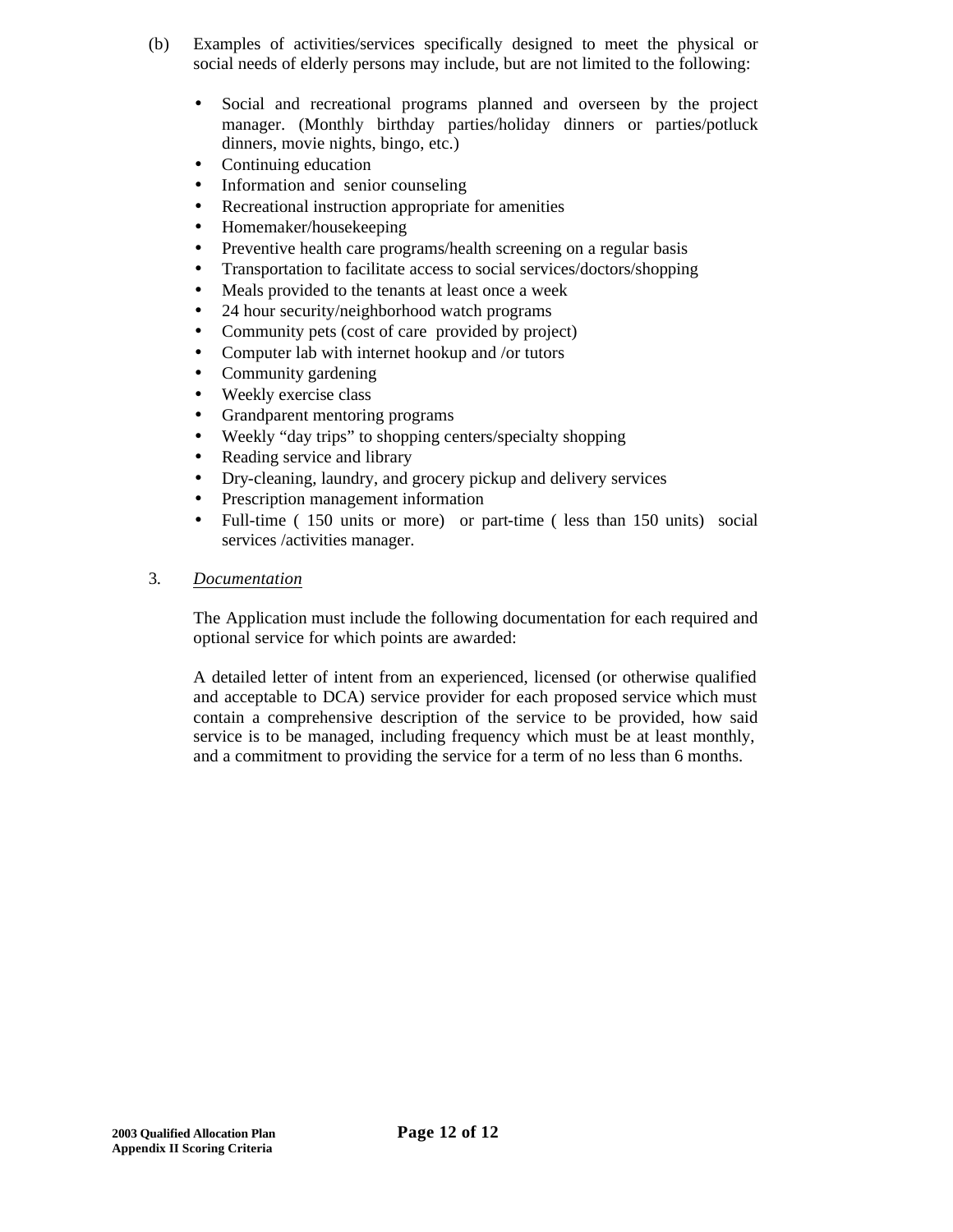# 4. *Additional policies related to services*

- A final, binding contract for all proposed services must be submitted to the DCA Compliance Manager before the placed in service date for the first building the project.
- Any proposed changes of supportive services or providers from those proposed in the Application must be approved by DCA prior to contracting with that service provider.
- Services must be committed for the Compliance Period or the Period of Affordability, whichever is greater.
- Services may be provided at a charge sufficient to cover the cost of the supportive services only, but the services must be clearly optional to the tenants.
- A full-time activities manager will be allowed in the operating budgets for those properties that are 150 units or more in size
- Temporary staffing during lease-up to handle activities set-up and sign-up will be considered on a case-by-case basis.
- Part-time (on a proportional basis) activity managers will be allowed in the operating budgets for smaller projects.
- Owners will be required to submit annual certifications and documentation regarding the ongoing provision of the supportive services.

#### **D. Housing for Older Persons 20 points**

This section is designed to foster development of Housing for Older Persons. In order to qualify for six (6) points, the proposed project must have all of the basic requirements and documents outlined in sections  $(1)$ ,  $(2)$ ,  $(3)$ , and  $(4)$  below. Additional points may be awarded for inclusion of optional amenities and optional services outlined in section (2) if the Applicant receives points for meeting the basic requirements for Housing for Older Persons.

#### 1. *Basic Requirements*

- At least 80% of the units must be occupied by at least one person 55 or older.
- Up to 20% of the units may be occupied by others, including the landlord's employees, the surviving spouses or children of residents who were 55 years of age or older when they died and caregivers. DCA will monitor the required facilities and services during the applicable compliance period.
- community spaces or a community building.
- For one story garden style projects, all units must have sheltered exterior areas such as porches, sunrooms or patios.
- In Buildings that are not garden style, lobbies and corridors must have small gathering areas in several locations distributed among all floors.
- The site must have sheltered exterior gathering areas, such as a gazebo located in a central area or a large covered porch at the community building.
- Refrigerator and stove
- HVAC systems
- One recreation area equipped and suitable for the proposed tenant base.
- On-site laundry with one washer and one dryer per every 25 units. ( If washers and dryers are installed and maintained in every unit at no additional cost to the tenants, an on-site laundry is not required.)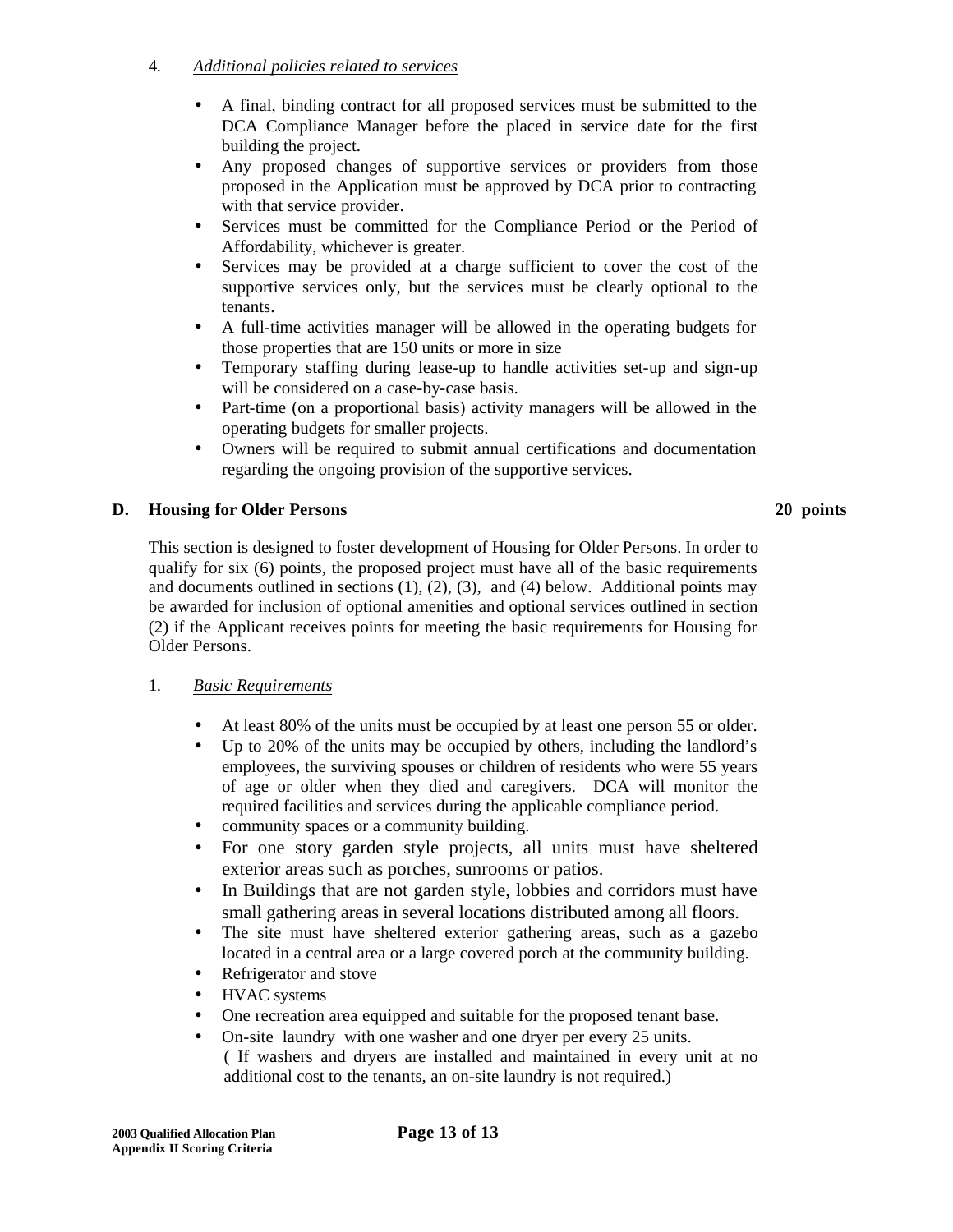- The project must have significant services. Significant services means that the Application must include at least four different activities and/or services designed to meet the physical or social needs of tenants aged 55 and older in at least three of the following categories: recreation/social, transportation, health/wellness, education and counseling, and security. Examples of services are set forth in Section 3(D), 2(b) below.
- Physical improvements on the site such as attractively fenced community gardens, equipped walking path with exercise stations or sitting areas equipped picnic areas and/or recreational facilities. (excluding the recreation area required to meet threshold.)

Applicants must certify all Basic amenities on the Housing for Older Persons Amenities Certification Form C4.

# 2. *Optional Amenities/Services*

Points will be awarded for each additional amenity or service that is designed for persons 55 and older. Optional amenities and services are amenities and services that are provided in addition to the amenities and services included to meet the basic requirements for Housing for Older Persons. Each additional service or amenity shall receive two additional points unless otherwise specified below. Fourteen (14) maximum points may be awarded under this section.

- (a) All optional amenities shall be certified on Housing for Older Persons Amenities Certification Form C4. Examples of amenities for Housing for Older Persons include, but are not limited to, the following:
	- Washer/dryer hookups in all units in addition to required central laundry or washers and dryers are installed and maintained in every unit at no additional cost to tenants (four (4) points)
	- Microwave Oven (one (1) point)
	- In-sink disposal (one (1) point)
	- Built in dishwasher (one (1) point)
	- Equipped Computer Center (two (2) points)
	- Swimming Pool (two  $(2)$  points)
	- Equipped Exercise/Fitness Center (four (4) points)
	- Installed elevator in buildings with more than one story (four (4) points)
	- Complete built-in fire sprinkler system in every unit and the community center including an exterior audio and visual alarm system (two (2) points)
	- Installed call system in all units, including a buzzer and light to the exterior. (2 points)

Other amenities designed for Older Persons and proposed by the Applicant: two (2) points per amenity. To document these optional amenities, Applicant must provide a detailed description of the amenity and justify the appropriateness of the amenity for the targeted population. This documentation must be attached to the amenities certification form C3 for this category.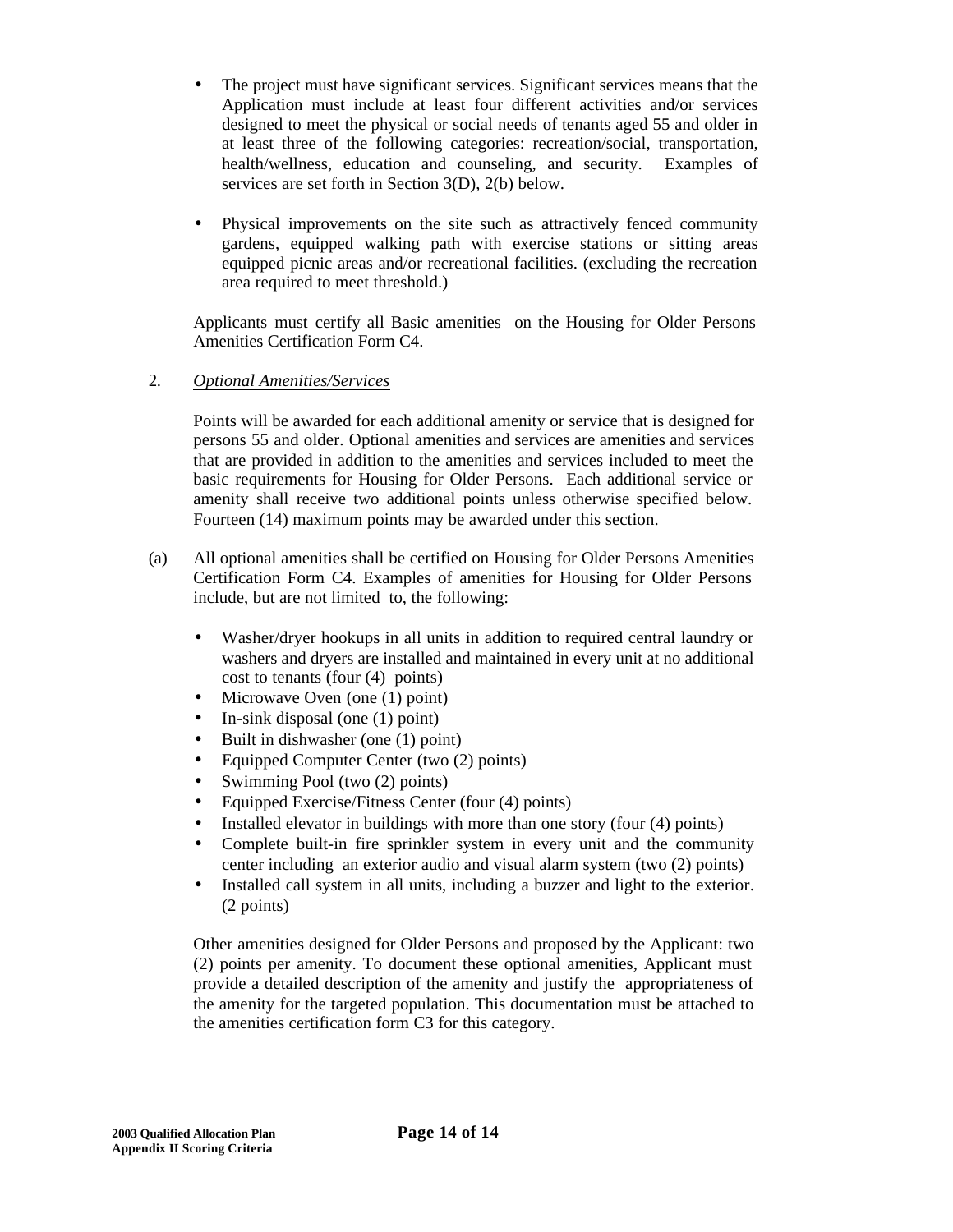- (b) Examples of activities/services for Housing for Older Persons may include, but are not limited to the following:
	- Social and recreational programs planned and overseen by the project manager. (Monthly birthday parties/holiday dinners or parties/potluck dinners, movie nights, bingo, etc.)
	- Continuing education
	- Information and senior counseling
	- Recreational instruction appropriate for amenities
	- Homemaker/housekeeping
	- Preventive health care programs/health screening on a regular basis
	- Transportation to facilitate access to social services/doctors/shopping
	- Meals served to residents at least weekly
	- 24 hour security/neighborhood watch programs
	- Community pets (cost of care provided by project)
	- Computer lab with internet hookup and/or tutors
	- Community gardening
	- Weekly exercise class
	- Grandparent mentoring programs
	- Weekly "day trips" to shopping centers/specialty shopping
	- Reading service and library
	- Dry-cleaning, laundry, and grocery pickup and delivery service.
	- Prescription management information
- 3. *Documentation*

The Application must include the following documentation for all amenities and services for which points are awarded.

A detailed letter of intent from an experienced, licensed (or otherwise qualified and acceptable to DCA) service provider for each proposed service which must contain a comprehensive description of the service to be provided, how said service is to be managed, including frequency which must be at least monthly, and a commitment to providing the service for a term of no less than 6 months.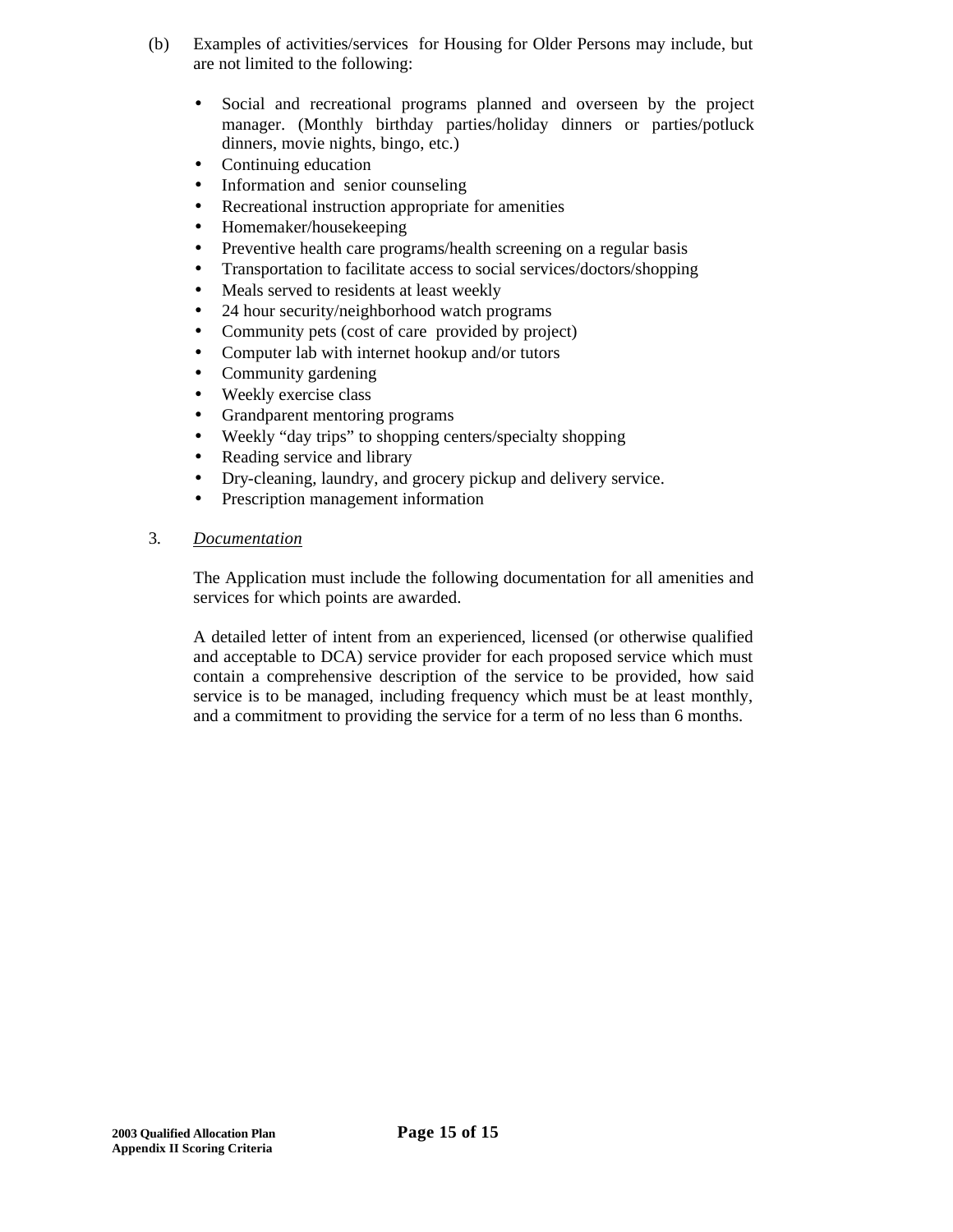# 4. *Additional policies related to services*

- A final, binding contract for all proposed services must be submitted to the DCA Compliance Manager before the placed in service date for the first building the project.
- Any proposed change of supportive services or providers from those proposed in the Application must be approved by DCA prior to contracting with the new service provider.
- Services must be committed for the Compliance Period or the Period of Affordability, whichever is greater.
- Services may be provided at a charge sufficient to cover the cost of the supportive services only, but the services must be clearly optional to the tenants.
- A full-time activities manager will be allowed in the operating budgets for those properties that are 150 units or more in size or part-time for less than 150 units.
- Temporary staffing during lease-up to handle activities set-up and sign-up will be considered on a case-by-case basis. Part-time (on a proportional basis) activity managers will be allowed in the operating budgets for smaller projects.
- Owners will be required to submit annual certifications and documentation regarding the ongoing provision of the supportive services.

## **4. Additional Rent and Income Elections**

## **A. Public Housing Authority Development and Rental Subsidy 15 points**

The proposed project is a component of a PHA tenant initiative program (including the PHA's development program or project), as evidenced by: (1) the PHA's investment in the project's physical plant and/or contribution to the long-term economic feasibility of the project via operating cost contributions or tenant rent subsidies for a minimum period of five years; and (2) an executed agreement between the PHA and the project ownership entity or such agreement provides for the assignment to the entity setting forth the project ownership entity's responsibility to rent dwelling units to public housing tenants. The PHA's investment must come from a source independent of the project. Developer's Fees earned or deferred by the PHA on the subject project, a loan (or any other form of debt) from a PHA, funds from any non-PHA general partner, limited partner, or other development team member will not be considered a PHA investment in the project. (Note: HOME and/or Credits cannot be used for the construction or rehabilitation of public housing units except in mixed income projects that include public housing units and a portion of the total development cost is from another clearly identified funding source.)

To be eligible for scoring points under this criterion, the Application must include a copy of the executed agreement between the PHA and the ownership entity or such agreement provides for the assignment to the entity. The executed agreement must set forth the type, term and amount of the PHA's equity investment in the proposed project and/or the PHA's long-term equity contribution to the long-term (at least five years) economic feasibility of the project via operating cost contributions and/or tenant rent subsidies as well as the number and type of rental units the proposed owner will hold and rent to public housing tenants. "Hold and rent" means that the Applicant agrees to rent the designated units exclusively to public housing tenants or households currently on a PHA waiting list. Scoring points under this criterion will be awarded as follows: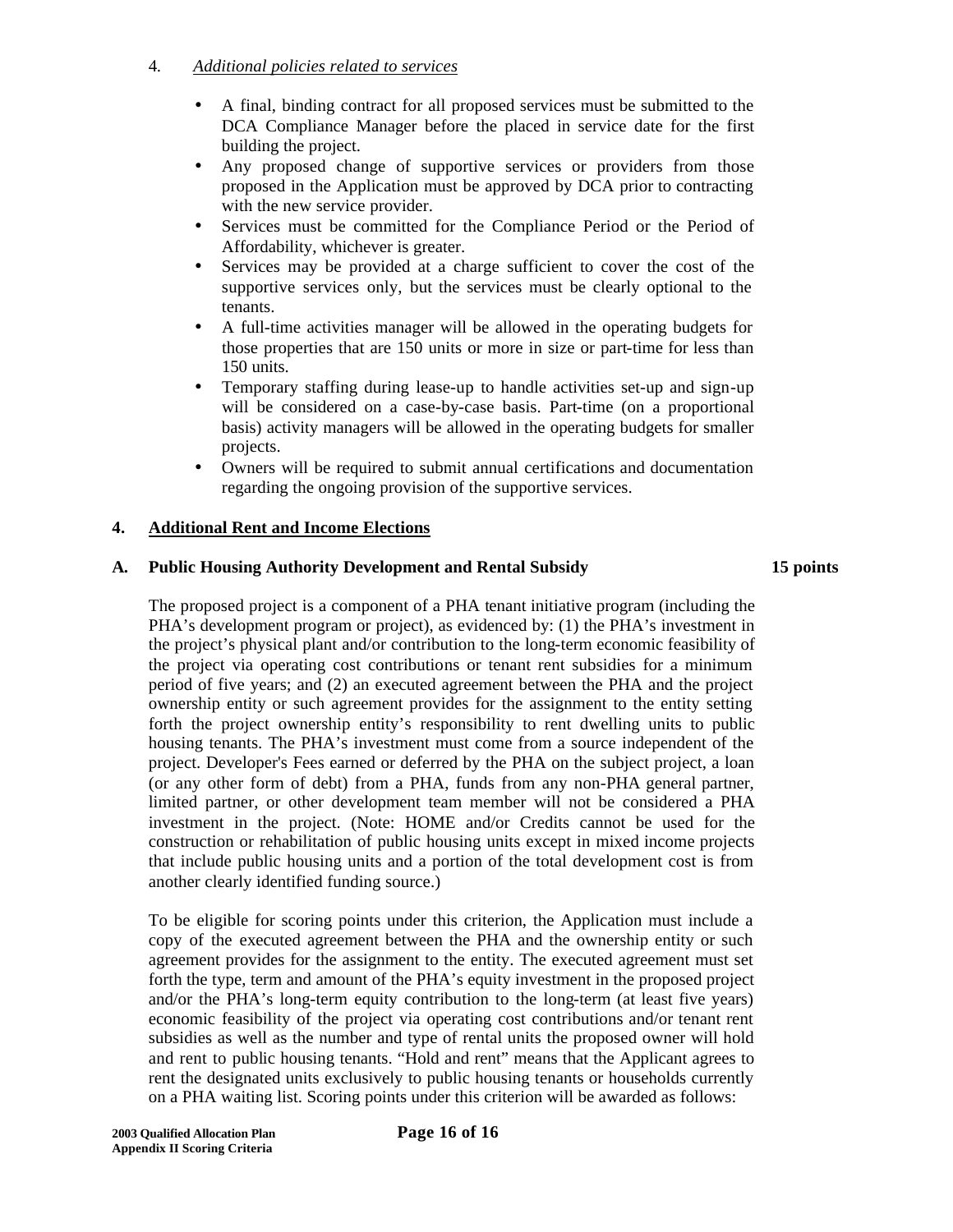Percentage of units reserved and rented to public housing tenants:

| 10% of units reserved and rented to public housing tenants | 5 points  |
|------------------------------------------------------------|-----------|
| 20% of units reserved and rented to public housing tenants | 10 points |
| 30% of units reserved and rented to public housing tenants | 15 points |

Points under Section 4B of this Appendix will not be available to projects that are eligible for ten (10) or fifteen (15) points under this section. However, Applications that qualify for only five (5) points under this section, and otherwise qualify for points under Section 4B will be awarded points under Section 4B, but will not be eligible for points under this section. Also, points under Section 4C of this Appendix, "Project-Based Rental Assistance" will not be available to pubic housing units that are eligible for points under this section. Applications awarded points under Section 4D of this Appendix will not be eligible for points under this section.

## **B. Very Low Income Tenancy Exceeding Requirements 8 points**

Applications that reserve and rent additional dwelling units above the program minimum requirements with rents set at 50% rent levels and reserved for occupancy by households earning annual gross incomes greater than 30% but less than or equal to 50% of the AMI will be awarded points in this category. Owners will be required to execute restrictive covenants stipulating the number of dwelling units to be reserved and rented to very-low income households for the term of the Compliance Period or the Period of Affordability, whichever is longer. Points will be awarded as follows:

#### Percentage of units above program minimum

| Equal to or greater than 5% or less than or equal to 20% | 6 points |
|----------------------------------------------------------|----------|
| Greater than 20 % but less than or equal to 40%          | 7 points |
| Greater than 40%                                         | 8 points |

Points under this section will not be awarded to projects that are eligible for 10 or 15 points under Section 4A, " However, an Application that qualifies for only five (5) points under Section 4A, but otherwise qualifies for six (6) points under this section will be awarded six (6) points under this section, but will not be eligible for five (5) points under Section 4A.

#### **C. Project-Based Rental Assistance 6 points**

Applications proposing project-based tenant rental assistance from a governmental entity or a non-governmental entity for a minimum of five years for at least 10% of the rental units will receive six (6) points as defined below: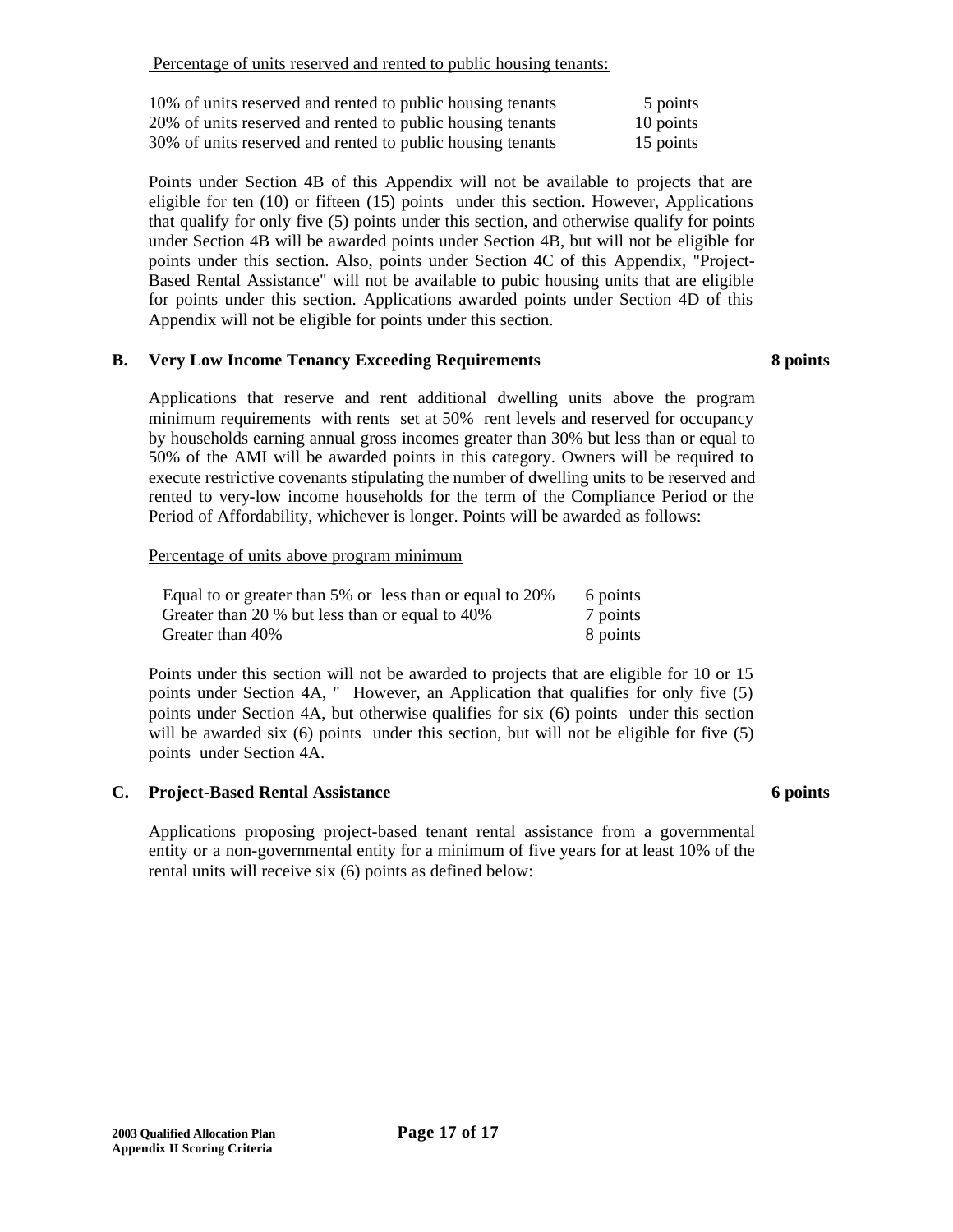## Non-Governmental Project Based Rental Assistance

To be eligible for points under this criterion, the Application must include a copy of an executed agreement between the ownership entity and the funding entity that must state that the funding entity is unrelated to any Project Participant. This agreement must include the amount of rental assistance that will be provided, the number of units assisted, its duration, and any qualifying terms and/or conditions. The most current ( not more than 1 year old) audited financial statements and federal ID number of the funding entity must be included in the Application along with a board resolution for the entity that authorizes the commitment of such rental assistance. The project based rental assistance, must be 40% of the fair market rent or the balance of the rent when the tenant pays 30% of their income towards the rent. If less than 100% of the rental units will receive rental assistance the Applicant must submit a plan on how tenants will be selected to receive rental assistance.

## Governmental Project Based Rental Assistance

To be eligible for points under this criterion, the Application must include a copy of an executed agreement between the ownership entity and the funding entity which must include the amount of rental assistance that will be provided, the number of units assisted, its duration, and any qualifying terms and/or conditions.

Points under this section will not be awarded to projects that are eligible for points under Section 4A, Public Housing Authority Development and Rental Subsidies.

# **D. Very – Very Low Income Tenancy Exceeding Requirements 6 points**

Applications that propose dwelling units with rents set at the 30% rent level and reserved for occupancy by very-very low-income (those earning annual gross incomes of 30% or less of the AMI) will be awarded a maximum of up to six (6) points. Applications awarded points under Section 4A are not eligible for points under this Section. Owners will be required to execute restrictive covenants stipulating the number of dwelling units to be reserved and rented to very-very low income households for the term of the Compliance Period or the Period of Affordability whichever is longer. Points will be awarded as follows.

## Percentage of Total Project Units:

| Greater than 3% but less than or equal to 6 %  | 2 points |
|------------------------------------------------|----------|
| Greater than 6% but less than or equal to 10 % | 4 points |
| Greater than 10%                               | 6 points |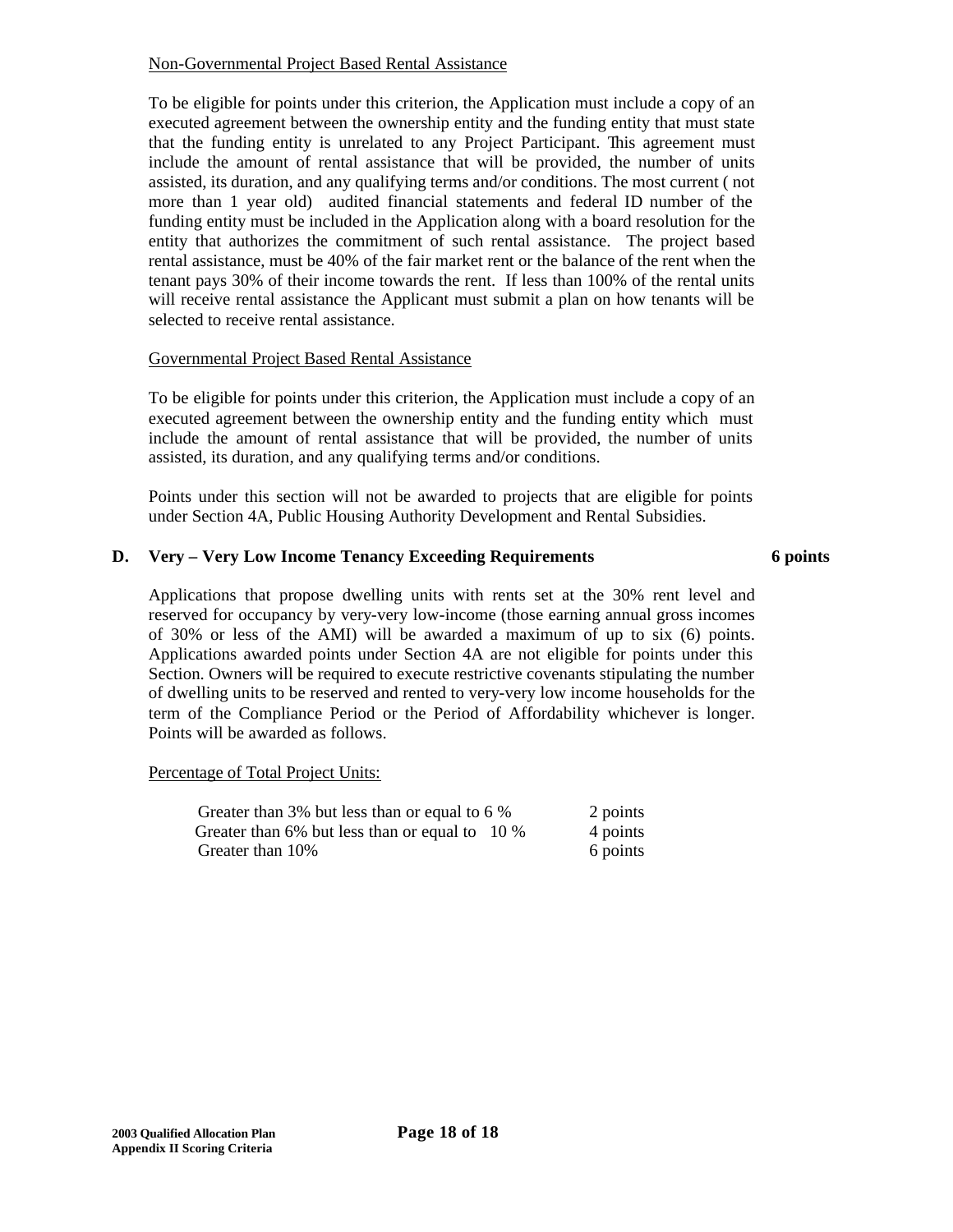### **E. DCA Project Based Rental Assistance for Special Needs Tenants 2 points**

Two points will be awarded if the Applicant certifies that it agrees to accept a Section 8 Project Based Voucher contract for the designation of up to ten (10) units or five (5%) percent of the total units, whichever is less, for occupancy by tenants with special needs who are receiving supportive services through the Georgia Department of Human Resources. DCA reserves the right through this option to offer a Section 8 Project Based Voucher contract to the development at anytime throughout the compliance period or period of affordability, whichever is longer. The contracts will typically have a fiveyear period with renewal options granted by DCA. The designated units could be any unit in the development, depending upon vacancies and availability, and would be subject to the same income and rent restrictions as all other units in the development. The property management would retain all rights to tenant selection, with exceptions related specifically to the disability of the potential tenant.

### **F. Mixed Income Projects 9 points**

Projects designed for both low income and market-rate tenants are eligible to receive points based on the percentage of low income and market rate units in the total project. Market rate units cannot be rented for less than the subsidized units.

### Percentage of units receiving Credits:

| Equal to or greater than 50% but less than or equal to 60% Tax Credit | 9 points |
|-----------------------------------------------------------------------|----------|
| Greater than 60% but less than or equal to 80% Tax Credit             | 6 points |
| Greater than 80% but less than or equal to 90% Tax Credit             | 3 points |

## **G. Extended Use Period 3 points**

The Code requires that all low-income units in a project receiving Credits remain rentrestricted and income-restricted for the 15-year Compliance Period and for 15 years after the close of the Compliance Period. However, owners have an option to request  $DCA's$  assistance in procuring a qualified contract for acquisition of the building(s) after the 14th year of the Compliance Period. If DCA is unable to present such a contract within a one-year period, the owner may terminate the extended use agreement.

Owners willing to forgo this "cancellation option" for at least five years after the close of the Compliance Period, or submit a plan for tenant ownership at the end of the 15 year Compliance Period, will be eligible for one (1) point for each five year period that the cancellation option is foregone, to a maximum of three (3) points for 15 years. Agreement to forgo the cancellation option or a plan for tenant ownership will be included in the Land Use Restrictive Covenants as part of the Terms of Agreements. Projects requesting HOME funds are not eligible for the one (1) point for the first five year period, but are eligible for the other points provided that the HOME loan is not a balloon loan.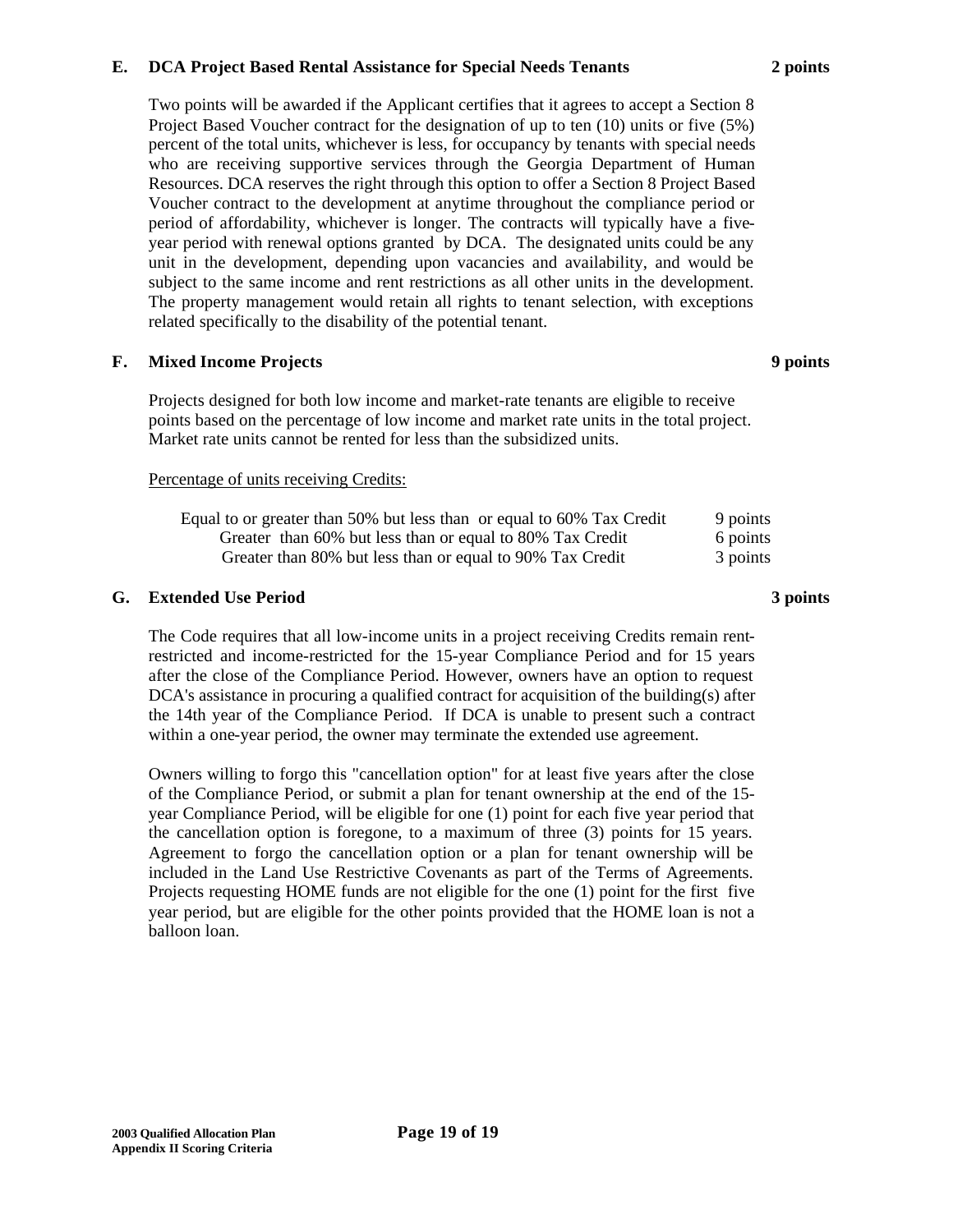## **5. Preservation of Existing Affordable Housing 5 Points**

Points will be awarded for up to the maximum of five (5) points in this category as follows:

- 1) Five (5) points will be awarded for an Application that proposes the preservation of an affordable housing project with low income housing tax credits that will expire in 2003.
- 2) Up to four (4) points will be awarded for an Application that proposes the preservation of a previously HUD funded or USDA funded affordable non-public housing project. HUD and USDA will issue, upon request by the Applicant, priority designations for projects that are the subject of an Application pursuant to this Plan. Documentation from HUD or USDA of the projects' preservation priority designation must be submitted with the Application. Projects receiving a preservation priority designation from HUD or USDA will be awarded points as follows:
	- Projects receiving a designation of high priority 4 points
	- Projects receiving a designation of medium priority 3 points
	- Projects receiving a designation of low priority 2 points
- 3) Two (2) points will be awarded for an Application that proposes the preservation of any other affordable housing project. Documentation evidencing the rent and income restrictions applicable to such property including the term of such restrictions must be submitted with the Application.

# **6. Government Support and Financial Assistance**

## **A. Local Government Support 3 Points**

Three ( 3) points will be awarded if the Local Government adopts a resolution of support for the proposed project. The resolution must clearly indicate that the Local Government understands the nature of the proposed project by identifying at a minimum, the type of project, the number of anticipated units, and the specific project location. Additionally, the resolution must clearly express the Local Government's support of the proposed project, as opposed to merely expressing indifference.

If the Local Government is governed by only one elected official (as specified in its Charter), a letter from the elected official outlining all the information required in the governing body resolution will be accepted in lieu of a resolution. A letter in the form provided by DCA, with an attached certified copy of the resolution (or letter if the jurisdiction is governed by only one elected official in accordance with its Charter) must be included in the Application.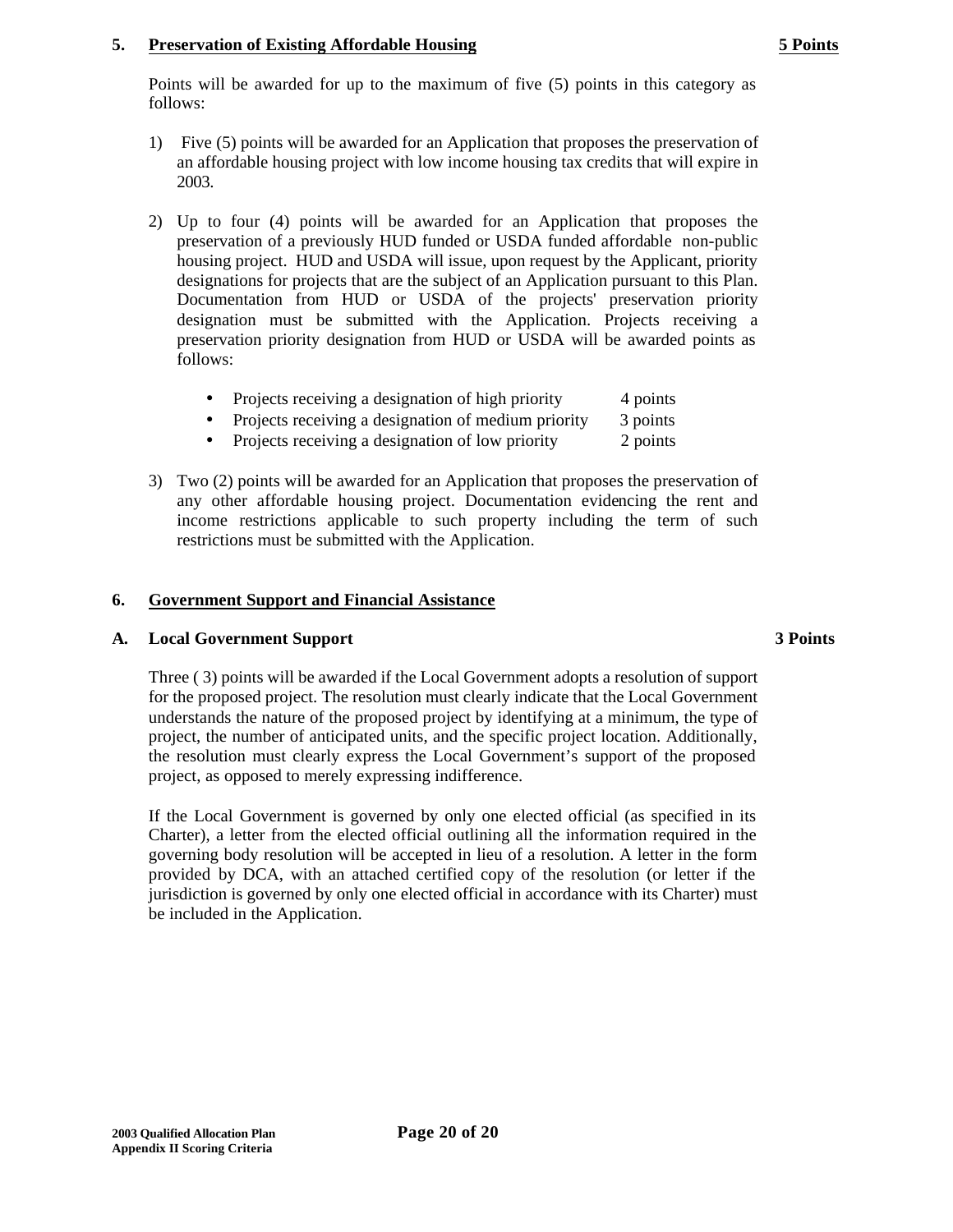### **B. Government Financial Assistance 15 Points**

Up to fifteen (15) points will be awarded if:

- 1) The Local Government funds on-site project development costs or operating cost, by funding the project with HOME, CDBG funds or other financial resources in the form of loans, grants or a combination thereof, or through its actions creates a quantifiable reduction of on-site project development cost or operating cost and/or,
- 2) USDA, Federal Home Loan Bank AHP or other governmental assistance/funding obtained by the Applicant for the on-site project development costs or operating cost and is in the form of loans, grants or a combination thereof.

Examples of total project development cost funding and/or reductions include, but are not limited to, the following:

- Waiving water and sewer tap fees;
- Waiving building permit fees;
- Foregoing real property taxes during construction;
- Contributing land for project development;
- Providing below market rate construction and/or permanent financing;

Examples of total project operating cost funding and /or reductions include, but are not limited to, the following:

- Providing an abatement of real estate taxes;
- Providing other project operational cost subsidies, and/or; making other financial Contributions.

Reductions in annual operating costs must occur in each of the first 10 years of the Period of Affordability or Compliance Period. Operating cost reductions for less than this 10-year period beginning with the first year of the Compliance Period or the Period of Affordability, will not be eligible for points under this section.

For contributions from the jurisdiction and/or actions by the jurisdiction which create a quantifiable reduction of on-site project development cost or operating cost, documentation from the Local Government in which the project is located clearly showing the types, amounts, and terms and conditions of such contributions and/or quantifiable reductions must be included in the Application.

A letter from the chief executive officer of the Local Government certifying the Local Government's contribution and/or actions which create a quantifiable reduction of onsite development cost or operating cost must also be included in the Application. PHA assistance does not qualify for points in this section.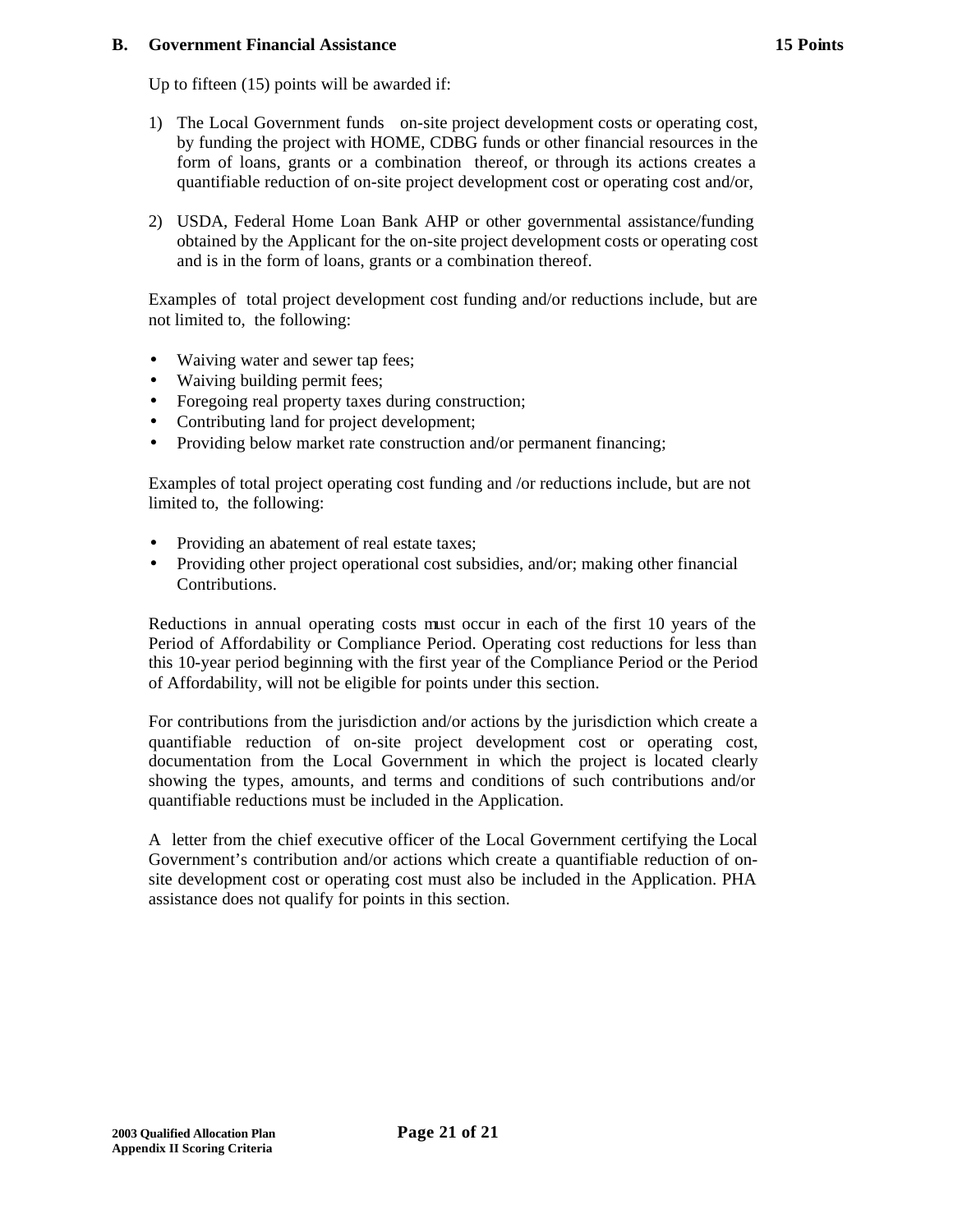In the case of USDA, FHLB-AHP, CDBG, HOME or other governmental assistance/ funding, a "notification of award" letter must be included in the Application if the funding has been awarded at the time of Application Submission. If the funding has not been awarded at the time of Application Submission, documentation (such as the USDA letter of recommendation) indicating that the project is under final consideration for such funding must be submitted with the Application. The Applicant must notify DCA as to whether the funding has been awarded on or before July 28, 2003. (Points will not be awarded unless the funding is actually awarded.)

If the funding is not awarded, the Applicant may secure alternate financing and revise and resubmit all applicable Application documents by August 15, 2002. The revised Application will be evaluated based on the revised documents, but the Application will not be eligible for points under this criterion and will not be eligible for additional points under any other criteria based on revisions to the original Application.

Points under this scoring category will be calculated based on the percentage of funding of and/or reduction in the total project development costs and/or project operating cost subsidies, as follows:

- 2% but less than 4% of total project development cost and/or average annual operating cost reduction (five (5) points)
- Greater than or equal to 4% but less than 7% of total project development cost and/or average annual operating cost reduction (ten (10) points)
- 7% or more of total project development cost and/or average annual operation cost reduction (fifteen (15) points)

## **C. CHDO Predevelopment Loans 6 points**

Applications presented by qualified CHDOs that have used the DCA CHDO Predevelopment Loan Program to develop their project will be awarded six (6) points.

## **7. Project Characteristics**

## **A. Neighborhood Redevelopment 18 points**

This scoring category is available to all Applicants. For allocation of points, documentation including maps must be submitted to verify the directives and activities for each of the following categories. Points will be allocated for each of the following categories as set forth below. A maximum of eighteen (18) points will be awarded.

- (1) Two (2) points will be awarded if the proposed development site is located in a difficult to develop area or Qualified Census Tract.
- (2) Two (2) points will be awarded if the proposed development site is located in an enterprise community or an empowerment zone within a community.
- (3) Two (2) points will be awarded if the proposed development is an adaptive reuse of an existing building.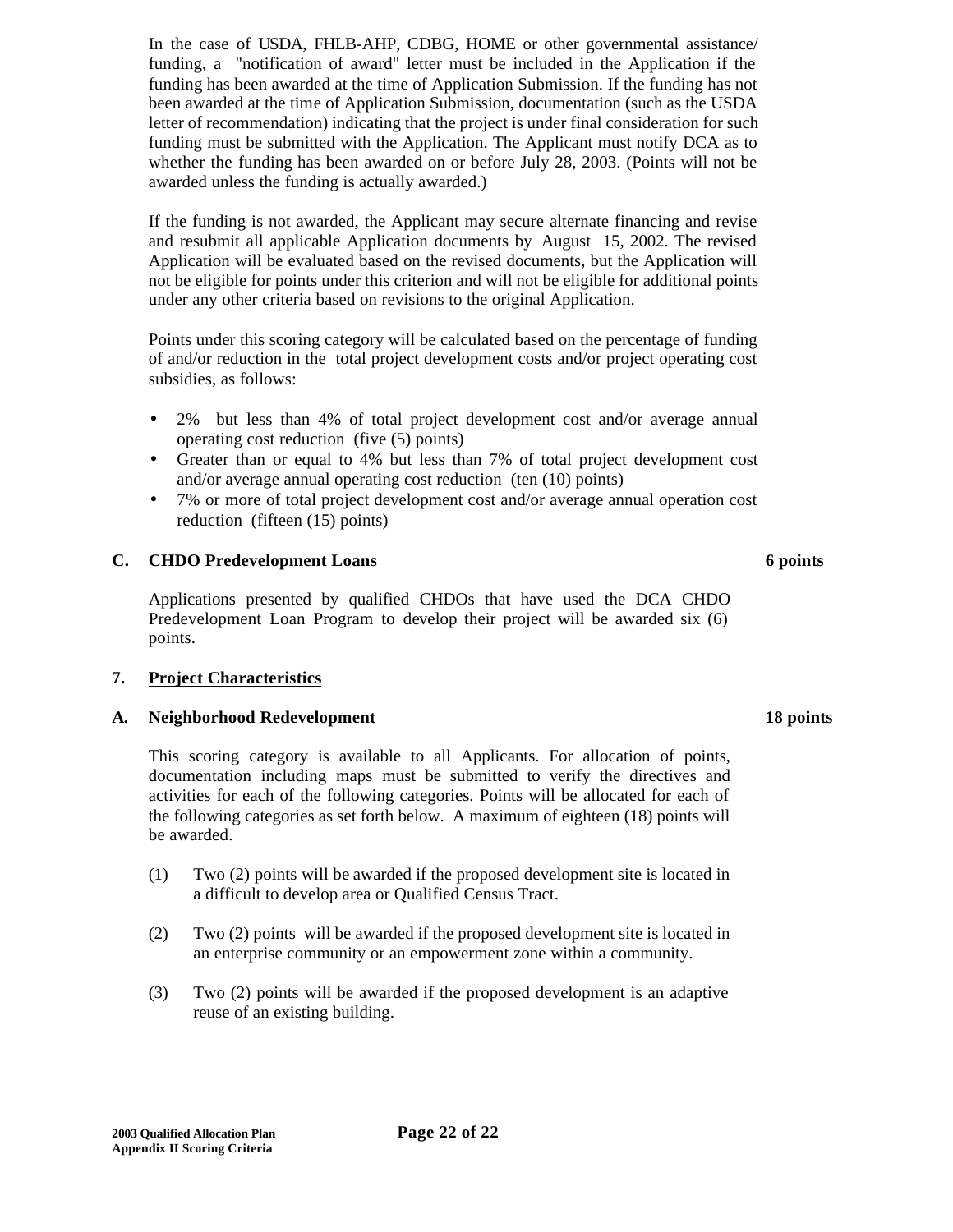- (4) Two (2) points will be awarded if the proposed development is a reuse of an existing building that has received a historic designation and for which Historic Tax Credits have been or will be applied for.
- (5) Three (3) points will be awarded if there is an adopted redevelopment plan/ Community Revitalization Plan formulated by the community based nonprofit or the Local Government, that clearly targets the specific neighborhood in which the project is located. A municipal zoning or land use plan does not qualify as a community revitalization plan. (For the purposes of this category, in Rural Counties a neighborhood may be as large as one county. ) The Plan must include the following:
	- The plan must include a discussion of potential sources of funding for the plan;
	- The plan must have been adopted at least six months prior to the Application Submission and must be included in the Application;
	- The proposed development project must support at least one of the goals of the redevelopment plan;
	- The plan must include a clearly delineated target area that includes the proposed project site;
	- The plan must include detailed policy goals ( one of which must be safe, decent and affordable housing); and,
	- The plan must include implementation measures along with specific time frames for the achievement of such policies and housing activities that will occur within one and one- half mile of the project site.
- (6) Two (2) points will be awarded if the project developer/owner has formulated a plan to mitigate a serious neighborhood challenge within the defined community area of the proposed development site. The neighborhood challenge addressed must be noted in the adopted redevelopment plan community revitalization plan. The Plan must include a formal written commitment by the developer/owner to implement and fund the mitigation. Funding may be in the nature of labor, construction of support service facilities, and/or services.
- (7) One (1) point will be awarded if the mitigation plan referenced in (6) above includes documentation evidencing partnerships with other organizations that will work in cooperation with the Applicant entity to eliminate or control the identified neighborhood challenges. (Community based non-profit entities that can evidence the capacity to accomplish the goals of the mitigation plan without such partnerships may be awarded the points with sufficient documentation of such capacity.)
- (8) One (1) point will be awarded if documentation is submitted that evidences at least two (2) previous redevelopment activities by either the community based non-profit or the Local Government within the last 12 months, that has occurred within the defined community area of the proposed development project. This activity may be evidenced as either services or construction of residential or support facilities.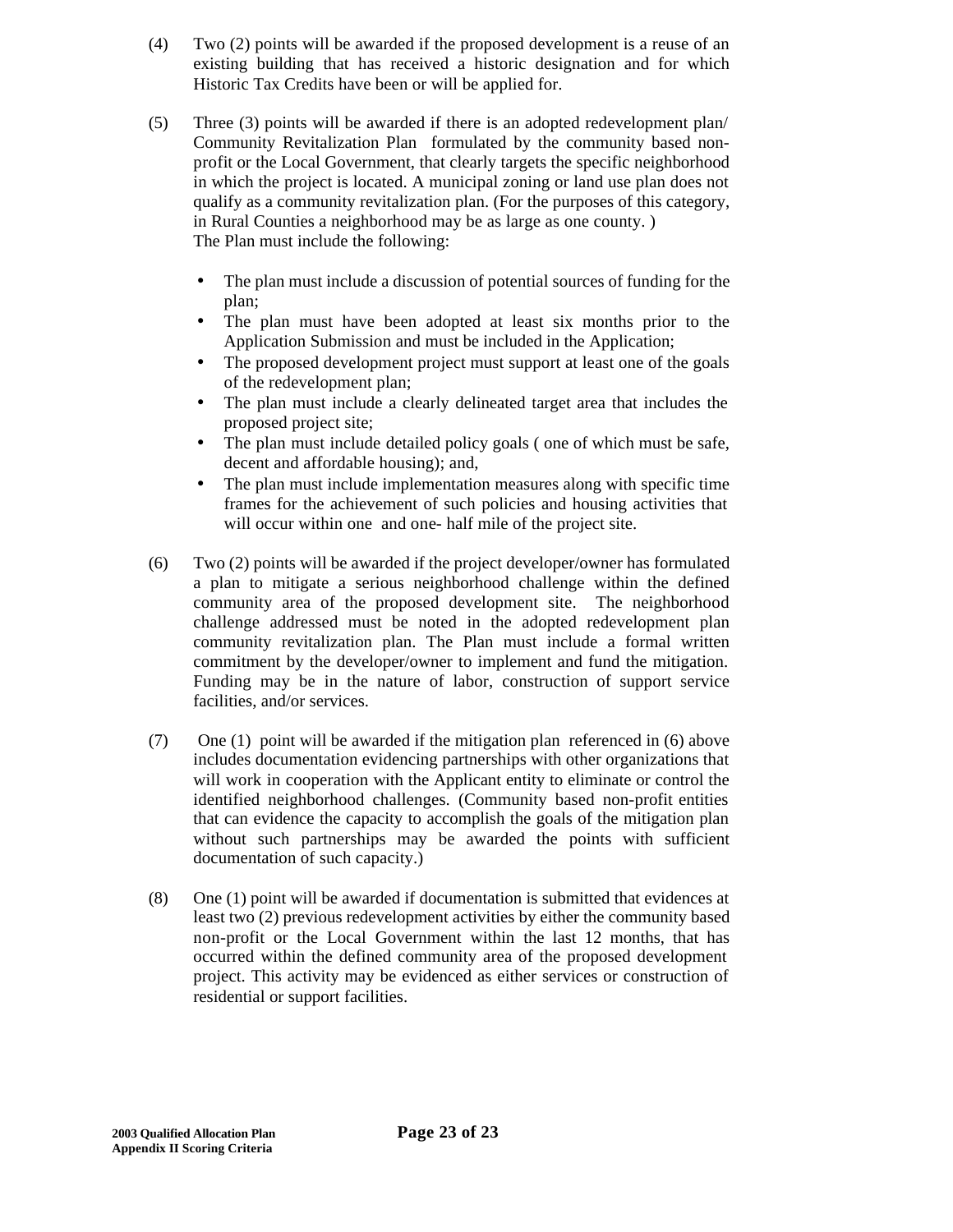- (9) One (1) point will be awarded if documentation is submitted that evidences that the Applicant has participated in two (2) previous redevelopment activities within the last 12 months within the defined community area of the proposed development project. This activity may also be evidence as either services of construction of residential or support facilities.
- (10) Two (2) points will be awarded if documentation is submitted that evidences a commitment by a government entity to provide off-site improvements totaling no less than \$150,000 for urban off site improvements, or \$50,000 for Rural off-site improvements. Such improvements must be completed by the projects placed in service date and must be located directly adjacent to the project site.

## **B. Energy Efficiency Requirements 6 points**

All properties must meet Georgia Energy Codes as a minimum. The final construction documents must clearly indicate all components of the insulation envelope and all materials and equipment that meet these requirements.

Applicants must submit Energy Certification Form D detailing the optional energy components selected from the following for points under this category up to a maximum of six (6) points:

- Attic insulation to R-38: (All attic spaces must be insulated in new construction and rehabilitation proposals.) (One (1) point)
- Energy Star furnace (90% AFUE), or heat pump (HSPF 8.07.8) (Two (2) points)
- Energy Star air conditioner: (SEER/EER 12/10.5 (single package equipment, Seer/EER 13/11 (split systems) or higher to exceed State Energy Code minimums): (Two (2) points)
- Energy Star refrigerator (One (1) point)
- Water Heater: Gas, energy factor of 0.62 or higher or, Electric energy factor of 0.92 or higher (Two (2) points)
- Ceiling Fans in living rooms, sun rooms and all bedrooms: (Kitchens and dining rooms not applicable.) (One (1) point)
- Installation of programmable thermostats (One (1) point)
- Insulated sheating on exterior walls (One (1) point)

For Scattered Site Projects, as defined in Section 10B(1)(a) and (b) of the Plan, each site or non-contiguous parcel must meet the above criteria.

## **C. Project Design 22 points**

DCA encourages the construction of projects that reflect the character of the community in which they are located. The marketability of the property and appearance of the site are important components in the final product. Longevity and low maintenance are to be considered in the design of the property. The allocation of these points will be at the discretion of DCA and the interpretation of the appropriateness of the proposed features and materials by DCA will be final. These points are intended to encourage the integration of new construction/rehabilitation into the existing community, and to promote sustainable design and the protection of resources. Points will be awarded as set forth in the categories below. A maximum of twenty-two (22) points will be awarded.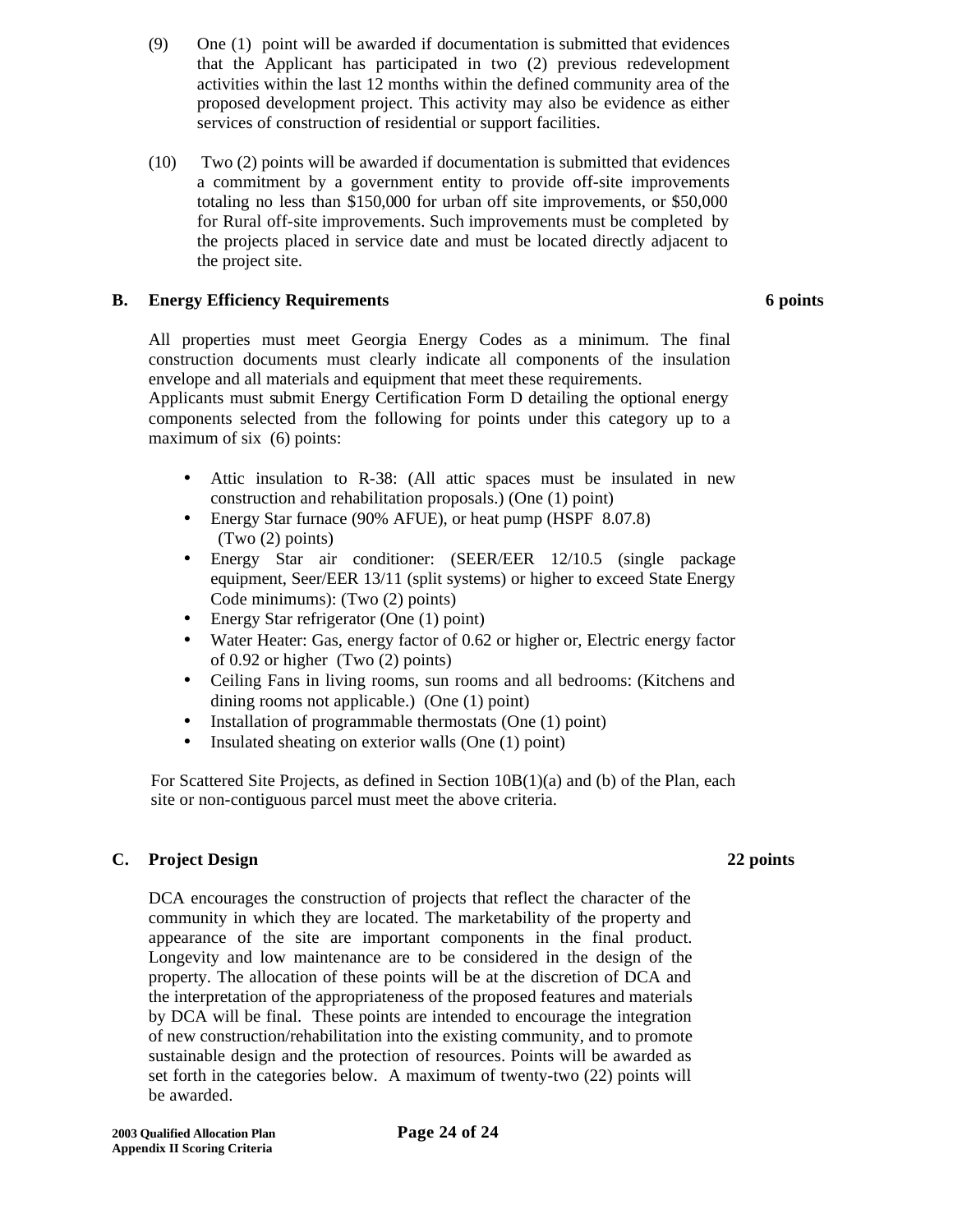# **Exterior Material and Architectural Features**

## *1. Exterior Wall Finishes*

 Select and certify on the Project Design Certification Form E one category from this list for a maximum of four (4) points:

- Exterior wall faces must have an excess of 40% brick or stone. on each of the total wall surfaces. This is applicable to all sides of the buildings including the front wall face, each side wall face and the rear wall face of the buildings. On all exterior walls the brick/stone must extend to all areas of grass, landscaping and other areas of soil or mulch. (Four (4) points)
- The rehabilitation of buildings that are eligible for historic credits, and elect to maintain and/or recreate the existing exterior finish surfaces on all wall faces including the front wall face, rear wall face and both side wall faces: (Note: The use of vinyl siding is not eligible for these points) (Four (4) points)
- The rehabilitation of buildings that do not have existing brick or stone in excess of 40% (and are not eligible for historic credits), but that elect to replace and upgrade the existing exterior finish surfaces on all wall faces including the front wall face, rear wall face and both side wall faces: (Note: The use of vinyl siding is not eligible for these points) (Four (4) points)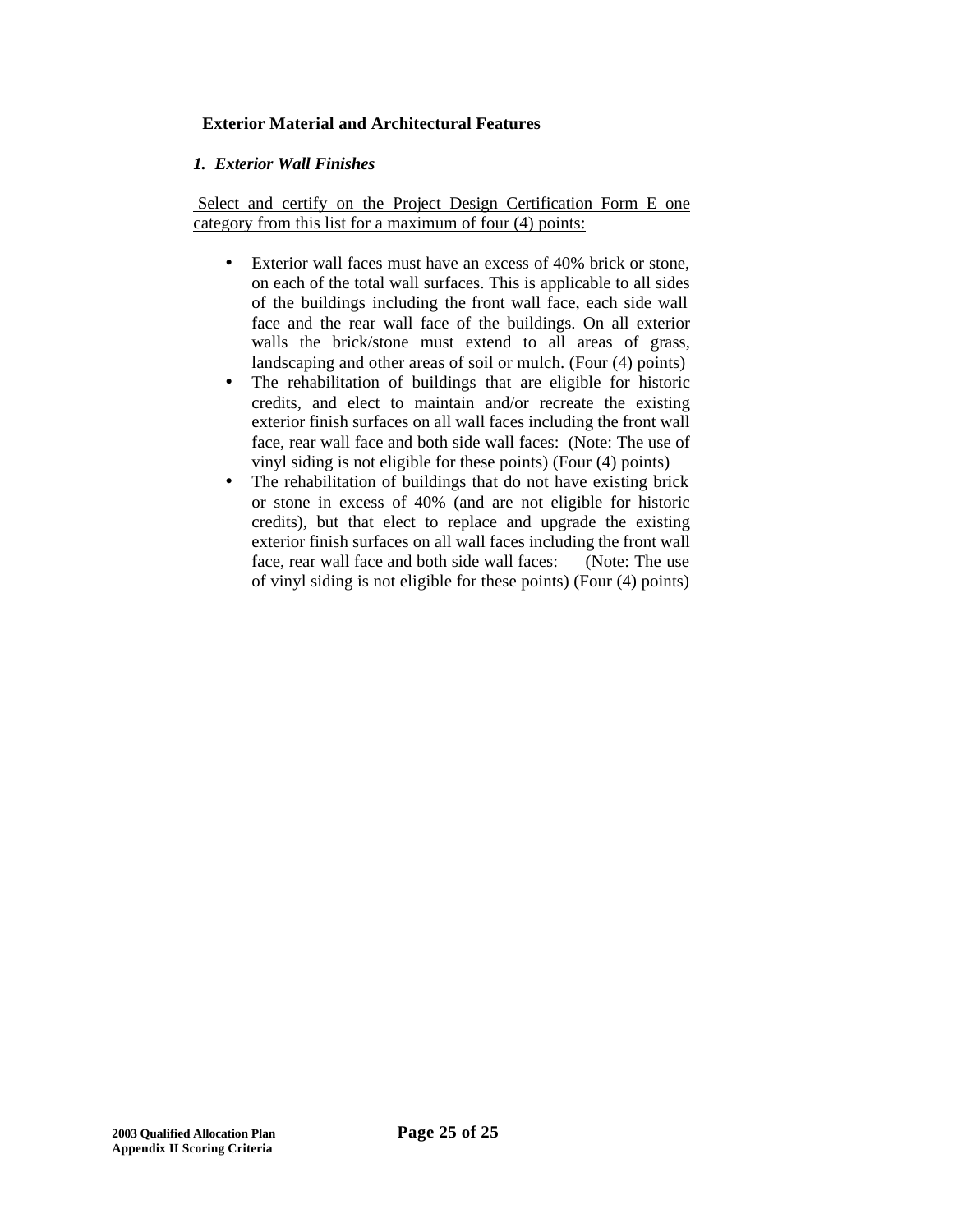## *2. Attractive Features*

Construction must exhibit attractive features which must be included on all sides and rear of all buildings. Select and certify up to four features on the Project Design Certification form E from the following list to a maximum of four (4) points):

- The recreation of existing or previous historic, or other types of decorative elements on all sides of existing buildings. (Two (2) points)
- The addition of new shutters and decorative ventilation elements for both new and existing construction (Two 2) points)
- The addition of new or the recreation of existing, covered entries to all buildings and units for both new and existing construction (Two (2) points)
- The re-creation of existing, or addition of new attractive roof profiles from all building views to include cupolas and other roof decoration or historic features to both new and existing construction (Two (2) points)
- The addition of new, or recreation of existing attractive stair and railing elements at stairs and porches/patios for both existing and new construction Two (2) points)

# *3. Major Building Component Materials and Upgrades*

For all construction types major building component materials are upgraded from the minimums as delineated in the Application Manual. Select and certify features on the Project Design Certification form E from the following list to a maximum of four (4) points:

- Cementitious siding, hard stucco and/or wood siding in place of vinyl siding (The upgrade of vinyl siding is not eligible for these points.) (Two (2) points)
- Upgraded roofing shingles, or roofing materials (Two (2) points)
- Upgraded security hardware on both exterior doors and windows (One (1) point)
- Upgraded windows and French doors (No sliding glass doors) (One (1) point)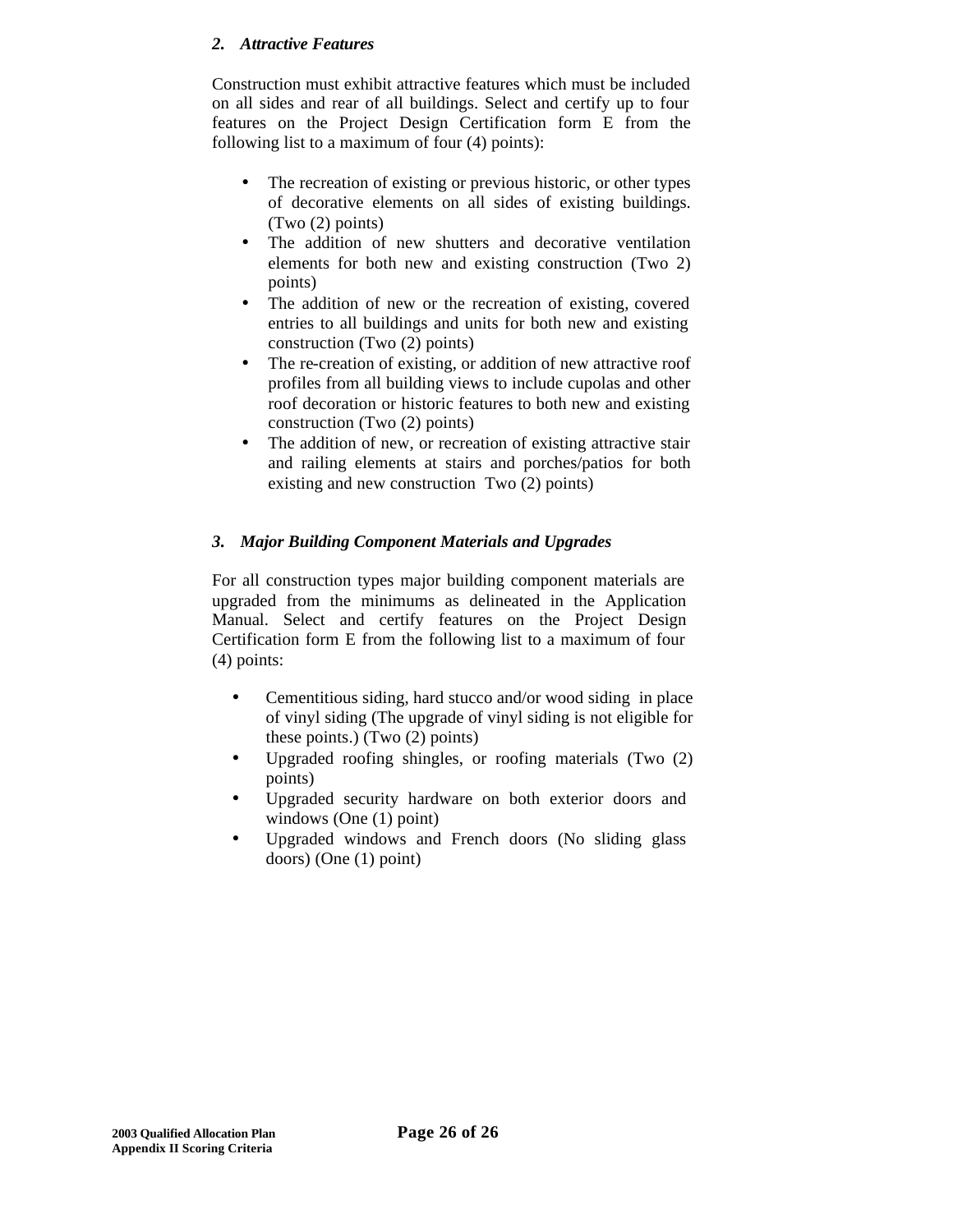## *4. Landscaping and Site Design Features*

**(**Select and certify on the Project Design Certification form E landscaping and site design features from the following list to a maximum of ten (10) points:

- Front property entry and all street sides of property to have decorative, durable fencing: (Wood fences will not qualify) (Two (2) points)
- Front entry to be delineated with an attractive, permanent, illuminated entry sign: (Two (2) points)
- Upgraded landscaping to include such elements as landscaping berms and seasonal plantings at the entry and areas of community use: (Two (2) points)
- Freestanding shelters (not included in the amenities point scoring), such as mail pickup areas and transportation stops: (Two (2) points)
- Additional larger trees, benches (not included in amenities scoring) and other shade plantings at areas of community and recreational use: (Two (2) points)
- Preservation of existing trees and vegetation, and integration of these areas within the new landscaping layout. This must include existing major trees and areas of vegetation within the body of the property as well as that existing at the edges of the property to qualify for these points: Four (4) points)
- Where there are no existing trees or vegetation on the property that can be preserved, there must be substantial replanting of trees and integrated vegetation. The trees must be a minimum of five inch (5") diameter and at a ratio of one tree for every eight units. The trees must be integrated with other areas of planting throughout the property (Four (4) points)
- Identify areas for low water landscaping. These areas must exhibit the types of vegetation that can be identified as suitable for "xeriscaping", or native plantings to encourage water conservation but still provide attractive landscaping: (Two (2) points)

For Scattered Site Projects, as defined in Section 10B(1) (a) and (b), Applicants shall calculate the project design total score for each noncontiguous multifamily project or non-contiguous parcel and submit the Project Design Certification Form E for each project or parcel. The Applicant shall add the total points obtained for each noncontiguous multifamily project or non-contiguous parcel and divide by the number of sites or non- contiguous parcels to arrive at the total points to be claimed for this category( no rounding up, only whole numbers may be claimed as points).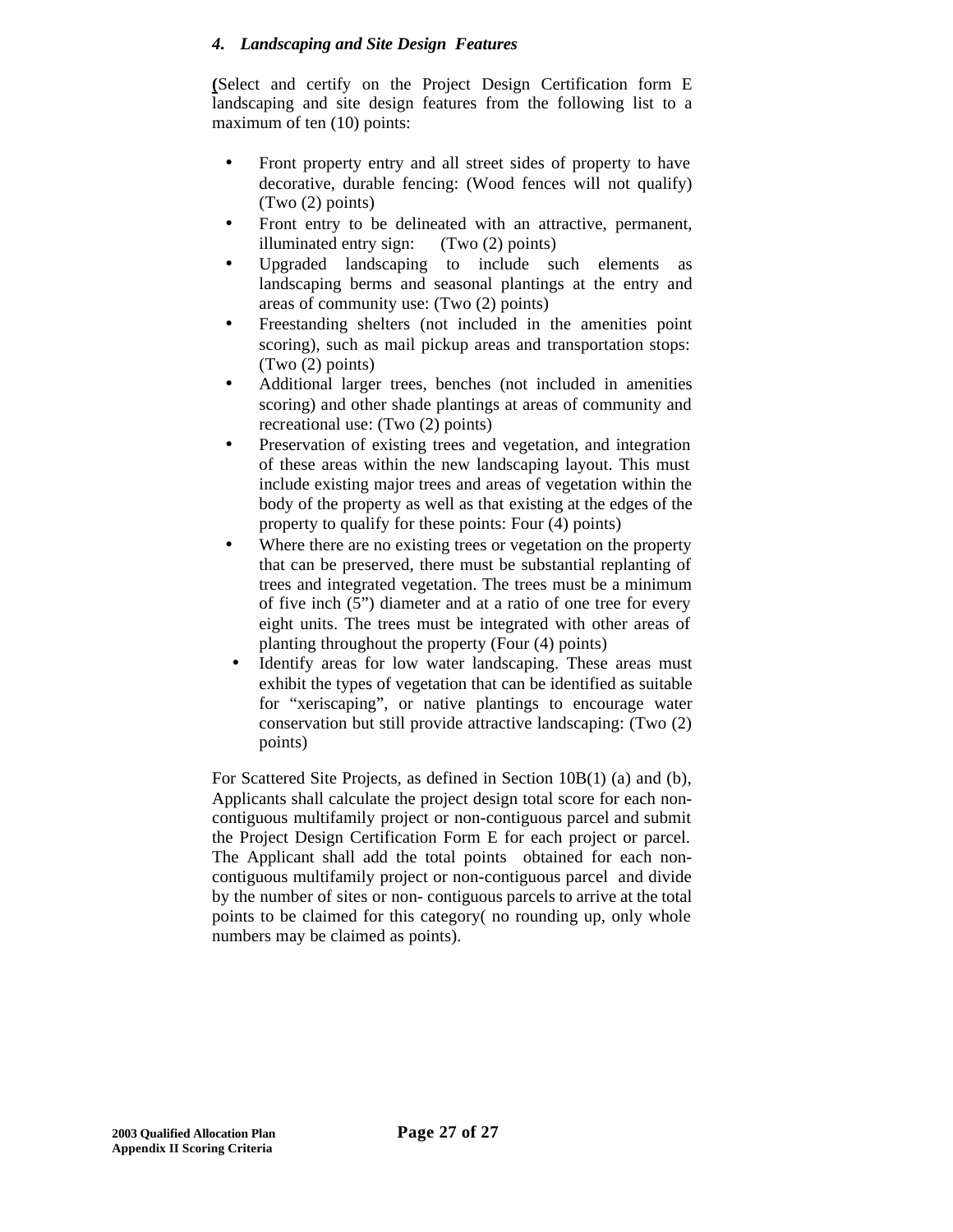Points will be awarded for optional Accessibility components selected form the list below and as certified on the Accessibility Certification Form to a maximum of six (6) points:

- In addition to the 5% of units required to be equipped for the mobility disabled, the applicant agrees that an additional 2% of the units (with a minimum of one) will be equipped for the mobility disabled. Each of these additional units must include the installation of a roll in shower; (Two (2) points)
- All units designated and equipped as units for the disabled are equipped with front loading washers and dryers at no expense to the tenant: (Two (2) points)
- The maximum length of travel from each first floor unit in every building to the closest parking space designated as a "Handicapped" space, does not exceed 200 feet: (One (1) point)
- All units on all floors incorporate the following visitability modifications for the mobility disabled: All bathroom and interior doorways shall be a minimum 32" clear opening and each unit shall provide at least one accessible means of egress/ingress. (One (1) point)
- Applicant agrees that prior to the commencement of construction, the final plans and specifications will be reviewed by a professional accessibility consultant to determine that the all federal, state and DCA accessibility guidelines are accurately incorporated into the Project design. A copy of the report will be provided to DCA and to the Project Architect. (Four (4) points)

 Applicants must submit the Accessibility Certification Form F which certifies that the above criteria and the accessibility standards detailed in the Application Manual will be met

For Scattered Site Projects, as defined in Section 10B(1) (a) and (b), Applicants shall calculate the project design total score for each noncontiguous multifamily project or non-contiguous parcel and submit the Accessibility Certification Form for each project or parcel. The Applicant shall add the total points obtained for each non-contiguous multifamily project or non-contiguous parcel and divide by the number of sites or non- contiguous parcels to arrive at the total points to be claimed for this category( no rounding up, only whole numbers may be claimed as points).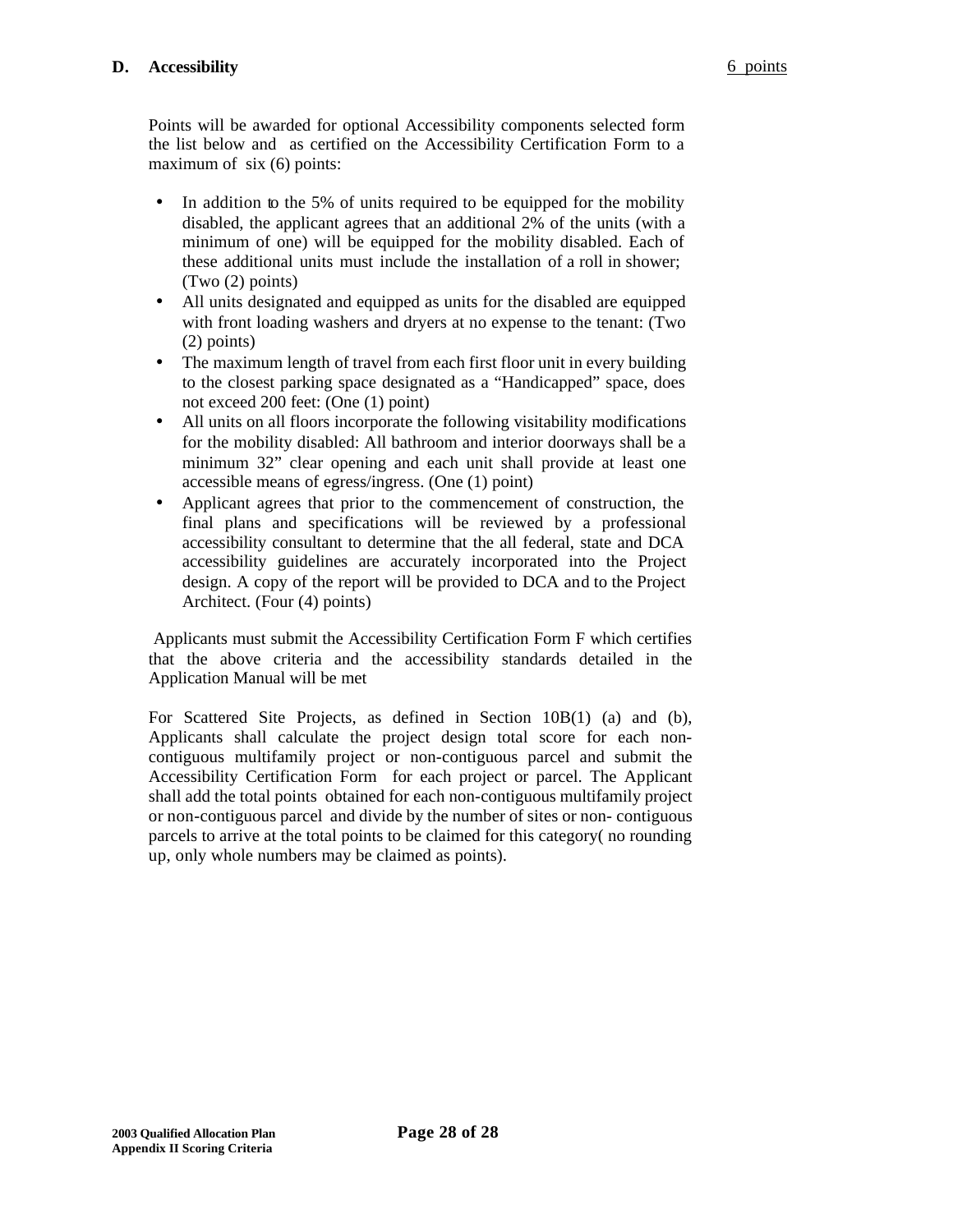## **E. Ownership Makeup 4 points**

Ownership entities comprised of 100% nonprofit organizations will receive four (4) points. Only two (2) points will be awarded if a for-profit entity partners with a nonprofit that is applying (and eligible) under the Plan's Credits nonprofit set-aside or the HOME CHDO Loan Program set-aside.

## **8. Readiness to Proceed 4 points**

To obtain these points the Applicant must apply for all land disturbance and building permits as required by the Local Government. To qualify for the points the Applicant must supply:

- A copy of the building permit obtained, dated appropriately to allow construction to commence within a time frame that allows for completion in accordance with DCA requirements; and,
- An original letter from the Local Government indicating that all documentation has been received and all fees have been paid to allow construction to commence as indicated on the permits. The letter must also reference the project name, address and number of units

### **9. Compliance History Status 10 points**

### **A. General**

This section is designed to consider prior compliance experience and administrative performance with HOME, HTF, FDIC and Credit properties as part of the overall scoring process. Project Participants with no prior experience in Georgia or a contiguous state (Florida, Alabama, North Carolina, South Carolina, Tennessee) will have no positive or negative impact on the final compliance score. Project Participants with experience will be scored in accordance with the process discussed below. The scores for the Project Participants with experience will be weighted along with the neutral scores of those Project Participants with no experience to arrive at an overall development team compliance score. This final compliance score may result in an addition of up to ten (10) points or a reduction of as many as twenty (20) points to/from the overall Application score.

Although syndicators will be scored using the same criteria used for other Project Participants, their specific scores will not be used in the calculation of the overall development team score. They will be scored on a pass/fail basis, and those syndicators scoring  $-20$  or less will not be eligible to participate in projects funded from Credits awarded under the Plan. If a proposed syndicator is deemed ineligible to participate, the Applicant may select another syndicator.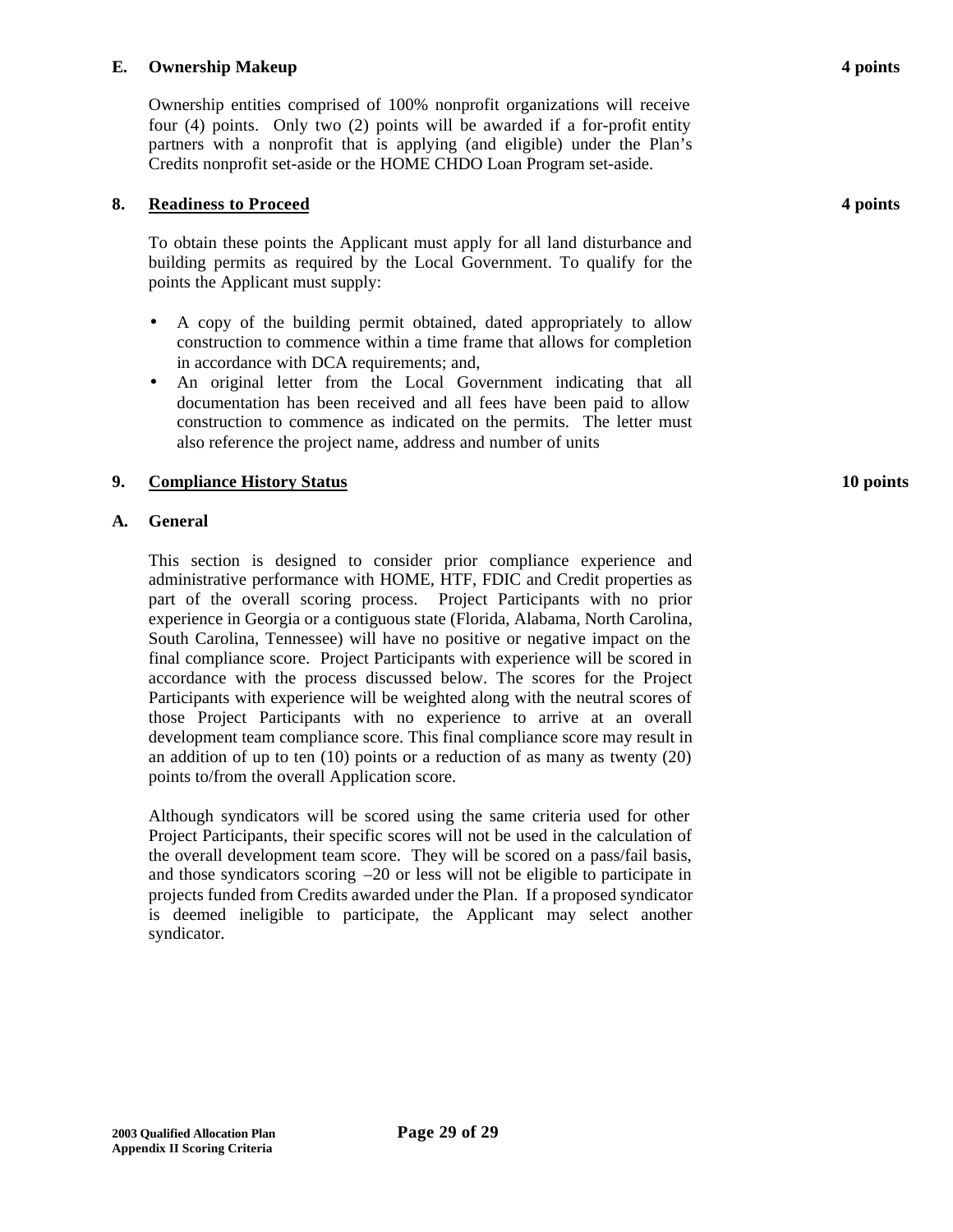If the syndicator for a proposed project is not known at the time of Application Submission, DCA will accept the Application with this information excluded. In such cases, Applicants should notify DCA of the proposed syndicator and submit required compliance documentation regarding the syndicator experience at the earliest possible time, but no later than 75 days from the issuance of carryover allocation. DCA strongly recommends submitting the syndicator information as early as possible to avoid potential problems that may arise if the syndicator is deemed ineligible. DCA will score the syndicators and will notify both the sydicators and the Applicants of the results.

(Note that syndicators will be required to submit a complete and accurate experience summary along with all required property audit documentation. Incomplete and inaccurate experience summaries and experience summaries without the required documentation will result in the syndicator being deemed ineligible to participate in the 2002 competitive round. Syndicators will not be required to submit self-scoring worksheets).

Project Participants that have been ineligible to participate for the last two competitive rounds, and remain ineligible in the 2002 competitive round, may apply for Probationary Participation. DCA, at its sole discretion, may approve participation based upon further review of the circumstances that resulted in the determination of ineligibility and of corrective actions taken. However, an individual compliance factor of 42 will apply to that participant for computing the Preliminary Compliance Score. Procedures for applying for Probationary Participation, and the requirements for such participation, are outlined in the Manual.

## **B. Required Documentation**

- Five fully executed DCA Uniform Release Forms (included in the Manual) must be submitted.
- Internal Revenue Service Form 8821 may be requested by DCA for any Project Participant listed on the Experience Summary at anytime during DCA's review of a Project Participant's compliance history.

# **C. Compliance History Evaluation Process Overview**

A numerical value will be applied for each instance of noncompliance (see table I). The total number of units audited (not the total number of units at property) for each Project Participant designated in the Application will be divided by the total of the numerical values to determine a Participant Compliance Factor (see table II).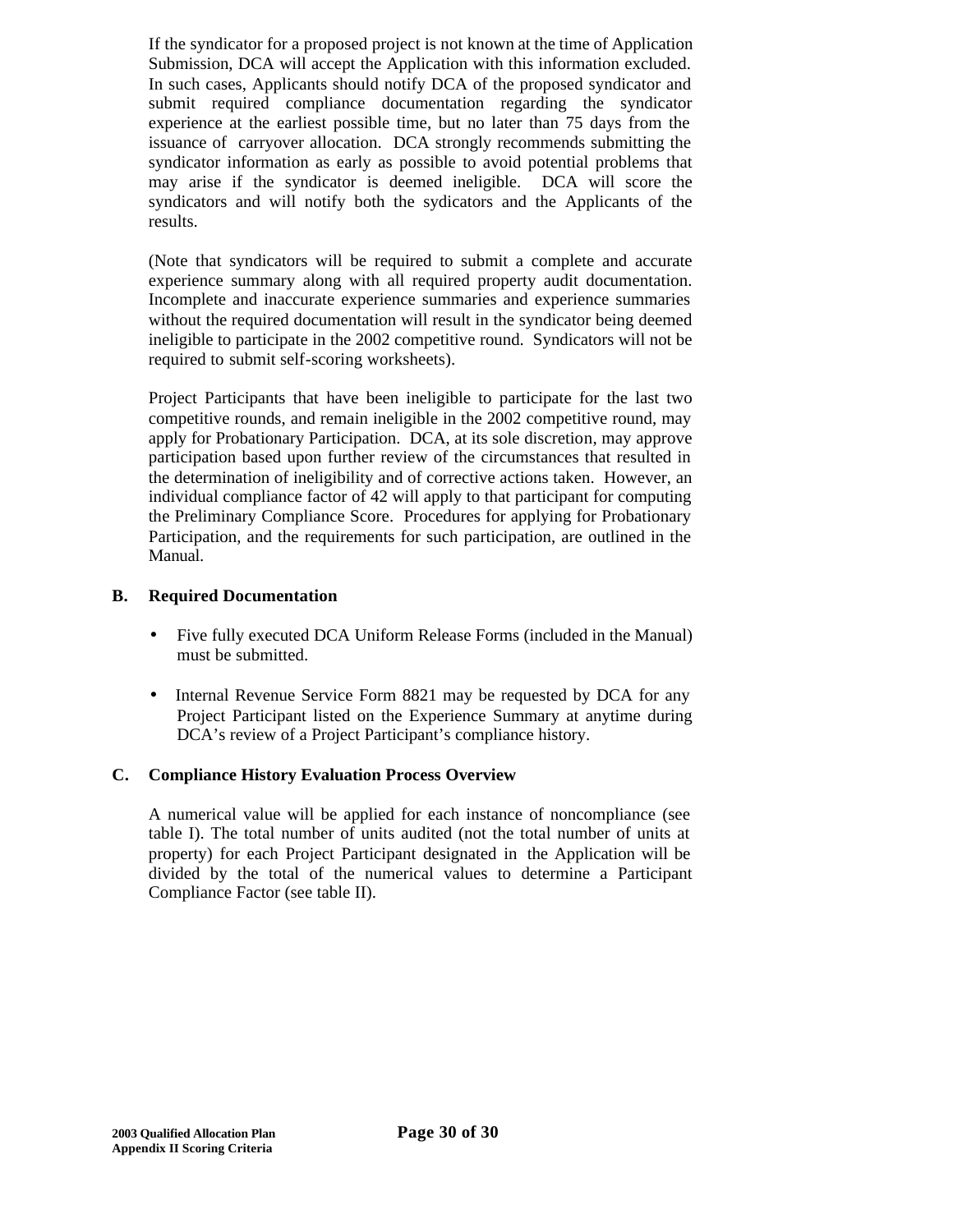Project Participants with no experience/audits within the three-year period will receive a score of zero (0). The Overall Compliance Factor will be the combined Compliance Factors of the basic categories of Participants (excluding the syndicator). An Applicant's preliminary compliance score can then be determined from the Compliance Scoring Table included in this Section (see table III).

To score individual participants, multiply the individual Participant Compliance Factor by three (3) and refer to the Compliance Scoring Table. Note that a syndicator's compliance score will not affect the proposed project compliance score, but to be eligible to participate, the syndicator must score – 20 or higher.

## **D. Examples of Major and Minor Instance of Noncompliance**

The following examples are intended to provide general guidance to determine whether a particular instance of noncompliance will be treated by DCA as major of minor for scoring purposes. This list of examples does not include every possible category of noncompliance and is not intended to be allinclusive. DCA will make the final determination on a case by case basis. Based on this general guidance, Applicants must use their own judgement for self-scoring purposes.

## 1. *Major Noncompliance*

- Numerous or repetitive rent charged to tenants that exceeds the applicable property rent limits.
- Failure to follow the Next Available Unit Rule
- Failure to follow the Vacant Unit Rule
- Numerous or repetitive instances of administrative noncompliance (failing to execute the policies and procedures stated in DCA Program Manuals, Land Use Restrictive Covenants, Land Use Restrictive Agreements, Loan documents and federal rules and regulations)
- 2. *Minor Noncompliance*
	- Isolated instances of administrative noncompliance (failing to execute the policies and procedures stated in DCA Program Manuals, Land Use Restrictive Covenants, Land Use Restrictive Agreements, Loan documents, and federal rules and regulations)
	- Less critical or isolate instances of health and safety violations (loose handrails, inoperable stove burner, minor leaks)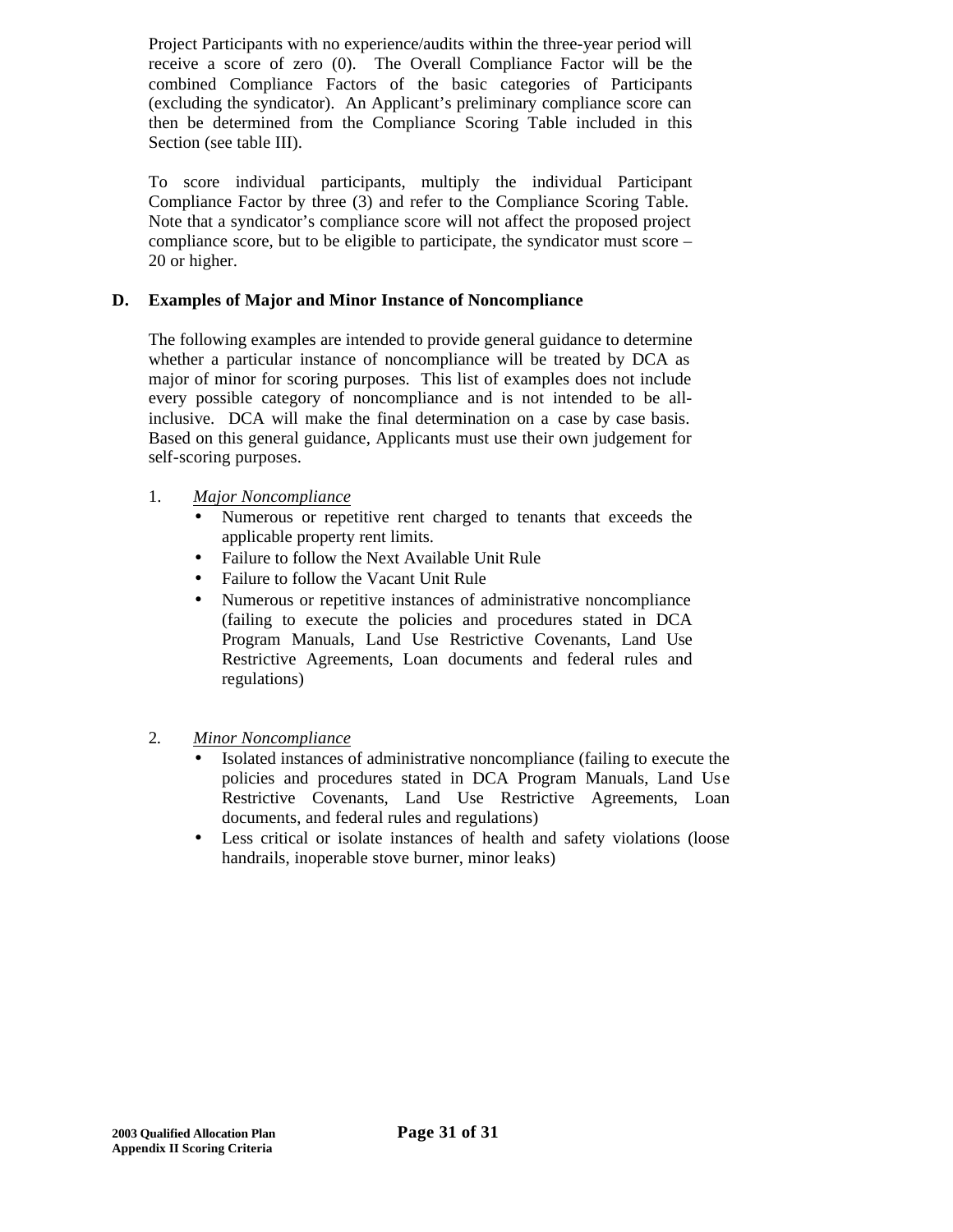|                                                                                                                           | Per Unit                                                                                                | <b>Minor Noncompliance</b><br>Project-Wide       | Per Unit                                            | Maior Noncompliance<br>Project-Wide |
|---------------------------------------------------------------------------------------------------------------------------|---------------------------------------------------------------------------------------------------------|--------------------------------------------------|-----------------------------------------------------|-------------------------------------|
| Isolated instances of<br>noncompliance resolved during<br>the DCA assigned cure period                                    | $\overline{0}$                                                                                          | $\boldsymbol{0}$                                 | $\overline{2}$                                      | 3                                   |
| Isolated instances of<br>noncompliance resolved after the<br>DCA assigned cure period                                     | 1                                                                                                       | $\overline{2}$                                   | 3                                                   | $\overline{4}$                      |
| Other instances of noncompliance<br>resolved during the DCA assigned<br>cure period                                       | $\overline{2}$                                                                                          | 3                                                | 4                                                   | 5                                   |
| Other instances of noncompliance<br>resolved after the DCA assigned<br>cure period                                        | 3                                                                                                       | $\overline{4}$                                   | 5                                                   | 6                                   |
| Incurable instances of<br>noncompliance - measures taken<br>to prevent further instances of<br>noncompliance              | 1                                                                                                       | $\overline{2}$                                   | 5                                                   | 6                                   |
| Curable instances of<br>noncompliance left uncured                                                                        | 6                                                                                                       | 10                                               | Applicable participant<br>Ineligible to participate |                                     |
| Incurable instances of<br>noncompliance – no measures<br>taken to prevent further instances<br>of noncompliance           | 6                                                                                                       | 10                                               | Applicable participant<br>Ineligible to participate |                                     |
| Default of a HOME Loan                                                                                                    | Dependent upon circumstances. Will be determined<br>at determined at DCA's sole and absolute discretion |                                                  |                                                     |                                     |
| Submission of fraudulent<br>information or equivalent acts                                                                |                                                                                                         | Applicable participant Ineligible to participate |                                                     |                                     |
| Debarred from participation in<br>similar programs in any of the<br>contiguous States at the<br>Application deadline date |                                                                                                         | Applicable participant Ineligible to participate |                                                     |                                     |
| Debarred from participation in<br>similar programs by any<br>Federal agency at the Application<br>deadline date           |                                                                                                         | Applicable participant Ineligible to participate |                                                     |                                     |

# Table I **NONCOMPLIANCE CATEGORIES NUMERICAL VALUES**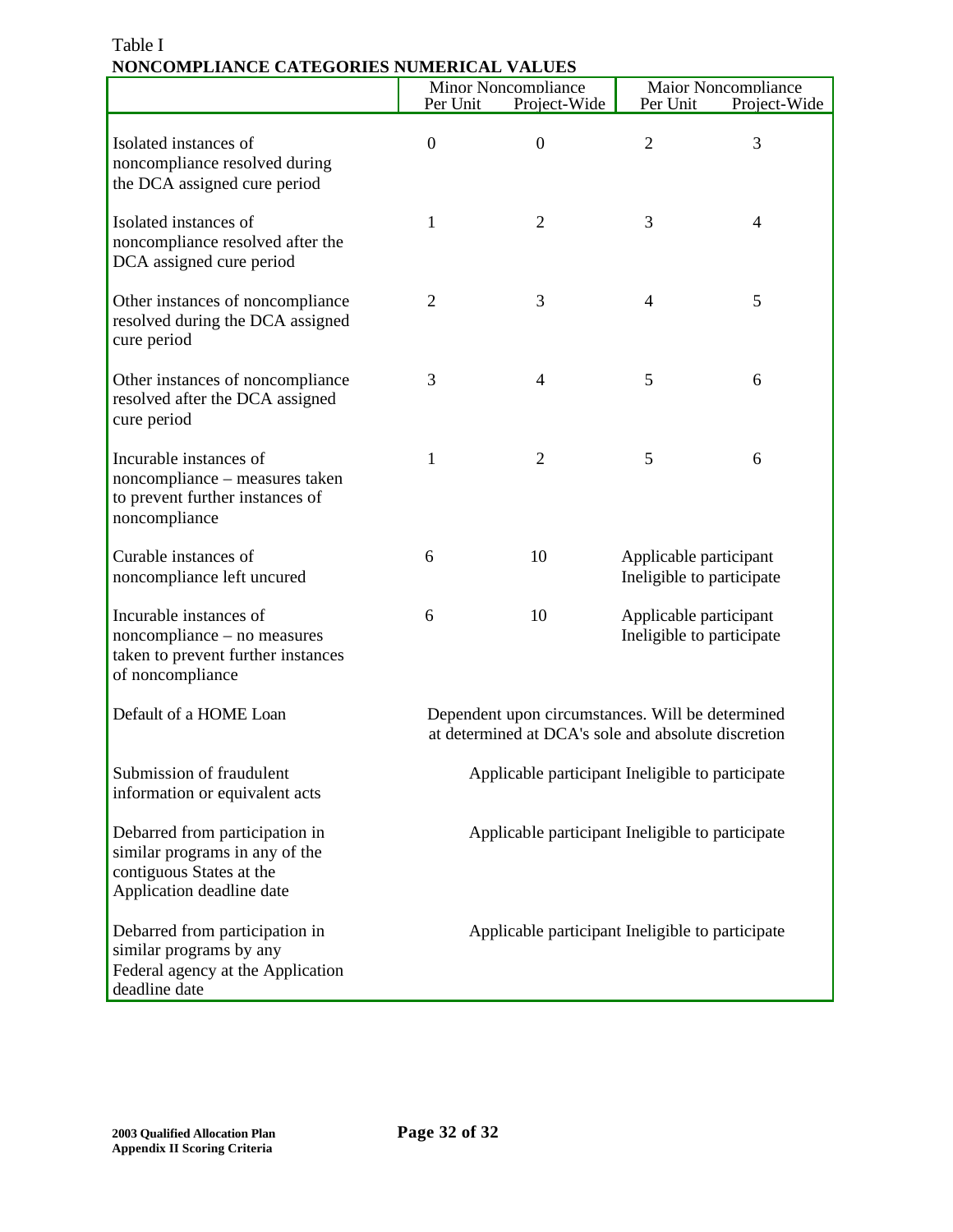| <b>Three-Year Period</b> | <b>Numerical Value</b> | <b>Compliance</b><br>Factor |
|--------------------------|------------------------|-----------------------------|
| <b>330</b>               | 5                      | 66.0                        |
| 45                       | $\boldsymbol{0}$       | 100.0                       |
|                          |                        |                             |
| 120                      | 1                      | 100.0                       |
|                          |                        |                             |

*Example 2 assumes two of the three Participants have been audited within the three-year period, and that Co-Developers are participating.*

| <b>Participants</b>                                                    | <b>Number of Units</b><br>Audited Within $\div$<br><b>Three-Year Period</b> | Participant<br>Compliance<br>$=$<br><b>Numerical Value</b> | Participant<br>Compliance<br>Factor |
|------------------------------------------------------------------------|-----------------------------------------------------------------------------|------------------------------------------------------------|-------------------------------------|
|                                                                        |                                                                             |                                                            |                                     |
| $Co\text{-}Developer \#1$                                              | <b>330</b>                                                                  | 5                                                          | 66.0                                |
| $Co\text{-}Developer \# 2$                                             | 45                                                                          |                                                            | 100.0                               |
| <b>Co-Developers' Average</b><br><b>Compliance Factor (see note 3)</b> |                                                                             |                                                            | 83                                  |
| <b>Owner/General Partner (see note 2)</b>                              | 0                                                                           | 0                                                          | 65                                  |
| <b>Management Company</b>                                              | <b>120</b>                                                                  |                                                            | 100.0                               |
| <b>Overall Compliance Factor</b>                                       |                                                                             |                                                            | 248                                 |
| <b>Preliminary Compliance Score From Compliance Scoring Table</b>      |                                                                             |                                                            | 5                                   |

*Note 1 – The maximum participant compliance factor is 100.*

*Note 2 – An unaudited participant will receive a participant compliance factor of 65, which will have no Positive or negative impact on the final compliance score.*

*Note 3 – Co Participants – To arrive at the Co-Developer Average Compliance Factor, first determine the Factor for each Co-Developer, and average the Compliance Factors.*